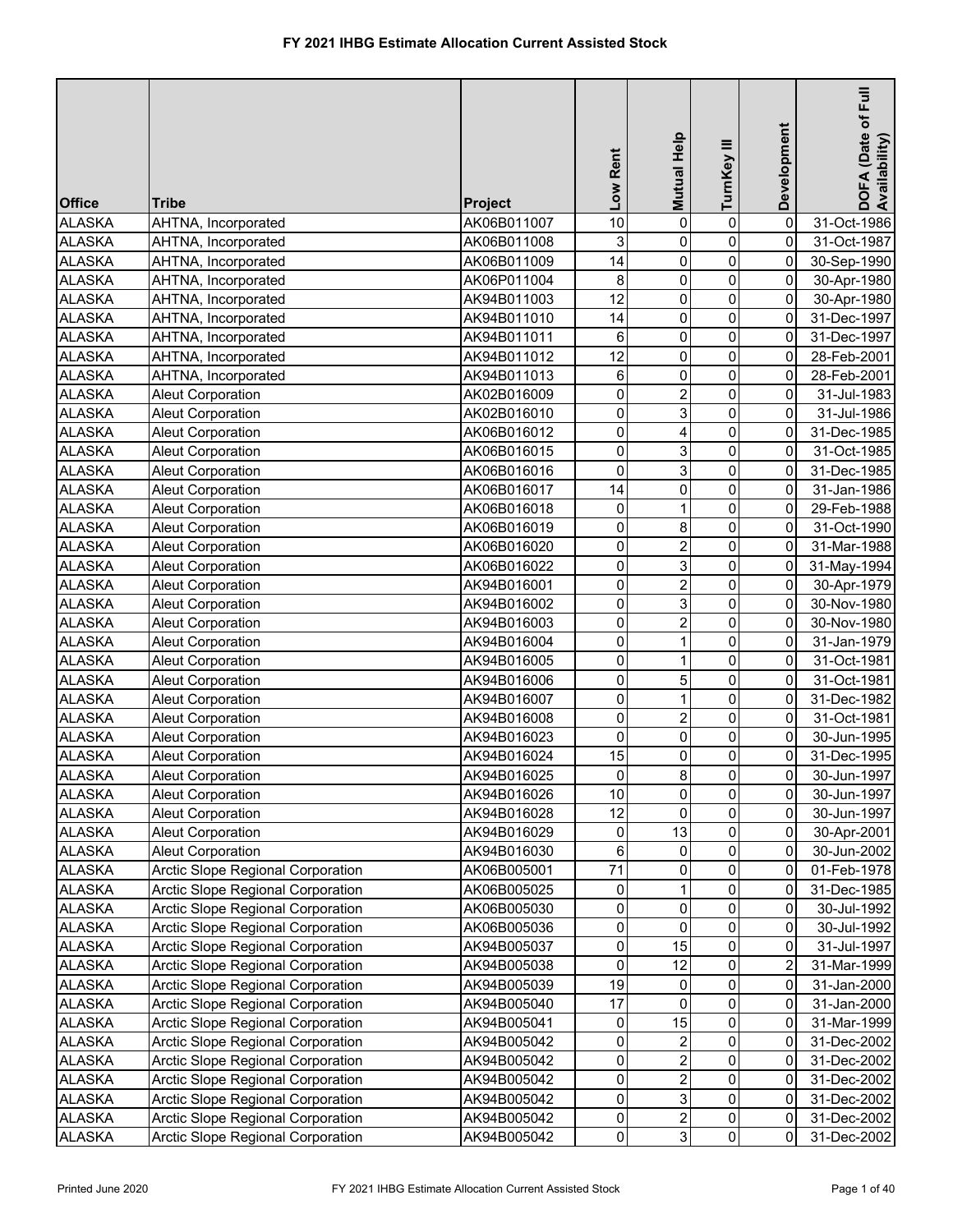| <b>Office</b> | Tribe                                                                                    | <b>Project</b> | Low Rent            | <b>Mutual Help</b> | TurnKey III             | Development             | DOFA (Date of Full<br>Availability) |
|---------------|------------------------------------------------------------------------------------------|----------------|---------------------|--------------------|-------------------------|-------------------------|-------------------------------------|
| <b>ALASKA</b> | Arctic Slope Regional Corporation                                                        | AK94B005042    | 0                   | $\overline{2}$     | $\pmb{0}$               | 0                       | 31-Dec-2002                         |
| <b>ALASKA</b> | Baranof Island Housing Authority                                                         | AK94B017003    | 20                  | 0                  | $\pmb{0}$               | 0                       | 30-Jun-1996                         |
| <b>ALASKA</b> | <b>Baranof Island Housing Authority</b>                                                  | AK94B017004    | 0                   | 5                  | $\mathbf 0$             | 0                       | 30-Jun-1996                         |
| <b>ALASKA</b> | <b>Baranof Island Housing Authority</b>                                                  | AK94B017005    | 0                   | 3                  | $\pmb{0}$               | 0                       | 01-Aug-2000                         |
| <b>ALASKA</b> | Baranof Island Housing Authority                                                         | AK94B017005    | 0                   | 8                  | $\mathsf{O}\xspace$     | 0                       | 07-Nov-2001                         |
| <b>ALASKA</b> | <b>Bering Straits Regional Corporation</b>                                               | AK06B008023    | 0                   | 0                  | $\mathbf 0$             | 0                       | 28-Feb-1991                         |
| <b>ALASKA</b> | <b>Bering Straits Regional Corporation</b>                                               | AK06B008030    | 0                   | 0                  | $\mathsf{O}\xspace$     | 0                       | 31-Mar-1991                         |
| <b>ALASKA</b> | <b>Bering Straits Regional Corporation</b>                                               | AK06B008031    | 0                   | 0                  | $\mathbf 0$             | 0                       | 31-Mar-1991                         |
| <b>ALASKA</b> | <b>Bering Straits Regional Corporation</b>                                               | AK06B008032    | 0                   | 0                  | $\pmb{0}$               | 0                       | 28-Feb-1991                         |
| <b>ALASKA</b> | <b>Bering Straits Regional Corporation</b>                                               | AK06P008009    | $\overline{17}$     | $\mathbf 0$        | $\mathbf 0$             | 0                       | 31-Mar-1978                         |
| <b>ALASKA</b> | <b>Bering Straits Regional Corporation</b>                                               | AK94B008036    | 0                   | 23                 | $\pmb{0}$               | 0                       | 30-Nov-1995                         |
| <b>ALASKA</b> | <b>Bering Straits Regional Corporation</b>                                               | AK94B008037    | 0                   | 14                 | $\mathsf{O}\xspace$     | 0                       | 30-Nov-1995                         |
| <b>ALASKA</b> | <b>Bering Straits Regional Corporation</b>                                               | AK94B008038    | 0                   | 20                 | $\mathbf 0$             | 0                       | 31-Jan-1997                         |
| <b>ALASKA</b> | Bering Straits Regional Corporation                                                      | AK94B008039    | 0                   | 20                 | $\mathbf 0$             | 0                       | 31-Oct-1996                         |
| <b>ALASKA</b> | <b>Bering Straits Regional Corporation</b>                                               | AK94B008040    | 0                   | 19                 | $\mathbf 0$             | 0                       | 31-Aug-1997                         |
|               |                                                                                          |                | 0                   |                    | $\mathbf 0$             | 0                       |                                     |
| <b>ALASKA</b> | <b>Bering Straits Regional Corporation</b><br><b>Bering Straits Regional Corporation</b> | AK94B008041    | 28                  | 19<br>0            | $\mathsf{O}\xspace$     | 0                       | 31-Aug-1997                         |
| <b>ALASKA</b> |                                                                                          | AK94B008042    |                     | 19                 | $\mathbf 0$             |                         | 31-Oct-1999                         |
| <b>ALASKA</b> | <b>Bering Straits Regional Corporation</b>                                               | AK94B008043    | $\mathbf 0$         |                    |                         | 0                       | 31-Dec-1999                         |
| <b>ALASKA</b> | <b>Bering Straits Regional Corporation</b>                                               | AK94B008046    | 0                   | 7                  | $\mathbf 0$<br>0        | $\overline{\mathbf{c}}$ | 30-Sep-1999                         |
| <b>ALASKA</b> | <b>Bering Straits Regional Corporation</b>                                               | AK94B008047    | 0                   | 18                 |                         | 0                       | 31-Jan-2000                         |
| <b>ALASKA</b> | <b>Bristol Bay Native Corporation</b>                                                    | AK02P010011    | 12                  | 0                  | 0                       | 0                       | 31-Dec-1982                         |
| <b>ALASKA</b> | <b>Bristol Bay Native Corporation</b>                                                    | AK06B010023    | 15                  | 0                  | 0                       | 0                       | 31-May-1986                         |
| <b>ALASKA</b> | <b>Bristol Bay Native Corporation</b>                                                    | AK06B010029    | 0                   | $\overline{2}$     | 0                       | 0                       | 30-Nov-1995                         |
| <b>ALASKA</b> | <b>Bristol Bay Native Corporation</b>                                                    | AK94B010037    | 0                   | 3                  | $\mathsf{O}\xspace$     | $\overline{0}$          | 31-Mar-1998                         |
| <b>ALASKA</b> | <b>Bristol Bay Native Corporation</b>                                                    | AK94B010038    | $\mathbf{1}$        | 0                  | $\pmb{0}$               | $\overline{0}$          | 31-May-1998                         |
| <b>ALASKA</b> | <b>Bristol Bay Native Corporation</b>                                                    | AK94B010039    | 1                   | 0                  | $\pmb{0}$               | $\overline{0}$          | 31-Mar-1998                         |
| <b>ALASKA</b> | <b>Bristol Bay Native Corporation</b>                                                    | AK94B010040    | 0                   | 1                  | $\pmb{0}$               | $\overline{0}$          | 31-Mar-1998                         |
| <b>ALASKA</b> | <b>Bristol Bay Native Corporation</b>                                                    | AK94B010041    | 8                   | 0                  | $\pmb{0}$               | $\overline{0}$          | 31-Dec-1998                         |
| <b>ALASKA</b> | <b>Bristol Bay Native Corporation</b>                                                    | AK94B010042    | 0                   | 3                  | $\pmb{0}$               | $\overline{0}$          | 31-Mar-1998                         |
| <b>ALASKA</b> | <b>Bristol Bay Native Corporation</b>                                                    | AK94B010043    | $\mathsf{O}\xspace$ | $\infty$           | $\overline{\mathbf{0}}$ | $\overline{0}$          | 01-Jan-2000                         |
| <b>ALASKA</b> | <b>Bristol Bay Native Corporation</b>                                                    | AK94B010044    | $\overline{1}$      | $\overline{0}$     | $\overline{0}$          | 0                       | 01-Jan-2000                         |
| <b>ALASKA</b> | Calista Corporation                                                                      | AK06B009069    | 12                  | 0                  | 0                       | 0                       | 30-Nov-1992                         |
| <b>ALASKA</b> | Calista Corporation                                                                      | AK06P00961     | 20                  | 0                  | 0                       | 0                       | 31-Oct-1988                         |
| <b>ALASKA</b> | Calista Corporation                                                                      | AK94B009087    | 0                   | 0                  | 0                       | 0                       | 30-May-1995                         |
| <b>ALASKA</b> | Calista Corporation                                                                      | AK94B009088    | 0                   | 0                  | 0                       | 0                       | 30-May-1995                         |
| <b>ALASKA</b> | Calista Corporation                                                                      | AK94B009089    | 0                   | 0                  | 0                       | 0                       | 30-Jun-1995                         |
| <b>ALASKA</b> | Calista Corporation                                                                      | AK94B009090    | 0                   | 0                  | $\pmb{0}$               | 0                       | 30-Apr-1995                         |
| <b>ALASKA</b> | Calista Corporation                                                                      | AK94B009093    | 0                   | 31                 | 0                       | 0                       | 30-Sep-1997                         |
| <b>ALASKA</b> | Calista Corporation                                                                      | AK94B009094    | 0                   | 30                 | 0                       | 0                       | 31-Dec-1996                         |
| <b>ALASKA</b> | Calista Corporation                                                                      | AK94B009095    | 0                   | 9                  | 0                       | 0                       | 30-Jun-1997                         |
| <b>ALASKA</b> | Calista Corporation                                                                      | AK94B009096    | 0                   | 23                 | $\overline{0}$          | 0                       | 31-Jul-1997                         |
| <b>ALASKA</b> | Calista Corporation                                                                      | AK94B009097    | 0                   | 20                 | 0                       | 0                       | 31-Jan-1998                         |
| <b>ALASKA</b> | Calista Corporation                                                                      | AK94B009098    | 0                   | 19                 | 0                       | 0                       | 31-Dec-1999                         |
| <b>ALASKA</b> | Calista Corporation                                                                      | AK94B009098    | 0                   | 5                  | $\mathbf 0$             | 0                       | 28-Feb-2003                         |
| <b>ALASKA</b> | Calista Corporation                                                                      | AK94B009099    | 0                   | 18                 | 0                       | 0                       | 30-Nov-1999                         |
| <b>ALASKA</b> | Calista Corporation                                                                      | AK94B009102    | 0                   | 18                 | 0                       | 0                       | 31-Dec-1999                         |
| <b>ALASKA</b> | Calista Corporation                                                                      | AK94B009103    | 0                   | 20                 | $\mathsf{O}\xspace$     | 0                       | 31-Jul-2000                         |
| <b>ALASKA</b> | Chugach Alaska Corporation                                                               | AK02B015005    | $\mathsf{O}\xspace$ | 3                  | $\overline{0}$          | 0                       | 31-Dec-1982                         |
| <b>ALASKA</b> | Chugach Alaska Corporation                                                               | AK02B015006    | $\overline{0}$      | 6 <sup>1</sup>     | $\overline{0}$          | $\overline{0}$          | 30-May-1984                         |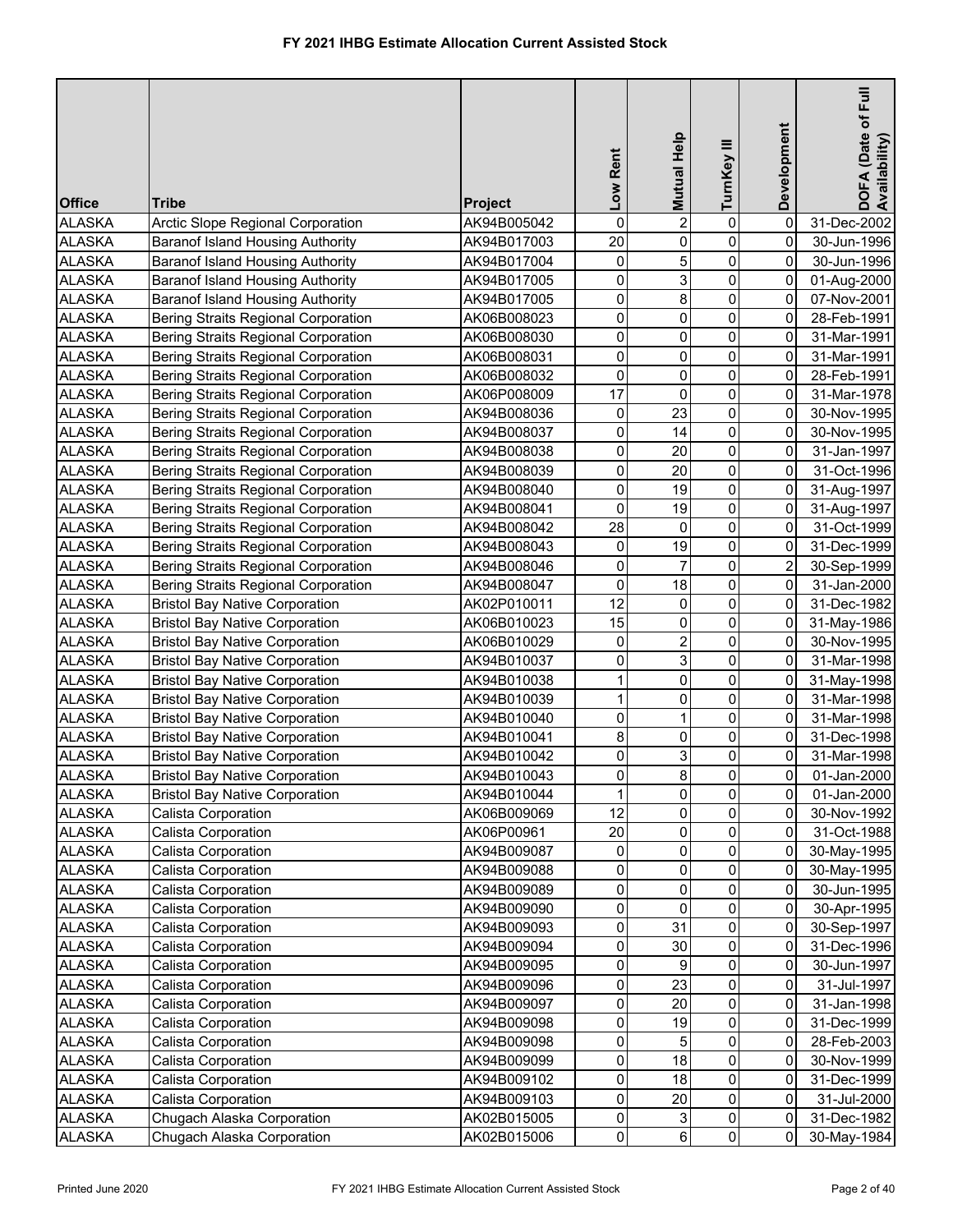| <b>Office</b>                  | Tribe                                  | <b>Project</b>             | Low Rent       | <b>Mutual Help</b> | TurnKey III         | Development    | DOFA (Date of Full<br>Availability) |
|--------------------------------|----------------------------------------|----------------------------|----------------|--------------------|---------------------|----------------|-------------------------------------|
| <b>ALASKA</b>                  | Chugach Alaska Corporation             | AK02B015016                | 0              | 1                  | $\pmb{0}$           | 0              | 30-May-1984                         |
| <b>ALASKA</b>                  | Chugach Alaska Corporation             | AK02P015008                | 23             | 0                  | $\pmb{0}$           | 0              | 31-Jan-1984                         |
| <b>ALASKA</b>                  | Chugach Alaska Corporation             | AK06B015007                | 0              | 4                  | $\mathbf 0$         | 0              | 31-Aug-1984                         |
| <b>ALASKA</b>                  | Chugach Alaska Corporation             | AK06B015011                | 0              | 0                  | $\pmb{0}$           | 0              | 31-Oct-1986                         |
| <b>ALASKA</b>                  | Chugach Alaska Corporation             | AK94B015003                | 0              | $\overline{7}$     | $\mathsf{O}\xspace$ | 0              | 28-Feb-1983                         |
| <b>ALASKA</b>                  | Chugach Alaska Corporation             | AK94B015004                | 0              | $\overline{c}$     | $\mathbf 0$         | 0              | 31-Jan-1983                         |
| <b>ALASKA</b>                  | Chugach Alaska Corporation             | AK94B015017                | 20             | 0                  | $\mathsf{O}\xspace$ | 0              | 31-Mar-1994                         |
| <b>ALASKA</b>                  | Chugach Alaska Corporation             | AK94B015018                | 0              | 13                 | $\mathbf 0$         | 0              | 30-Jun-1998                         |
| <b>ALASKA</b>                  | Chugach Alaska Corporation             | AK94B015019                | $\overline{7}$ | 0                  | $\mathsf{O}\xspace$ | 0              | 30-Apr-1997                         |
| <b>ALASKA</b>                  | Chugach Alaska Corporation             | AK94B015020                | 16             | 0                  | $\mathbf 0$         | 0              | 30-Sep-1999                         |
| <b>ALASKA</b>                  | Chugach Alaska Corporation             | AK94B015021                | 15             | 0                  | $\pmb{0}$           | $\overline{0}$ | 30-Aug-2000                         |
| <b>ALASKA</b>                  | Cook Inlet Native Regional Corporation | AK02B012012                | 24             | 0                  | $\mathsf{O}\xspace$ | 0              | 28-Feb-1983                         |
| <b>ALASKA</b>                  | Cook Inlet Native Regional Corporation | AK02B012012                | 10             | 0                  | $\mathbf 0$         | 0              | 28-Feb-1983                         |
| <b>ALASKA</b>                  | Cook Inlet Native Regional Corporation | AK02B012013                | 60             | 0                  | $\mathbf 0$         | 0              | 30-Jun-1984                         |
| <b>ALASKA</b>                  | Cook Inlet Native Regional Corporation | AK06B012017                | 60             | 0                  | $\mathbf 0$         | 0              | 31-Oct-1984                         |
| <b>ALASKA</b>                  | Cook Inlet Native Regional Corporation | AK06P012006                | 18             | 0                  | $\mathbf 0$         | 0              | 31-Dec-1979                         |
| <b>ALASKA</b>                  | Cook Inlet Native Regional Corporation | AK94B012030                | 75             | 0                  | $\mathbf 0$         | 0              | 31-Mar-1996                         |
| <b>ALASKA</b>                  | Cook Inlet Native Regional Corporation | AK94B012035                | 20             | 0                  | $\mathbf 0$         | 0              | 31-May-1998                         |
| <b>ALASKA</b>                  | Doyon, Ltd.                            | AK06B007031                | 15             | 0                  | $\mathbf 0$         | 0              | 30-Nov-1992                         |
| <b>ALASKA</b>                  | Doyon, Ltd.                            | AK94B007038                | $\mathbf 0$    | 1                  | 0                   | 0              | 31-Oct-1997                         |
| <b>ALASKA</b>                  | Doyon, Ltd.                            | AK94B007044                | 6              | 0                  | 0                   | 0              | 31-May-1998                         |
| <b>ALASKA</b>                  | Koniag, Incorporated                   | AK02P013011                | 48             | 0                  | $\mathbf 0$         | 0              | 31-Jul-1983                         |
| <b>ALASKA</b>                  | Koniag, Incorporated                   | AK94B013017                | 15             | 0                  | 0                   | 0              | 30-Sep-1996                         |
| <b>ALASKA</b>                  | Koniag, Incorporated                   | AK94B013018                | 20             | 0                  | $\mathsf{O}\xspace$ | $\overline{0}$ | 31-Dec-1996                         |
| <b>ALASKA</b>                  | Koniag, Incorporated                   | AK94B013019                | 4              | 0                  | $\pmb{0}$           | 0              | 30-Sep-1996                         |
| <b>ALASKA</b>                  | Koniag, Incorporated                   | AK94B013020                | 0              | 5                  | $\mathbf 0$         | $\overline{0}$ | 30-Sep-2001                         |
| <b>ALASKA</b>                  | Koniag, Incorporated                   | AK94B013020                | 0              | 5                  | $\pmb{0}$           | $\overline{0}$ | 30-Sep-2001                         |
| <b>ALASKA</b>                  | Koniag, Incorporated                   | AK94B013021                | 3              | 0                  | $\mathbf 0$         | 0              | 30-Sep-2001                         |
| <b>ALASKA</b>                  | Metlakatla (Annette Island)            | AK02B002005                | 0              | 1                  | $\pmb{0}$           | 0              | 30-Jun-1983                         |
| <b>ALASKA</b>                  | Metlakatla (Annette Island)            | AK06B002006                | 25             | $\overline{0}$     | $\overline{0}$      | $\overline{0}$ | 30-Apr-1988                         |
| <b>ALASKA</b>                  | Metlakatla (Annette Island)            | AK06B002007                | 0              | $\overline{4}$     | $\overline{0}$      | 0              | 30-Sep-1986                         |
| <b>ALASKA</b>                  | Metlakatla (Annette Island)            |                            | 15             | 0                  | $\overline{0}$      | $\overline{0}$ |                                     |
| <b>ALASKA</b>                  | Metlakatla (Annette Island)            | AK06B002008                | 0              | 16                 | 0                   | 0              | 31-Aug-1989                         |
| <b>ALASKA</b>                  | Metlakatla (Annette Island)            | AK94B002009<br>AK94B002011 | 8              | 0                  | 0                   | 0              | 30-Sep-1996<br>01-Jun-1999          |
| <b>ALASKA</b>                  | Metlakatla (Annette Island)            | AK94B002012                | 0              | 10                 | 0                   | 0              | 29-Aug-1997                         |
| <b>ALASKA</b>                  | <b>NANA Corporation</b>                | AK02P006017                | 43             | 0                  | $\mathbf{0}$        | 0              | 31-Mar-1983                         |
| <b>ALASKA</b>                  | <b>NANA Corporation</b>                | AK94B006040                | 20             | 0                  | $\pmb{0}$           | 0              | 01-Oct-1994                         |
| <b>ALASKA</b>                  | <b>NANA Corporation</b>                |                            | 20             | 0                  | 0                   | 0              |                                     |
| <b>ALASKA</b>                  | <b>NANA Corporation</b>                | AK94B006044<br>AK94B006046 | 0              | 0                  | 0                   | 0              | 30-Sep-1994<br>31-Aug-1995          |
| <b>ALASKA</b>                  | <b>NANA Corporation</b>                |                            | 0              | 19                 | $\overline{0}$      | 0              |                                     |
|                                | <b>NANA Corporation</b>                | AK94B006047                | 0              | 5                  | 0                   | 0              | 30-Sep-1996                         |
| <b>ALASKA</b><br><b>ALASKA</b> | <b>NANA Corporation</b>                | AK94B006048<br>AK94B006049 | 0              | 17                 | 0                   | 0              | 30-Nov-1995                         |
|                                | <b>NANA Corporation</b>                |                            | 0              | 8                  | 0                   | 0              | 30-Apr-1998                         |
| <b>ALASKA</b>                  |                                        | AK94B006050                |                | 7                  |                     |                | 31-Mar-1998                         |
| <b>ALASKA</b><br><b>ALASKA</b> | <b>NANA Corporation</b>                | AK94B006051                | 0<br>0         | 16                 | 0<br>$\mathbf 0$    | 0<br>0         | 31-Jan-2002                         |
|                                | <b>NANA Corporation</b>                | AK94B006052                |                |                    | 0                   |                | 04-Apr-1998                         |
| <b>ALASKA</b>                  | <b>NANA Corporation</b>                | AK94B006054                | 0<br>0         | 10<br>15           | $\mathsf{O}\xspace$ | 0<br>0         | 31-May-2002                         |
| <b>ALASKA</b><br><b>ALASKA</b> | <b>NANA Corporation</b>                | AK94B006055                | 0              |                    | $\overline{0}$      | 0              | 31-Aug-2002                         |
|                                | Sitka Baranof Island Housing Authority | AK06B017001                |                | 4                  |                     | $\overline{0}$ | 30-Sep-1987                         |
| <b>ALASKA</b>                  | Tlingit-Haida Central Council          | AK06B004024                | 12             | $\overline{0}$     | $\overline{0}$      |                | 31-Jan-1982                         |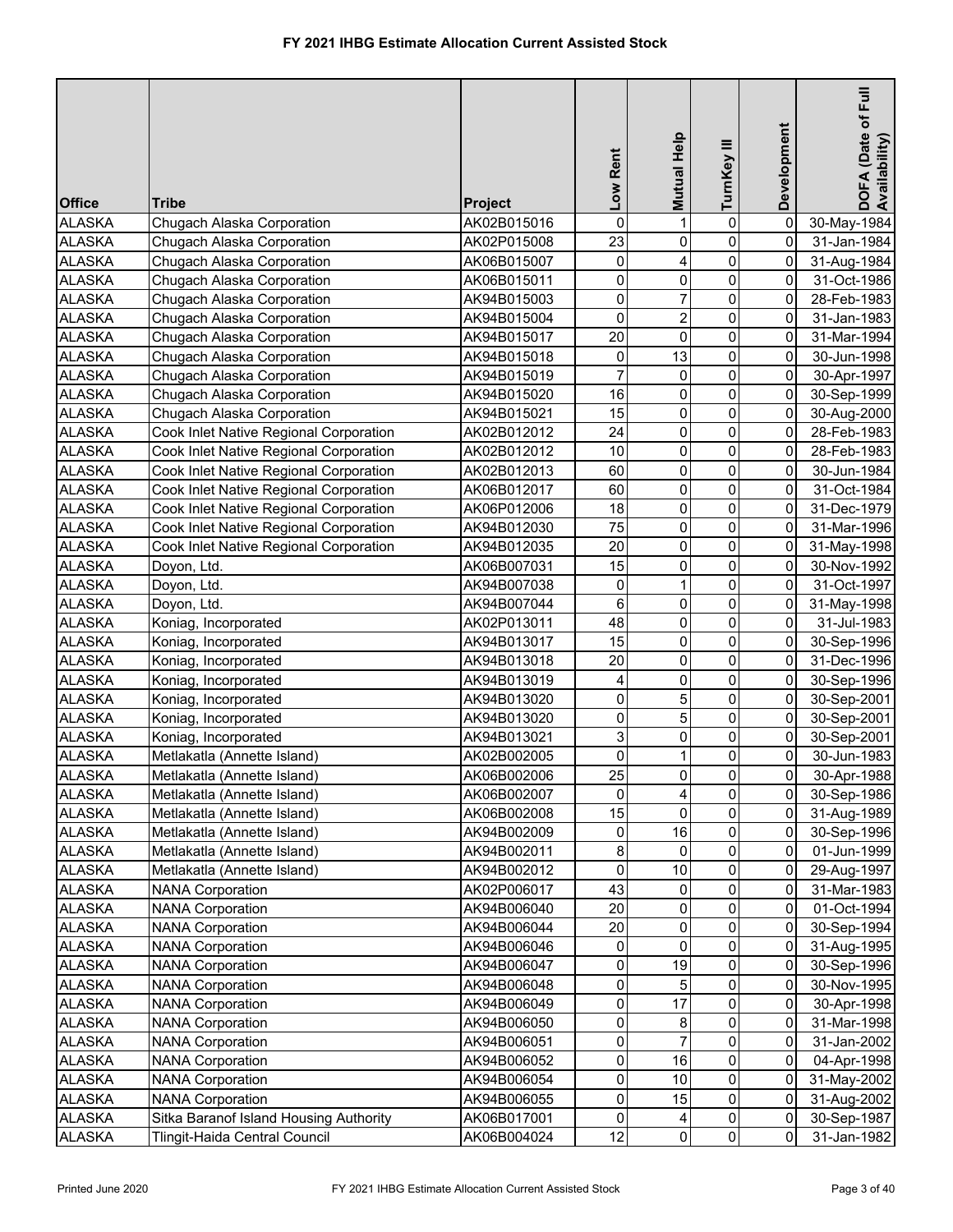| <b>Office</b> | <b>Tribe</b>                  | <b>Project</b> | Rent<br>Mo7 | Help<br><b>Mutual</b> | ≡<br>TurnKey   | Development    | of Full<br>(Date<br>vailability)<br>DOFA<br>Availal |
|---------------|-------------------------------|----------------|-------------|-----------------------|----------------|----------------|-----------------------------------------------------|
| <b>ALASKA</b> | Tlingit-Haida Central Council | AK06B004025    | 12          | $\mathbf{0}$          | $\mathbf 0$    | $\overline{0}$ | 31-Jan-1982                                         |
| <b>ALASKA</b> | Tlingit-Haida Central Council | AK06B004026    | 12          | 0                     | 0              | 0              | 31-Jan-1982                                         |
| <b>ALASKA</b> | Tlingit-Haida Central Council | AK06B004027    | 9           | 0                     | 0              | $\overline{0}$ | 31-Jan-1982                                         |
| <b>ALASKA</b> | Tlingit-Haida Central Council | AK06B004028    | 12          | 0                     | 0              | $\overline{0}$ | 31-Jan-1982                                         |
| <b>ALASKA</b> | Tlingit-Haida Central Council | AK06B004032    | 10          | 0                     | 0              | 0              | 30-Sep-1987                                         |
| <b>ALASKA</b> | Tlingit-Haida Central Council | AK94B004045    | 0           | $\Omega$              | $\Omega$       | 0              | 22-Feb-1995                                         |
| <b>ALASKA</b> | Tlingit-Haida Central Council | AK94B004046    | 10          | $\mathbf 0$           | $\overline{0}$ | 0              | 22-Feb-1995                                         |
| <b>ALASKA</b> | Tlingit-Haida Central Council | AK94B004047    | 0           | 26                    | 0              | $\mathbf 0$    | 29-Mar-1997                                         |
| <b>ALASKA</b> | Tlingit-Haida Central Council | AK94B004048    | 0           | 11                    | $\Omega$       | $\Omega$       | 29-Oct-1995                                         |
| <b>ALASKA</b> | Tlingit-Haida Central Council | AK94B004049    | 20          | $\Omega$              | 0              | $\Omega$       | 29-Mar-1997                                         |
| <b>ALASKA</b> | Tlingit-Haida Central Council | AK94B004065    | 0           | 18                    | 0              | 0              | 28-Feb-1998                                         |
| <b>ALASKA</b> | Tlingit-Haida Central Council | AK94B004066    | 6           | 0                     | $\Omega$       | 0              | 31-Aug-1997                                         |
| <b>ALASKA</b> | Tlingit-Haida Central Council | AK94B004067    | 0           | 18                    | 0              | 0              | 30-Apr-1998                                         |
| <b>ALASKA</b> | Tlingit-Haida Central Council | AK94B004068    | 16          | $\mathbf 0$           | $\mathbf 0$    | 0              | 31-Aug-1997                                         |
| <b>ALASKA</b> | Tlingit-Haida Central Council | AK94B004069    | 17          | 0                     | 0              | 0              | 31-Jan-1999                                         |
| <b>ALASKA</b> | Tlingit-Haida Central Council | AK94B004070    | 20          | 0                     | 0              | 0              | 31-Aug-1999                                         |
| <b>ALASKA</b> | Tlingit-Haida Central Council | AK94B004071    | 3           | $\mathbf 0$           | 0              | $\Omega$       | 31-May-1975                                         |
| <b>ALASKA</b> | Tlingit-Haida Central Council | AK94B004072    | 20          | 0                     | 0              | 0              | 30-Jun-2000                                         |
| <b>ALASKA</b> | <b>TOTAL</b>                  |                | 1,153       | 763                   | $\mathbf{0}$   | 4              |                                                     |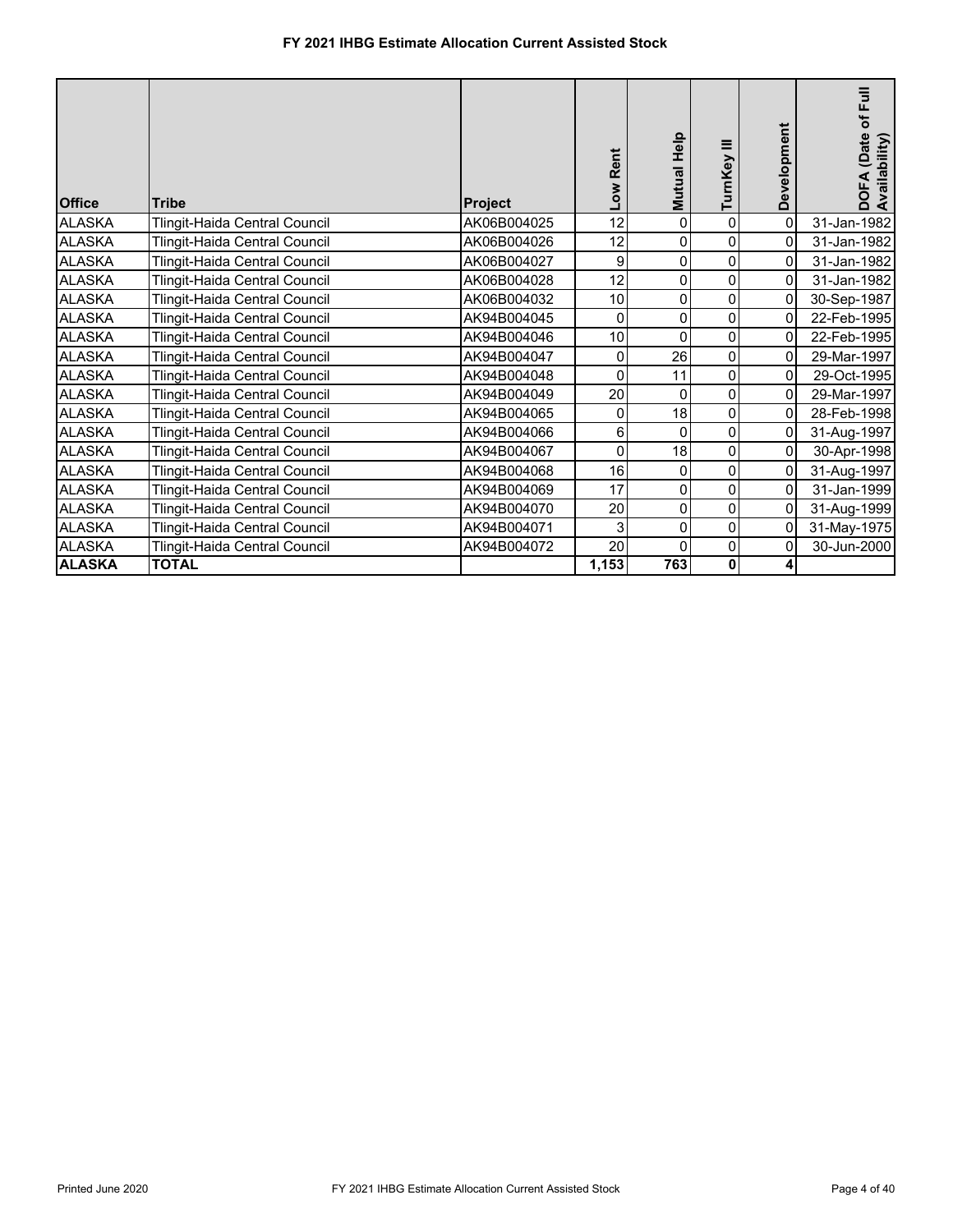| Mutual Help<br>TurnKey III<br>Low Rent<br><b>Office</b><br>Tribe<br>Project                                                        | DOFA (Date of F<br>Availability)<br>Development |
|------------------------------------------------------------------------------------------------------------------------------------|-------------------------------------------------|
| $\pmb{0}$<br><b>CHICAGO</b><br>66<br>0<br>Aroostook Band of Micmac<br>ME93B034001                                                  | 0<br>30-Mar-1997                                |
| 0<br><b>CHICAGO</b><br>0<br>Aroostook Band of Micmac<br>ME93B034002<br>1                                                           | 0<br>31-Oct-2001                                |
| 0<br>5<br>0<br><b>CHICAGO</b><br>Aroostook Band of Micmac<br>ME93B034002                                                           | 0<br>31-Dec-2001                                |
| 0<br>0<br><b>CHICAGO</b><br>Aroostook Band of Micmac<br>ME93B034002<br>4                                                           | 0<br>30-Sep-2002                                |
| 0<br>7<br>0<br><b>CHICAGO</b><br>Aroostook Band of Micmac<br>ME93B034002                                                           | 0<br>30-Dec-2005                                |
| $\mathbf 0$<br>0<br><b>CHICAGO</b><br>1<br>Aroostook Band of Micmac<br>ME93B034002                                                 | 0<br>30-Nov-2001                                |
| 0<br>0<br><b>CHICAGO</b><br>Aroostook Band of Micmac<br>ME93B034002<br>1                                                           | 0<br>30-Nov-2002                                |
| 0<br>0<br><b>CHICAGO</b><br>Aroostook Band of Micmac<br>ME93B034002                                                                | 30-Jun-2003<br>0                                |
| 0<br><b>CHICAGO</b><br>14<br>0<br><b>Bad River Band</b><br>WI93B012001                                                             | 0<br>28-Feb-1967                                |
| 40<br>0<br><b>CHICAGO</b><br>0<br><b>Bad River Band</b><br>WI93B012004                                                             | 0<br>31-Oct-1978                                |
| 20<br>$\mathbf 0$<br><b>CHICAGO</b><br>0<br><b>Bad River Band</b><br>WI93B012005                                                   | 0<br>31-Oct-1985                                |
| 17<br>0<br>0<br><b>CHICAGO</b><br><b>Bad River Band</b><br>WI93B012006                                                             | 29-Jan-1988<br>0                                |
| 20<br>0<br>0<br><b>CHICAGO</b><br><b>Bad River Band</b><br>WI93B012012                                                             | 0<br>31-Aug-1992                                |
| 17<br>0<br>0<br><b>CHICAGO</b><br><b>Bad River Band</b><br>WI93B012013                                                             | 0<br>30-Nov-1995                                |
| 5<br>0<br>0<br><b>CHICAGO</b><br><b>Bad River Band</b><br>WI93B012015                                                              | 0<br>30-Nov-1995                                |
| 16<br>$\pmb{0}$<br>0<br><b>CHICAGO</b><br><b>Bad River Band</b><br>WI93B012016                                                     | 0<br>31-Dec-1995                                |
| 0<br>18<br>0<br><b>CHICAGO</b><br><b>Bad River Band</b><br>WI93B012017                                                             | 0<br>28-Feb-1998                                |
| 23<br>0<br><b>CHICAGO</b><br>Bay Mills Indian Community<br>MI93B062002<br>0                                                        | 0<br>30-Sep-1982                                |
| 0<br><b>CHICAGO</b><br><b>Bay Mills Indian Community</b><br>0<br>0<br>MI93B062004                                                  | 0<br>28-Sep-1992                                |
| 10<br>0<br><b>CHICAGO</b><br><b>Bay Mills Indian Community</b><br>MI93B062006<br>0                                                 | 0<br>30-Jun-1994                                |
| 0<br><b>CHICAGO</b><br><b>Bay Mills Indian Community</b><br>MI93B062007<br>0<br>0                                                  | 0<br>10-Oct-1994                                |
| 0<br>0<br><b>CHICAGO</b><br>6<br><b>Bay Mills Indian Community</b><br>MI93B062008                                                  | 0<br>29-Feb-1996                                |
| $\mathbf 0$<br>20<br>0<br><b>CHICAGO</b><br><b>Bay Mills Indian Community</b><br>MI93B062009                                       | 0<br>30-Apr-1997                                |
| 0<br><b>CHICAGO</b><br><b>Bay Mills Indian Community</b><br>0<br>MI93B062010<br>14                                                 | 0<br>01-Nov-1999                                |
| 12<br>0<br><b>CHICAGO</b><br><b>Bay Mills Indian Community</b><br>MI93B062011<br>0                                                 | 0<br>31-Dec-1997                                |
| 0<br><b>CHICAGO</b><br><b>Bay Mills Indian Community</b><br>0<br>14<br>MI93B062012                                                 | 0<br>01-Nov-1999                                |
| 0<br>0<br><b>CHICAGO</b><br><b>Bay Mills Indian Community</b><br>MI93B062013<br>16                                                 | 0<br>01-Nov-1999                                |
| $\mathbf{1}$<br>0<br>Boise Forte Band of Minnesota Chippewa<br><b>CHICAGO</b><br>MN93B081001<br>0                                  | 0<br>01-Sep-1972                                |
| $\bf 8$<br>0<br><b>CHICAGO</b><br>0<br>Boise Forte Band of Minnesota Chippewa<br>MN93B081002                                       | $\overline{0}$<br>01-May-1974                   |
| $\overline{5}$<br><b>CHICAGO</b><br>$\overline{0}$<br>$\mathsf{O}\xspace$<br>Boise Forte Band of Minnesota Chippewa<br>MN93B081003 | $\overline{\mathbf{0}}$<br>31-Oct-1974          |
| $\overline{0}$<br>0<br>26<br><b>CHICAGO</b><br>Boise Forte Band of Minnesota Chippewa<br>MN93B081005                               | 0<br>30-Nov-1979                                |
| $\bf 8$<br>$\overline{0}$<br><b>CHICAGO</b><br>Boise Forte Band of Minnesota Chippewa<br>0<br>MN93B081006                          | 0<br>30-Nov-1996                                |
| 23<br>$\overline{0}$<br>0<br><b>CHICAGO</b><br>Catawba Indian Nation<br>SC93B062001                                                | 0<br>31-Aug-1998                                |
| 19<br>$\overline{0}$<br><b>CHICAGO</b><br>0<br>Catawba Indian Nation<br>SC93B062002                                                | 0<br>18-Jul-1998                                |
| 10<br>$\overline{0}$<br><b>CHICAGO</b><br>Catawba Indian Nation<br>SC93B062003<br>0                                                | 0<br>31-Aug-1998                                |
| 0<br>0<br><b>CHICAGO</b><br>Catawba Indian Nation<br>SC93B062004                                                                   | 0<br>01-Jul-1998                                |
| 20<br><b>CHICAGO</b><br>Coharie State Tribe<br>0<br>0<br>NC93B171003                                                               | 0<br>28-Apr-1993                                |
| 37<br>0<br><b>CHICAGO</b><br>Eastern Band of Cherokee<br>0<br>NC93B041001                                                          | 0<br>31-Dec-1966                                |
| 25<br>0<br><b>CHICAGO</b><br>0<br>Eastern Band of Cherokee<br>NC93B041008                                                          | 0<br>30-Sep-1978                                |
| 63<br>0<br>0<br><b>CHICAGO</b><br>Eastern Band of Cherokee<br>NC93B041014                                                          | 0<br>28-Feb-1983                                |
| 0<br>0<br>10<br><b>CHICAGO</b><br>Eastern Band of Cherokee<br>NC93B041025                                                          | 0<br>25-Oct-1995                                |
| 0<br>0<br>19<br><b>CHICAGO</b><br>Eastern Band of Cherokee<br>NC93B041026                                                          | 0<br>30-Apr-2001                                |
| 15<br>0<br><b>CHICAGO</b><br>Eastern Band of Cherokee<br>NC93B041027<br>0                                                          | 6<br>31-Aug-2001                                |
| 3<br>0<br><b>CHICAGO</b><br>Eastern Band of Cherokee<br>NC93B041027<br>0                                                           | 0<br>06-Sep-2006                                |
| 1<br>0<br><b>CHICAGO</b><br>0<br>Eastern Band of Cherokee<br>NC93B041027                                                           | 0<br>01-Sep-2007                                |
| 0<br>0<br>21<br><b>CHICAGO</b><br>Eastern Band of Cherokee<br>NC93B041028                                                          | 0<br>31-Aug-2001                                |
| $\mathsf{o}$<br>$\overline{0}$<br>20<br><b>CHICAGO</b><br>Eastern Band of Cherokee<br>NC93B041029                                  | $\mathbf 0$<br>30-Nov-2001                      |
| $\mathsf{O}\xspace$<br>$\overline{0}$<br>24<br><b>CHICAGO</b><br>Eastern Band of Cherokee<br>NC93B041030                           | 1<br>29-Oct-2003                                |
| $\overline{0}$<br>$\overline{0}$<br><b>CHICAGO</b><br>Eastern Band of Cherokee<br>NC93B041030<br>1                                 | $\mathbf 0$<br>28-Sep-2007                      |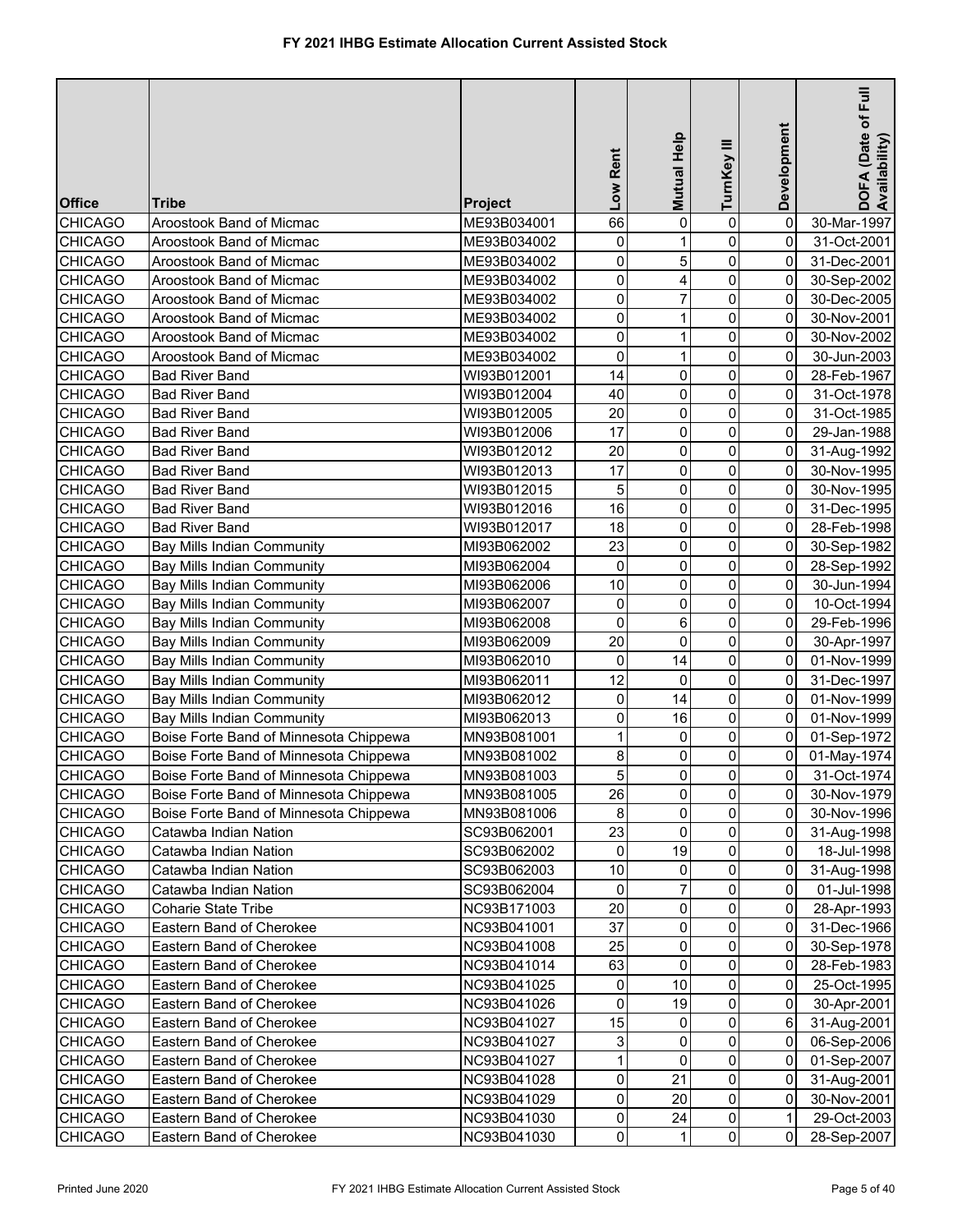| <b>Office</b>  | Tribe                                  | <b>Project</b> | Low Rent                | Mutual Help    | TurnKey III             | Development    | DOFA (Date of Full<br>Availability) |
|----------------|----------------------------------------|----------------|-------------------------|----------------|-------------------------|----------------|-------------------------------------|
| <b>CHICAGO</b> | Eastern Band of Cherokee               | NC93B041030    | 0                       | 1              | 0                       | 0              | 28-Feb-2007                         |
| <b>CHICAGO</b> | Eastern Band of Cherokee               | NC93B041030    | 0                       | $\overline{2}$ | $\mathbf 0$             | 0              | 07-Jul-2006                         |
| <b>CHICAGO</b> | Eastern Band of Cherokee               | NC93B041030    | 0                       | 1              | $\mathbf 0$             | 0              | 10-Oct-2006                         |
| <b>CHICAGO</b> | Eastern Band of Cherokee               | NC93B041030    | 0                       | $\overline{2}$ | $\pmb{0}$               | 0              | 31-Jan-2007                         |
| <b>CHICAGO</b> | Eastern Band of Cherokee               | NC93B041030    | 0                       | $\mathbf{1}$   | $\mathsf{O}\xspace$     | 0              | 22-Dec-2004                         |
| <b>CHICAGO</b> | Eastern Band of Cherokee               | NC93B041030    | 0                       | $\overline{7}$ | $\mathbf 0$             | 0              | 30-Dec-2005                         |
| <b>CHICAGO</b> | Fond Du Lac Band of Minnesota Chippewa | MN93B015001    | 25                      | 0              | $\mathsf{O}\xspace$     | 0              | 31-Aug-1967                         |
| <b>CHICAGO</b> | Fond Du Lac Band of Minnesota Chippewa | MN93B015003    | 35                      | 0              | $\mathbf 0$             | 0              | 31-Dec-1982                         |
| <b>CHICAGO</b> | Fond Du Lac Band of Minnesota Chippewa | MN93B015005    | 47                      | 0              | $\mathsf{O}\xspace$     | 0              | 30-Nov-1983                         |
| <b>CHICAGO</b> | Fond Du Lac Band of Minnesota Chippewa | MN93B015007    | 11                      | 0              | $\mathbf 0$             | 0              | 31-Aug-1984                         |
| <b>CHICAGO</b> | Fond Du Lac Band of Minnesota Chippewa | MN93B015008    | 20                      | 0              | $\pmb{0}$               | 0              | 31-Mar-1985                         |
| <b>CHICAGO</b> | Fond Du Lac Band of Minnesota Chippewa | MN93B015009    | 23                      | 0              | $\mathsf{O}\xspace$     | 0              | 31-Dec-1986                         |
| <b>CHICAGO</b> | Fond Du Lac Band of Minnesota Chippewa | MN93B015013    | 15                      | 0              | $\mathbf 0$             | 0              | 30-Apr-1987                         |
| <b>CHICAGO</b> | Fond Du Lac Band of Minnesota Chippewa | MN93B015015    | 12                      | 0              | $\mathbf 0$             | 0              | 31-Dec-1988                         |
| <b>CHICAGO</b> | Fond Du Lac Band of Minnesota Chippewa | MN93B015016    | 15                      | 0              | $\mathbf 0$             | 0              | 31-Dec-1991                         |
|                |                                        |                | 0                       |                | $\mathbf 0$             |                |                                     |
| <b>CHICAGO</b> | Fond Du Lac Band of Minnesota Chippewa | MN93B015020    | 12                      | 4<br>0         | 0                       | 0<br>0         | 31-Jan-1998<br>31-Jan-1998          |
| <b>CHICAGO</b> | Fond Du Lac Band of Minnesota Chippewa | MN93B015021    | 16                      |                | $\mathbf 0$             |                |                                     |
| <b>CHICAGO</b> | Fond Du Lac Band of Minnesota Chippewa | MN93B015022    |                         | 0              |                         | 0              | 16-Dec-1996                         |
| <b>CHICAGO</b> | Fond Du Lac Band of Minnesota Chippewa | MN93B015023    | $\mathbf 0$             | 1              | 0                       | 9              | 31-Dec-2000                         |
| <b>CHICAGO</b> | Fond Du Lac Band of Minnesota Chippewa | MN93B015023    | 0<br>$\overline{7}$     | 6              | 0                       | 0              | 31-Dec-2001                         |
| <b>CHICAGO</b> | Forest County Potawatami               | WI93B035001    |                         | 0              | 0                       | 0              | 01-Jun-1971                         |
| <b>CHICAGO</b> | Forest County Potawatami               | WI93B035004    | 0                       | 0              | 0                       | 0              | 31-May-1995                         |
| <b>CHICAGO</b> | Forest County Potawatami               | WI93B035005    | 0                       | 0              | 0                       | 0              | 31-May-1995                         |
| <b>CHICAGO</b> | Forest County Potawatami               | WI93B035006    | 0                       | 14             | $\mathsf{O}\xspace$     | $\overline{0}$ | 31-Jan-1997                         |
| <b>CHICAGO</b> | Forest County Potawatami               | WI93B035007    | 8                       | 0              | $\mathbf 0$             | 0              | 31-Mar-1998                         |
| <b>CHICAGO</b> | Forest County Potawatami               | WI93B035009    | 0                       | 4              | $\mathbf 0$             | 0              | 31-Jul-1999                         |
| <b>CHICAGO</b> | Grand Portage Band of Minn. Chippewa   | MN93B175001    | 5                       | 0              | $\pmb{0}$               | 0              | 31-Jan-1981                         |
| <b>CHICAGO</b> | Grand Portage Band of Minn. Chippewa   | MN93B175003    | 3                       | 0              | $\mathbf 0$             | 0              | 31-Dec-1983                         |
| <b>CHICAGO</b> | Grand Portage Band of Minn. Chippewa   | MN93B175004    | $\overline{\mathbf{r}}$ | 0              | $\pmb{0}$               | $\overline{0}$ | 30-Nov-1986                         |
| <b>CHICAGO</b> | Grand Portage Band of Minn. Chippewa   | MN93B175005    | $\overline{0}$          | $\infty$       | $\overline{\mathbf{0}}$ | $\overline{0}$ | 11-Oct-1995                         |
| <b>CHICAGO</b> | Grand Traverse Band                    | MI93B197001    | 30                      | $\overline{0}$ | $\overline{0}$          | $\overline{0}$ | 31-May-1989                         |
| <b>CHICAGO</b> | <b>Grand Traverse Band</b>             | MI93B197002    | 16                      | 0              | $\overline{0}$          | $\overline{0}$ | 31-Aug-1989                         |
| <b>CHICAGO</b> | <b>Grand Traverse Band</b>             | MI93B197003    | 14                      | 0              | $\overline{0}$          | 0              | 30-Apr-1995                         |
| <b>CHICAGO</b> | <b>Grand Traverse Band</b>             | MI93B197004    | 0                       | 5              | $\mathbf 0$             | 0              | 31-Aug-1998                         |
| <b>CHICAGO</b> | <b>Grand Traverse Band</b>             | MI93B197005    | 0                       | 4              | $\mathbf 0$             | 0              | 31-Aug-1998                         |
| <b>CHICAGO</b> | <b>Grand Traverse Band</b>             | MI93B197006    | 0                       | 4              | $\mathbf{0}$            | $\overline{0}$ | 31-Aug-2000                         |
| <b>CHICAGO</b> | Haliwa-Saponi State Tribe              | NC93B171002    | 30                      | 0              | 0                       | 0              | 31-Mar-1991                         |
| <b>CHICAGO</b> | Hannahville Community                  | MI93B075001    | 15                      | 0              | $\overline{0}$          | 0              | 01-Jan-1971                         |
| <b>CHICAGO</b> | Ho-Chunk Nation                        | WI93B238001    | 21                      | 0              | $\mathbf{0}$            | 0              | 31-May-1971                         |
| <b>CHICAGO</b> | Ho-Chunk Nation                        | WI93B238002    | 51                      | 0              | $\overline{0}$          | 01             | 30-Jun-1983                         |
| <b>CHICAGO</b> | Ho-Chunk Nation                        | WI93B238003    | 10                      | 0              | $\overline{0}$          | 0              | 31-Mar-1973                         |
| <b>CHICAGO</b> | Ho-Chunk Nation                        | WI93B238004    | 39                      | 0              | 0                       | 0              | 31-Mar-1978                         |
| <b>CHICAGO</b> | Ho-Chunk Nation                        | WI93B238005    | 20                      | 0              | $\overline{0}$          | 0              | 31-May-1973                         |
| <b>CHICAGO</b> | Ho-Chunk Nation                        | WI93B238008    | 10                      | 0              | $\mathbf 0$             | 0              | 31-Jul-1971                         |
| <b>CHICAGO</b> | Ho-Chunk Nation                        | WI93B238009    | 0                       | 5              | $\mathbf 0$             | 0              | 28-Feb-1999                         |
| <b>CHICAGO</b> | Ho-Chunk Nation                        | WI93B238010    | 0                       | 3              | 0                       | 0              | 28-Feb-1999                         |
| <b>CHICAGO</b> | <b>Houlton Band of Maliseets</b>       | ME93B033001    | 40                      | 0              | 0                       | $\overline{0}$ | 28-Feb-1994                         |
| <b>CHICAGO</b> | <b>Houlton Band of Maliseets</b>       | ME93B033002    | $10$                    | 0              | $\overline{0}$          | $\overline{0}$ | 31-Jan-1994                         |
| <b>CHICAGO</b> | Houlton Band of Maliseets              | ME93B033003    | 15                      | $\overline{0}$ | $\overline{0}$          | $\overline{0}$ | 15-Sep-2003                         |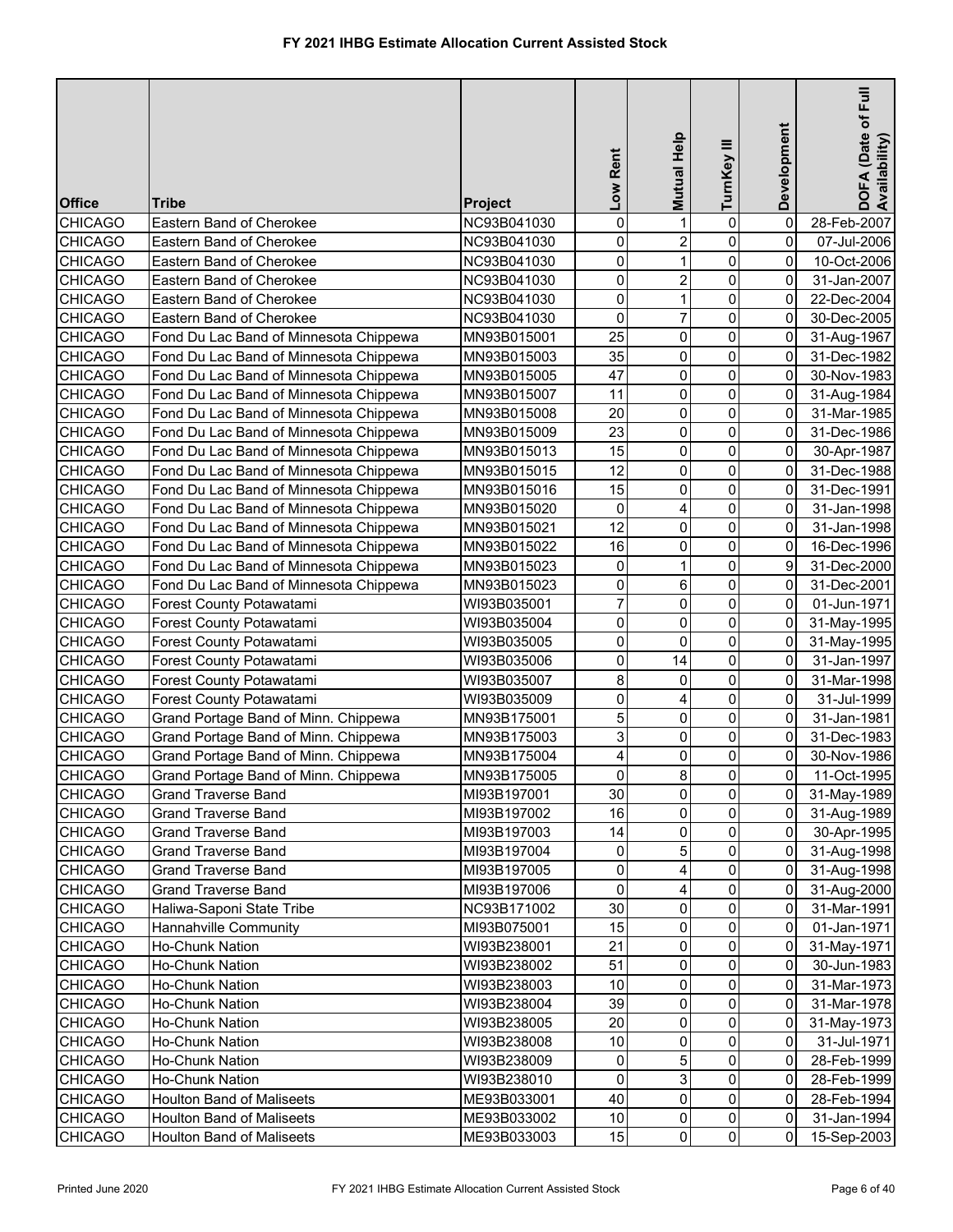| <b>Office</b>  | Tribe                                 | <b>Project</b> | Low Rent       | Mutual Help    | TurnKey III         | Development             | Full<br>DOFA (Date of F<br>Availability) |
|----------------|---------------------------------------|----------------|----------------|----------------|---------------------|-------------------------|------------------------------------------|
| <b>CHICAGO</b> | <b>Houlton Band of Maliseets</b>      | ME93B033004    | 3              | 0              | $\pmb{0}$           | $\overline{\mathbf{c}}$ | 15-Sep-2003                              |
| <b>CHICAGO</b> | <b>Houlton Band of Maliseets</b>      | ME93B033005    | 0              | 8              | $\mathsf{O}\xspace$ | 6                       | 15-Sep-2003                              |
| <b>CHICAGO</b> | Keweenaw Bay Indian Community         | MI93B065001    | 33             | 0              | $\pmb{0}$           | 0                       | 01-Dec-1972                              |
| <b>CHICAGO</b> | Keweenaw Bay Indian Community         | MI93B065002    | 45             | 0              | $\mathsf{O}\xspace$ | 0                       | 30-Jun-1981                              |
| <b>CHICAGO</b> | Keweenaw Bay Indian Community         | MI93B065003    | 50             | 0              | $\mathsf{O}\xspace$ | 0                       | 28-Feb-1983                              |
| <b>CHICAGO</b> | Keweenaw Bay Indian Community         | MI93B065004    | 30             | 0              | $\mathsf{O}\xspace$ | 0                       | 30-Nov-1985                              |
| <b>CHICAGO</b> | Keweenaw Bay Indian Community         | MI93B065005    | 50             | 0              | $\pmb{0}$           | 0                       | 30-Nov-1985                              |
| <b>CHICAGO</b> | Keweenaw Bay Indian Community         | MI93B065009    | 20             | 0              | $\mathbf 0$         | 0                       | 31-Oct-1993                              |
| <b>CHICAGO</b> | Keweenaw Bay Indian Community         | MI93B065010    | 20             | 0              | $\pmb{0}$           | 0                       | 31-Oct-1993                              |
| <b>CHICAGO</b> | Lac Courte Oreilles                   | WI93B054001    | 23             | 0              | $\mathsf{O}\xspace$ | 0                       | 01-Oct-1970                              |
| <b>CHICAGO</b> | Lac Courte Oreilles                   | WI93B054003    | 15             | 0              | $\mathbf 0$         | 0                       | 31-Oct-1974                              |
| <b>CHICAGO</b> | Lac Courte Oreilles                   | WI93B054004    | 45             | 0              | $\pmb{0}$           | 0                       | 30-Jan-1979                              |
| <b>CHICAGO</b> | Lac Courte Oreilles                   | WI93B054005    | 49             | 0              | $\pmb{0}$           | 0                       | 30-Nov-1980                              |
| <b>CHICAGO</b> | Lac Courte Oreilles                   | WI93B054007    | 34             | 0              | 0                   | 0                       | 30-Nov-1982                              |
| <b>CHICAGO</b> | Lac Courte Oreilles                   | WI93B054008    | 24             | 0              | $\pmb{0}$           | 0                       | 31-Jul-1984                              |
| <b>CHICAGO</b> | Lac Courte Oreilles                   | WI93B054009    | 20             | 0              | $\mathsf{O}\xspace$ | 0                       | 28-Feb-1984                              |
| <b>CHICAGO</b> | Lac Courte Oreilles                   | WI93B054010    | 10             | 0              | $\mathsf{O}\xspace$ | 0                       | 30-Sep-1985                              |
| <b>CHICAGO</b> | Lac Courte Oreilles                   | WI93B054011    | 40             | 0              | 0                   | 0                       | 31-Aug-1986                              |
| <b>CHICAGO</b> | Lac Courte Oreilles                   | WI93B054013    | 20             | 0              | 0                   | 0                       | 31-Dec-1988                              |
| <b>CHICAGO</b> | Lac Courte Oreilles                   | WI93B054016    | 16             | 0              | 0                   | 0                       | 31-Dec-1996                              |
| <b>CHICAGO</b> | Lac Courte Oreilles                   | WI93B054018    | 0              | 1              | 0                   | 0                       | 30-Sep-2000                              |
| <b>CHICAGO</b> | Lac Courte Oreilles                   | WI93B054019    | 20             | 0              | $\mathbf 0$         | 0                       | 31-Aug-2001                              |
| <b>CHICAGO</b> | Lac Courte Oreilles                   | WI93B054019    | 5              | 0              | $\pmb{0}$           | 0                       | 31-Dec-2001                              |
| <b>CHICAGO</b> | Lac Courte Oreilles                   | WI93B054022    | $\overline{7}$ | 0              | $\pmb{0}$           | 0                       | 31-Jan-1975                              |
| <b>CHICAGO</b> | Lac Courte Oreilles                   | WI93B054023    | 12             | 0              | $\mathsf{O}\xspace$ | 0                       | 11-Mar-1999                              |
| <b>CHICAGO</b> | Lac Du Flambeau Band                  | WI93B009001    | 14             | 0              | $\mathbf 0$         | 0                       | 01-Jul-1966                              |
| <b>CHICAGO</b> | Lac Du Flambeau Band                  | WI93B009004    | 16             | 0              | $\mathsf{O}\xspace$ | 0                       | 30-Jan-1979                              |
| <b>CHICAGO</b> | Lac Du Flambeau Band                  | WI93B009005    | 20             | 0              | $\pmb{0}$           | 0                       | 31-Jan-1980                              |
| <b>CHICAGO</b> | Lac Du Flambeau Band                  | WI93B009006    | 22             | 0              | $\overline{0}$      | $\overline{0}$          | 31-May-1982                              |
| <b>CHICAGO</b> | Lac Du Flambeau Band                  | WI93B009007    | 44             | $\overline{0}$ | $\overline{0}$      | $\overline{0}$          | 29-Feb-1984                              |
| <b>CHICAGO</b> | Lac Du Flambeau Band                  | WI93B009008    | 19             | 0              | $\overline{0}$      | 0                       | 31-Jan-1985                              |
| <b>CHICAGO</b> | Lac Du Flambeau Band                  | WI93B009009    | 16             | 0              | $\mathsf{O}\xspace$ | 0                       | 28-Feb-1986                              |
| <b>CHICAGO</b> | Lac Du Flambeau Band                  | WI93B009015    | 13             | 0              | $\mathsf{O}\xspace$ | 0                       | 30-Jun-1996                              |
| <b>CHICAGO</b> | Lac Du Flambeau Band                  | WI93B009019    | 1              | 0              | 0                   | 0                       | 31-Aug-1998                              |
| <b>CHICAGO</b> | Lac Vieux Desert Band                 | MI93B085001    | 15             | 0              | 0                   | 0                       | 01-Oct-1970                              |
| <b>CHICAGO</b> | Lac Vieux Desert Band                 | MI93B085002    | 20             | 0              | $\pmb{0}$           | 0                       | 31-Oct-1983                              |
| <b>CHICAGO</b> | Leech Lake Band of Minnesota Chippewa | MN93B012002    | 49             | 0              | 0                   | 0                       | 01-May-1967                              |
| <b>CHICAGO</b> | eech Lake Band of Minnesota Chippewa  | MN93B012005    | 13             | 0              | 0                   | 0                       | 01-Dec-1967                              |
| <b>CHICAGO</b> | eech Lake Band of Minnesota Chippewa  | MN93B012007    | 44             | 0              | 0                   | 0                       | 31-Oct-1978                              |
| <b>CHICAGO</b> | eech Lake Band of Minnesota Chippewa  | MN93B012009    | 51             | 0              | 0                   | 0                       | 31-Mar-1983                              |
| <b>CHICAGO</b> | Leech Lake Band of Minnesota Chippewa | MN93B012013    | 10             | 0              | 0                   | 0                       | 30-Sep-1985                              |
| <b>CHICAGO</b> | Leech Lake Band of Minnesota Chippewa | MN93B012015    | 30             | 0              | $\overline{0}$      | 0                       | 31-Dec-1987                              |
| <b>CHICAGO</b> | Leech Lake Band of Minnesota Chippewa | MN93B012016    | 41             | 0              | 0                   | 0                       | 28-Feb-1989                              |
| <b>CHICAGO</b> | Leech Lake Band of Minnesota Chippewa | MN93B012017    | 10             | 0              | 0                   | 0                       | 31-Jul-1993                              |
| <b>CHICAGO</b> | Leech Lake Band of Minnesota Chippewa | MN93B012018    | 20             | 0              | 0                   | 0                       | 30-Jun-1994                              |
| <b>CHICAGO</b> | Leech Lake Band of Minnesota Chippewa | MN93B012019    | 20             | 0              | 0                   | 0                       | 30-Apr-1996                              |
| <b>CHICAGO</b> | Leech Lake Band of Minnesota Chippewa | MN93B012020    | 0              | 16             | $\mathsf{O}\xspace$ | 0                       | 30-Apr-1996                              |
| <b>CHICAGO</b> | Leech Lake Band of Minnesota Chippewa | MN93B012021    | 20             | 0              | $\overline{0}$      | $\overline{0}$          | 27-Feb-1998                              |
| <b>CHICAGO</b> | Leech Lake Band of Minnesota Chippewa | MN93B012022    | 0              | 17             | $\overline{0}$      | $\overline{0}$          | 29-May-1998                              |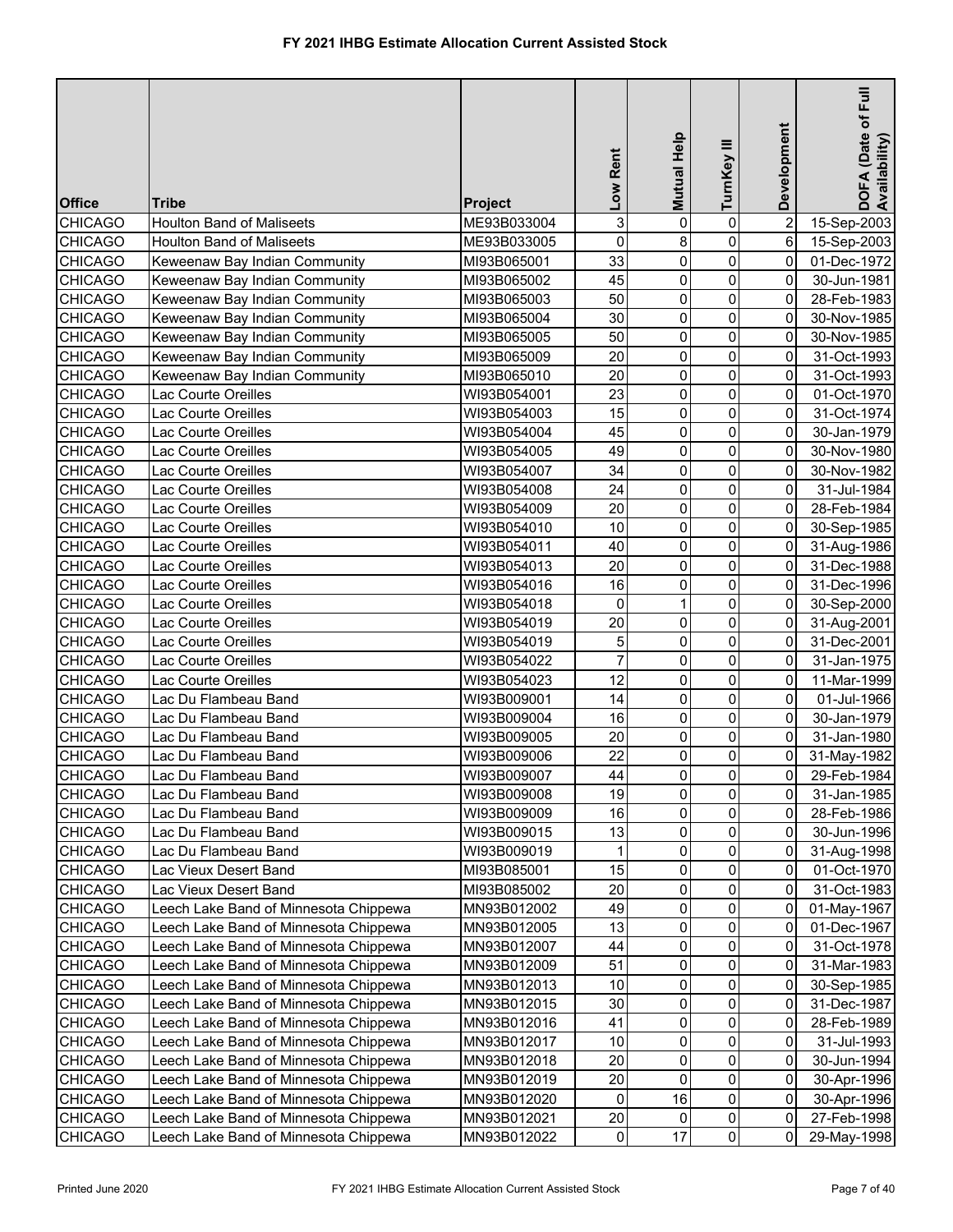|                |                                       |                | Low Rent                | Mutual Help    | TurnKey III             | Development    | DOFA (Date of Full<br>Availability) |
|----------------|---------------------------------------|----------------|-------------------------|----------------|-------------------------|----------------|-------------------------------------|
| <b>Office</b>  | Tribe                                 | <b>Project</b> |                         |                |                         |                |                                     |
| <b>CHICAGO</b> | Lumbee State Tribe                    | NC93B171001    | 112                     | 0              | $\pmb{0}$               | 0              | 29-Feb-1988                         |
| <b>CHICAGO</b> | Menominee Indian Tribe                | WI93B243001    | 147                     | 0              | $\pmb{0}$               | 0              | 30-Sep-1984                         |
| <b>CHICAGO</b> | Menominee Indian Tribe                | WI93B243006    | 0                       | 0              | $\mathbf 0$             | 0              | 30-Jun-1988                         |
| <b>CHICAGO</b> | Menominee Indian Tribe                | WI93B243009    | 12                      | 0              | $\pmb{0}$               | 0              | 31-Jul-1990                         |
| <b>CHICAGO</b> | Menominee Indian Tribe                | WI93B243010    | 45                      | 0              | $\mathsf{O}\xspace$     | 0              | 30-Apr-1969                         |
| <b>CHICAGO</b> | Menominee Indian Tribe                | WI93B243011    | 60                      | 0              | $\mathsf{O}\xspace$     | 0              | 30-Apr-1974                         |
| <b>CHICAGO</b> | Menominee Indian Tribe                | WI93B243014    | 14                      | 0              | $\mathsf{O}\xspace$     | $\overline{0}$ | 31-May-1996                         |
| <b>CHICAGO</b> | Mille Lacs Band of Minnesota Chippewa | MN93B204001    | 29                      | 0              | $\mathbf 0$             | 0              | 31-Mar-1983                         |
| <b>CHICAGO</b> | Mille Lacs Band of Minnesota Chippewa | MN93B204003    | 19                      | 0              | $\mathsf{O}\xspace$     | 0              | 31-Aug-1995                         |
| <b>CHICAGO</b> | Mille Lacs Band of Minnesota Chippewa | MN93B204004    | 24                      | 0              | $\mathbf 0$             | 0              | 30-Jun-1996                         |
| <b>CHICAGO</b> | Mille Lacs Band of Minnesota Chippewa | MN93B204005    | 37                      | 0              | $\pmb{0}$               | 0              | 30-Jun-1997                         |
| <b>CHICAGO</b> | Mississippi Choctaw Tribe             | MS93B092001    | 29                      | 0              | $\mathsf{O}\xspace$     | 0              | 01-Jun-1970                         |
| <b>CHICAGO</b> | Mississippi Choctaw Tribe             | MS93B092005    | 23                      | 0              | $\mathbf 0$             | 0              | 01-Apr-1975                         |
| <b>CHICAGO</b> | Mississippi Choctaw Tribe             | MS93B092006    | 25                      | 0              | $\mathbf 0$             | 0              | 30-Apr-1977                         |
| <b>CHICAGO</b> | Mississippi Choctaw Tribe             | MS93B092007    | 60                      | 0              | $\mathbf 0$             | 0              | 31-Mar-1983                         |
| <b>CHICAGO</b> | Mississippi Choctaw Tribe             | MS93B092018    | 0                       | 0              | $\mathbf 0$             | 0              | 31-Mar-1995                         |
| <b>CHICAGO</b> | Mississippi Choctaw Tribe             | MS93B092019    | 0                       | 0              | $\mathsf{O}\xspace$     | 0              | 31-Mar-1995                         |
| <b>CHICAGO</b> | Mississippi Choctaw Tribe             | MS93B092020    | 30                      | 0              | $\mathbf 0$             | 0              | 31-Aug-1996                         |
| <b>CHICAGO</b> | Mississippi Choctaw Tribe             | MS93B092021    | 0                       | 19             | $\mathbf 0$             | 0              | 30-Sep-1996                         |
| <b>CHICAGO</b> | Mississippi Choctaw Tribe             | MS93B092023    | 22                      | 0              | 0                       | 0              | 30-Sep-1996                         |
| <b>CHICAGO</b> | Mississippi Choctaw Tribe             | MS93B092024    | 0                       | 23             | 0                       | 0              | 31-May-1998                         |
| <b>CHICAGO</b> | Mississippi Choctaw Tribe             | MS93B092025    | 0                       | 23             | 0                       | 0              | 30-Apr-2000                         |
| <b>CHICAGO</b> | Mississippi Choctaw Tribe             | MS93B092026    | 33                      | 0              | 0                       | 0              | 29-Feb-2000                         |
| <b>CHICAGO</b> | MOWA Band of Choctaw Indians          | AL93B205001    | 30                      | 0              | $\mathsf{O}\xspace$     | 0              | 31-Dec-1993                         |
| <b>CHICAGO</b> | MOWA Band of Choctaw Indians          | AL93B205002    | 18                      | 0              | $\mathbf 0$             | 0              | 30-Oct-1994                         |
| <b>CHICAGO</b> | MOWA Band of Choctaw Indians          | AL93B205003    | 0                       | 13             | $\mathbf 0$             | 0              | 30-Jun-1996                         |
| <b>CHICAGO</b> | <b>MOWA Band of Choctaw Indians</b>   | AL93B205004    | $\overline{\mathbf{c}}$ | 0              | $\pmb{0}$               | $\overline{0}$ | 09-Aug-1998                         |
| <b>CHICAGO</b> | Oneida Nation of New York             | NY93B445001    | 30                      | 0              | $\mathbf 0$             | $\overline{0}$ | 30-Sep-1994                         |
| <b>CHICAGO</b> | Oneida Tribe                          | WI93B010001    | 24                      | 0              | $\pmb{0}$               | $\overline{0}$ | 30-Apr-1967                         |
| <b>CHICAGO</b> | Oneida Tribe                          | WI93B010003    | $40\,$                  | $\overline{0}$ | $\overline{\mathbf{0}}$ | $\overline{0}$ | 31-May-1973                         |
| <b>CHICAGO</b> | Oneida Tribe                          | WI93B010004    | 25                      | $\overline{0}$ | $\overline{0}$          | $\overline{0}$ | 31-May-1976                         |
| <b>CHICAGO</b> | Oneida Tribe                          | WI93B010006    | 30                      | 0              | $\overline{0}$          | $\overline{0}$ | 30-Sep-1979                         |
| <b>CHICAGO</b> | Oneida Tribe                          | WI93B010008    | 50                      | 0              | $\overline{0}$          | 0              | 30-Apr-1986                         |
| <b>CHICAGO</b> | Oneida Tribe                          | WI93B010014    | 20                      | 0              | $\overline{0}$          | 0              | 31-Jan-1997                         |
| <b>CHICAGO</b> | Oneida Tribe                          | WI93B010015    | 0                       |                | $\mathbf 0$             | 0              | 31-Jan-1997                         |
| <b>CHICAGO</b> | Oneida Tribe                          | WI93B010016    | 5                       | 0              | $\mathbf{0}$            | 0              | 31-May-2000                         |
| <b>CHICAGO</b> | Passamaquody Indian Tribe             | ME93B014003    | 16                      | 0              | 0                       | 0              | 31-May-1979                         |
| <b>CHICAGO</b> | Passamaquody Indian Tribe             | ME93B014004    | 22                      | 0              | $\overline{0}$          | 0              | 30-Sep-1981                         |
| <b>CHICAGO</b> | Passamaquody Indian Tribe             | ME93B014005    | 27                      | 0              | 0                       | 0              | 31-Jan-1983                         |
| <b>CHICAGO</b> | Passamaquody Indian Tribe             | ME93B014008    | $10$                    | 0              | $\overline{0}$          | 0              | 30-Nov-1990                         |
| <b>CHICAGO</b> | Passamaquody Indian Tribe             | ME93B014011    | 0                       | 12             | $\overline{0}$          | 0              | 29-Jul-1999                         |
| <b>CHICAGO</b> | Penobscot Tribe                       | ME93B012001    | 4                       | 0              | 0                       | 0              | 31-Jul-1977                         |
| <b>CHICAGO</b> | Penobscot Tribe                       | ME93B012002    | 8                       | 0              | $\overline{0}$          | 0              | 30-Jun-1977                         |
| <b>CHICAGO</b> | Penobscot Tribe                       | ME93B012004    | 20                      | 0              | $\mathbf 0$             | 0              | 31-Oct-1985                         |
| <b>CHICAGO</b> | Penobscot Tribe                       | ME93B012007    | 9                       | 0              | 0                       | 0              | 30-Nov-1993                         |
| <b>CHICAGO</b> | Penobscot Tribe                       | ME93B012008    | 10                      | 0              | 0                       | 0              | 31-Jul-1995                         |
| <b>CHICAGO</b> | Pleasant Point                        | ME93B013002    | 16                      | 0              | 0                       | 0              | 29-Feb-1976                         |
| <b>CHICAGO</b> | <b>Pleasant Point</b>                 | ME93B013009    | 15                      | 0              | $\pmb{0}$               | $\overline{0}$ | 31-Jul-1996                         |
| <b>CHICAGO</b> | Pleasant Point                        | ME93B013010    | $\overline{0}$          | $\overline{0}$ | $\overline{0}$          | $\overline{0}$ | 08-Feb-1995                         |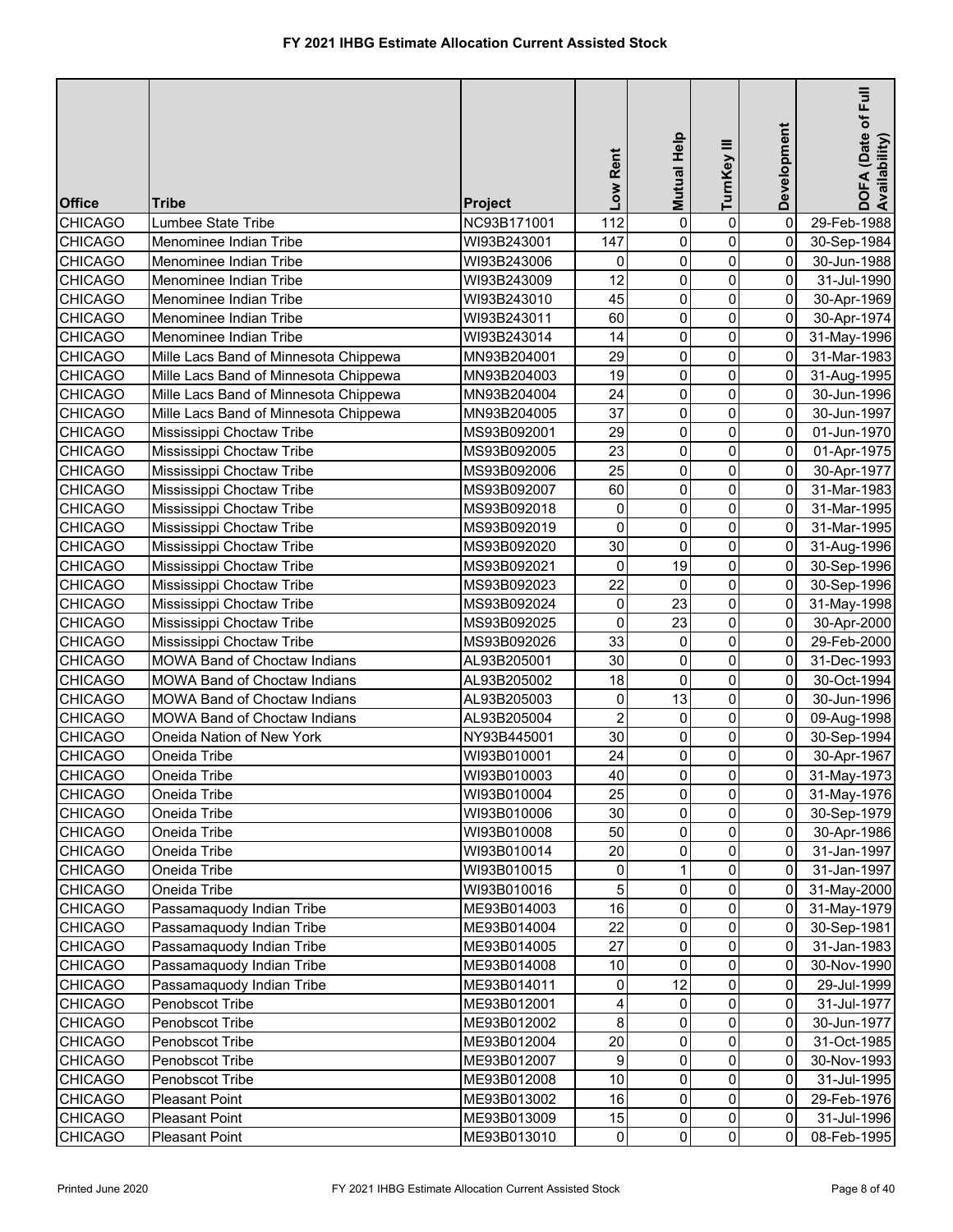| <b>Office</b>  | Tribe                                  | Project     | Low Rent | <b>Mutual Help</b> | TurnKey III             | Development    | $E$ ull<br>DOFA (Date of F<br>Availability) |
|----------------|----------------------------------------|-------------|----------|--------------------|-------------------------|----------------|---------------------------------------------|
| <b>CHICAGO</b> | <b>Pleasant Point</b>                  | ME93B013011 | 0        | 5                  | $\pmb{0}$               | 0              | 30-Nov-1999                                 |
| <b>CHICAGO</b> | <b>Pleasant Point</b>                  | ME93B013012 | 20       | 0                  | 0                       | 0              | 31-Aug-1997                                 |
| <b>CHICAGO</b> | <b>Pleasant Point</b>                  | ME93B013013 | 0        | 12                 | 0                       | 0              | 30-Nov-1999                                 |
| <b>CHICAGO</b> | Poarch Band of Creek Indians           | AL93B204001 | 20       | 0                  | 0                       | 0              | 30-Sep-1987                                 |
| <b>CHICAGO</b> | Poarch Band of Creek Indians           | AL93B204004 | 20       | 0                  | 0                       | 0              | 31-Aug-1989                                 |
| <b>CHICAGO</b> | Poarch Band of Creek Indians           | AL93B204005 | 15       | $\mathsf 0$        | 0                       | 0              | 27-Feb-1995                                 |
| <b>CHICAGO</b> | Poarch Band of Creek Indians           | AL93B204006 | 10       | 0                  | 0                       | 0              | 27-Feb-1995                                 |
| <b>CHICAGO</b> | Poarch Band of Creek Indians           | AL93B204011 | 0        | 21                 | $\mathbf 0$             | 0              | 01-Sep-1999                                 |
| <b>CHICAGO</b> | Pokagon Band of Potawatomi             | MI93B200001 | 0        | 15                 | $\overline{0}$          | 0              | 31-Aug-2004                                 |
| <b>CHICAGO</b> | Prairie Island Sioux                   | MN93B207001 | 24       | 0                  | 0                       | 0              | 30-Sep-1985                                 |
| <b>CHICAGO</b> | Red Cliff Band of Lake Superior Chippe | WI93B013001 | 20       | 0                  | 0                       | 0              | 01-Dec-1967                                 |
| <b>CHICAGO</b> | Red Cliff Band of Lake Superior Chippe | WI93B013003 | 3        | 0                  | 0                       | 0              | 30-Nov-1971                                 |
| <b>CHICAGO</b> | Red Cliff Band of Lake Superior Chippe | WI93B013004 | 50       | 0                  | 0                       | 0              | 31-Mar-1979                                 |
| <b>CHICAGO</b> | Red Cliff Band of Lake Superior Chippe | WI93B013005 | 26       | 0                  | 0                       | 0              | 31-Oct-1984                                 |
| <b>CHICAGO</b> | Red Cliff Band of Lake Superior Chippe | WI93B013009 | 18       | 0                  | 0                       | 0              | 31-Mar-1998                                 |
|                |                                        |             | 12       | 0                  | 0                       | 0              |                                             |
| <b>CHICAGO</b> | Red Lake Band of Chippewa              | MN93B016001 | 10       | 0                  | 0                       | 0              | 01-Sep-1967                                 |
| <b>CHICAGO</b> | Red Lake Band of Chippewa              | MN93B016003 | 10       |                    | $\mathbf 0$             |                | 01-Sep-1966                                 |
| <b>CHICAGO</b> | Red Lake Band of Chippewa              | MN93B016004 |          | 0                  |                         | 0              | 01-Mar-1969                                 |
| <b>CHICAGO</b> | Red Lake Band of Chippewa              | MN93B016011 | 17       | 0                  | $\pmb{0}$               | 0              | 30-Apr-1980                                 |
| <b>CHICAGO</b> | Red Lake Band of Chippewa              | MN93B016013 | 58       | 0                  | 0                       | 0              | 31-Oct-1983                                 |
| <b>CHICAGO</b> | Red Lake Band of Chippewa              | MN93B016014 | 20       | 0                  | 0                       | 0              | 30-Aug-1984                                 |
| <b>CHICAGO</b> | Red Lake Band of Chippewa              | MN93B016015 | 30       | 0                  | 0                       | 0              | 31-Dec-1984                                 |
| <b>CHICAGO</b> | Red Lake Band of Chippewa              | MN93B016024 | 31       | 0                  | 0                       | 0              | 30-Sep-1993                                 |
| <b>CHICAGO</b> | Red Lake Band of Chippewa              | MN93B016025 | 10       | 0                  | 0                       | 0              | 28-Feb-1994                                 |
| <b>CHICAGO</b> | Red Lake Band of Chippewa              | MN93B016026 | 12       | $\mathsf 0$        | $\mathbf 0$             | 0              | 30-Sep-1994                                 |
| <b>CHICAGO</b> | Red Lake Band of Chippewa              | MN93B016027 | 44       | 0                  | 0                       | 0              | 30-Nov-1995                                 |
| <b>CHICAGO</b> | Red Lake Band of Chippewa              | MN93B016028 | 0        | 20                 | 0                       | 0              | 01-May-1997                                 |
| <b>CHICAGO</b> | Red Lake Band of Chippewa              | MN93B016029 | 40       | 0                  | 0                       | 0              | 01-Oct-1997                                 |
| <b>CHICAGO</b> | Sac & Fox Tribe of the Mississippi, IA | IA93B112001 | 15       | 0                  | 0                       | 0              | 30-Jun-1981                                 |
| <b>CHICAGO</b> | Saginaw Chippewa                       | MI93B043002 | 12       | $\overline{0}$     | $\overline{\mathbf{0}}$ | $\pmb{0}$      | 30-Sep-1976                                 |
| <b>CHICAGO</b> | Saginaw Chippewa                       | MI93B043003 | 19       | 0                  | $\mathbf 0$             | $\mathbf 0$    | 31-Aug-1980                                 |
| <b>CHICAGO</b> | Saginaw Chippewa                       | MI93B043004 | $\bf 8$  | 0                  | 0                       | 0              | 22-Nov-1992                                 |
| <b>CHICAGO</b> | Saginaw Chippewa                       | MI93B043007 | 9        | 0                  | 0                       | 0              | 30-Jun-1999                                 |
| <b>CHICAGO</b> | Saginaw Chippewa                       | MI93B043008 | 3        | 0                  | 0                       | 0              | 30-Jun-1999                                 |
| <b>CHICAGO</b> | Saint Croix Chippewa                   | WI93B062001 | 24       | 0                  | 0                       | 0              | 01-May-1973                                 |
| <b>CHICAGO</b> | Saint Croix Chippewa                   | WI93B062003 | 30       | 0                  | $\overline{0}$          | 0              | 30-Nov-1982                                 |
| <b>CHICAGO</b> | Saint Croix Chippewa                   | WI93B062004 | $\bf 8$  | 0                  | 0                       | 0              | 30-Jun-1984                                 |
| <b>CHICAGO</b> | Saint Croix Chippewa                   | WI93B062005 | $10$     | 0                  | 0                       | 0              | 30-Jun-1984                                 |
| <b>CHICAGO</b> | Saint Croix Chippewa                   | WI93B062006 | $10$     | 0                  | 0                       | 0              | 31-Aug-1986                                 |
| <b>CHICAGO</b> | Saint Croix Chippewa                   | WI93B062009 | 20       | 0                  | 0                       | 0              | 31-Jan-1992                                 |
| <b>CHICAGO</b> | Saint Croix Chippewa                   | WI93B062010 | 37       | 0                  | 0                       | 0              | 01-Dec-1973                                 |
| <b>CHICAGO</b> | Saint Croix Chippewa                   | WI93B062011 | $10$     | 0                  | 0                       | 0              | 30-Apr-1994                                 |
| <b>CHICAGO</b> | Saint Croix Chippewa                   | WI93B062012 | 0        | 10                 | 0                       | 0              | 30-Sep-1997                                 |
| <b>CHICAGO</b> | Saint Croix Chippewa                   | WI93B062013 | 21       | 0                  | 0                       | 0              | 30-Apr-1996                                 |
| <b>CHICAGO</b> | Saint Croix Chippewa                   | WI93B062014 | 0        | 15                 | 0                       | 0              | 30-Apr-1996                                 |
| <b>CHICAGO</b> | Sault Ste. Marie Tribe                 | MI93B149001 | 47       | 0                  | 0                       | 0              | 31-Mar-1983                                 |
| <b>CHICAGO</b> | Sault Ste. Marie Tribe                 | MI93B149003 | 40       | 0                  | 0                       | 0              | 31-May-1983                                 |
| <b>CHICAGO</b> | Sault Ste. Marie Tribe                 | MI93B149005 | 86       | 0                  | $\overline{0}$          | $\mathbf 0$    | 30-Sep-1984                                 |
| <b>CHICAGO</b> | Sault Ste. Marie Tribe                 | MI93B149006 | 25       | 0                  | $\overline{0}$          | $\overline{0}$ | 30-Nov-1984                                 |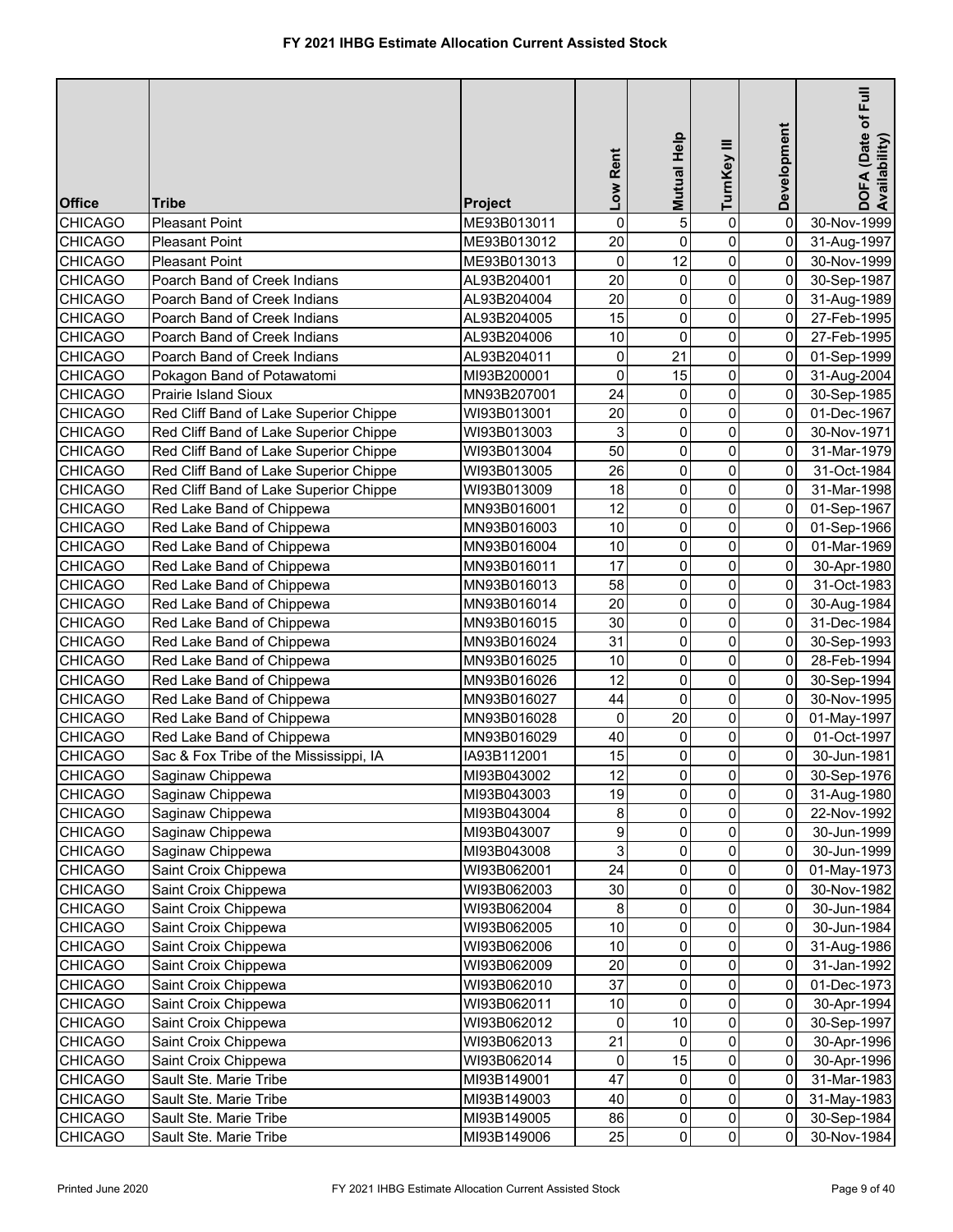| <b>Office</b>  | Tribe                                  | Project     | Low Rent       | Mutual Help    | TurnKey III    | Development             | E<br>DOFA (Date of F<br>Availability) |
|----------------|----------------------------------------|-------------|----------------|----------------|----------------|-------------------------|---------------------------------------|
| <b>CHICAGO</b> | Sault Ste. Marie Tribe                 | MI93B149007 | 12             | 0              | $\pmb{0}$      | 0                       | 31-Mar-1986                           |
| <b>CHICAGO</b> | Sault Ste. Marie Tribe                 | MI93B149008 | 9              | 0              | 0              | 0                       | 31-Oct-1986                           |
| <b>CHICAGO</b> | Sault Ste. Marie Tribe                 | MI93B149009 | 11             | 0              | 0              | 0                       | 31-Oct-1986                           |
| <b>CHICAGO</b> | Sault Ste. Marie Tribe                 | MI93B149010 | 0              | 6              | $\mathbf 0$    | 0                       | 31-Mar-1988                           |
| <b>CHICAGO</b> | Sault Ste. Marie Tribe                 | MI93B149012 | 20             | 0              | 0              | 0                       | 30-Jun-1992                           |
| <b>CHICAGO</b> | Sault Ste. Marie Tribe                 | MI93B149013 | 10             | 0              | $\mathbf 0$    | 0                       | 30-Nov-1992                           |
| <b>CHICAGO</b> | Sault Ste. Marie Tribe                 | MI93B149014 | 51             | 0              | $\overline{0}$ | 0                       | 30-Jun-1997                           |
| <b>CHICAGO</b> | Sault Ste. Marie Tribe                 | MI93B149015 | 39             | 0              | 0              | 0                       | 30-Jun-1997                           |
| <b>CHICAGO</b> | Sault Ste. Marie Tribe                 | MI93B149016 | 45             | 0              | 0              | $\mathbf 0$             | 30-Aug-1998                           |
| <b>CHICAGO</b> | Sault Ste. Marie Tribe                 | MI93B149017 | 0              | 9              | $\overline{0}$ | 0                       | 30-Sep-1996                           |
| <b>CHICAGO</b> | Sault Ste. Marie Tribe                 | MI93B149018 | 0              |                | $\mathbf 0$    | 0                       | 01-Jan-1998                           |
| <b>CHICAGO</b> | Sault Ste. Marie Tribe                 | MI93B149019 | 0              | 1              | 0              | 0                       | 31-Mar-2002                           |
| <b>CHICAGO</b> | Sault Ste. Marie Tribe                 | MI93B149019 | 0              | 11             | 0              | 0                       | 31-Jul-2002                           |
| <b>CHICAGO</b> | Sault Ste. Marie Tribe                 | MI93B149019 | 0              | 9              | 0              | 0                       | 31-Oct-2002                           |
| <b>CHICAGO</b> | Seneca Nation of New York              | NY93B040001 | 21             | 0              | 0              | 0                       | 01-Dec-1964                           |
| <b>CHICAGO</b> | Seneca Nation of New York              | NY93B040002 | 17             | 0              | 0              | 0                       | 01-May-1967                           |
| <b>CHICAGO</b> | Seneca Nation of New York              | NY93B040005 | 34             | 0              | $\mathbf 0$    | 0                       | 31-Oct-1981                           |
| <b>CHICAGO</b> | Seneca Nation of New York              | NY93B040007 | 51             | 0              | 0              | 0                       | 31-Mar-1987                           |
| <b>CHICAGO</b> | Seneca Nation of New York              | NY93B040009 | 28             | 0              | 0              | 0                       | 31-Mar-1989                           |
| <b>CHICAGO</b> | Seneca Nation of New York              | NY93B040010 | 12             | 0              | 0              | 0                       | 31-Jul-1997                           |
| <b>CHICAGO</b> | Seneca Nation of New York              | NY93B040011 | 7              | 0              | 0              | 0                       | 31-Jul-1997                           |
| <b>CHICAGO</b> | Seneca Nation of New York              | NY93B040014 | $\mathbf{1}$   | 0              | 0              | 0                       | 01-Jan-1997                           |
| <b>CHICAGO</b> | Seneca Nation of New York              | NY93B040015 | 0              | 0              | $\mathbf 0$    | 25                      | #NULL!                                |
| <b>CHICAGO</b> | Seneca Nation of New York              | <b>SA16</b> | 10             | 0              | 0              | 0                       | 22-Sep-1997                           |
| <b>CHICAGO</b> | Sokaogon Chippewa Tribe                | WI93B036001 | 14             | 0              | 0              | 0                       | 01-Dec-1972                           |
| <b>CHICAGO</b> | Sokaogon Chippewa Tribe                | WI93B036002 | 20             | 0              | 0              | 0                       | 30-Jun-1980                           |
| <b>CHICAGO</b> | Sokaogon Chippewa Tribe                | WI93B036003 | 10             | 0              | 0              | 0                       | 28-Feb-1986                           |
| <b>CHICAGO</b> | Sokaogon Chippewa Tribe                | WI93B036004 | 30             | 0              | 0              | $\overline{0}$          | 30-Sep-1987                           |
| <b>CHICAGO</b> | Sokaogon Chippewa Tribe                | WI93B036006 | 11             | 0              | 0              | $\mathbf 0$             | 30-Nov-1989                           |
| <b>CHICAGO</b> | Sokaogon Chippewa Tribe                | WI93B036008 | 10             | $\overline{0}$ | $\overline{0}$ | $\overline{0}$          | 30-Aug-1994                           |
| <b>CHICAGO</b> | Sokaogon Chippewa Tribe                | WI93B036009 | $\Omega$       | 15             | $\overline{0}$ | 0                       | 30-Jun-1997                           |
| <b>CHICAGO</b> | Sokaogon Chippewa Tribe                | WI93B036010 | 15             | 0              | $\overline{0}$ | 0                       | 31-Aug-2000                           |
| <b>CHICAGO</b> | St. Regis Mohawk Tribe                 | NY93B436004 | $10$           | 0              | 0              | 0                       | 31-Mar-1990                           |
| <b>CHICAGO</b> | St. Regis Mohawk Tribe                 | NY93B436005 | 1              | 0              | $\overline{0}$ | 0                       | 28-Feb-1991                           |
| <b>CHICAGO</b> | St. Regis Mohawk Tribe                 | NY93B436009 | $\mathbf{1}$   | 0              | $\overline{0}$ | 0                       | 10-May-1995                           |
| <b>CHICAGO</b> | St. Regis Mohawk Tribe                 | NY93B436010 | $\pmb{0}$      | 0              | 0              | 0                       | 28-Feb-1995                           |
| <b>CHICAGO</b> | St. Regis Mohawk Tribe                 | NY93B436011 | 0              | 7              | 0              | 0                       | 31-Jan-1997                           |
| <b>CHICAGO</b> | St. Regis Mohawk Tribe                 | NY93B436012 | 17             | 0              | 0              | 0                       | 31-Dec-1999                           |
| <b>CHICAGO</b> | St. Regis Mohawk Tribe                 | NY93B436013 | 25             | 0              | 0              | 0                       | 31-Dec-1999                           |
| <b>CHICAGO</b> | St. Regis Mohawk Tribe                 | NY93B436014 | 0              | 4              | 0              | 0                       | 30-Apr-1997                           |
| <b>CHICAGO</b> | Stockbridge-Munsee Tribe               | WI93B014001 | 18             | 0              | 0              | 0                       | 01-Sep-1967                           |
| <b>CHICAGO</b> | Stockbridge-Munsee Tribe               | WI93B014004 | 6              | 0              | 0              | 0                       | 01-Dec-1972                           |
| <b>CHICAGO</b> | Stockbridge-Munsee Tribe               | WI93B014010 | $10$           | 0              | 0              | $\overline{\mathbf{c}}$ | 01-Jul-1998                           |
| <b>CHICAGO</b> | <b>Upper Sioux Indian Community</b>    | MN93B207006 | 0              | 11             | 0              | 0                       | 01-Dec-1999                           |
| <b>CHICAGO</b> | <b>Upper Sioux Indian Community</b>    | MN93B207006 | 0              | 4              | 0              | 0                       | 01-Jan-2001                           |
| <b>CHICAGO</b> | Wampanoag Tribe of Gay Head            | MA93B176001 | 16             | 0              | 0              | 0                       | 31-Mar-1996                           |
| <b>CHICAGO</b> | Wampanoag Tribe of Gay Head            | MA93B176003 | 6              | 0              | 0              | 0                       | 30-Sep-1998                           |
| <b>CHICAGO</b> | Wampanoag Tribe of Gay Head            | MA93B176003 | $\overline{2}$ | 0              | $\overline{0}$ | $\pmb{0}$               | 31-Oct-2003                           |
| <b>CHICAGO</b> | White Earth Band of Minnesota Chippewa | MN93B013001 | 50             | 0              | $\overline{0}$ | $\overline{0}$          | 01-Apr-1968                           |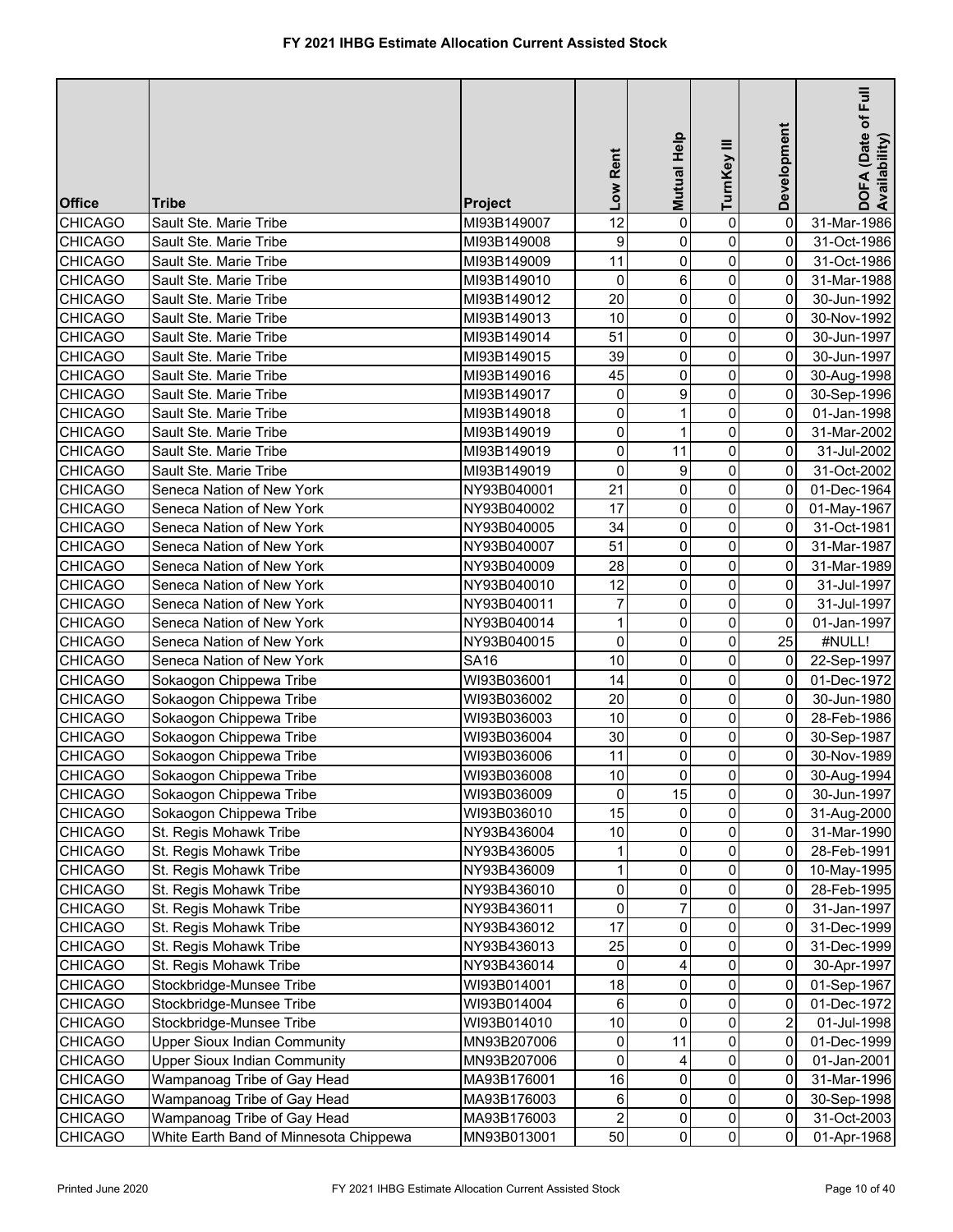| <b>Office</b>  | <b>Tribe</b>                           | Project     | œ     | 음<br>모<br>ಸ<br>Σ | Key      | elopme<br>$\mathbf{Q}$<br>Ŏ | 3<br>ቴ<br>ate<br>bility) |
|----------------|----------------------------------------|-------------|-------|------------------|----------|-----------------------------|--------------------------|
| <b>CHICAGO</b> | White Earth Band of Minnesota Chippewa | MN93B013005 | 14    | 0                | 0        | 0                           | 01-Jan-1968              |
| <b>CHICAGO</b> | White Earth Band of Minnesota Chippewa | MN93B013006 | 49    |                  | 0        |                             | 30-Jul-1979              |
| <b>CHICAGO</b> | White Earth Band of Minnesota Chippewa | MN93B013008 | 8     |                  | 0        | 0                           | 31-Oct-1981              |
| <b>CHICAGO</b> | White Earth Band of Minnesota Chippewa | MN93B013009 | 60    | 0                | $\Omega$ | 0                           | 30-Jun-1984              |
| <b>CHICAGO</b> | White Earth Band of Minnesota Chippewa | MN93B013015 | 20    |                  | 0        |                             | 31-Dec-1990              |
| <b>CHICAGO</b> | White Earth Band of Minnesota Chippewa | MN93B013016 | 20    |                  | 0        | 0                           | 31-Jan-1992              |
| <b>CHICAGO</b> | White Earth Band of Minnesota Chippewa | MN93B013019 | 20    |                  | 0        | 0                           | 31-Dec-1995              |
| <b>CHICAGO</b> | White Earth Band of Minnesota Chippewa | MN93B013021 | 13    |                  | 0        |                             | 31-Jul-1998              |
| <b>CHICAGO</b> | White Earth Band of Minnesota Chippewa | MN93B013022 | 24    | 0                | 0        | 0                           | 01-Jun-1999              |
| <b>CHICAGO</b> | <b>TOTAL</b>                           |             | 5,205 | 572              | 0        | 51                          |                          |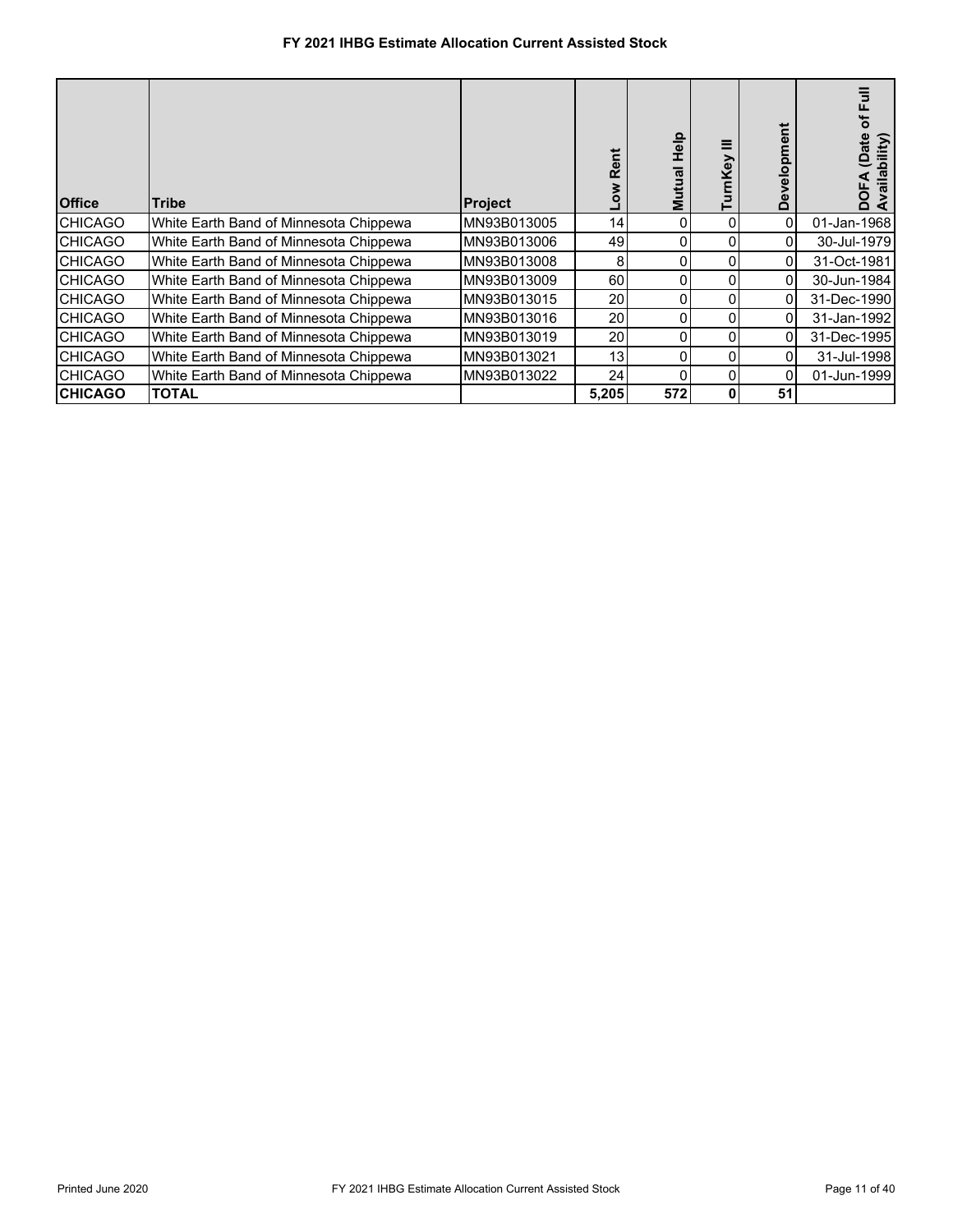| <b>Office</b> | <b>Tribe</b>                          | <b>Project</b> | Low Rent                | Mutual Help    | TurnKey III             | Development         | $E$ uil<br>DOFA (Date of F<br>Availability) |
|---------------|---------------------------------------|----------------|-------------------------|----------------|-------------------------|---------------------|---------------------------------------------|
| <b>DENVER</b> | <b>Blackfeet Tribe</b>                | MT10B008001    | 50                      | $\mathbf 0$    | $\mathbf 0$             | $\mathbf 0$         | 31-Jan-1966                                 |
| <b>DENVER</b> | <b>Blackfeet Tribe</b>                | MT10B008006    | 55                      | 0              | 0                       | $\mathbf 0$         | 31-Mar-1971                                 |
| <b>DENVER</b> | <b>Blackfeet Tribe</b>                | MT10B008007    | 55                      | 0              | $\pmb{0}$               | $\mathbf 0$         | 31-Dec-1973                                 |
| <b>DENVER</b> | <b>Blackfeet Tribe</b>                | MT10B008008    | 6                       | 0              | $\pmb{0}$               | 0                   | 30-Jun-1977                                 |
| <b>DENVER</b> | <b>Blackfeet Tribe</b>                | MT10B008011    | 14                      | 0              | $\pmb{0}$               | $\mathsf{O}\xspace$ | 31-May-1977                                 |
| <b>DENVER</b> | <b>Blackfeet Tribe</b>                | MT10B008012    | 25                      | 0              | $\pmb{0}$               | 0                   | 28-Feb-1975                                 |
| <b>DENVER</b> | <b>Blackfeet Tribe</b>                | MT10B008013    | 10                      | 0              | $\pmb{0}$               | 0                   | 31-May-1975                                 |
| <b>DENVER</b> | <b>Blackfeet Tribe</b>                | MT10B008014    | 43                      | 0              | 0                       | 0                   | 30-Sep-1975                                 |
| <b>DENVER</b> | <b>Blackfeet Tribe</b>                | MT10B008018    | 50                      | 0              | 0                       | $\overline{0}$      | 31-Aug-1981                                 |
| <b>DENVER</b> | <b>Blackfeet Tribe</b>                | MT10B008020    | 50                      | 0              | $\pmb{0}$               | 0                   | 31-Jul-1982                                 |
| <b>DENVER</b> | <b>Blackfeet Tribe</b>                | MT10B008022    | 20                      | 0              | $\pmb{0}$               | 0                   | 31-Jan-1984                                 |
| <b>DENVER</b> | <b>Blackfeet Tribe</b>                | MT10B008023    | 20                      | 0              | $\mathbf 0$             | 0                   | 31-Mar-1984                                 |
| <b>DENVER</b> | <b>Blackfeet Tribe</b>                | MT10B008024    | 25                      | 0              | 0                       | 0                   | 30-Nov-1981                                 |
| <b>DENVER</b> | <b>Blackfeet Tribe</b>                | MT10B008036    | 11                      | 0              | $\mathbf 0$             | 0                   | 31-Oct-1985                                 |
| <b>DENVER</b> | <b>Blackfeet Tribe</b>                | MT10B008037    | 10                      | 0              | $\mathbf 0$             | 0                   | 30-Sep-1986                                 |
| <b>DENVER</b> | <b>Blackfeet Tribe</b>                | MT10B008045    | 50                      | 0              | $\pmb{0}$               | 0                   | 31-Jul-1988                                 |
| <b>DENVER</b> | <b>Blackfeet Tribe</b>                | MT10B008046    | 50                      | 0              | $\mathbf 0$             | 0                   | 30-Sep-1988                                 |
| <b>DENVER</b> | <b>Blackfeet Tribe</b>                | MT91B008049    | 10                      | 0              | 0                       | $\mathsf{O}\xspace$ | 30-Apr-1992                                 |
| <b>DENVER</b> | <b>Blackfeet Tribe</b>                | MT91B008050    | 50                      | 0              | 0                       | 0                   | 30-Nov-1994                                 |
| <b>DENVER</b> | <b>Blackfeet Tribe</b>                | MT91B008051    | 0                       | 17             | $\mathbf 0$             | 0                   | 30-Jun-1997                                 |
| <b>DENVER</b> | <b>Blackfeet Tribe</b>                | MT91B008052    | 25                      | $\mathbf 0$    | 0                       | $\mathbf 0$         | 30-Jun-1995                                 |
| <b>DENVER</b> | <b>Blackfeet Tribe</b>                | MT91B008053    | 0                       | 31             | $\pmb{0}$               | $\mathbf 0$         | 30-Jun-1997                                 |
| <b>DENVER</b> | <b>Blackfeet Tribe</b>                | MT91B008055    | 20                      | $\mathbf 0$    | $\pmb{0}$               | 0                   | 31-Mar-2000                                 |
| <b>DENVER</b> | <b>Cheyenne River Sioux</b>           | SD10B005001    | 46                      | 0              | 0                       | 0                   | 28-Feb-1966                                 |
| <b>DENVER</b> | <b>Cheyenne River Sioux</b>           | SD10B005002    | 32                      | 0              | 0                       | $\overline{0}$      | 31-Aug-1968                                 |
| <b>DENVER</b> | <b>Cheyenne River Sioux</b>           | SD10B005004    | 156                     | 0              | $\pmb{0}$               | $\overline{0}$      | 31-Dec-1974                                 |
| <b>DENVER</b> | <b>Cheyenne River Sioux</b>           | SD10B005005    | 68                      | 0              | $\pmb{0}$               | $\overline{0}$      | 31-May-1976                                 |
| <b>DENVER</b> | <b>Cheyenne River Sioux</b>           | SD10B005008    | 53                      | 0              | $\pmb{0}$               | $\overline{0}$      | 30-Nov-1977                                 |
| <b>DENVER</b> | <b>Cheyenne River Sioux</b>           | SD10B005012    | 58                      | $\mathsf 0$    | $\pmb{0}$               | $\overline{0}$      | 30-Sep-1981                                 |
| <b>DENVER</b> | Cheyenne River Sioux                  | SD10B005014    | 56                      | $\overline{0}$ | $\overline{0}$          | $\overline{0}$      | 30-Sep-1980                                 |
| <b>DENVER</b> | <b>Cheyenne River Sioux</b>           | SD10B005016    | 94                      | $\Omega$       | $\overline{\mathsf{o}}$ | $\mathbf 0$         | 31-Dec-1986                                 |
| <b>DENVER</b> | <b>Cheyenne River Sioux</b>           | SD91B005021    | 15                      | 0              | 0                       | 0                   | 30-Jun-1994                                 |
| <b>DENVER</b> | Cheyenne River Sioux                  | SD91B005023    | $\overline{\mathbf{c}}$ | 0              | $\mathsf{O}\xspace$     | 0                   | 31-Aug-1976                                 |
| <b>DENVER</b> | <b>Cheyenne River Sioux</b>           | SD91B005024    | 91                      | 0              | $\pmb{0}$               | 0                   | 30-Sep-1998                                 |
| <b>DENVER</b> | <b>Cheyenne River Sioux</b>           | SD91B005026    | 27                      | 0              | $\pmb{0}$               | 0                   | 30-Apr-1999                                 |
| <b>DENVER</b> | Chippewa Cree of the Rocky Boy's Res. | MT10B011007    | 30                      | 0              | $\pmb{0}$               | 0                   | 31-Dec-1971                                 |
| <b>DENVER</b> | Chippewa Cree of the Rocky Boy's Res. | MT10B011012    | 40                      | 0              | $\mathbf 0$             | 0                   | 30-Jan-1980                                 |
| <b>DENVER</b> | Chippewa Cree of the Rocky Boy's Res. | MT10B011013    | 36                      | 0              | $\pmb{0}$               | 0                   | 31-May-1986                                 |
| <b>DENVER</b> | Chippewa Cree of the Rocky Boy's Res. | MT91B011021    | 43                      | 0              | 0                       | 0                   | 30-Sep-1990                                 |
| <b>DENVER</b> | Chippewa Cree of the Rocky Boy's Res. | MT91B011023    | 15                      | 0              | 0                       | 0                   | 30-Aug-1994                                 |
| <b>DENVER</b> | Chippewa Cree of the Rocky Boy's Res. | MT91B011024    | 45                      | 0              | 0                       | 0                   | 31-Oct-1995                                 |
| <b>DENVER</b> | Chippewa Cree of the Rocky Boy's Res. | MT91B011025    | 20                      | 0              | $\mathbf 0$             | 0                   | 31-Oct-1995                                 |
| <b>DENVER</b> | Chippewa Cree of the Rocky Boy's Res. | MT91B011026    | 40                      | 0              | $\mathbf 0$             | 0                   | 31-Dec-1996                                 |
| <b>DENVER</b> | Chippewa Cree of the Rocky Boy's Res. | MT91B011027    | 5                       | 0              | $\mathbf 0$             | 0                   | 30-Aug-1994                                 |
| <b>DENVER</b> | Chippewa Cree of the Rocky Boy's Res. | MT91B011028    | 22                      | 0              | 0                       | 0                   | 31-Mar-1999                                 |
| <b>DENVER</b> | Crow Creek Sioux                      | SD10B004001    | 50                      | 0              | 0                       | $\overline{0}$      | 30-Apr-1966                                 |
| <b>DENVER</b> | Crow Creek Sioux                      | SD10B004003    | 20                      | 0              | 0                       | $\overline{0}$      | 30-Sep-1969                                 |
| <b>DENVER</b> | Crow Creek Sioux                      | SD10B004004    | 6                       | 0              | $\pmb{0}$               | $\overline{0}$      | 31-Aug-1972                                 |
| <b>DENVER</b> | Crow Creek Sioux                      | SD10B004006    | 36                      | $\overline{0}$ | $\overline{0}$          | $\overline{0}$      | 31-Dec-1973                                 |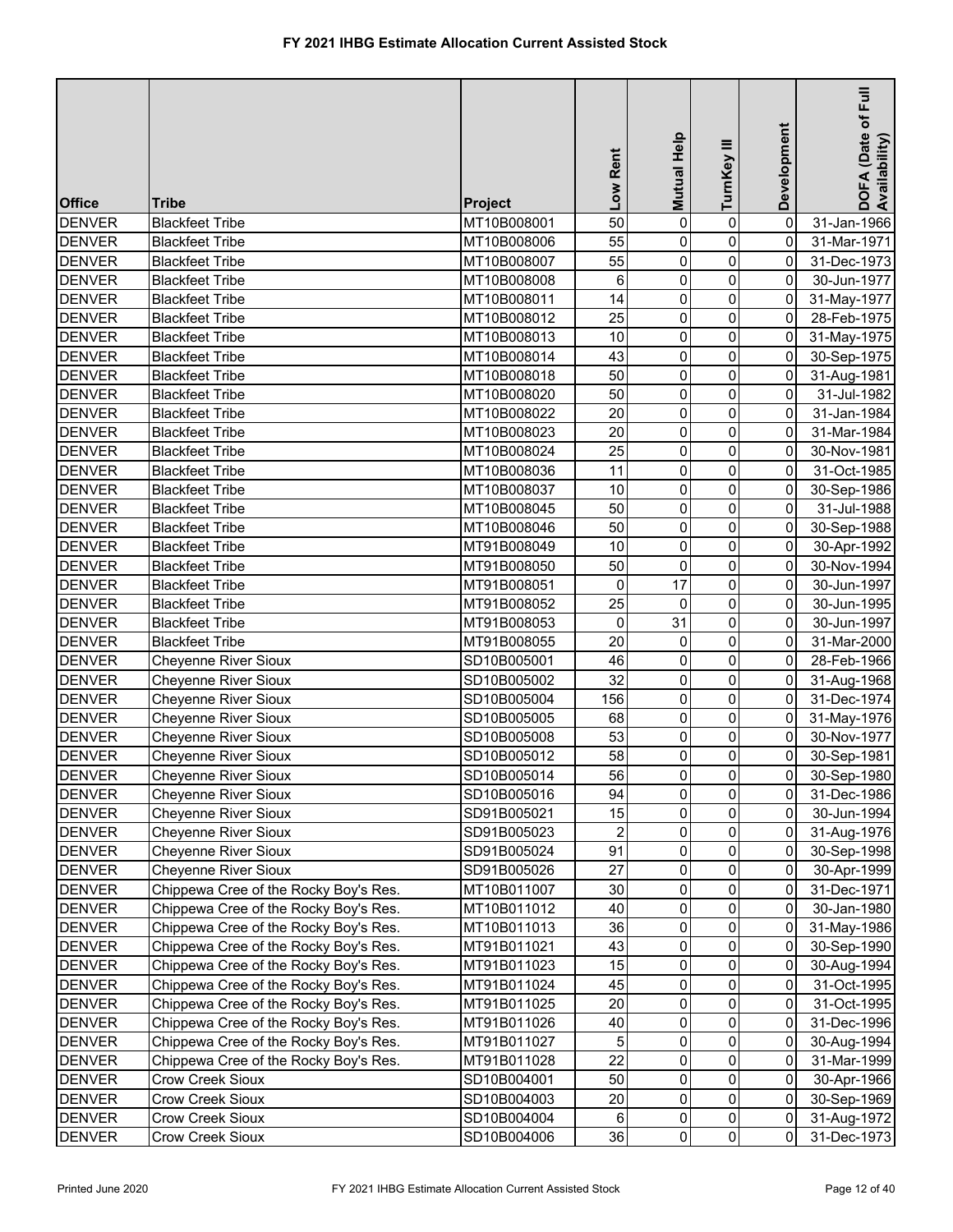|               |                                 |                | Low Rent         | Help<br>Mutual | TurnKey III         | Development    | ー<br>Full<br>DOFA (Date of F<br>Availability) |
|---------------|---------------------------------|----------------|------------------|----------------|---------------------|----------------|-----------------------------------------------|
| <b>Office</b> | Tribe                           | <b>Project</b> |                  |                |                     |                |                                               |
| <b>DENVER</b> | Crow Creek Sioux                | SD10B004008    | 15               | 0              | 0                   | 0              | 30-Nov-1976                                   |
| <b>DENVER</b> | <b>Crow Creek Sioux</b>         | SD10B004010    | 31               | 0              | $\mathbf 0$         | 0              | 31-Jan-1981                                   |
| <b>DENVER</b> | Crow Creek Sioux                | SD91B004013    | 10               | 0              | $\mathbf 0$         | 0              | 30-Nov-1994                                   |
| <b>DENVER</b> | <b>Crow Creek Sioux</b>         | SD91B004015    | 0                | 1              | $\mathbf 0$         | 0              | 31-Oct-1995                                   |
| <b>DENVER</b> | Crow Creek Sioux                | SD91B004016    | 10               | 0              | $\mathbf 0$         | 0              | 31-Mar-1997                                   |
| <b>DENVER</b> | Crow Creek Sioux                | SD91B004017    | 20               | 0              | $\pmb{0}$           | 0              | 30-Jun-1998                                   |
| <b>DENVER</b> | Crow Tribe                      | MT10B014004    | 37               | 0              | $\mathsf{O}\xspace$ | 0              | 31-Dec-1973                                   |
| <b>DENVER</b> | Crow Tribe                      | MT10B014006    | 5                | 0              | $\mathbf 0$         | 0              | 31-Dec-1973                                   |
| <b>DENVER</b> | Crow Tribe                      | MT10B014008    | 40               | 0              | $\mathsf{O}\xspace$ | 0              | 30-Nov-1979                                   |
| <b>DENVER</b> | Crow Tribe                      | MT10B014009    | 14               | 0              | $\mathbf 0$         | 0              | 31-Aug-1981                                   |
| <b>DENVER</b> | Crow Tribe                      | MT10B014010    | 44               | 0              | $\mathbf 0$         | 0              | 31-Jul-1981                                   |
| <b>DENVER</b> | Crow Tribe                      | MT10B014012    | 4                | 0              | $\mathbf 0$         | 0              | 30-Sep-1980                                   |
| <b>DENVER</b> | Crow Tribe                      | MT10B014019    | 39               | $\mathbf{0}$   | $\mathsf{O}\xspace$ | 0              | 31-Oct-1985                                   |
| <b>DENVER</b> | Crow Tribe                      | MT91B014024    | 0                | 23             | $\mathsf{O}\xspace$ | 0              | 31-Jan-1996                                   |
| <b>DENVER</b> | Eastern Shoshone                | WY91B019008    | 0                | 0              | $\mathbf 0$         | 0              | 30-Jun-1995                                   |
| <b>DENVER</b> | Eastern Shoshone                | WY91B019010    | 21               | 0              | 0                   | 0              | 31-Aug-1972                                   |
| <b>DENVER</b> | Eastern Shoshone                | WY91B019011    | 28               | 0              | $\mathbf 0$         | 0              | 31-Aug-1978                                   |
| <b>DENVER</b> | Eastern Shoshone                | WY91B019012    | 22               | 0              | $\pmb{0}$           | 0              | 31-Oct-1983                                   |
| <b>DENVER</b> | Eastern Shoshone                | WY91B019013    | 35               | 0              | $\pmb{0}$           | 0              | 31-Mar-1986                                   |
| <b>DENVER</b> | Eastern Shoshone                | WY91B019014    | 10               | 0              | $\mathbf 0$         | 0              | 30-Sep-1991                                   |
| <b>DENVER</b> | Eastern Shoshone                | WY91B019015    | 0                | 26             | $\mathsf{O}\xspace$ | 0              | 31-Aug-2000                                   |
| <b>DENVER</b> | Eastern Shoshone                | WY91B019016    | 0                | 15             | $\mathbf 0$         | 0              | 30-Apr-2002                                   |
| <b>DENVER</b> | <b>Flandreau Santee Sioux</b>   | SD10B049002    | 10               | 0              | 0                   | 0              | 31-Dec-1979                                   |
| <b>DENVER</b> | Flandreau Santee Sioux          | SD10B049003    | 10               | 0              | 0                   | 0              | 31-Dec-1980                                   |
| <b>DENVER</b> | <b>Flandreau Santee Sioux</b>   | SD10B049005    | 15               | 0              | 0                   | 0              | 30-Sep-1985                                   |
| <b>DENVER</b> | Flandreau Santee Sioux          | SD91B049007    | 15               | 0              | $\mathsf{O}\xspace$ | 0              | 24-Feb-1993                                   |
| <b>DENVER</b> | Fort Belknap Indian Community   | MT10B010005    | 47               | 0              | $\mathsf{O}\xspace$ | $\overline{0}$ | 31-Aug-1971                                   |
| <b>DENVER</b> | Fort Belknap Indian Community   | MT10B010009    | 47               | 0              | $\pmb{0}$           | 0              | 31-Dec-1976                                   |
| <b>DENVER</b> | Fort Belknap Indian Community   | MT10B010012    | 15               | 0              | $\pmb{0}$           | 0              | 30-Nov-1979                                   |
| <b>DENVER</b> | Fort Belknap Indian Community   | MT10B010014    | 20               | $\overline{0}$ | $\overline{0}$      | $\overline{0}$ | 30-Sep-1981                                   |
| <b>DENVER</b> | Fort Belknap Indian Community   | MT10B010015    | 10               | $\overline{0}$ | $\overline{0}$      | 0              | 30-Jun-1982                                   |
| <b>DENVER</b> | Fort Belknap Indian Community   | MT10B010016    | $10$             | 0              | $\pmb{0}$           | 0              | 30-Jun-1982                                   |
| <b>DENVER</b> | Fort Belknap Indian Community   | MT10B010019    | 14               | 0              | $\mathsf{O}\xspace$ | 0              | 30-Nov-1984                                   |
| <b>DENVER</b> | Fort Belknap Indian Community   | MT10B010020    | $\boldsymbol{9}$ | 0              | $\pmb{0}$           | 0              | 30-Nov-1984                                   |
| <b>DENVER</b> | Fort Belknap Indian Community   | MT10B010023    | 24               | 0              | 0                   | 0              | 31-Oct-1987                                   |
| <b>DENVER</b> | Fort Belknap Indian Community   | MT91B010026    | 25               | 0              | 0                   | 0              | 31-Dec-1995                                   |
| <b>DENVER</b> | Fort Belknap Indian Community   | MT91B010027    | 20               | 0              | 0                   | 0              | 31-Jan-1996                                   |
| <b>DENVER</b> | Fort Belknap Indian Community   | MT91B010030    | 1                | 0              | 0                   | 0              | 26-Mar-2002                                   |
| <b>DENVER</b> | Fort Peck Assiniboine and Sioux | MT10B009001    | 30               | 0              | $\pmb{0}$           | 0              | 31-Jul-1964                                   |
| <b>DENVER</b> | Fort Peck Assiniboine and Sioux | MT10B009002    | 25               | 0              | 0                   | 0              | 30-Sep-1964                                   |
| <b>DENVER</b> | Fort Peck Assiniboine and Sioux | MT10B009006    | 45               | 0              | 0                   | 0              | 30-Jun-1970                                   |
| <b>DENVER</b> | Fort Peck Assiniboine and Sioux | MT10B009010    | $10$             | 0              | 0                   | 0              | 30-Nov-1975                                   |
| <b>DENVER</b> | Fort Peck Assiniboine and Sioux | MT10B009011    | 17               | 0              | 0                   | 0              | 30-Jun-1978                                   |
| <b>DENVER</b> | Fort Peck Assiniboine and Sioux | MT10B009014    | 47               | 0              | 0                   | 0              | 31-May-1979                                   |
| <b>DENVER</b> | Fort Peck Assiniboine and Sioux | MT10B009015    | 47               | 0              | $\pmb{0}$           | 0              | 31-Mar-1981                                   |
| <b>DENVER</b> | Fort Peck Assiniboine and Sioux | MT10B009016    | 0                | 1              | $\pmb{0}$           | 0              | 30-May-1980                                   |
| <b>DENVER</b> | Fort Peck Assiniboine and Sioux | MT10B009017    | 0                | 1              | 0                   | 0              | 31-Mar-1982                                   |
| <b>DENVER</b> | Fort Peck Assiniboine and Sioux | MT10B009018    | 16               | 0              | 0                   | 0              | 28-Feb-1982                                   |
| <b>DENVER</b> | Fort Peck Assiniboine and Sioux | MT10B009020    | 15               | $\overline{0}$ | $\overline{0}$      | 0              | 31-Mar-1983                                   |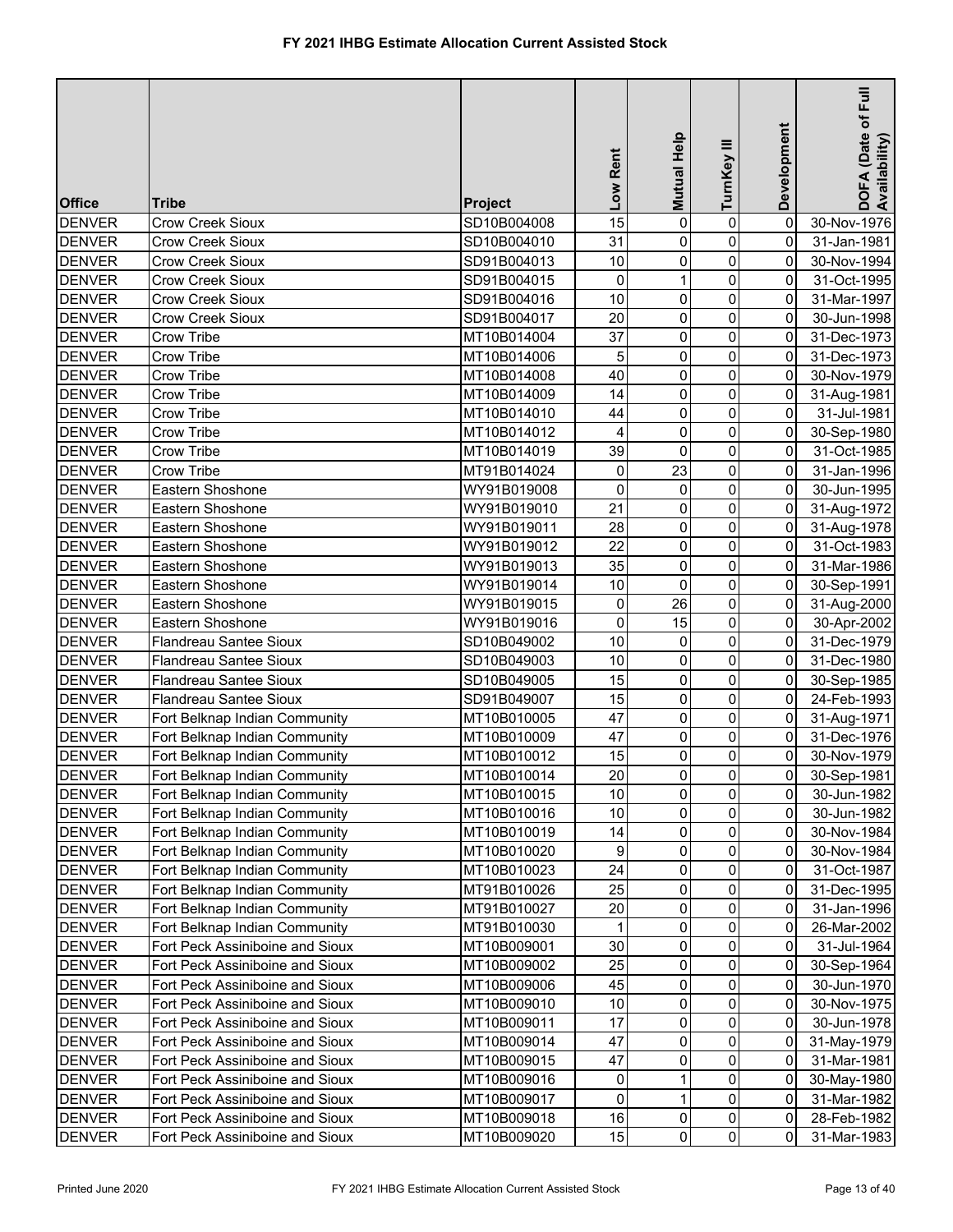| <b>Office</b> | Tribe                                           | <b>Project</b>             | Low Rent            | Mutual Help    | TurnKey III                      | Development    | DOFA (Date of Full<br>Availability) |
|---------------|-------------------------------------------------|----------------------------|---------------------|----------------|----------------------------------|----------------|-------------------------------------|
| <b>DENVER</b> | Fort Peck Assiniboine and Sioux                 | MT10B009021                | 60                  | 0              | 0                                | 0              | 30-Jun-1983                         |
| <b>DENVER</b> | Fort Peck Assiniboine and Sioux                 | MT10B009022                | 0                   | $\overline{2}$ | $\mathbf 0$                      | 0              | 30-Sep-1983                         |
| <b>DENVER</b> | Fort Peck Assiniboine and Sioux                 | MT10B009025                | 39                  | 0              | $\pmb{0}$                        | 0              | 31-Dec-1985                         |
| <b>DENVER</b> | Fort Peck Assiniboine and Sioux                 | MT10B009031                | 0                   | 6              | $\mathsf{O}\xspace$              | 0              | 30-Jun-1989                         |
| <b>DENVER</b> | Fort Peck Assiniboine and Sioux                 | MT10B009032                | 42                  | 0              | $\mathsf{O}\xspace$              | 0              | 31-Jul-1988                         |
| <b>DENVER</b> | Fort Peck Assiniboine and Sioux                 | MT91B009033                | 40                  | 0              | $\mathbf 0$                      | 0              | 31-Dec-1989                         |
| <b>DENVER</b> | Fort Peck Assiniboine and Sioux                 | MT91B009034                | 0                   | $\overline{2}$ | $\mathbf 0$                      | 0              | 30-Jun-1991                         |
| <b>DENVER</b> | Fort Peck Assiniboine and Sioux                 | MT91B009035                | 16                  | 0              | $\mathbf 0$                      | 0              | 30-Jun-1993                         |
| <b>DENVER</b> | Fort Peck Assiniboine and Sioux                 | MT91B009036                | 22                  | 0              | $\pmb{0}$                        | 0              | 30-Apr-1994                         |
| <b>DENVER</b> | Fort Peck Assiniboine and Sioux                 | MT91B009037                | 10                  | 0              | $\mathbf 0$                      | 0              | 30-Jun-1995                         |
| <b>DENVER</b> | Fort Peck Assiniboine and Sioux                 | MT91B009039                | 22                  | 0              | $\mathbf 0$                      | 0              | 30-Jun-1995                         |
| <b>DENVER</b> | Fort Peck Assiniboine and Sioux                 | MT91B009041                | 0                   | 1              | $\mathbf 0$                      | 0              | 30-Jun-1978                         |
| <b>DENVER</b> | Fort Peck Assiniboine and Sioux                 | MT91B009042                | 0                   | 1              | $\mathbf 0$                      | 0              | 31-Aug-1972                         |
| <b>DENVER</b> | Fort Peck Assiniboine and Sioux                 | MT91B009044                | 0                   | $\overline{c}$ | $\overline{0}$                   | 0              | 30-Jun-1970                         |
| <b>DENVER</b> | Fort Peck Assiniboine and Sioux                 | MT91B009046                | 0                   | 5              | $\pmb{0}$                        | 0              | 30-Jun-1970                         |
| <b>DENVER</b> | Fort Peck Assiniboine and Sioux                 | MT91B009047                | 3                   | 0              | $\pmb{0}$                        | 0              | 31-Aug-1972                         |
| <b>DENVER</b> | Fort Peck Assiniboine and Sioux                 | MT91B009048                | 0                   | 9              | $\mathbf 0$                      | 0              | 30-Jun-1970                         |
| <b>DENVER</b> | Fort Peck Assiniboine and Sioux                 |                            | 20                  | 0              | 0                                | 0              |                                     |
| <b>DENVER</b> | <b>Goshute Reservation</b>                      | MT91B009049<br>NV99B015012 | 8                   | 0              | 0                                | 0              | 31-Dec-1999                         |
| <b>DENVER</b> | <b>Goshute Reservation</b>                      |                            | 4                   | 0              | 0                                | 0              | 31-May-1986<br>30-Jun-1995          |
| <b>DENVER</b> |                                                 | NV99B015016                | 15                  | 0              | 0                                | 0              |                                     |
| <b>DENVER</b> | <b>Goshute Reservation</b><br>Lower Brule Sioux | UT91B034001<br>SD10B003003 | 20                  | 0              | $\mathbf 0$                      | 0              | 31-Dec-2000<br>31-Dec-1970          |
| <b>DENVER</b> |                                                 |                            | 10                  | 0              | $\mathbf 0$                      | 0              |                                     |
|               | Lower Brule Sioux                               | SD10B003005                |                     |                |                                  |                | 31-Dec-1974                         |
| <b>DENVER</b> | Lower Brule Sioux                               | SD10B003007                | 19<br>24            | 0              | $\pmb{0}$<br>$\pmb{0}$           | 0<br>0         | 31-Mar-1977                         |
| <b>DENVER</b> | Lower Brule Sioux                               | SD10B003009                |                     | 0              |                                  |                | 28-Feb-1980                         |
| <b>DENVER</b> | Lower Brule Sioux                               | SD10B003011                | 10                  | 0              | $\mathbf 0$                      | 0              | 30-Sep-1981                         |
| <b>DENVER</b> | Lower Brule Sioux                               | SD10B003014                | 12                  | 0              | $\pmb{0}$                        | 0              | 31-Oct-1985                         |
| <b>DENVER</b> | Lower Brule Sioux                               | SD91B003018                | 10                  | 0              | $\pmb{0}$                        | 0              | 31-Jul-1990                         |
| <b>DENVER</b> | Lower Brule Sioux                               | SD91B003019                | 29                  | 0              | $\pmb{0}$                        | 0              | 30-Nov-1995                         |
| <b>DENVER</b> | Lower Brule Sioux                               | SD91B003020                | 19                  | $\overline{0}$ | $\overline{0}$<br>$\overline{0}$ | $\overline{0}$ | 30-Nov-1996                         |
| <b>DENVER</b> | ower Brule Sioux                                | SD91B003021                | $\mathsf{O}\xspace$ | 16             |                                  | 0              | 31-Dec-1999                         |
| <b>DENVER</b> | Lower Brule Sioux                               | SD91B003022                | $\overline{7}$      | 0              | $\pmb{0}$                        | 0              | 30-Jun-2000                         |
| <b>DENVER</b> | Northern Arapahoe                               | WY91B018004                | 42                  | 0              | $\mathsf{O}\xspace$              | 0              | 31-Aug-1972                         |
| <b>DENVER</b> | Northern Arapahoe                               | WY91B018014                | 28                  | 0              | 0                                | 0              | 31-Aug-1978                         |
| <b>DENVER</b> | Northern Arapahoe                               | WY91B018015                | 23                  | 0              | $\pmb{0}$                        | 0              | 30-Nov-1983                         |
| <b>DENVER</b> | Northern Arapahoe                               | WY91B018016                | 23                  | 0              | $\mathsf{O}\xspace$              | 0              | 31-Dec-1984                         |
| <b>DENVER</b> | Northern Arapahoe                               | WY91B018017                | 40                  | 0              | 0                                | 0              | 31-Mar-1986                         |
| <b>DENVER</b> | Northern Arapahoe                               | WY91B018018                | 10                  | 0              | 0                                | 0              | 30-Sep-1991                         |
| <b>DENVER</b> | Northern Cheyenne                               | MT10B012005                | 40                  | 0              | 0                                | 0              | 30-Jun-1973                         |
| <b>DENVER</b> | Northern Cheyenne                               | MT10B012013                | 14                  | 0              | 0                                | 0              | 31-May-1981                         |
| <b>DENVER</b> | Northern Cheyenne                               | MT10B012020                | 96                  | 0              | $\pmb{0}$                        | 0              | 31-Mar-1984                         |
| <b>DENVER</b> | Northern Cheyenne                               | MT91B012009                | 35                  | 0              | $\mathbf 0$                      | 0              | 31-Aug-1978                         |
| <b>DENVER</b> | Northern Cheyenne                               | MT91B012026                | 45                  | 0              | 0                                | 0              | 30-Nov-1990                         |
| <b>DENVER</b> | Northern Cheyenne                               | MT91B012027                | 0                   | 13             | $\mathbf 0$                      | 0              | 29-Feb-1996                         |
| <b>DENVER</b> | Northern Cheyenne                               | MT91B012028                | 36                  | 0              | 0                                | 0              | 31-Dec-1991                         |
| <b>DENVER</b> | Northern Cheyenne                               | MT91B012029                | 18                  | 0              | 0                                | 0              | 31-May-2001                         |
| <b>DENVER</b> | NW Band of Shoshoni Nation                      | UT91B033001                | 15                  | 0              | $\mathsf{O}\xspace$              | $\overline{0}$ | 30-Nov-1999                         |
| <b>DENVER</b> | Oglala Lakota Sioux Tribe                       | SD10B001001                | 51                  | 0              | $\overline{0}$                   | $\overline{0}$ | 30-Sep-1963                         |
| <b>DENVER</b> | Oglala Lakota Sioux Tribe                       | SD10B001002                | 23                  | $\overline{0}$ | $\overline{0}$                   | $\overline{0}$ | 30-Sep-1964                         |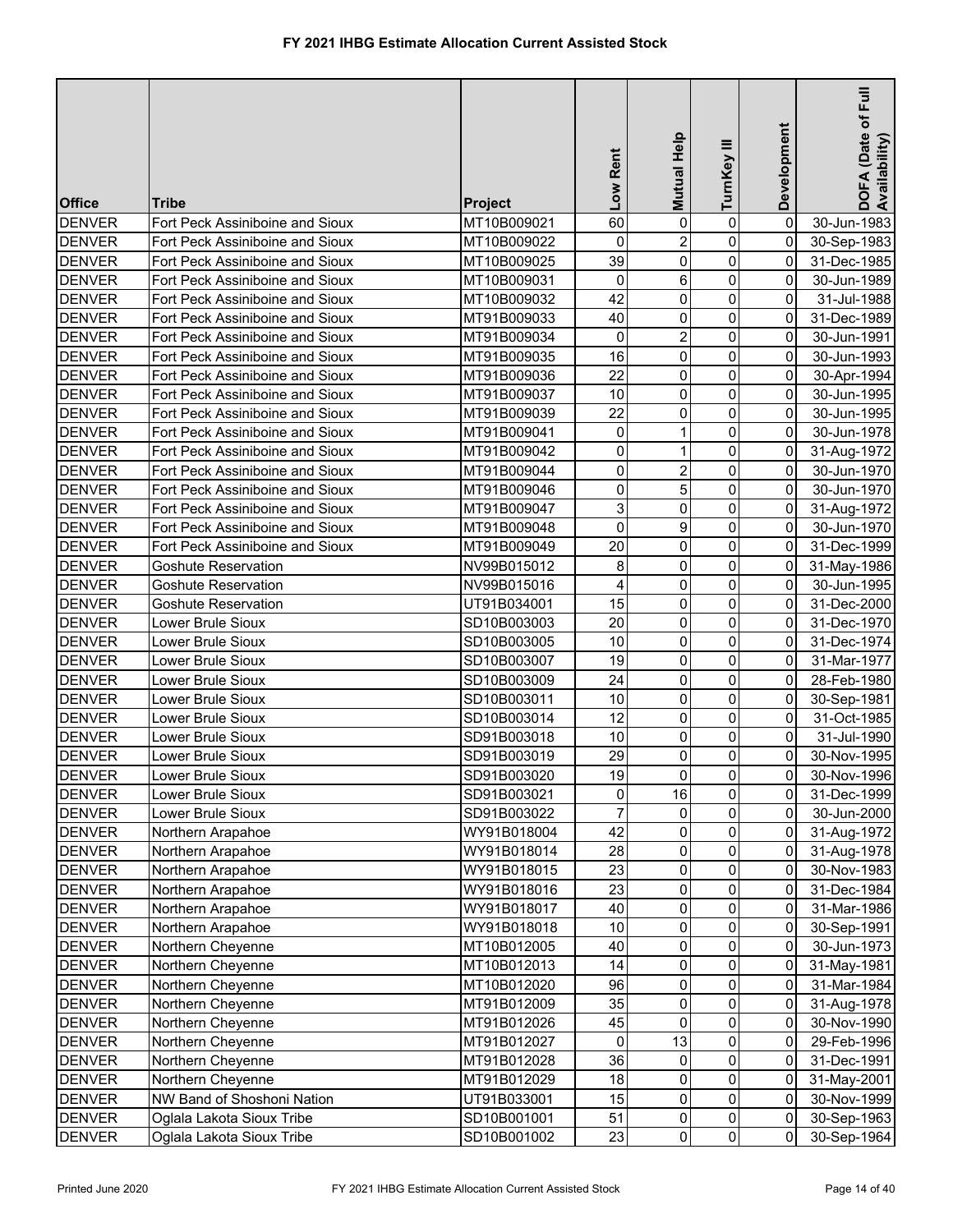| <b>Office</b>                  | Tribe                                                  | Project                    | Low Rent       | Mutual Help    | TurnKey III    | Development         | DOFA (Date of Full<br>Availability) |
|--------------------------------|--------------------------------------------------------|----------------------------|----------------|----------------|----------------|---------------------|-------------------------------------|
| <b>DENVER</b>                  | Oglala Lakota Sioux Tribe                              | SD10B001003                | 76             | 0              | 0              | 0                   | 30-Jun-1966                         |
| <b>DENVER</b>                  | Oglala Lakota Sioux Tribe                              | SD10B001004                | 50             | 0              | 0              | 0                   |                                     |
| <b>DENVER</b>                  | Oglala Lakota Sioux Tribe                              | SD10B001005                | 243            | 0              | 0              | $\mathbf 0$         | 30-Sep-1970<br>31-Mar-1974          |
| <b>DENVER</b>                  | Oglala Lakota Sioux Tribe                              | SD10B001006                | 99             | 0              | 0              | 0                   | 31-Dec-1974                         |
|                                |                                                        |                            | 195            | 0              | 0              | $\overline{0}$      |                                     |
| <b>DENVER</b><br><b>DENVER</b> | Oglala Lakota Sioux Tribe<br>Oglala Lakota Sioux Tribe | SD10B001008<br>SD10B001015 | 20             | 0              | $\mathbf 0$    | 0                   | 31-May-1973<br>31-Mar-1981          |
| <b>DENVER</b>                  | Oglala Lakota Sioux Tribe                              | SD10B001016                | 50             | 0              | 0              | $\mathsf{O}\xspace$ | 31-Dec-1979                         |
| <b>DENVER</b>                  | Oglala Lakota Sioux Tribe                              | SD10B001019                | 25             | 0              | $\mathbf 0$    | 0                   | 31-Oct-1987                         |
| <b>DENVER</b>                  | Oglala Lakota Sioux Tribe                              | SD10B001020                | 30             | 0              | 0              | 0                   | 31-May-1988                         |
| <b>DENVER</b>                  | Oglala Lakota Sioux Tribe                              | SD10B001023                | 30             | 0              | 0              | 0                   |                                     |
| <b>DENVER</b>                  |                                                        | SD10B001024                | 13             | 0              | 0              | 0                   | 31-May-1988                         |
|                                | Oglala Lakota Sioux Tribe                              |                            | 24             | 0              | $\mathbf 0$    | 0                   | 31-Oct-1978                         |
| <b>DENVER</b>                  | Oglala Lakota Sioux Tribe                              | SD10B001027                | 30             |                |                |                     | 31-Dec-1981                         |
| <b>DENVER</b>                  | Oglala Lakota Sioux Tribe                              | SD91B001029                | 40             | 0<br>0         | 0<br>0         | 0<br>0              | 30-Apr-1991                         |
| <b>DENVER</b>                  | Oglala Lakota Sioux Tribe                              | SD91B001030                |                |                |                |                     | 30-Jun-1994                         |
| <b>DENVER</b>                  | Oglala Lakota Sioux Tribe                              | SD91B001032                | 45             | 0<br>40        | 0              | 0                   | 31-Mar-1995                         |
| <b>DENVER</b>                  | Oglala Lakota Sioux Tribe                              | SD91B001033                | 0              |                | 0              | 0                   | 31-Jul-1996                         |
| <b>DENVER</b>                  | Oglala Lakota Sioux Tribe                              | SD91B001034                | 0              | 40             | 0              | 0                   | 30-Sep-1998                         |
| <b>DENVER</b>                  | Oglala Lakota Sioux Tribe                              | SD91B001035                | 40             | 0              | $\mathbf 0$    | 0                   | 30-Jun-1997                         |
| <b>DENVER</b>                  | Oglala Lakota Sioux Tribe                              | SD91B001036                | 0              | 25             | 0              | 0                   | 31-Aug-1998                         |
| <b>DENVER</b>                  | Oglala Lakota Sioux Tribe                              | SD91B001037                | 20             | 0              | 0              | 0                   | 30-Jun-1997                         |
| <b>DENVER</b>                  | Oglala Lakota Sioux Tribe                              | SD91B001038                | 0              | 18             | 0              | 0                   | 20-Feb-2001                         |
| <b>DENVER</b>                  | Oglala Lakota Sioux Tribe                              | SD91B001039                | 54             | 0              | 0              | 6                   | 31-Dec-2001                         |
| <b>DENVER</b>                  | Omaha Tribe                                            | NE10B013001                | 21             | 0              | 0              | $\Omega$            | 30-Jun-1965                         |
| <b>DENVER</b>                  | Omaha Tribe                                            | NE10B013002                | 30             | 0              | 0              | $\overline{0}$      | 31-May-1971                         |
| <b>DENVER</b>                  | Omaha Tribe                                            | NE10B013003                | 75             | 0              | 0              | 0                   | 31-Jul-1974                         |
| <b>DENVER</b>                  | Omaha Tribe                                            | NE10B013004                | 37             | 0              | 0              | $\overline{0}$      | 30-Sep-1980                         |
| <b>DENVER</b>                  | Paiute Indian Tribe of Utah                            | UT10B010006                | 24             | 0              | 0              | $\overline{0}$      | 31-Dec-1988                         |
| <b>DENVER</b>                  | Paiute Indian Tribe of Utah                            | UT91B010007                | 32             | 0              | 0              | $\overline{0}$      | 31-Jul-1988                         |
| <b>DENVER</b>                  | Paiute Indian Tribe of Utah                            | UT91B010008                | 20             | 0              | 0              | 0                   | 30-Nov-1992                         |
| <b>DENVER</b>                  | Paiute Indian Tribe of Utah                            | UT91B010010                | 18             | $\overline{0}$ | $\overline{0}$ | $\overline{0}$      | 30-Sep-1993                         |
| <b>DENVER</b>                  | Paiute Indian Tribe of Utah                            | UT91B010011                | 14             | $\mathbf 0$    | $\overline{0}$ | οI                  | 30-Sep-1995                         |
| <b>DENVER</b>                  | Paiute Indian Tribe of Utah                            | UT91B010012                | 13             | 0              | 0              | Οl                  | 01-Dec-1996                         |
| <b>DENVER</b>                  | Paiute Indian Tribe of Utah                            | UT91B010013                | $\mathbf{1}$   | 0              | 0              | 0                   | 31-Dec-1980                         |
| <b>DENVER</b>                  | Paiute Indian Tribe of Utah                            | UT91B010015                | $\mathbf{1}$   | 0              | 0              | 0                   | 31-Oct-1976                         |
| <b>DENVER</b>                  | Paiute Indian Tribe of Utah                            | UT91B010017                | 11             | 0              | 0              | 0                   | 30-Sep-1997                         |
| <b>DENVER</b>                  | Paiute Indian Tribe of Utah                            | UT91B010017                | 5              | 0              | 0              | 0                   | 31-Oct-1999                         |
| <b>DENVER</b>                  | Paiute Indian Tribe of Utah                            | UT91B010020                | $\mathbf{1}$   | $\Omega$       | 0              | 0                   | 31-Jul-1988                         |
| <b>DENVER</b>                  | Paiute Indian Tribe of Utah                            | UT91B010021                | 20             | 0              | 0              | 0                   | 30-Sep-2002                         |
| <b>DENVER</b>                  | Ponca Tribe of Nebraska                                | NE91B183001                | 12             | 0              | 0              | 0                   | 30-Jun-1997                         |
| <b>DENVER</b>                  | Ponca Tribe of Nebraska                                | NE91B183002                | 0              | 5              | 0              | 0                   | 31-Dec-1996                         |
| <b>DENVER</b>                  | Ponca Tribe of Nebraska                                | NE91B183003                | $\overline{4}$ | 0              | 0              | 0                   | 30-Jun-1997                         |
| <b>DENVER</b>                  | Ponca Tribe of Nebraska                                | NE91B183004                | $\overline{0}$ | 6              | 0              | 0                   | 31-Dec-1996                         |
| <b>DENVER</b>                  | Ponca Tribe of Nebraska                                | NE91B183005                | 22             | 0              | 0              | 0                   | 31-Dec-1996                         |
| <b>DENVER</b>                  | Ponca Tribe of Nebraska                                | NE91B183006                | 0              | 11             | 0              | $\overline{0}$      | 31-Dec-1996                         |
| <b>DENVER</b>                  | Rosebud Sioux                                          | SD10B002001                | 38             | 0              | 0              | $\overline{0}$      | 31-Dec-1966                         |
| <b>DENVER</b>                  | Rosebud Sioux                                          | SD10B002002                | 14             | 0              | 0              | $\overline{0}$      | 31-Dec-1966                         |
| <b>DENVER</b>                  | <b>Rosebud Sioux</b>                                   | SD10B002003                | 26             | 0              | 0              | $\overline{0}$      | 31-Dec-1966                         |
| <b>DENVER</b>                  | Rosebud Sioux                                          | SD10B002004                | 14             | 0              | $\overline{0}$ | $\overline{0}$      | 31-Dec-1966                         |
| <b>DENVER</b>                  | Rosebud Sioux                                          | SD10B002007                | 62             | $\overline{0}$ | $\overline{0}$ | οI                  | 30-Nov-1978                         |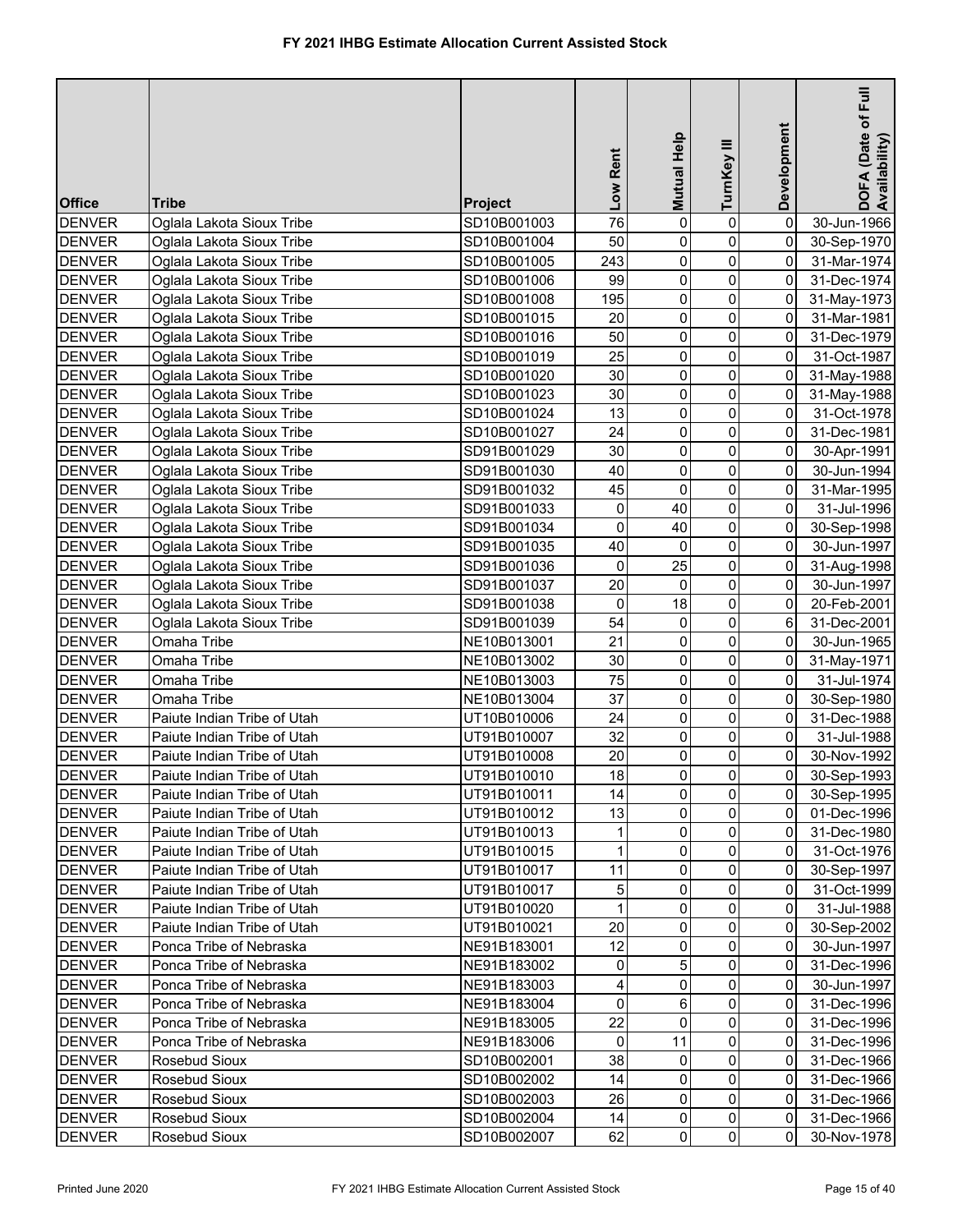| <b>Office</b> | Tribe                      | <b>Project</b> | Low Rent       | Mutual Help    | TurnKey III             | Development         | $E$ ull<br>DOFA (Date of F<br>Availability) |
|---------------|----------------------------|----------------|----------------|----------------|-------------------------|---------------------|---------------------------------------------|
| <b>DENVER</b> | Rosebud Sioux              | SD10B002009    | 90             | $\mathbf 0$    | $\pmb{0}$               | $\pmb{0}$           | 30-Sep-1978                                 |
| <b>DENVER</b> | Rosebud Sioux              | SD10B002011    | 80             | $\mathbf 0$    | $\mathbf 0$             | $\pmb{0}$           | 30-Sep-1979                                 |
| <b>DENVER</b> | Rosebud Sioux              | SD10B002013    | 60             | 0              | 0                       | 0                   | 30-Sep-1980                                 |
| <b>DENVER</b> | Rosebud Sioux              | SD10B002014    | 120            | $\mathsf 0$    | 0                       | 0                   | 31-Dec-1979                                 |
| <b>DENVER</b> | Rosebud Sioux              | SD10B002016    | 31             | $\mathsf 0$    | 0                       | $\mathsf{O}\xspace$ | 31-Aug-1985                                 |
| <b>DENVER</b> | Rosebud Sioux              | SD10B002017    | 48             | $\mathsf 0$    | 0                       | $\mathsf{O}\xspace$ | 30-Sep-1985                                 |
| <b>DENVER</b> | Rosebud Sioux              | SD10B002020    | 132            | 0              | $\pmb{0}$               | 0                   | 28-Feb-1986                                 |
| <b>DENVER</b> | Rosebud Sioux              | SD91B002027    | 70             | 0              | $\mathbf 0$             | 0                   | 31-Mar-1990                                 |
| <b>DENVER</b> | Rosebud Sioux              | SD91B002030    | 20             | $\mathbf 0$    | $\pmb{0}$               | 0                   | 31-May-1992                                 |
| <b>DENVER</b> | Rosebud Sioux              | SD91B002031    | $\pmb{0}$      | 20             | $\pmb{0}$               | 0                   | 31-Aug-1996                                 |
| <b>DENVER</b> | Rosebud Sioux              | SD91B002032    | 0              | 28             | 0                       | $\mathsf{O}\xspace$ | 31-Aug-1999                                 |
| <b>DENVER</b> | Rosebud Sioux              | SD91B002033    | 13             | 0              | $\pmb{0}$               | 0                   | 30-Sep-1999                                 |
| <b>DENVER</b> | Rosebud Sioux              | SD91B002034    | 0              | 10             | 0                       | 0                   | 30-Sep-1999                                 |
| <b>DENVER</b> | Salish and Kootenai Tribes | MT10B013003    | 40             | 0              | 0                       | 0                   | 30-Nov-1974                                 |
| <b>DENVER</b> | Salish and Kootenai Tribes | MT10B013005    | $\overline{7}$ | 0              | 0                       | 0                   | 30-Jun-1976                                 |
| <b>DENVER</b> | Salish and Kootenai Tribes | MT10B013006    | $\overline{7}$ | 0              | 0                       | 0                   | 31-Aug-1976                                 |
| <b>DENVER</b> | Salish and Kootenai Tribes | MT10B013007    | 22             | $\mathbf 0$    | 0                       | $\mathbf 0$         | 31-Oct-1976                                 |
| <b>DENVER</b> | Salish and Kootenai Tribes | MT10B013008    | 9              | 0              | 0                       | 0                   | 30-Jun-1977                                 |
| <b>DENVER</b> | Salish and Kootenai Tribes | MT10B013009    | 20             | 0              | 0                       | $\mathbf 0$         | 30-Sep-1977                                 |
| <b>DENVER</b> | Salish and Kootenai Tribes | MT10B013010    | 35             | 0              | 0                       | 0                   | 31-Aug-1978                                 |
| <b>DENVER</b> | Salish and Kootenai Tribes | MT10B013014    | 10             | 0              | 0                       | $\mathbf 0$         | 30-May-1979                                 |
| <b>DENVER</b> | Salish and Kootenai Tribes | MT10B013018    | 40             | 0              | $\mathbf 0$             | 0                   | 28-Feb-1981                                 |
| <b>DENVER</b> | Salish and Kootenai Tribes | MT10B013019    | $\,6$          | $\mathsf 0$    | $\mathbf 0$             | 0                   | 30-Jun-1981                                 |
| <b>DENVER</b> | Salish and Kootenai Tribes | MT10B013020    | 27             | 0              | 0                       | 0                   | 30-Nov-1981                                 |
| <b>DENVER</b> | Salish and Kootenai Tribes | MT10B013022    | 4              | $\mathbf 0$    | 0                       | 0                   | 31-Aug-1982                                 |
| <b>DENVER</b> | Salish and Kootenai Tribes | MT10B013023    | 57             | $\mathbf 0$    | 0                       | 0                   | 30-Nov-1983                                 |
| <b>DENVER</b> | Salish and Kootenai Tribes | MT10B013025    | 20             | $\mathbf 0$    | 0                       | $\pmb{0}$           | 31-Oct-1984                                 |
| <b>DENVER</b> | Salish and Kootenai Tribes | MT10B013027    | 5              | 0              | 0                       | 0                   | 30-Apr-1987                                 |
| <b>DENVER</b> | Salish and Kootenai Tribes | MT10B013028    | 31             | $\mathbf 0$    | 0                       | 0                   | 30-Jun-1986                                 |
| <b>DENVER</b> | Salish and Kootenai Tribes | MT91B013030    | 28             | $\overline{0}$ | $\overline{\mathbf{0}}$ | $\pmb{0}$           | 30-Jun-1989                                 |
| <b>DENVER</b> | Salish and Kootenai Tribes | MT91B013031    | 36             | $\mathbf 0$    | $\overline{\mathsf{o}}$ | 0                   | 30-Jun-1990                                 |
| <b>DENVER</b> | Salish and Kootenai Tribes | MT91B013038    | 10             | 0              | $\pmb{0}$               | 0                   | 30-Sep-1998                                 |
| <b>DENVER</b> | Santee Sioux Tribe         | NE10B105001    | 36             | 0              | $\pmb{0}$               | 0                   | 31-Oct-1971                                 |
| <b>DENVER</b> | Santee Sioux Tribe         | NE10B105002    | 30             | 0              | $\pmb{0}$               | 0                   | 31-Jan-1974                                 |
| <b>DENVER</b> | Santee Sioux Tribe         | NE10B105003    | $10$           | $\mathbf 0$    | $\pmb{0}$               | 0                   | 30-Sep-1977                                 |
| <b>DENVER</b> | Santee Sioux Tribe         | NE10B105005    | 10             | 0              | $\pmb{0}$               | 0                   | 31-Oct-1984                                 |
| <b>DENVER</b> | Santee Sioux Tribe         | NE91B105006    | 15             | 0              | $\pmb{0}$               | 0                   | 30-Jun-1994                                 |
| <b>DENVER</b> | Santee Sioux Tribe         | NE91B105008    | 0              |                | 0                       | 0                   | 30-Jun-1999                                 |
| <b>DENVER</b> | Sisseton-Wahpeton Sioux    | SD10B015001    | 100            | 0              | 0                       | 0                   | 30-Jun-1971                                 |
| <b>DENVER</b> | Sisseton-Wahpeton Sioux    | SD10B015002    | 80             | 0              | 0                       | 0                   | 31-Jul-1972                                 |
| <b>DENVER</b> | Sisseton-Wahpeton Sioux    | SD10B015003    | 60             | 0              | 0                       | 0                   | 31-Jul-1973                                 |
| <b>DENVER</b> | Sisseton-Wahpeton Sioux    | SD10B015004    | 35             | 0              | 0                       | 0                   | 31-Mar-1976                                 |
| <b>DENVER</b> | Sisseton-Wahpeton Sioux    | SD10B015007    | 90             | 0              | 0                       | $\overline{0}$      | 31-Oct-1978                                 |
| <b>DENVER</b> | Sisseton-Wahpeton Sioux    | SD10B015008    | 55             | 0              | 0                       | 0                   | 30-Sep-1979                                 |
| <b>DENVER</b> | Sisseton-Wahpeton Sioux    | SD10B015010    | 58             | 0              | 0                       | $\overline{0}$      | 30-Oct-1980                                 |
| <b>DENVER</b> | Sisseton-Wahpeton Sioux    | SD91B015019    | 0              | 0              | 0                       | 3 <sup>1</sup>      | 31-May-1997                                 |
| <b>DENVER</b> | Southern Ute Tribe         | CO10B010003    | 25             | $\mathbf 0$    | $\pmb{0}$               | $\overline{0}$      | 31-Aug-1970                                 |
| <b>DENVER</b> | Southern Ute Tribe         | CO10B010004    | 40             | 0              | $\pmb{0}$               | $\overline{0}$      | 28-Feb-1977                                 |
| <b>DENVER</b> | Southern Ute Tribe         | CO10B010006    | 16             | $\mathbf 0$    | $\pmb{0}$               | $\mathbf{0}$        | 30-Jun-1978                                 |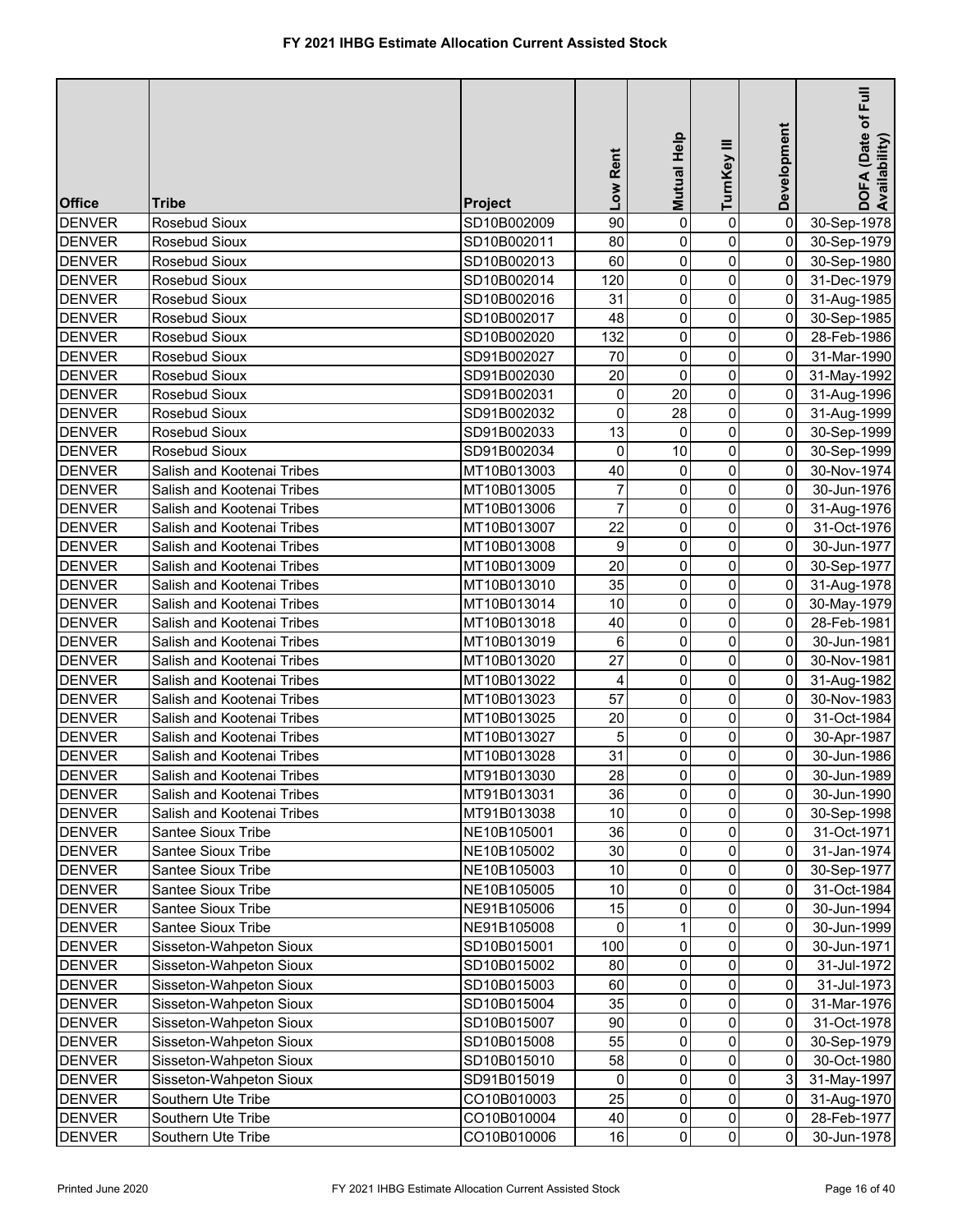| <b>Office</b> | <b>Tribe</b>                          | Project     | Low Rent       | Mutual Help    | TurnKey III             | Development         | DOFA (Date of Full<br>Availability) |
|---------------|---------------------------------------|-------------|----------------|----------------|-------------------------|---------------------|-------------------------------------|
| <b>DENVER</b> | Southern Ute Tribe                    | CO10B010008 | 20             | 0              | $\pmb{0}$               | $\pmb{0}$           | 31-Oct-1981                         |
| <b>DENVER</b> | Southern Ute Tribe                    | CO10B010009 | 0              | $\mathbf{1}$   | $\pmb{0}$               | 0                   | 28-Feb-1986                         |
| <b>DENVER</b> | Southern Ute Tribe                    | CO91B010011 | 10             | 0              | $\pmb{0}$               | $\pmb{0}$           | 31-Oct-1990                         |
| <b>DENVER</b> | Southern Ute Tribe                    | CO91B010014 | 0              | 0              | $\pmb{0}$               | $\mathsf{O}\xspace$ | 30-Sep-1995                         |
| <b>DENVER</b> | Spirit Lake Sioux Tribe               | ND10B008001 | 60             | $\pmb{0}$      | $\pmb{0}$               | $\mathsf{O}\xspace$ | 31-Oct-1968                         |
| <b>DENVER</b> | Spirit Lake Sioux Tribe               | ND10B008004 | 48             | 0              | $\pmb{0}$               | 0                   | 31-Aug-1974                         |
| <b>DENVER</b> | Spirit Lake Sioux Tribe               | ND10B008005 | 27             | 0              | 0                       | 0                   | 31-May-1972                         |
| <b>DENVER</b> | Spirit Lake Sioux Tribe               | ND10B008007 | 20             | 0              | $\pmb{0}$               | $\mathsf{O}\xspace$ | 30-Nov-1977                         |
| <b>DENVER</b> | Spirit Lake Sioux Tribe               | ND10B008008 | 50             | 0              | $\pmb{0}$               | 0                   | 31-Aug-1979                         |
| <b>DENVER</b> | Spirit Lake Sioux Tribe               | ND10B008009 | 42             | 0              | 0                       | 0                   | 30-Jun-1981                         |
| <b>DENVER</b> | Spirit Lake Sioux Tribe               | ND10B008010 | 14             | 0              | $\pmb{0}$               | 0                   | 31-Jan-1985                         |
| <b>DENVER</b> | Spirit Lake Sioux Tribe               | ND10B008011 | 14             | 0              | 0                       | 0                   | 31-Jan-1985                         |
| <b>DENVER</b> | Spirit Lake Sioux Tribe               | ND10B008012 | 25             | 0              | 0                       | 0                   | 31-Jul-1987                         |
| <b>DENVER</b> | Spirit Lake Sioux Tribe               | ND91B008014 | 20             | 0              | $\pmb{0}$               | 0                   | 31-Jan-1993                         |
| <b>DENVER</b> | Spirit Lake Sioux Tribe               | ND91B008015 | 0              | 6              | $\pmb{0}$               | 1                   | 29-Sep-1997                         |
| <b>DENVER</b> | <b>Standing Rock Sioux</b>            | SD10B006001 | 56             | 0              | $\pmb{0}$               | $\mathbf 0$         | 31-Jan-1965                         |
| <b>DENVER</b> | <b>Standing Rock Sioux</b>            | SD10B006002 | 109            | 0              | 0                       | $\mathbf 0$         | 31-Aug-1971                         |
| <b>DENVER</b> | <b>Standing Rock Sioux</b>            | SD10B006003 | 10             | 0              | $\pmb{0}$               | $\overline{0}$      | 31-Aug-1974                         |
| <b>DENVER</b> | <b>Standing Rock Sioux</b>            | SD10B006005 | 85             | 0              | 0                       | $\mathbf 0$         | 30-Nov-1974                         |
| <b>DENVER</b> | <b>Standing Rock Sioux</b>            | SD10B006007 | 64             | $\mathsf 0$    | 0                       | 0                   | 31-Dec-1975                         |
| <b>DENVER</b> | <b>Standing Rock Sioux</b>            | SD10B006008 | 84             | $\mathsf 0$    | $\pmb{0}$               | $\mathsf{O}\xspace$ | 30-Sep-1973                         |
| <b>DENVER</b> | <b>Standing Rock Sioux</b>            | SD10B006009 | 10             | 0              | $\pmb{0}$               | 0                   | 28-Feb-1977                         |
| <b>DENVER</b> | <b>Standing Rock Sioux</b>            | SD10B006012 | 50             | 0              | 0                       | $\overline{0}$      | 31-May-1979                         |
| <b>DENVER</b> | <b>Standing Rock Sioux</b>            | SD10B006013 | 15             | 0              | $\pmb{0}$               | $\overline{0}$      | 30-Oct-1981                         |
| <b>DENVER</b> | <b>Standing Rock Sioux</b>            | SD10B006014 | 19             | $\mathsf 0$    | $\pmb{0}$               | $\mathbf 0$         | 31-Dec-1980                         |
| <b>DENVER</b> | <b>Standing Rock Sioux</b>            | SD10B006016 | 5              | 0              | $\pmb{0}$               | 0                   | 30-Jun-1985                         |
| <b>DENVER</b> | <b>Standing Rock Sioux</b>            | SD10B006021 | 39             | $\pmb{0}$      | $\pmb{0}$               | $\overline{0}$      | 30-Sep-1986                         |
| <b>DENVER</b> | <b>Standing Rock Sioux</b>            | SD10B006022 | 26             | $\Omega$       | $\pmb{0}$               | $\overline{0}$      | 31-Jul-1987                         |
| <b>DENVER</b> | <b>Standing Rock Sioux</b>            | SD91B006026 | 0              | 39             | $\pmb{0}$               | $\mathsf{O}\xspace$ | 31-Dec-1999                         |
| <b>DENVER</b> | <b>Standing Rock Sioux</b>            | SD91B006028 | 0              | $\overline{0}$ | $\overline{\mathbf{0}}$ | 24                  | #NULL!                              |
| <b>DENVER</b> | <b>Standing Rock Sioux</b>            | SD91B006029 | 24             | $\Omega$       | $\mathbf 0$             | 0                   | 31-Oct-1997                         |
| <b>DENVER</b> | <b>Standing Rock Sioux</b>            | SD91B006030 | 0              | 20             | 0                       | 0                   | 31-Dec-1999                         |
| <b>DENVER</b> | <b>Standing Rock Sioux</b>            | SD91B006031 | 1              | $\mathbf{0}$   | $\pmb{0}$               | 0                   | 31-Jan-1997                         |
| <b>DENVER</b> | <b>Standing Rock Sioux</b>            | SD91B006032 | 0              | 39             | $\pmb{0}$               | 0                   | 31-Dec-1997                         |
| <b>DENVER</b> | <b>Standing Rock Sioux</b>            | SD91B006033 | 0              | 17             | 0                       | 0                   | 30-Mar-1999                         |
| <b>DENVER</b> | <b>Standing Rock Sioux</b>            | SD91B006034 | 0              | 0              | $\mathbf 0$             | 6                   | #NULL!                              |
| <b>DENVER</b> | <b>Standing Rock Sioux</b>            | SD91B006035 | 0              | 0              | 0                       | 16                  | 30-Jun-1999                         |
| <b>DENVER</b> | <b>Standing Rock Sioux</b>            | SD91B006036 | 0              | 0              | 0                       | 33                  | #NULL!                              |
| <b>DENVER</b> | Three Affiliated Tribes Fort Berthold | ND10B005001 | 60             | 0              | 0                       | 0                   | 31-Dec-1967                         |
| <b>DENVER</b> | Three Affiliated Tribes Fort Berthold | ND10B005003 | 20             | 0              | 0                       | 0                   | 30-Sep-1969                         |
| <b>DENVER</b> | Three Affiliated Tribes Fort Berthold | ND10B005004 | 120            | 0              | $\mathbf 0$             | 0                   | 30-Dec-1971                         |
| <b>DENVER</b> | Three Affiliated Tribes Fort Berthold | ND10B005009 | 64             | 0              | 0                       | 0                   | 30-Jun-1980                         |
| <b>DENVER</b> | Three Affiliated Tribes Fort Berthold | ND10B005011 | 39             | 0              | 0                       | 0                   | 31-Dec-1981                         |
| <b>DENVER</b> | Three Affiliated Tribes Fort Berthold | ND10B005015 | 54             | 0              | 0                       | $\overline{0}$      | 30-Jul-1987                         |
| <b>DENVER</b> | Three Affiliated Tribes Fort Berthold | ND10B005019 | 9              | 0              | 0                       | $\overline{0}$      | 31-Jan-1987                         |
| <b>DENVER</b> | Three Affiliated Tribes Fort Berthold | ND91B005022 | 0              | 0              | 0                       | $\overline{0}$      | 31-Mar-1995                         |
| <b>DENVER</b> | Three Affiliated Tribes Fort Berthold | ND91B005023 | 52             | 0              | 0                       | $\mathbf 0$         | 31-Jan-1992                         |
| <b>DENVER</b> | Three Affiliated Tribes Fort Berthold | ND91B005026 | 0              | 6              | $\pmb{0}$               | $\mathbf 0$         | 31-Mar-1998                         |
| <b>DENVER</b> | Three Affiliated Tribes Fort Berthold | ND91B005027 | $\overline{0}$ | 13             | $\overline{0}$          | $\overline{0}$      | 31-Mar-1998                         |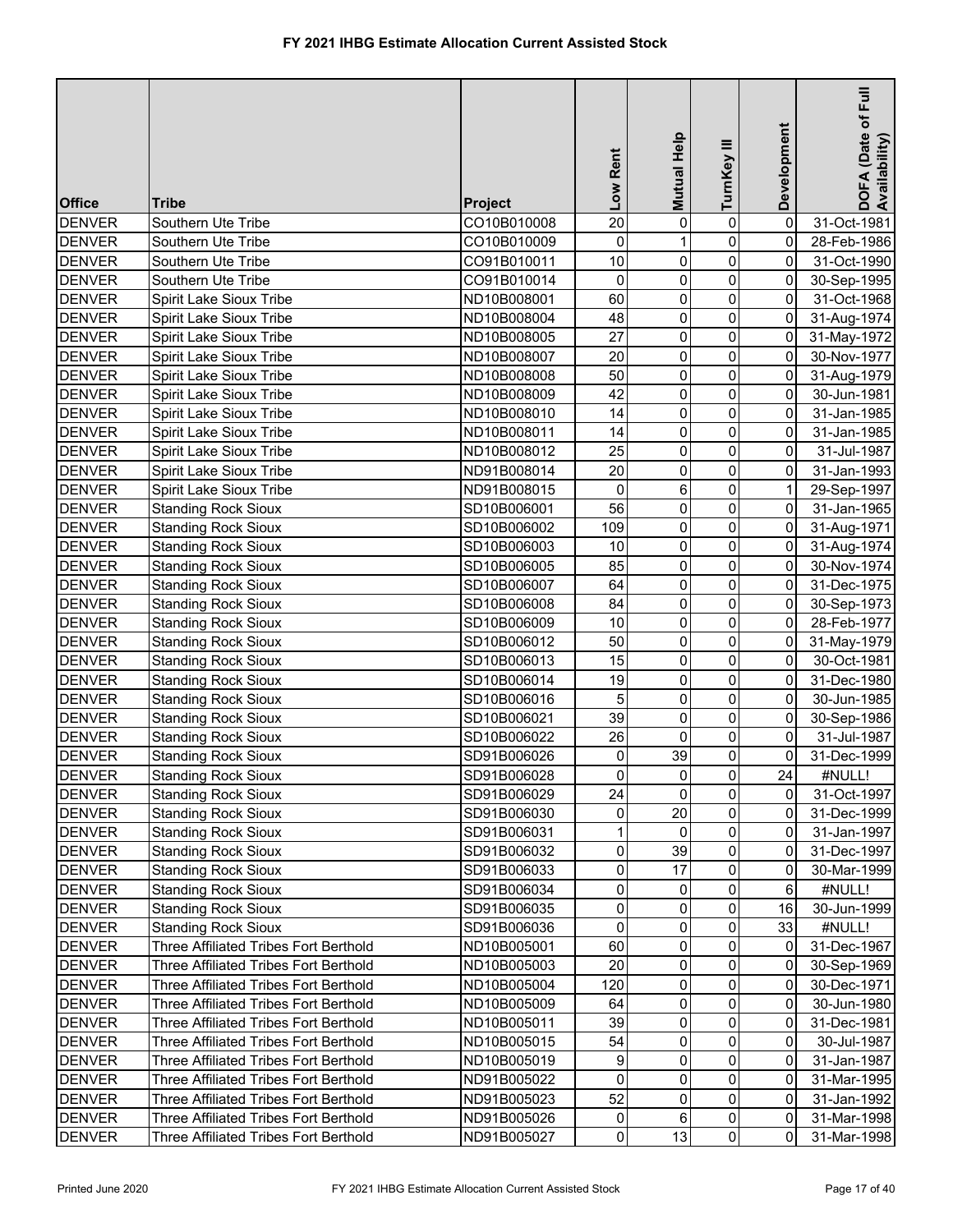|               |                                       |                | Low Rent            | Mutual Help             | TurnKey III    | Development    | DOFA (Date of Full<br>Availability) |
|---------------|---------------------------------------|----------------|---------------------|-------------------------|----------------|----------------|-------------------------------------|
| <b>Office</b> | Tribe                                 | <b>Project</b> |                     |                         |                |                |                                     |
| <b>DENVER</b> | Three Affiliated Tribes Fort Berthold | ND91B005028    | 0                   | 10                      | $\pmb{0}$      | 0              | 31-Mar-1998                         |
| <b>DENVER</b> | Turtle Mountain Band of Chippewa      | ND10B006001    | 37                  | 0                       | 0              | 0              | 31-Aug-1967                         |
| <b>DENVER</b> | Turtle Mountain Band of Chippewa      | ND10B006002    | 23                  | 0                       | 0              | 0              | 31-Oct-1967                         |
| <b>DENVER</b> | Turtle Mountain Band of Chippewa      | ND10B006003    | 26                  | 0                       | 0              | 0              | 31-Dec-1968                         |
| <b>DENVER</b> | Turtle Mountain Band of Chippewa      | ND10B006006    | 68                  | 0                       | 0              | 0              | 30-Nov-1974                         |
| <b>DENVER</b> | Turtle Mountain Band of Chippewa      | ND10B006008    | 44                  | 0                       | $\mathbf 0$    | 0              | 30-Apr-1977                         |
| <b>DENVER</b> | Turtle Mountain Band of Chippewa      | ND10B006010    | 39                  | 0                       | 0              | 0              | 30-Sep-1978                         |
| <b>DENVER</b> | Turtle Mountain Band of Chippewa      | ND10B006012    | 34                  | 0                       | 0              | 0              | 31-Mar-1980                         |
| <b>DENVER</b> | Turtle Mountain Band of Chippewa      | ND10B006013    | 45                  | 0                       | 0              | 0              | 31-Jul-1981                         |
| <b>DENVER</b> | Turtle Mountain Band of Chippewa      | ND10B006014    | 18                  | 0                       | 0              | 0              | 30-Apr-1982                         |
| <b>DENVER</b> | Turtle Mountain Band of Chippewa      | ND10B006015    | 30                  | 0                       | 0              | 0              | 31-Dec-1983                         |
| <b>DENVER</b> | Turtle Mountain Band of Chippewa      | ND10B006017    | 60                  | 0                       | 0              | 0              | 30-Sep-1983                         |
| <b>DENVER</b> | Turtle Mountain Band of Chippewa      | ND10B006022    | 37                  | 0                       | 0              | 0              | 30-Sep-1985                         |
| <b>DENVER</b> | Turtle Mountain Band of Chippewa      | ND10B006024    | 20                  | 0                       | 0              | 0              | 31-Oct-1986                         |
| <b>DENVER</b> | Turtle Mountain Band of Chippewa      | ND10B006028    | 72                  | 0                       | 0              | 0              | 31-Dec-1987                         |
| <b>DENVER</b> | Turtle Mountain Band of Chippewa      | ND10B006031    | 37                  | 0                       | 0              | 0              | 31-Jan-1989                         |
| <b>DENVER</b> | Turtle Mountain Band of Chippewa      | ND10B042001    | 2                   | 0                       | 0              | 0              | 30-Sep-1976                         |
| <b>DENVER</b> | Turtle Mountain Band of Chippewa      | ND10B042003    | 4                   | 0                       | 0              | 0              | 30-Jun-1977                         |
| <b>DENVER</b> | Turtle Mountain Band of Chippewa      | ND10B068001    | $\overline{7}$      | 0                       | 0              | 0              | 31-Jul-1980                         |
| <b>DENVER</b> | Turtle Mountain Band of Chippewa      | ND10B068003    | 10                  | 0                       | 0              | 0              | 31-Jul-1980                         |
| <b>DENVER</b> | Turtle Mountain Band of Chippewa      | ND10B068005    | 5                   | 0                       | 0              | 0              | 30-Sep-1981                         |
| <b>DENVER</b> | Turtle Mountain Band of Chippewa      | ND10B068007    | 20                  | 0                       | 0              | 0              | 28-Feb-1985                         |
| <b>DENVER</b> | Turtle Mountain Band of Chippewa      | ND91B006036    | 8                   | 0                       | 0              | 0              | 30-Sep-1993                         |
| <b>DENVER</b> | Turtle Mountain Band of Chippewa      | ND91B006038    | 22                  | 0                       | 0              | 0              | 31-May-1996                         |
| <b>DENVER</b> | Turtle Mountain Band of Chippewa      | ND91B006041    | $\mathbf 1$         | 0                       | $\mathbf 0$    | 0              | 30-Sep-1978                         |
| <b>DENVER</b> | Turtle Mountain Band of Chippewa      | ND91B006042    | 4                   | 0                       | 0              | $\mathbf 0$    | 31-Jul-1997                         |
| <b>DENVER</b> | Turtle Mountain Band of Chippewa      | ND91B006043    | $\mathsf{O}\xspace$ | 0                       | 0              | 0              | 31-Aug-1995                         |
| <b>DENVER</b> | Turtle Mountain Band of Chippewa      | ND91B006045    | 0                   | 16                      | 0              | $\mathbf{1}$   | 30-Jun-2001                         |
| <b>DENVER</b> | Ute Indian Tribe Uintah & Ouray Res   | UT10B001006    | 40                  | 0                       | 0              | 0              | 30-Nov-1974                         |
| <b>DENVER</b> | Ute Indian Tribe Uintah & Ouray Res   | UT10B001008    | 30 <sup>2</sup>     | $\overline{\mathbf{o}}$ | $\overline{0}$ | $\overline{0}$ | 30-Sep-1978                         |
| <b>DENVER</b> | Ute Indian Tribe Uintah & Ouray Res   | UT10B001010    | 20                  | $\mathbf 0$             | $\overline{0}$ | $\overline{0}$ | 30-Sep-1982                         |
| <b>DENVER</b> | Ute Indian Tribe Uintah & Ouray Res   | UT91B001016    | 19                  | 0                       | 0              | 0              | 30-Sep-1995                         |
| <b>DENVER</b> | Ute Mountain Tribe                    | CO10B047003    | 16                  | 0                       | 0              | 0              | 31-Oct-1978                         |
| <b>DENVER</b> | Ute Mountain Tribe                    | CO10B047004    | 15                  | 0                       | 0              | 0              | 30-Jun-1979                         |
| <b>DENVER</b> | Ute Mountain Tribe                    | CO91B047009    | 10                  | 0                       | 0              | 0              | 31-Jul-1990                         |
| <b>DENVER</b> | Ute Mountain Tribe                    | CO91B047010    | 20                  | 0                       | 0              | 0              | 31-Jul-1990                         |
| <b>DENVER</b> | Ute Mountain Tribe                    | CO91B047012    | 16                  | 0                       | 0              | 0              | 31-Oct-1991                         |
| <b>DENVER</b> | Ute Mountain Tribe                    | CO91B047013    | 20                  | 0                       | 0              | 0              | 31-Dec-1992                         |
| <b>DENVER</b> | Ute Mountain Tribe                    | CO91B047014    | 20                  | 0                       | 0              | 0              | 30-Nov-1993                         |
| <b>DENVER</b> | Ute Mountain Tribe                    | CO91B047016    | 13                  | 0                       | 0              | 0              | 30-Nov-1994                         |
| <b>DENVER</b> | Ute Mountain Tribe                    | CO91B047017    | 20                  | 0                       | 0              | 0              | 31-Jul-1996                         |
| <b>DENVER</b> | Winnebago Tribe                       | NE10B045001    | 30                  | 0                       | 0              | 0              | 28-Feb-1966                         |
| <b>DENVER</b> | Winnebago Tribe                       | NE10B045003    | 77                  | 0                       | 0              | 0              | 31-Jan-1974                         |
| <b>DENVER</b> | Winnebago Tribe                       | NE10B045008    | 35                  | 0                       | 0              | 0              | 31-Aug-1980                         |
| <b>DENVER</b> | Winnebago Tribe                       | NE10B045011    | 21                  | 0                       | 0              | 0              | 31-May-1989                         |
| <b>DENVER</b> | Winnebago Tribe                       | NE91B045013    | 7                   | 0                       | 0              | $\overline{0}$ | 31-Jan-1991                         |
| <b>DENVER</b> | Winnebago Tribe                       | NE91B045015    | 15                  | 0                       | 0              | $\mathbf 0$    | 31-Jan-1999                         |
| <b>DENVER</b> | <b>Yankton Sioux</b>                  | SD10B012001    | 100                 | 0                       | $\overline{0}$ | $\overline{0}$ | 31-Dec-1971                         |
| <b>DENVER</b> | <b>Yankton Sioux</b>                  | SD10B012002    | 30                  | $\overline{0}$          | $\overline{0}$ | $\overline{0}$ | 31-Jul-1976                         |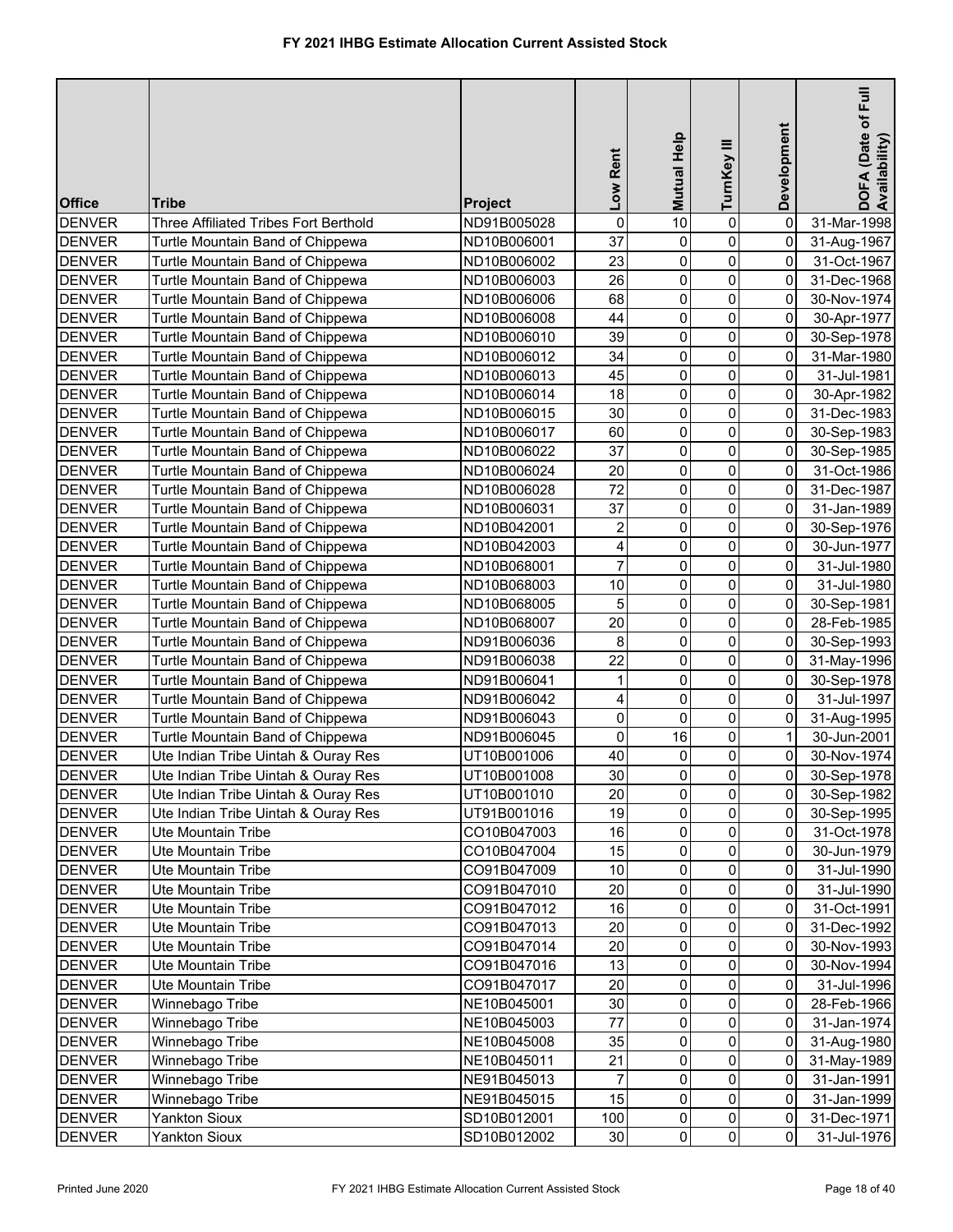| <b>Office</b> | <b>Tribe</b>  | Project     | Ĕ<br><b>Rei</b><br>š | <b>Help</b><br>Mutual | Ξ<br>nKey      | velopment<br>قا | of Full<br>(Date<br>bility)<br>Availal<br>ō<br>0 |
|---------------|---------------|-------------|----------------------|-----------------------|----------------|-----------------|--------------------------------------------------|
| <b>DENVER</b> | Yankton Sioux | SD10B012004 | 21                   | 01                    | $\overline{0}$ | 0               | 30-Sep-1979                                      |
| <b>DENVER</b> | Yankton Sioux | SD10B012007 | 24                   | 01                    | $\overline{0}$ | 01              | 31-Dec-1980                                      |
| <b>DENVER</b> | Yankton Sioux | SD10B012008 | 17                   | 0                     | $\overline{0}$ | 0               | 31-Jul-1981                                      |
| <b>DENVER</b> | Yankton Sioux | SD91B012013 | 18 <sub>l</sub>      | 01                    | 0              | 0               | 31-Mar-1993                                      |
| <b>DENVER</b> | Yankton Sioux | SD91B012014 | 18                   | 0                     | 0              | 0               | 31-Jul-1994                                      |
| <b>DENVER</b> | Yankton Sioux | SD91B012015 | 0                    | 0                     | 0              |                 | 28-Feb-1995                                      |
| <b>DENVER</b> | Yankton Sioux | SD91B012016 | 0                    | 20                    | $\overline{0}$ | 01              | 08-Sep-1997                                      |
| <b>DENVER</b> | Yankton Sioux | SD91B012017 | 23                   | 0                     | $\overline{0}$ | 0               | 10-Nov-1997                                      |
| <b>DENVER</b> | Yankton Sioux | SD91B012018 | 0                    |                       | $\overline{0}$ |                 | 08-Sep-1997                                      |
| <b>DENVER</b> | TOTAL         |             | 9,754                | 564                   | 0              | 90 <sub>1</sub> |                                                  |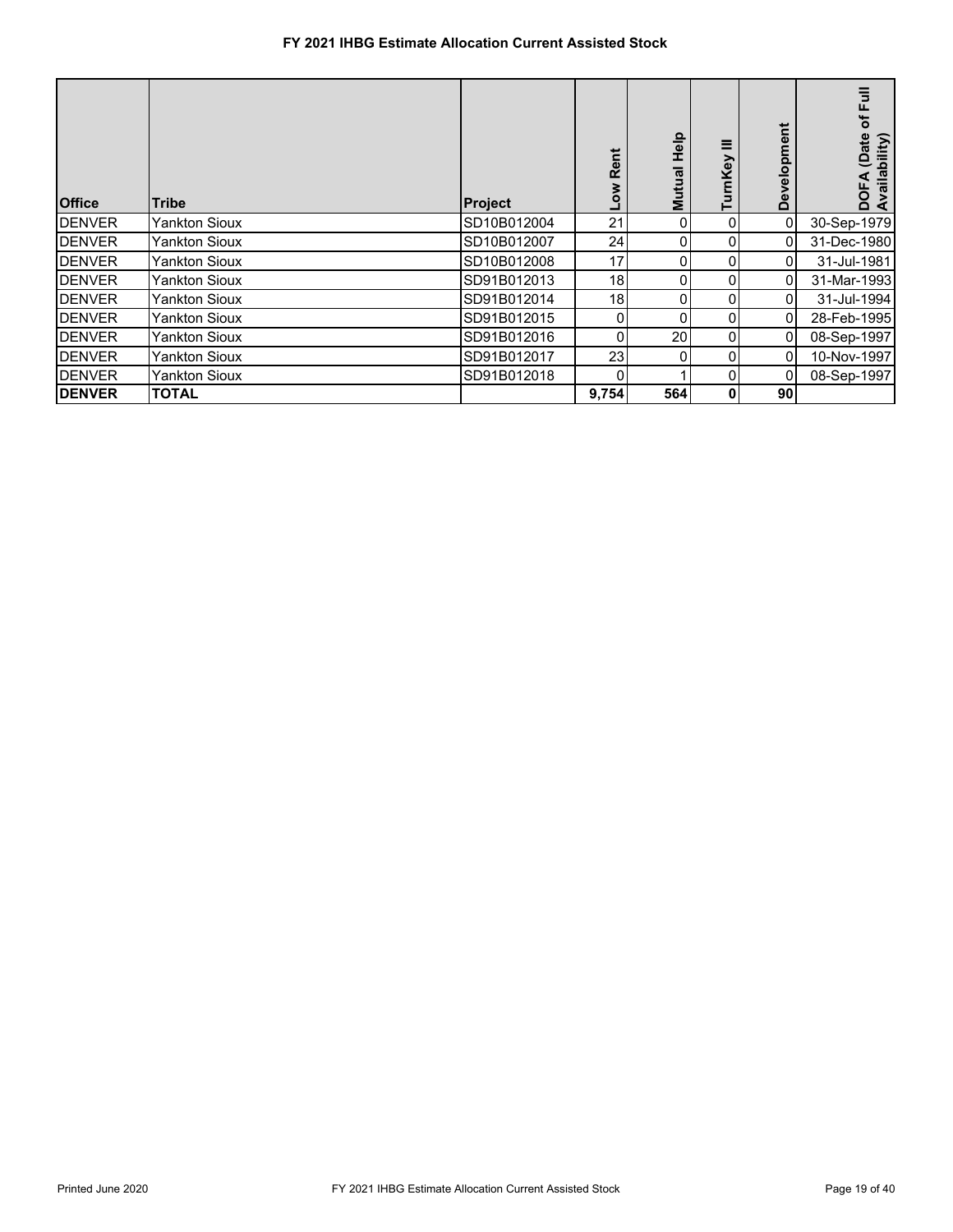| <b>Office</b>         | Tribe                      |                | Low Rent            | Mutual Help     | TurnKey III            | Development    | DOFA (Date of Full<br>Availability) |
|-----------------------|----------------------------|----------------|---------------------|-----------------|------------------------|----------------|-------------------------------------|
| <b>OKLAHOMA</b>       |                            | <b>Project</b> | 0                   | $\overline{2}$  | $\pmb{0}$              |                |                                     |
|                       | Absentee-Shawnee           | OK56B091011    |                     |                 |                        | 0              | 31-Mar-1982                         |
| <b>OKLAHOMA</b>       | Absentee-Shawnee           | OK56B091012    | 25<br>0             | 0               | $\pmb{0}$<br>$\pmb{0}$ | 0<br>0         | 30-Jun-1981<br>31-Oct-1981          |
| <b>OKLAHOMA</b>       | Absentee-Shawnee           | OK56B091013    |                     | 8               |                        |                |                                     |
| <b>OKLAHOMA</b>       | Absentee-Shawnee           | OK56B091015    | 25                  | 0               | $\pmb{0}$              | 0              | 30-Apr-1982                         |
| <b>OKLAHOMA</b>       | Absentee-Shawnee           | OK95B091006    | 74                  | 0               | $\mathsf{O}\xspace$    | 0              | 31-Mar-1979                         |
| <b>OKLAHOMA</b>       | Absentee-Shawnee           | OK95B091007    | 0                   | $\mathbf{1}$    | $\mathsf{O}\xspace$    | 0              | 30-Oct-1979                         |
| <b>OKLAHOMA</b>       | Absentee-Shawnee           | OK95B091008    | 0                   | 8               | $\mathsf{O}\xspace$    | 0              | 30-Sep-1982                         |
| <b>OKLAHOMA</b>       | Absentee-Shawnee           | OK95B091009    | 0                   | 3               | $\mathsf{O}\xspace$    | 0              | 31-Dec-1980                         |
| <b>OKLAHOMA</b>       | Absentee-Shawnee           | OK95B091010    | 19                  | 0               | $\mathsf{O}\xspace$    | 0              | 30-Sep-1979                         |
| <b>OKLAHOMA</b>       | Absentee-Shawnee           | OK95B091014    | 25                  | 0               | $\mathbf 0$            | 0              | 31-Aug-1982                         |
| <b>OKLAHOMA</b>       | Absentee-Shawnee           | OK95B091016    | 0                   | 7               | $\pmb{0}$              | 0              | 31-Mar-1984                         |
| <b>OKLAHOMA</b>       | Absentee-Shawnee           | OK95B091017    | 0                   | 5               | $\mathsf{O}\xspace$    | 0              | 30-Jun-1984                         |
| <b>OKLAHOMA</b>       | Absentee-Shawnee           | OK95B091019    | 0                   | 5               | $\pmb{0}$              | 0              | 30-Nov-1984                         |
| <b>OKLAHOMA</b>       | Absentee-Shawnee           | OK95B091020    | 0                   | 1               | $\pmb{0}$              | 0              | 31-Jul-1984                         |
| <b>OKLAHOMA</b>       | Absentee-Shawnee           | OK95B091021    | 0                   | 4               | $\overline{0}$         | 0              | 30-Sep-1987                         |
| <b>OKLAHOMA</b>       | Absentee-Shawnee           | OK95B091024    | 0                   | 5               | $\mathbf 0$            | 0              | 31-May-1987                         |
| <b>OKLAHOMA</b>       | Absentee-Shawnee           | OK95B091025    | 0                   | 3               | $\pmb{0}$              | 0              | 31-Mar-1989                         |
| <b>OKLAHOMA</b>       | Absentee-Shawnee           | OK95B091029    | 0                   | 4               | $\pmb{0}$              | 0              | 31-Jul-1992                         |
| <b>OKLAHOMA</b>       | Absentee-Shawnee           | OK95B091030    | 0                   | 0               | $\mathbf 0$            | 0              | 31-Jul-1995                         |
| <b>OKLAHOMA</b>       | Absentee-Shawnee           | OK95B091032    | 20                  | 0               | $\mathbf 0$            | 0              | 30-Nov-1995                         |
| <b>OKLAHOMA</b>       | Absentee-Shawnee           | OK95B091033    | 0                   | 2               | $\mathsf{O}\xspace$    | 0              | 30-Nov-1996                         |
| <b>OKLAHOMA</b>       | Absentee-Shawnee           | OK95B091034    | 0                   | 0               | $\pmb{0}$              | 0              | 31-Jan-1995                         |
| <b>OKLAHOMA</b>       | Absentee-Shawnee           | OK95B091035    | 0                   | 6               | 0                      | 0              | 31-Oct-1995                         |
| <b>OKLAHOMA</b>       | Absentee-Shawnee           | OK95B091036    | $\mathsf{O}\xspace$ | 10              | $\mathsf{O}\xspace$    | 0              | 30-Jan-1999                         |
| <b>OKLAHOMA</b>       | Absentee-Shawnee           | OK95B091037    | 0                   | 18              | $\mathsf{O}\xspace$    | 0              | 31-Mar-2000                         |
| <b>OKLAHOMA</b>       | Absentee-Shawnee           | OK95B091038    | 0                   | 10              | $\pmb{0}$              | 0              | 30-Apr-1999                         |
| <b>OKLAHOMA</b>       | Absentee-Shawnee           | OK95B091039    | 0                   | 11              | $\overline{0}$         | 0              | 30-Apr-2001                         |
| <b>OKLAHOMA</b>       | Absentee-Shawnee           | OK95B091040    | 0                   | 13              | $\pmb{0}$              | 0              | 30-Apr-1999                         |
| <b>OKLAHOMA</b>       | Alabama-Coushatta          | TX95B338006    | 0                   | 0               | 0                      | 0              | 30-Jun-1995                         |
|                       | OKLAHOMA Alabama-Coushatta | TX95B338007    | $\overline{0}$      | $\overline{24}$ | $\overline{0}$         | $\overline{0}$ | 31-Dec-1998                         |
| OKLAHOMA Apache Tribe |                            | OK95B128002    | $\mathbf 0$         | $\overline{2}$  | $\overline{0}$         | $\overline{0}$ | 30-Apr-1991                         |
| OKLAHOMA              | Apache Tribe               | OK95B128003    | 0                   |                 | $\overline{0}$         | $\overline{0}$ | 30-Nov-1990                         |
| OKLAHOMA              | Apache Tribe               | OK95B128005    | 0                   | 5               | $\overline{0}$         | 0              | 30-Sep-1987                         |
| OKLAHOMA Apache Tribe |                            | OK95B128006    | 0                   | 2               | $\overline{0}$         | $\overline{0}$ | 30-Sep-1994                         |
| OKLAHOMA              | Apache Tribe               | OK95B128010    | 0                   | 17              | $\mathbf 0$            | 0              | 31-Mar-1998                         |
| <b>OKLAHOMA</b>       | Apache Tribe               | OK95B128011    | 0                   | 12              | $\mathbf{0}$           | $\overline{0}$ | 30-Nov-1996                         |
| <b>OKLAHOMA</b>       | Caddo Tribe                | OK95B077002    | 20                  | 0               | 0                      | $\overline{0}$ | 31-May-1972                         |
| <b>OKLAHOMA</b>       | Caddo Tribe                | OK95B077010    | 0                   | 0               | $\overline{0}$         | $\overline{9}$ | #NULL!                              |
| <b>OKLAHOMA</b>       | <b>Cherokee Nation</b>     | OK56B045041    | 51                  | 0               | 0                      | 0              | 31-Jul-1982                         |
| OKLAHOMA              | <b>Cherokee Nation</b>     | OK56B045047    | 35                  | 0               | $\overline{0}$         | 0              | 31-Mar-1981                         |
| OKLAHOMA              | <b>Cherokee Nation</b>     | OK56B045048    | 40                  | 0               | $\overline{0}$         | 0              | 31-Dec-1981                         |
| OKLAHOMA              | <b>Cherokee Nation</b>     | OK56B045052    | 25                  | 0               | 0                      | 0              | 30-Nov-1981                         |
| OKLAHOMA              | <b>Cherokee Nation</b>     | OK56B045054    | 50                  | 0               | $\overline{0}$         | 0              | 31-Jan-1983                         |
| <b>OKLAHOMA</b>       | <b>Cherokee Nation</b>     | OK56B045055    | 50                  | 0               | $\mathbf 0$            | 0              | 31-Oct-1981                         |
| OKLAHOMA              | <b>Cherokee Nation</b>     | OK95B045002    | 16                  | 0               | $\mathbf 0$            | 0              | 31-Aug-1969                         |
| <b>OKLAHOMA</b>       | <b>Cherokee Nation</b>     | OK95B045005    | 40                  | 0               | 0                      | 0              | 30-Jun-1971                         |
| OKLAHOMA              | <b>Cherokee Nation</b>     | OK95B045016    | 84                  | 0               | 0                      | $\overline{0}$ | 31-Aug-1972                         |
| <b>OKLAHOMA</b>       | <b>Cherokee Nation</b>     | OK95B045024    | 29                  | 0               | $\overline{0}$         | $\overline{0}$ | 31-Jul-1974                         |
| <b>OKLAHOMA</b>       | <b>Cherokee Nation</b>     | OK95B045025    | 19                  | $\overline{0}$  | $\overline{0}$         | $\overline{0}$ | 30-Nov-1974                         |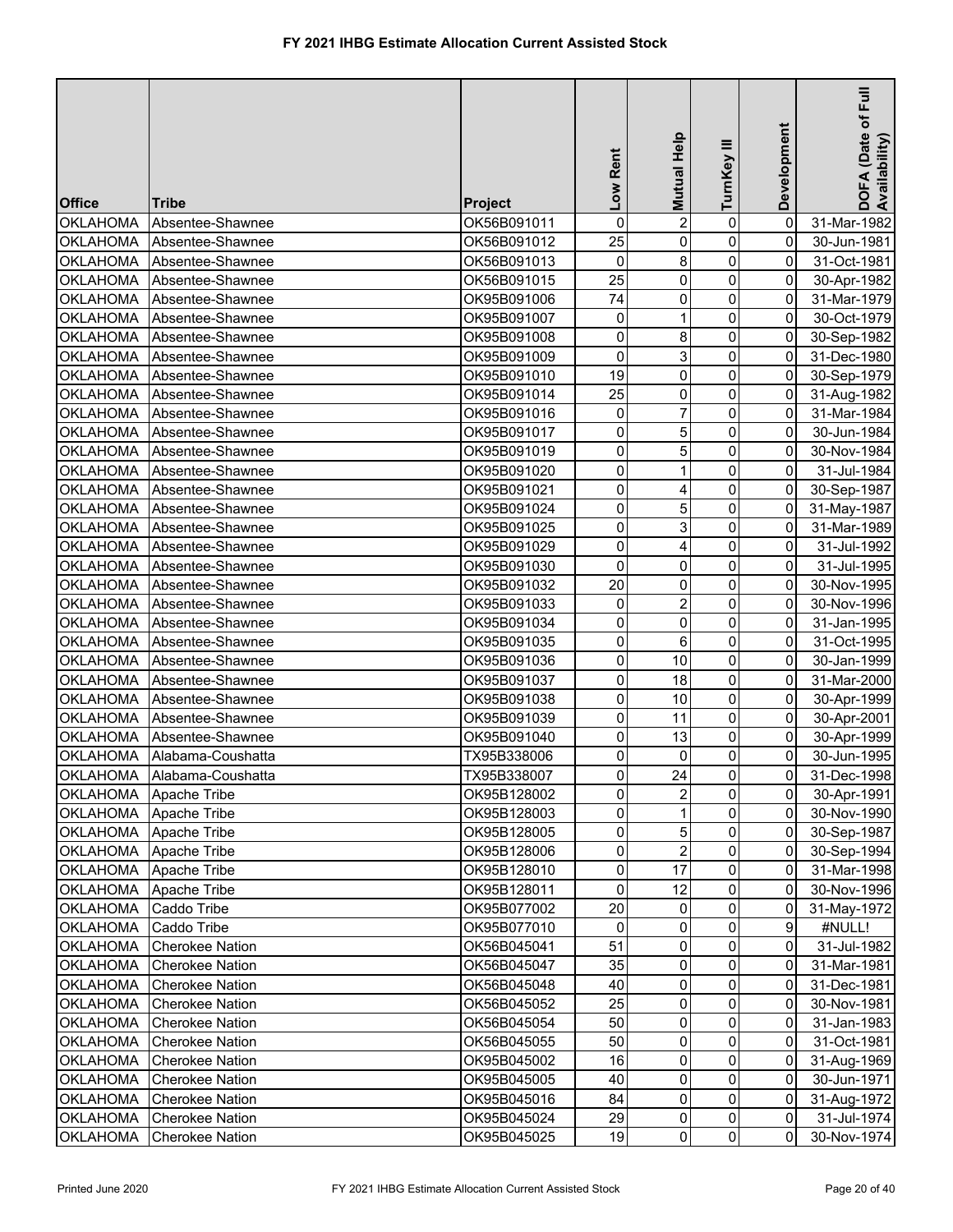|                                    |                         |                            | Low Rent       | <b>Mutual Help</b>      | TurnKey III         | Development         | E<br>DOFA (Date of F<br>Availability) |
|------------------------------------|-------------------------|----------------------------|----------------|-------------------------|---------------------|---------------------|---------------------------------------|
| <b>Office</b>                      | <b>Tribe</b>            | <b>Project</b>             |                |                         |                     |                     |                                       |
| <b>OKLAHOMA</b>                    | <b>Cherokee Nation</b>  | OK95B045026                | 19             | $\overline{0}$          | 0                   | 0                   | 30-Nov-1974                           |
| <b>OKLAHOMA</b>                    | <b>Cherokee Nation</b>  | OK95B045030                | 50             | 0                       | $\pmb{0}$           | 0                   | 30-Sep-1977                           |
| <b>OKLAHOMA</b>                    | <b>Cherokee Nation</b>  | OK95B045032                | 20             | $\pmb{0}$               | $\pmb{0}$           | 0                   | 31-Jan-1978                           |
| <b>OKLAHOMA</b>                    | <b>Cherokee Nation</b>  | OK95B045035                | 50             | 0                       | $\mathsf{O}\xspace$ | 0                   | 30-Sep-1977                           |
| <b>OKLAHOMA</b>                    | <b>Cherokee Nation</b>  | OK95B045037                | 25             | $\pmb{0}$               | $\pmb{0}$           | 0                   | 31-Dec-1978                           |
| <b>OKLAHOMA</b>                    | <b>Cherokee Nation</b>  | OK95B045038                | 25             | 0                       | $\pmb{0}$           | 0                   | 31-Dec-1979                           |
| <b>OKLAHOMA</b>                    | <b>Cherokee Nation</b>  | OK95B045039                | 30             | 0                       | $\mathbf 0$         | 0                   | 31-Jan-1981                           |
| <b>OKLAHOMA</b>                    | <b>Cherokee Nation</b>  | OK95B045040                | 46             | $\pmb{0}$               | $\mathsf{O}\xspace$ | 0                   | 31-Mar-1981                           |
| <b>OKLAHOMA</b>                    | <b>Cherokee Nation</b>  | OK95B045042                | 25             | 0                       | 0                   | 0                   | 31-Oct-1980                           |
| <b>OKLAHOMA</b>                    | <b>Cherokee Nation</b>  | OK95B045043                | 50             | 0                       | $\pmb{0}$           | 0                   | 31-Aug-1980                           |
| <b>OKLAHOMA</b>                    | <b>Cherokee Nation</b>  | OK95B045044                | 50             | 0                       | $\mathsf{O}\xspace$ | 0                   | 30-Nov-1980                           |
| <b>OKLAHOMA</b>                    | <b>Cherokee Nation</b>  | OK95B045045                | 24             | 0                       | $\mathsf{O}\xspace$ | $\overline{0}$      | 31-Aug-1980                           |
| <b>OKLAHOMA</b>                    | <b>Cherokee Nation</b>  | OK95B045046                | 60             | 0                       | $\pmb{0}$           | 0                   | 31-Jan-1981                           |
| <b>OKLAHOMA</b>                    | <b>Cherokee Nation</b>  | OK95B045053                | 0              | $\mathbf{1}$            | $\mathbf 0$         | 0                   | 30-Sep-1981                           |
| <b>OKLAHOMA</b>                    | <b>Cherokee Nation</b>  | OK95B045082                | 0              | 0                       | 0                   | 0                   | 30-Apr-1995                           |
| <b>OKLAHOMA</b>                    | <b>Cherokee Nation</b>  | OK95B045083                | 43             | 0                       | 0                   | 0                   | 30-Nov-1995                           |
| OKLAHOMA                           | <b>Cherokee Nation</b>  | OK95B045085                | 0              | 57                      | $\mathbf 0$         | 0                   | 30-Apr-1996                           |
| <b>OKLAHOMA</b>                    | <b>Cherokee Nation</b>  | OK95B045086                | 0              | 90                      | 0                   | 0                   | 25-Mar-1998                           |
| <b>OKLAHOMA</b>                    | <b>Cherokee Nation</b>  | OK95B045087                | 0              | 12                      | 0                   | 0                   | 31-Dec-1999                           |
| <b>OKLAHOMA</b>                    | <b>Cherokee Nation</b>  | OK95B045088                | 0              | 39                      | 0                   | 0                   | 31-Dec-2000                           |
| <b>OKLAHOMA</b>                    | Cheyenne-Arapaho Tribes | OK95B100004                | 0              | $\overline{2}$          | 0                   | 0                   | 31-Jul-1981                           |
| <b>OKLAHOMA</b>                    | Cheyenne-Arapaho Tribes | OK95B100005                | 0              | 1                       | 0                   | 0                   | 30-Oct-1987                           |
| <b>OKLAHOMA</b>                    | Cheyenne-Arapaho Tribes | OK95B100006                | 0              | 5                       | 0                   | 0                   | 31-Aug-1989                           |
| <b>OKLAHOMA</b>                    | Cheyenne-Arapaho Tribes | OK95B100007                | 0              | $\overline{\mathbf{c}}$ | $\mathbf 0$         | $\overline{0}$      | 30-Apr-1992                           |
| <b>OKLAHOMA</b>                    | Cheyenne-Arapaho Tribes | OK95B100008                | 0              | 6                       | $\mathbf 0$         | $\overline{0}$      | 31-Jul-1993                           |
| <b>OKLAHOMA</b>                    | Cheyenne-Arapaho Tribes | OK95B100009                | 0              | 5                       | $\mathbf 0$         | $\overline{0}$      | 13-May-1996                           |
| <b>OKLAHOMA</b>                    | Cheyenne-Arapaho Tribes | OK95B100010                | 0              | 12                      | $\pmb{0}$           | $\overline{0}$      | 30-Dec-1997                           |
| <b>OKLAHOMA</b>                    | Cheyenne-Arapaho Tribes | OK95B100012                | 0              | 25                      | $\mathbf 0$         | 0                   | 28-Feb-1999                           |
| <b>OKLAHOMA</b>                    | Chickasaw               | OK56B047042                | 0              | $\mathbf{1}$            | 0                   | $\overline{0}$      | 30-Apr-1982                           |
| OKLAHOMA Chickasaw                 |                         | OK56B047044                | $\overline{0}$ | $\overline{4}$          | $\overline{0}$      | 0                   | 31-May-1985                           |
| OKLAHOMA                           | Chickasaw               | OK95B047002                | 24             | $\overline{0}$          | $\overline{0}$      | 01                  | 30-Nov-1970                           |
| <b>OKLAHOMA</b>                    | Chickasaw               | OK95B047004                | 64             | $\overline{0}$          | $\Omega$            | 01                  | 31-Dec-1971                           |
| <b>OKLAHOMA</b>                    | Chickasaw               | OK95B047006                | 100            | 0                       | 0                   | 01                  | 31-Oct-1971                           |
| <b>OKLAHOMA</b>                    | Chickasaw               | OK95B047010                | 100            | $\overline{0}$          | 0                   | 01                  | 28-Feb-1973                           |
| <b>OKLAHOMA</b>                    | Chickasaw               | OK95B047011                | 25             | 0                       | 0                   | 0                   | 30-Jun-1973                           |
| <b>OKLAHOMA</b>                    | Chickasaw               | OK95B047013                | 30             | $\overline{0}$          | 0                   | 01                  | 31-Oct-1972                           |
| <b>OKLAHOMA</b>                    | Chickasaw               | OK95B047014                | 22             | 0                       | $\mathbf{0}$        | 01                  | 31-Oct-1972                           |
| <b>OKLAHOMA</b>                    | Chickasaw               | OK95B047029                | 0              | 5                       | 0                   | 01                  | 31-Dec-1980                           |
| <b>OKLAHOMA</b>                    | Chickasaw               | OK95B047033                | 40             | 0                       | $\overline{0}$      | 01                  | 31-May-1979                           |
| <b>OKLAHOMA</b>                    | Chickasaw               | OK95B047034                | 0              |                         | $\overline{0}$      | 01                  | 30-Apr-1981                           |
| <b>OKLAHOMA</b>                    | Chickasaw               | OK95B047035                | 0<br>90        | 3                       | 0                   | 0                   | 31-Dec-1980                           |
| OKLAHOMA                           | Chickasaw               | OK95B047036                |                | 0                       | 0                   | 01                  | 30-Sep-1981                           |
| OKLAHOMA                           | Chickasaw               | OK95B047037                | 60             | 0                       | 0                   | 01                  | 30-Sep-1980                           |
| <b>OKLAHOMA</b>                    | Chickasaw               | OK95B047038                | 50             | 0<br>$\mathbf{1}$       | 0<br>$\overline{0}$ | 0<br>$\overline{0}$ | 30-Jun-1983                           |
| <b>OKLAHOMA</b>                    | Chickasaw               | OK95B047039                | 0              |                         |                     | Οl                  | 30-Apr-1980                           |
| <b>OKLAHOMA</b>                    | Chickasaw               | OK95B047040                | 0<br>0         | 6<br>$\overline{2}$     | 0<br>$\Omega$       | $\overline{0}$      | 31-May-1984                           |
| <b>OKLAHOMA</b><br><b>OKLAHOMA</b> | Chickasaw<br>Chickasaw  | OK95B047046<br>OK95B047047 | 0              | 3 <sup>1</sup>          | $\overline{0}$      | 0I                  | 30-Sep-1986                           |
| <b>OKLAHOMA</b>                    | Chickasaw               | OK95B047048                | $\overline{0}$ | 2 <sup>1</sup>          | $\overline{0}$      | $\overline{0}$      | 31-Jul-1986<br>30-Sep-1986            |
|                                    |                         |                            |                |                         |                     |                     |                                       |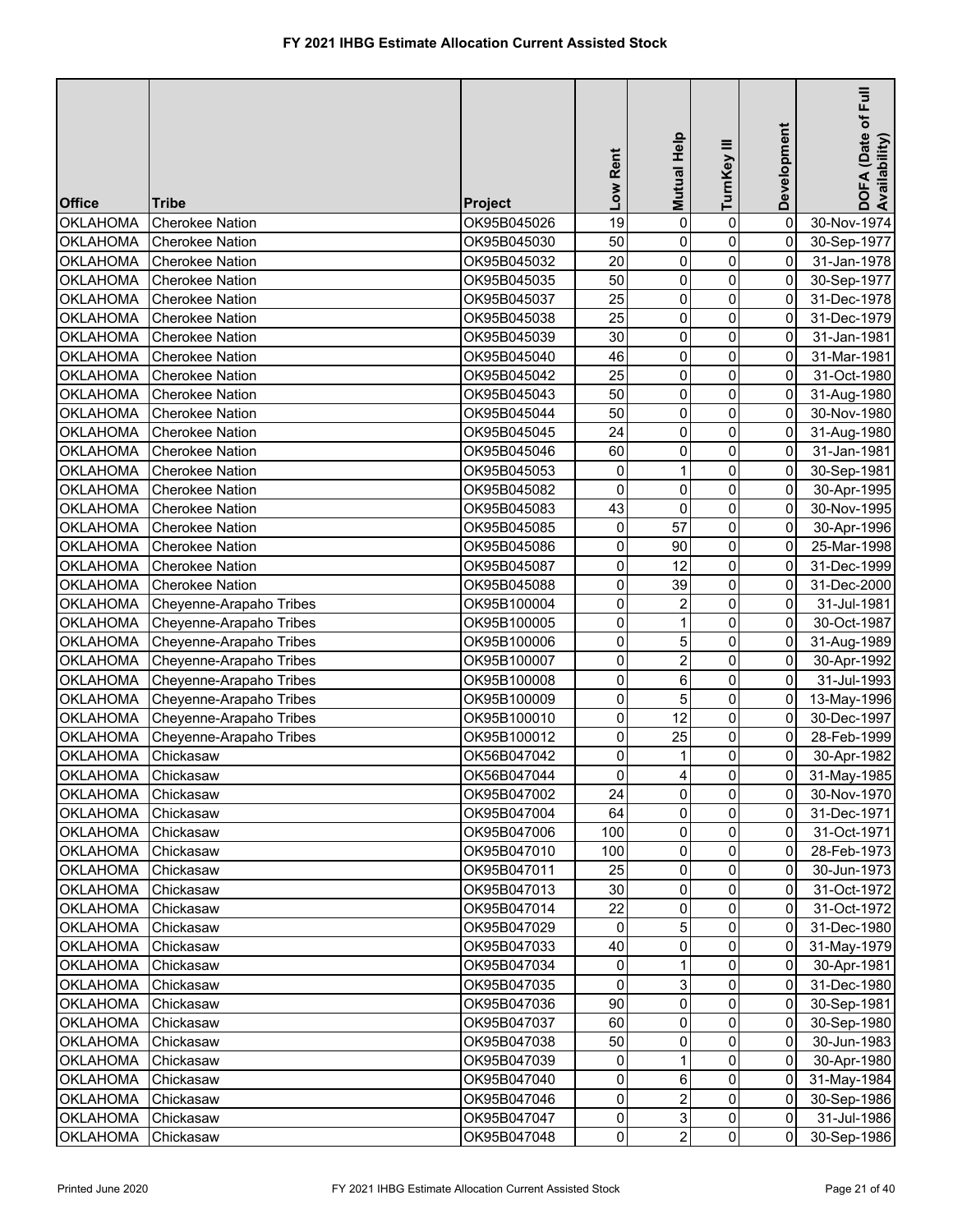| <b>Office</b>   | <b>Tribe</b>            | <b>Project</b> | Low Rent            | Mutual Help    | ≡<br>TurnKey   | Development    | E<br>DOFA (Date of I<br>Availability) |
|-----------------|-------------------------|----------------|---------------------|----------------|----------------|----------------|---------------------------------------|
| <b>OKLAHOMA</b> | Chickasaw               | OK95B047049    | 0                   | 3              | $\pmb{0}$      | 0              | 30-Apr-1987                           |
| <b>OKLAHOMA</b> | Chickasaw               | OK95B047052    | 0                   | $\overline{2}$ | 0              | $\mathbf 0$    | 31-Aug-1984                           |
| <b>OKLAHOMA</b> | Chickasaw               | OK95B047053    | 0                   | 3              | 0              | $\mathbf 0$    | 31-May-1987                           |
| <b>OKLAHOMA</b> | Chickasaw               | OK95B047054    | 0                   | 4              | 0              | $\mathbf 0$    | 31-Aug-1987                           |
| <b>OKLAHOMA</b> | Chickasaw               | OK95B047055    | 0                   | 3              | 0              | 0              | 31-Aug-1987                           |
| <b>OKLAHOMA</b> | Chickasaw               | OK95B047057    | 0                   | 3              | $\mathbf 0$    | 0              | 31-Jul-1986                           |
| <b>OKLAHOMA</b> | Chickasaw               | OK95B047058    | 0                   | 6              | $\overline{0}$ | 0              | 30-Sep-1988                           |
| <b>OKLAHOMA</b> | Chickasaw               | OK95B047059    | 0                   | 6              | 0              | 0              | 30-Apr-1989                           |
| <b>OKLAHOMA</b> | Chickasaw               | OK95B047060    | 0                   | 3              | 0              | 0              | 30-Apr-1990                           |
| <b>OKLAHOMA</b> | Chickasaw               | OK95B047061    | $\pmb{0}$           | 5              | $\overline{0}$ | 0              | 31-Mar-1991                           |
| <b>OKLAHOMA</b> | Chickasaw               | OK95B047062    | 0                   |                | 0              | 0              | 31-Dec-1989                           |
| <b>OKLAHOMA</b> | Chickasaw               | OK95B047063    | 0                   | 0              | 0              | 0              | 31-Jan-1992                           |
| <b>OKLAHOMA</b> | Chickasaw               | OK95B047064    | 0                   | 5              | 0              | 0              | 31-Oct-1992                           |
| <b>OKLAHOMA</b> | Chickasaw               | OK95B047065    | 0                   | 0              | 0              | 0              | 30-Apr-1992                           |
| <b>OKLAHOMA</b> | Chickasaw               | OK95B047066    | 0                   | 0              | 0              | 0              | 30-Jun-1995                           |
| <b>OKLAHOMA</b> | Chickasaw               | OK95B047067    | 0                   | 3              | $\pmb{0}$      | 0              | 31-Mar-1993                           |
| <b>OKLAHOMA</b> | Chickasaw               | OK95B047068    | 0                   | 8              | 0              | 0              | 25-Mar-1996                           |
| <b>OKLAHOMA</b> | Chickasaw               | OK95B047069    | 0                   | 5              | 0              | 0              | 31-Oct-1995                           |
| <b>OKLAHOMA</b> | Chickasaw               | OK95B047070    | 0                   | 13             | 0              | 0              | 31-Mar-1996                           |
| <b>OKLAHOMA</b> | Chickasaw               | OK95B047071    | 0                   | 8              | 0              | 0              | 31-Mar-1996                           |
| <b>OKLAHOMA</b> | Chickasaw               | OK95B047072    | 0                   | 5              | 0              | 0              | 29-Feb-1996                           |
| <b>OKLAHOMA</b> | Chickasaw               | OK95B047073    | $\mathsf{O}\xspace$ | 0              | 4              | 0              | 30-Jun-1997                           |
| <b>OKLAHOMA</b> | Chickasaw               | OK95B047074    | 0                   | 4              | 0              | 0              | 30-Nov-1996                           |
| <b>OKLAHOMA</b> | Chickasaw               | OK95B047075    | 0                   | 10             | 0              | 0              | 28-Feb-1997                           |
| <b>OKLAHOMA</b> | Chickasaw               | OK95B047076    | $\mathsf{O}\xspace$ | $\overline{2}$ | 0              | 0              | 30-Jun-1983                           |
| <b>OKLAHOMA</b> | Chickasaw               | OK95B047077    | 0                   | 4              | 0              | 0              | 31-Mar-1998                           |
| <b>OKLAHOMA</b> | Chitimacha Tribe        | LA95B244004    | 0                   | 1              | 0              | 0              | 31-Dec-1995                           |
| <b>OKLAHOMA</b> | <b>Choctaw Nation</b>   | OK56B049050    | 0                   |                | 0              | 0              | 31-Mar-1983                           |
| <b>OKLAHOMA</b> | <b>Choctaw Nation</b>   | OK56B049055    | 0                   | 3              | 0              | 0              | 30-Sep-1983                           |
|                 | OKLAHOMA Choctaw Nation | OK56B049056    | $\overline{0}$      | $\mathbf 1$    | $\overline{0}$ | $\overline{0}$ | 31-Oct-1983                           |
| <b>OKLAHOMA</b> | <b>Choctaw Nation</b>   | OK56B049057    | $\mathbf 0$         | 4              | $\overline{0}$ | $\overline{0}$ | 31-May-1984                           |
| <b>OKLAHOMA</b> | <b>Choctaw Nation</b>   | OK56B049058    | $\overline{0}$      |                | $\overline{0}$ | 0              | 30-Jun-1983                           |
| <b>OKLAHOMA</b> | <b>Choctaw Nation</b>   | OK95B049002    | 30                  | 0              | $\overline{0}$ | 0              | 31-Dec-1969                           |
| <b>OKLAHOMA</b> | <b>Choctaw Nation</b>   | OK95B049009    | 14                  | 0              | $\Omega$       | 0              | 28-Feb-1971                           |
| <b>OKLAHOMA</b> | <b>Choctaw Nation</b>   | OK95B049010    | 20                  | 0              | $\overline{0}$ | $\overline{0}$ | 31-Aug-1971                           |
| <b>OKLAHOMA</b> | <b>Choctaw Nation</b>   | OK95B049011    | 12                  | 0              | 0              | $\mathbf 0$    | 31-Dec-1971                           |
| <b>OKLAHOMA</b> | <b>Choctaw Nation</b>   | OK95B049014    | 24                  | 0              | $\Omega$       | $\overline{0}$ | 31-Jul-1971                           |
| <b>OKLAHOMA</b> | <b>Choctaw Nation</b>   | OK95B049016    | 16                  | 0              | 0              | 0              | 31-Dec-1971                           |
| <b>OKLAHOMA</b> | <b>Choctaw Nation</b>   | OK95B049020    | 30                  | 0              | 0              | $\mathbf 0$    | 30-Apr-1974                           |
| <b>OKLAHOMA</b> | <b>Choctaw Nation</b>   | OK95B049059    | 0                   | 2              | 0              | $\overline{0}$ | 31-May-1985                           |
| <b>OKLAHOMA</b> | <b>Choctaw Nation</b>   | OK95B049060    | 0                   |                | 0              | $\mathbf 0$    | 30-Sep-1986                           |
| <b>OKLAHOMA</b> | <b>Choctaw Nation</b>   | OK95B049061    | 0                   | 5              | 0              | $\mathbf 0$    | 31-Dec-1986                           |
| <b>OKLAHOMA</b> | <b>Choctaw Nation</b>   | OK95B049062    | 0                   | 2              | 0              | 0              | 31-Jul-1985                           |
| <b>OKLAHOMA</b> | <b>Choctaw Nation</b>   | OK95B049064    | 0                   |                | 0              | $\overline{0}$ | 31-Jan-1987                           |
| <b>OKLAHOMA</b> | <b>Choctaw Nation</b>   | OK95B049069    | 0                   |                | 0              | $\overline{0}$ | 31-Jul-1988                           |
| <b>OKLAHOMA</b> | <b>Choctaw Nation</b>   | OK95B049071    | $\mathbf 0$         | $\overline{2}$ | 0              | $\overline{0}$ | 30-Sep-1988                           |
| <b>OKLAHOMA</b> | <b>Choctaw Nation</b>   | OK95B049076    | $\overline{0}$      | 0              | $\overline{0}$ | $\overline{0}$ | 30-Sep-1989                           |
| <b>OKLAHOMA</b> | <b>Choctaw Nation</b>   | OK95B049077    | $\overline{0}$      |                | $\overline{0}$ | $\overline{0}$ | 31-Dec-1989                           |
| <b>OKLAHOMA</b> | <b>Choctaw Nation</b>   | OK95B049079    | $\overline{0}$      | $\overline{c}$ | $\overline{0}$ | $\overline{0}$ | 30-Jun-1990                           |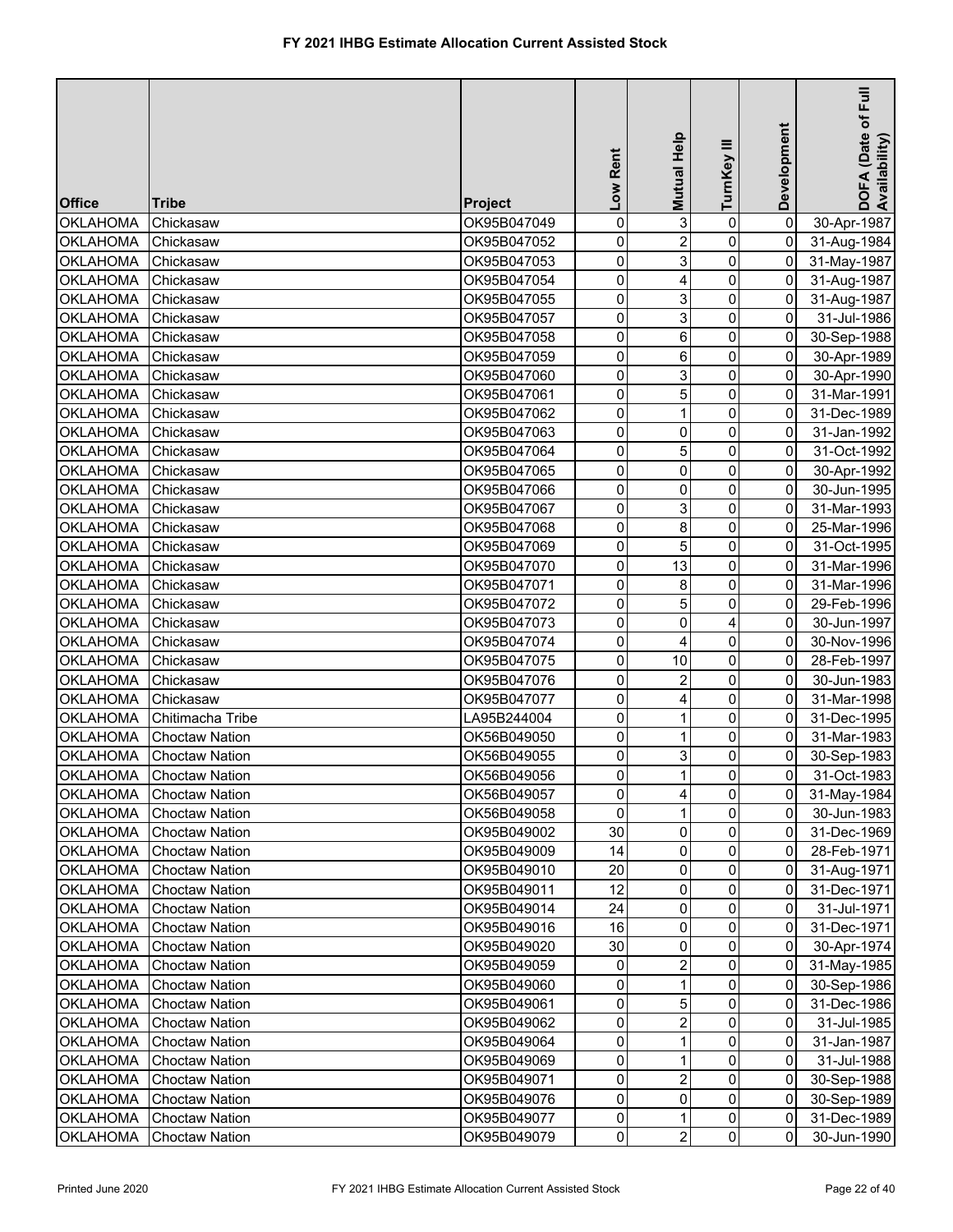| <b>Office</b>                      | <b>Tribe</b>                                                               | <b>Project</b>             | Low Rent        | Mutual Help    | TurnKey III         | Development    | DOFA (Date of Full<br>Availability) |
|------------------------------------|----------------------------------------------------------------------------|----------------------------|-----------------|----------------|---------------------|----------------|-------------------------------------|
| <b>OKLAHOMA</b>                    | <b>Choctaw Nation</b>                                                      | OK95B049080                | 0               | $\overline{2}$ | 0                   | $\overline{0}$ | 30-Nov-1990                         |
| <b>OKLAHOMA</b>                    | <b>Choctaw Nation</b>                                                      | OK95B049081                | 0               | $\overline{2}$ | $\mathsf{O}\xspace$ | $\overline{0}$ | 31-May-1991                         |
| <b>OKLAHOMA</b>                    | <b>Choctaw Nation</b>                                                      | OK95B049083                | 0               | 0              | $\pmb{0}$           | $\overline{0}$ | 31-May-1992                         |
| <b>OKLAHOMA</b>                    | <b>Choctaw Nation</b>                                                      | OK95B049084                | 0               | $\overline{2}$ | $\mathsf{O}\xspace$ | 0              | 31-Mar-1993                         |
| <b>OKLAHOMA</b>                    | <b>Choctaw Nation</b>                                                      | OK95B049085                | 0               | $\mathsf 0$    | $\pmb{0}$           | 0              | 30-Apr-1995                         |
| <b>OKLAHOMA</b>                    | <b>Choctaw Nation</b>                                                      | OK95B049086                | 0               | 16             | $\pmb{0}$           | $\overline{0}$ | 31-Aug-1996                         |
| <b>OKLAHOMA</b>                    | <b>Choctaw Nation</b>                                                      | OK95B049087                | 0               | 23             | $\mathsf{O}\xspace$ | 0              | 31-Mar-1997                         |
| <b>OKLAHOMA</b>                    | <b>Choctaw Nation</b>                                                      | OK95B049088                | 0               | 25             | $\mathsf{O}\xspace$ | $\overline{0}$ | 31-Jul-1997                         |
| <b>OKLAHOMA</b>                    | <b>Choctaw Nation</b>                                                      | OK95B049089                | 0               | 7              | 0                   | 0              | 30-Sep-1997                         |
| <b>OKLAHOMA</b>                    | <b>Choctaw Nation</b>                                                      | OK95B049090                | 0               | 25             | $\pmb{0}$           | 0              | 31-Mar-1998                         |
| <b>OKLAHOMA</b>                    | <b>Choctaw Nation</b>                                                      | OK95B049091                | 0               | 21             | $\mathsf{O}\xspace$ | 0              | 28-Feb-1999                         |
| <b>OKLAHOMA</b>                    | <b>Choctaw Nation</b>                                                      | OK95B049092                | 0               | 26             | $\mathsf{O}\xspace$ | 0              | 28-Feb-1999                         |
| <b>OKLAHOMA</b>                    | <b>Choctaw Nation</b>                                                      | OK95B049093                | 0               | 28             | $\pmb{0}$           | 0              | 31-Dec-1999                         |
| <b>OKLAHOMA</b>                    | <b>Choctaw Nation</b>                                                      | OK95B049094                | 0               | 30             | $\mathbf 0$         | 0              | 30-Apr-2000                         |
| <b>OKLAHOMA</b>                    | <b>Choctaw Nation</b>                                                      | OK95B049095                | 0               | 21             | 0                   | 0              | 31-Aug-2000                         |
| <b>OKLAHOMA</b>                    | Citizen Potawatomi Nation                                                  | OK95B091022                | 25              | 0              | 0                   | 0              | 31-Jul-1987                         |
| <b>OKLAHOMA</b>                    | <b>Comanche Tribe</b>                                                      | OK95B110006                | 0               | 0              | $\mathbf 0$         | 0              | 30-Apr-1980                         |
| <b>OKLAHOMA</b>                    | Comanche Tribe                                                             | OK95B110007                | 0               | 11             | $\pmb{0}$           | 0              | 30-Nov-1982                         |
| <b>OKLAHOMA</b>                    | Comanche Tribe                                                             | OK95B110008                | 0               | $\overline{c}$ | 0                   | 0              | 31-Jul-1983                         |
| <b>OKLAHOMA</b>                    | Comanche Tribe                                                             | OK95B110009                | 0               | 4              | 0                   | 0              | 30-Jun-1982                         |
| <b>OKLAHOMA</b>                    | Comanche Tribe                                                             | OK95B110011                | 0               | 0              | 0                   | 0              | 30-Nov-1987                         |
| <b>OKLAHOMA</b>                    | Comanche Tribe                                                             | OK95B110012                | 0               | 0              | 0                   | 0              | 30-Jun-1990                         |
| <b>OKLAHOMA</b>                    | Comanche Tribe                                                             | OK95B110013                | 0               | 1              | $\mathbf 0$         | 0              | 31-Jul-1991                         |
| <b>OKLAHOMA</b>                    | Comanche Tribe                                                             | OK95B110014                | 55              | 0              | $\mathbf 0$         | 0              | 30-Apr-1997                         |
| <b>OKLAHOMA</b>                    | Comanche Tribe                                                             | OK95B110015                | 0               | 17             | $\mathbf 0$         | $\overline{0}$ | 31-Dec-1998                         |
| <b>OKLAHOMA</b>                    | Comanche Tribe                                                             | OK95B110016                | 0               | 21             | $\mathbf 0$         | $\mathbf{1}$   | 30-Sep-1998                         |
| <b>OKLAHOMA</b>                    | Comanche Tribe                                                             | OK95B110017                | 44              | 0              | $\pmb{0}$           | 0              | 30-Jun-1999                         |
| <b>OKLAHOMA</b>                    | <b>Comanche Tribe</b>                                                      | OK95B110018                | 40              | 0              | $\mathbf 0$         | 0              | 30-Jun-1999                         |
|                                    | OKLAHOMA   Delaware Nation of West Oklahoma                                | OK95B170001                | 0               | 12             | 0                   | $\overline{0}$ | 09-Sep-2004                         |
|                                    | OKLAHOMA Delaware Tribe (eastern)                                          | OK95B144001                | $\overline{21}$ | $\overline{0}$ | $\overline{0}$      | $\overline{0}$ | 30-Sep-1980                         |
|                                    | OKLAHOMA   Delaware Tribe (eastern)                                        | OK95B144009                | 0               | $\overline{0}$ | $\mathbf 0$         | $\overline{0}$ | 30-Sep-1995                         |
|                                    | Delaware Tribe (eastern)                                                   |                            | 0               | $\overline{2}$ | $\overline{0}$      | $\overline{0}$ |                                     |
| <b>OKLAHOMA</b><br><b>OKLAHOMA</b> | Delaware Tribe (eastern)                                                   | OK95B144010<br>OK95B144011 | $\overline{2}$  | 0              | 0                   | 0              | 20-Jul-1997                         |
| OKLAHOMA                           | Delaware Tribe (eastern)                                                   | OK95B144012                | 32              | 0              | 0                   | 0              | 20-Nov-1997<br>30-Sep-1998          |
| <b>OKLAHOMA</b>                    | Eastern Shawnee Tribe                                                      | OK95B167001                | 0               | 5              | 0                   | 0              | 30-Mar-2000                         |
| <b>OKLAHOMA</b>                    | Fort Sill Apache Tribe                                                     | OK95B159001                | 0               | 8              | 0                   | $\overline{0}$ | 31-Aug-2000                         |
| <b>OKLAHOMA</b>                    | Iowa Tribe of Kansas and Nebraska                                          | KS95B067003                | 46              | 0              | 0                   | 0              | 31-Mar-1980                         |
| <b>OKLAHOMA</b>                    | Iowa Tribe of Kansas and Nebraska                                          | KS95B067006                | 0               | 10             | $\mathbf{0}$        | 0              | 29-Feb-2000                         |
| <b>OKLAHOMA</b>                    | Iowa Tribe of Oklahoma                                                     | OK95B161001                | 0               | 2              | $\mathbf{0}$        | 0              | 15-Jul-1997                         |
| <b>OKLAHOMA</b>                    | <b>Kaw Nation</b>                                                          | OK95B145001                | 0               | 11             | $\overline{0}$      | 0              | 31-Aug-1985                         |
| <b>OKLAHOMA</b>                    | <b>Kaw Nation</b>                                                          | OK95B145002                | 0               | 4              | 0                   | 0              | 30-Sep-1988                         |
| OKLAHOMA                           | <b>Kaw Nation</b>                                                          | OK95B145003                | 0               | 3              | 0                   | 0              |                                     |
|                                    |                                                                            |                            |                 |                | 0                   | 0              | 30-Sep-1990                         |
| <b>OKLAHOMA</b>                    | <b>Kaw Nation</b><br><b>Kaw Nation</b>                                     | OK95B145005                | 0<br>0          | 0              | 0                   | 0              | 30-Jun-1993                         |
| <b>OKLAHOMA</b>                    | <b>Kaw Nation</b>                                                          | OK95B145006                | 0               | 3              | 0                   | 0              | 31-Mar-1995                         |
| <b>OKLAHOMA</b>                    |                                                                            | OK95B145007                |                 |                | 0                   |                | 31-Mar-1999                         |
| <b>OKLAHOMA</b>                    | Kickapoo Traditional Tribe of Texas<br>OKLAHOMA   Kickapoo Tribe of Kansas | TX95B558001                | 20<br>19        | 0<br>0         | 0                   | 0<br>0         | 31-Dec-1995                         |
| <b>OKLAHOMA</b>                    | Kickapoo Tribe of Kansas                                                   | KS95B048003<br>KS95B048004 | 25              | 0              | $\mathsf{O}\xspace$ | $\overline{0}$ | 30-Jun-1980<br>30-Jun-1980          |
| <b>OKLAHOMA</b>                    | Kickapoo Tribe of Oklahoma                                                 | OK95B158001                | $\vert$         | $\overline{0}$ | $\overline{0}$      | $6\vert$       | 01-Sep-2004                         |
|                                    |                                                                            |                            |                 |                |                     |                |                                     |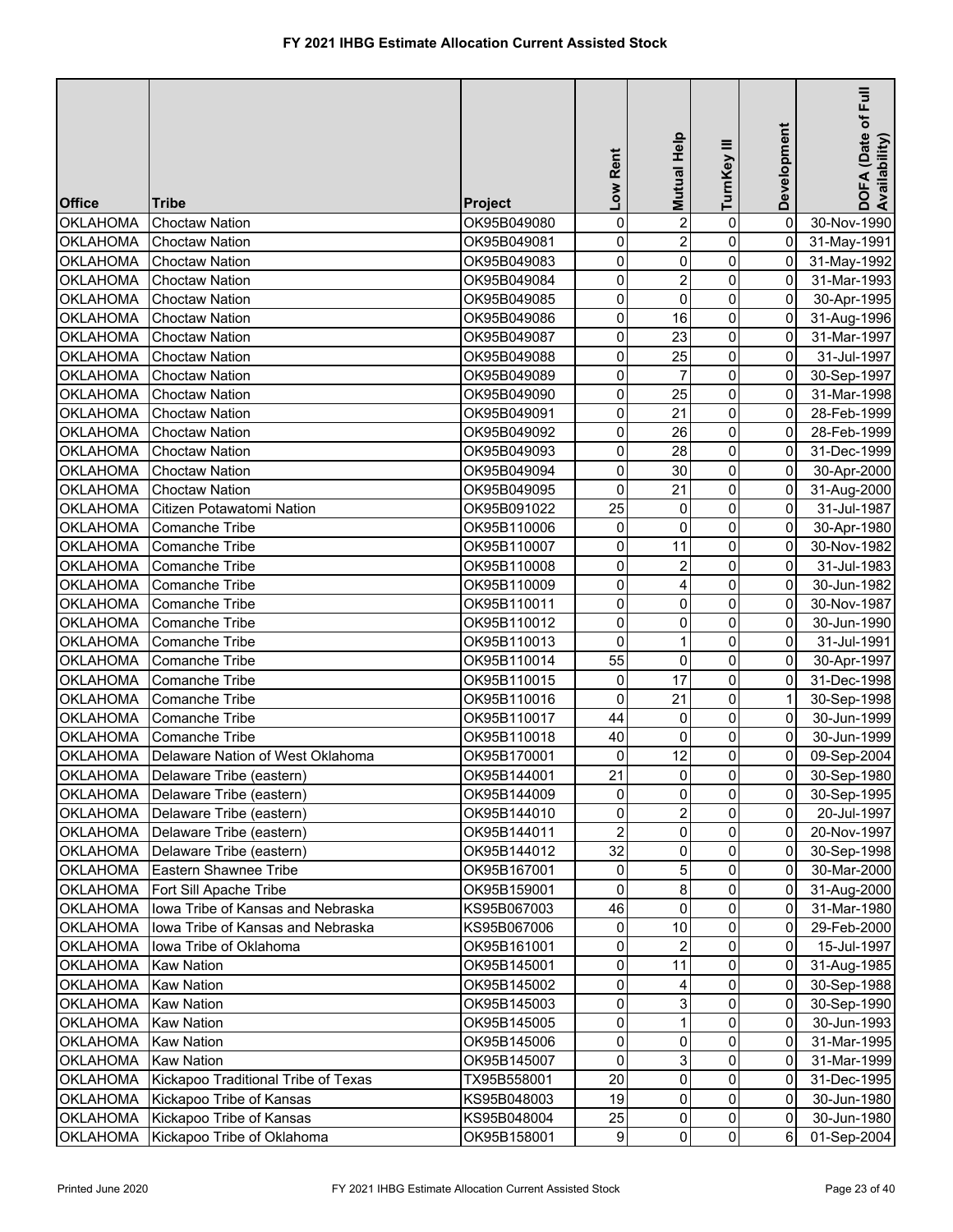| <b>Office</b>                      | <b>Tribe</b>                                       | Project                    | Low Rent       | Mutual Help             | TurnKey III         | Development         | Full<br>DOFA (Date of F<br>Availability) |
|------------------------------------|----------------------------------------------------|----------------------------|----------------|-------------------------|---------------------|---------------------|------------------------------------------|
| <b>OKLAHOMA</b>                    | Kickapoo Tribe of Oklahoma                         | OK95B158002                | 9              | $\mathbf 0$             | $\pmb{0}$           | $\overline{0}$      | 01-Sep-2004                              |
| <b>OKLAHOMA</b>                    | Kiowa Tribe                                        | OK95B098011                | 0              | 14                      | $\mathbf 0$         | $\overline{0}$      | 30-Sep-1996                              |
| <b>OKLAHOMA</b>                    | <b>Kiowa Tribe</b>                                 | OK95B098012                | 21             | $\mathbf 0$             | $\pmb{0}$           | $\overline{0}$      | 30-Apr-1997                              |
| <b>OKLAHOMA</b>                    | Modoc Tribe                                        | OK95B165001                | 15             | 0                       | $\pmb{0}$           | $\overline{0}$      | 30-Sep-1998                              |
| <b>OKLAHOMA</b>                    | Muscogee (Creek) Nation                            | OK56B051031                | 0              | $\mathbf{1}$            | $\mathbf 0$         | 0                   | 31-Mar-1981                              |
| OKLAHOMA                           | Muscogee (Creek) Nation                            | OK56B051032                | 0              | 3                       | $\mathsf{O}\xspace$ | 0                   | 31-Jan-1981                              |
| <b>OKLAHOMA</b>                    | Muscogee (Creek) Nation                            | OK56B051035                | 0              | $\overline{2}$          | 0                   | 0                   | 30-Sep-1981                              |
| OKLAHOMA                           | Muscogee (Creek) Nation                            | OK56B051037                | 0              | $\mathbf{1}$            | $\pmb{0}$           | $\overline{0}$      | 30-Jun-1982                              |
| <b>OKLAHOMA</b>                    | Muscogee (Creek) Nation                            | OK95B051001                | 20             | 0                       | $\mathsf{O}\xspace$ | $\overline{0}$      | 30-May-1969                              |
| <b>OKLAHOMA</b>                    | Muscogee (Creek) Nation                            | OK95B051006                | 28             | 0                       | $\mathsf{O}\xspace$ | $\overline{0}$      | 30-Jun-1971                              |
| <b>OKLAHOMA</b>                    | Muscogee (Creek) Nation                            | OK95B051007                | 30             | 0                       | $\mathsf{O}\xspace$ | 0                   | 30-Apr-1973                              |
| <b>OKLAHOMA</b>                    | Muscogee (Creek) Nation                            | OK95B051008                | 69             | 0                       | $\mathbf 0$         | $\overline{0}$      | 30-Apr-1973                              |
| <b>OKLAHOMA</b>                    | Muscogee (Creek) Nation                            | OK95B051012                | 70             | $\pmb{0}$               | $\pmb{0}$           | 0                   | 31-Jul-1974                              |
| <b>OKLAHOMA</b>                    | Muscogee (Creek) Nation                            | OK95B051019                | 50             | 0                       | $\mathbf 0$         | 0                   | 31-Jan-1980                              |
| <b>OKLAHOMA</b>                    | Muscogee (Creek) Nation                            | OK95B051020                | 0              | 3                       | $\mathbf 0$         | 0                   | 31-Jan-1980                              |
| OKLAHOMA                           | Muscogee (Creek) Nation                            | OK95B051021                | 0              | 3                       | $\pmb{0}$           | 0                   | 31-Oct-1979                              |
| OKLAHOMA                           | Muscogee (Creek) Nation                            | OK95B051022                | 0              | 4                       | $\mathbf 0$         | 0                   | 29-Feb-1980                              |
| <b>OKLAHOMA</b>                    | Muscogee (Creek) Nation                            | OK95B051023                | 50             | 0                       | $\mathbf 0$         | 0                   | 30-Jun-1980                              |
| <b>OKLAHOMA</b>                    | Muscogee (Creek) Nation                            | OK95B051024                | 0              | 1                       | 0                   | 0                   | 31-Jul-1980                              |
| <b>OKLAHOMA</b>                    | Muscogee (Creek) Nation                            | OK95B051025                | 0              | 1                       | 0                   | 0                   | 30-Nov-1980                              |
| <b>OKLAHOMA</b>                    | Muscogee (Creek) Nation                            | OK95B051026                | 0              | $\overline{\mathbf{c}}$ | $\mathbf 0$         | 0                   | 31-Oct-1980                              |
| <b>OKLAHOMA</b>                    | Muscogee (Creek) Nation                            | OK95B051041                | 0              | $\overline{2}$          | $\mathbf 0$         | 0                   | 31-Dec-1984                              |
| <b>OKLAHOMA</b>                    | Muscogee (Creek) Nation                            | OK95B051042                | 0              | 1                       | 0                   | $\overline{0}$      | 31-Jan-1985                              |
| <b>OKLAHOMA</b>                    | Muscogee (Creek) Nation                            | OK95B051043                | 0              | $\mathbf{1}$            | $\pmb{0}$           | $\overline{0}$      | 30-Sep-1985                              |
| <b>OKLAHOMA</b>                    | Muscogee (Creek) Nation                            | OK95B051044                | 0              | 1                       | $\pmb{0}$           | $\overline{0}$      | 30-Sep-1985                              |
| <b>OKLAHOMA</b>                    | Muscogee (Creek) Nation                            | OK95B051045                | 0              | $\overline{2}$          | $\pmb{0}$           | 0                   | 30-Jun-1986                              |
|                                    | OKLAHOMA Muscogee (Creek) Nation                   | OK95B051046                | 0              | 1                       | $\pmb{0}$           | $\overline{0}$      | 30-Sep-1986                              |
|                                    | OKLAHOMA Muscogee (Creek) Nation                   | OK95B051047                | 0              | $\overline{2}$          | $\pmb{0}$           | $\overline{0}$      | 31-Aug-1987                              |
|                                    | OKLAHOMA Muscogee (Creek) Nation                   | OK95B051048                | 0              | $\mathbf{1}$            | $\overline{0}$      | $\overline{0}$      | 31-Aug-1987                              |
|                                    | OKLAHOMA Muscogee (Creek) Nation                   | OK95B051049                | $\overline{0}$ | 1                       | $\mathbf 0$         | $\overline{0}$      | 31-Jan-1988                              |
|                                    | OKLAHOMA Muscogee (Creek) Nation                   | OK95B051050                | 0              | 8                       | $\overline{0}$      | 0                   | 31-Mar-1988                              |
|                                    | OKLAHOMA Muscogee (Creek) Nation                   |                            | 0              | $\mathbf{1}$            | 0                   | $\overline{0}$      | 31-Aug-1988                              |
| <b>OKLAHOMA</b>                    |                                                    | OK95B051052                | 0              | 3                       | $\mathbf 0$         |                     |                                          |
| <b>OKLAHOMA</b>                    | Muscogee (Creek) Nation<br>Muscogee (Creek) Nation | OK95B051053<br>OK95B051054 | 0              | $\overline{0}$          | 0                   | 0<br>$\overline{0}$ | 31-Jul-1989<br>31-Jul-1989               |
| OKLAHOMA                           | Muscogee (Creek) Nation                            |                            | 0              | 0                       | 0                   | 0                   |                                          |
| OKLAHOMA                           | Muscogee (Creek) Nation                            | OK95B051055<br>OK95B051056 | 0              |                         | $\overline{0}$      | 0                   | 31-Jan-1989<br>31-Jan-1986               |
| <b>OKLAHOMA</b>                    |                                                    |                            | 0              | 3                       | $\mathbf{0}$        | 0                   |                                          |
|                                    | Muscogee (Creek) Nation<br>Muscogee (Creek) Nation | OK95B051057<br>OK95B051058 | 0              | $\overline{2}$          | 0                   |                     | 30-Sep-1986                              |
| OKLAHOMA                           |                                                    |                            | 0              | 0                       | 0                   | 0<br>0              | 31-Mar-1991<br>30-Sep-1989               |
| OKLAHOMA                           | Muscogee (Creek) Nation                            | OK95B051059                |                |                         |                     |                     |                                          |
| OKLAHOMA                           | Muscogee (Creek) Nation                            | OK95B051063                | 0<br>0         | 3<br>$\overline{2}$     | 0                   | 0                   | 31-Aug-1993                              |
| OKLAHOMA                           | Muscogee (Creek) Nation                            | OK95B051064                | 0              | 1                       | 0<br>0              | 0<br>0              | 31-Jan-1991                              |
| OKLAHOMA                           | Muscogee (Creek) Nation                            | OK95B051065                | 0              |                         | 0                   |                     | 30-Jun-1994                              |
| OKLAHOMA                           | Muscogee (Creek) Nation                            | OK95B051066                |                | 0                       | 0                   | 0                   | 30-Jun-1995                              |
| <b>OKLAHOMA</b><br>OKLAHOMA        | Muscogee (Creek) Nation                            | OK95B051067                | 0<br>0         | 24<br>24                | 0                   | 0<br>0              | 31-Jul-1996                              |
|                                    | Muscogee (Creek) Nation                            | OK95B051068                | 0              |                         | $\mathbf 0$         |                     | 30-Sep-1997                              |
| <b>OKLAHOMA</b><br><b>OKLAHOMA</b> | Muscogee (Creek) Nation                            | OK95B051069<br>OK95B051070 | 0              | 5<br>9                  | $\mathsf{O}\xspace$ | 0<br>0              | 31-Aug-1996                              |
| <b>OKLAHOMA</b>                    | Muscogee (Creek) Nation<br>Otoe-Missouria Tribe    | OK95B114002                | 48             | 0                       | $\overline{0}$      | $\overline{0}$      | 30-Sep-1999<br>30-Apr-1981               |
| <b>OKLAHOMA</b>                    | <b>Pawnee Nation</b>                               | OK56B094004                | 25             | $\overline{0}$          | $\overline{0}$      | $\overline{0}$      | 30-Jun-1982                              |
|                                    |                                                    |                            |                |                         |                     |                     |                                          |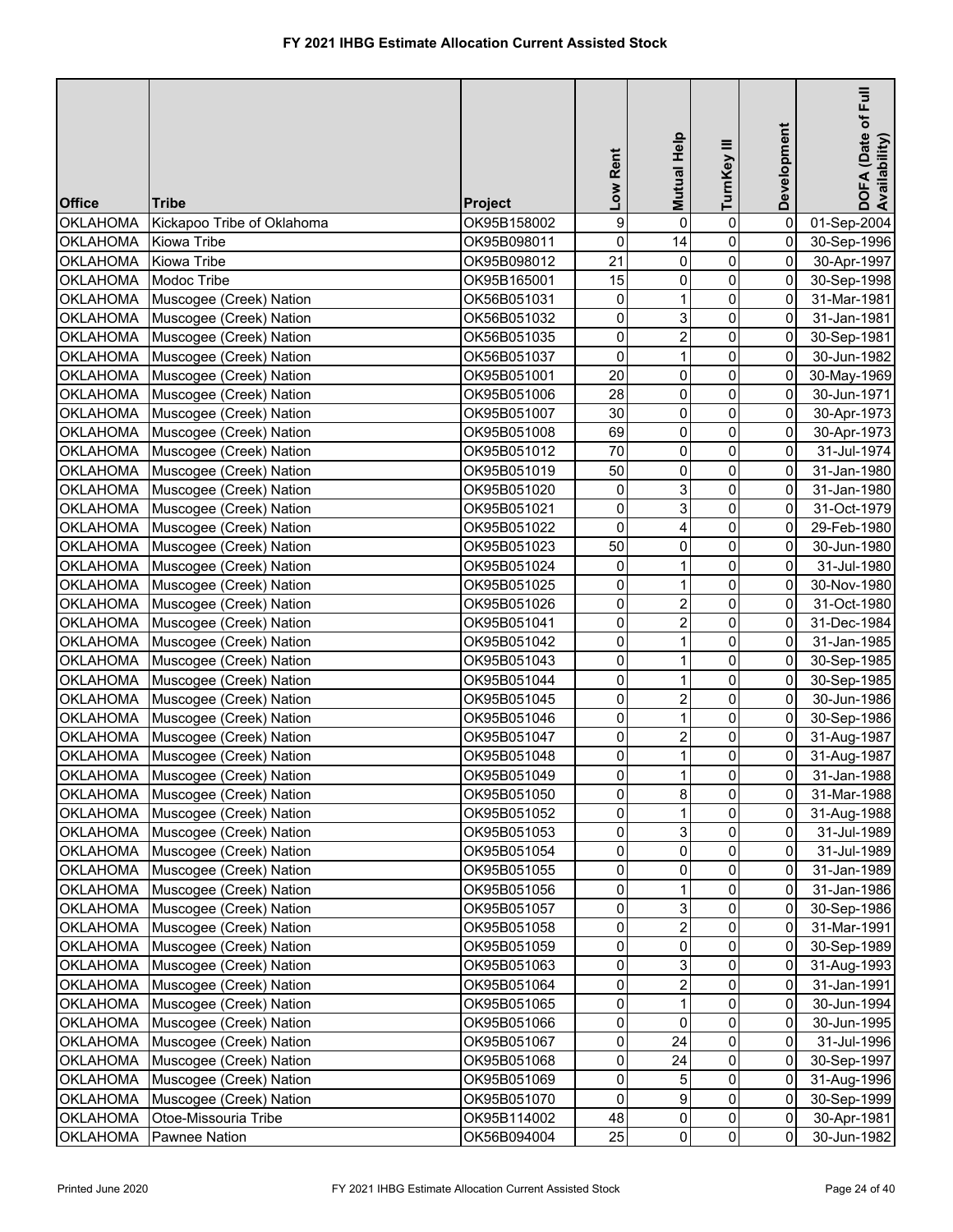| <b>Office</b>         | Tribe                                 | <b>Project</b> | Low Rent       | Mutual Help             | Ξ<br>TurnKey | Development    | Ē<br>DOFA (Date of F<br>Availability) |
|-----------------------|---------------------------------------|----------------|----------------|-------------------------|--------------|----------------|---------------------------------------|
| <b>OKLAHOMA</b>       | Peoria Tribe                          | OK56B143004    | 0              | 3                       | $\mathbf 0$  | 0              | 31-Mar-1984                           |
| <b>OKLAHOMA</b>       | Peoria Tribe                          | OK95B143001    | 123            | $\mathbf 0$             | 0            | $\mathbf 0$    | 29-Feb-1980                           |
| <b>OKLAHOMA</b>       | Peoria Tribe                          | OK95B143002    | 0              | 8                       | 0            | $\overline{0}$ | 28-Feb-1981                           |
| <b>OKLAHOMA</b>       | Peoria Tribe                          | OK95B143005    | 0              | 4                       | 0            | $\mathbf 0$    | 30-Apr-1986                           |
| <b>OKLAHOMA</b>       | Peoria Tribe                          | OK95B143006    | 0              | $\overline{\mathbf{c}}$ | 0            | $\overline{0}$ | 30-Jun-1987                           |
| <b>OKLAHOMA</b>       | Peoria Tribe                          | OK95B143007    | 0              | 3                       | 0            | $\overline{0}$ | 30-Sep-1987                           |
| <b>OKLAHOMA</b>       | Peoria Tribe                          | OK95B143008    | 0              | $\mathbf 0$             | 0            | 0              | 31-Mar-1989                           |
| <b>OKLAHOMA</b>       | Peoria Tribe                          | OK95B143009    | 0              | 4                       | 0            | $\pmb{0}$      | 30-Apr-1990                           |
| <b>OKLAHOMA</b>       | Peoria Tribe                          | OK95B143010    | 0              | $\mathbf 0$             | 0            | $\pmb{0}$      | 29-Feb-1992                           |
| <b>OKLAHOMA</b>       | Peoria Tribe                          | OK95B143011    | 0              | $\overline{2}$          | 0            | $\pmb{0}$      | 30-Apr-1990                           |
| <b>OKLAHOMA</b>       | Peoria Tribe                          | OK95B143012    | 0              | 5                       | 0            | 0              | 31-Jul-1993                           |
| <b>OKLAHOMA</b>       | Peoria Tribe                          | OK95B143014    | 0              | $\mathbf 0$             | $\mathbf 0$  | 0              | 30-Jun-1995                           |
| <b>OKLAHOMA</b>       | Peoria Tribe                          | OK95B143015    | 0              | 8                       | 0            | 0              | 28-Feb-1996                           |
| <b>OKLAHOMA</b>       | Peoria Tribe                          | OK95B143016    | 0              | 12                      | 0            | 0              | 30-Sep-1998                           |
| <b>OKLAHOMA</b>       | Peoria Tribe                          | OK95B143016    | $\pmb{0}$      | $\overline{2}$          | 0            | 0              | 28-Feb-1999                           |
| <b>OKLAHOMA</b>       | Ponca Tribe                           | OK95B054002    | 10             | 0                       | 0            | 0              | 30-Sep-1971                           |
| <b>OKLAHOMA</b>       | Ponca Tribe                           | OK95B054005    | 25             | 0                       | 0            | $\overline{0}$ | 31-Jul-1974                           |
| <b>OKLAHOMA</b>       | Prairie Band Potawatomi Nation        | KS95B084003    | 17             | 0                       | 0            | 0              | 31-Aug-1984                           |
| <b>OKLAHOMA</b>       | Sac and Fox Nation of Missouri        | KS16B151001    | 17             | $\mathbf 0$             | 0            | 0              | 30-Jun-1986                           |
| OKLAHOMA              | Sac and Fox Nation of Missouri        | KS95B151003    | 0              | 5                       | $\mathbf 0$  | 0              | 31-Jul-1999                           |
| OKLAHOMA              | Sac and Fox Nation of Missouri        | KS95B151004    | 5              | $\mathbf 0$             | $\mathbf 0$  | 0              | 31-Jan-2007                           |
| OKLAHOMA              | Sac and Fox Nation, Oklahoma          | OK56B090012    | $\mathsf 0$    | 7                       | 0            | 0              | 31-Mar-1984                           |
| <b>OKLAHOMA</b>       | Sac and Fox Nation, Oklahoma          | OK95B090002    | 20             | 0                       | 0            | $\overline{0}$ | 31-Jul-1975                           |
| <b>OKLAHOMA</b>       | Sac and Fox Nation, Oklahoma          | OK95B090011    | 21             | 0                       | 0            | 0              | 31-Jul-1979                           |
| <b>OKLAHOMA</b>       | Sac and Fox Nation, Oklahoma          | OK95B090014    | 0              | $\mathbf 0$             | 0            | 0              | 31-Aug-1986                           |
| <b>OKLAHOMA</b>       | Sac and Fox Nation, Oklahoma          | OK95B090015    | 0              | $\mathbf 0$             | 0            | $\overline{0}$ | 30-Sep-1988                           |
| <b>OKLAHOMA</b>       | Sac and Fox Nation, Oklahoma          | OK95B090017    | 0              | $\mathbf 0$             | 0            | $\overline{0}$ | 31-Jul-1990                           |
| <b>OKLAHOMA</b>       | Sac and Fox Nation, Oklahoma          | OK95B090018    | 0              | $\mathbf 0$             | 0            | $\overline{0}$ | 29-Feb-1992                           |
| <b>OKLAHOMA</b>       | Sac and Fox Nation, Oklahoma          | OK95B090019    | $\pmb{0}$      | 0                       | 0            | $\overline{0}$ | 31-Dec-1991                           |
|                       | OKLAHOMA Sac and Fox Nation, Oklahoma | OK95B090020    | $\overline{0}$ | $\mathbf{3}$            | $\pmb{0}$    | $\overline{0}$ | 30-Sep-1993                           |
|                       | OKLAHOMA Sac and Fox Nation, Oklahoma | OK95B090021    | 0              | 0                       | 0            | $\overline{0}$ | 31-Jan-1995                           |
| OKLAHOMA              | Sac and Fox Nation, Oklahoma          | OK95B090022    | 22             | 0                       | 0            | $\overline{0}$ | 31-Dec-1997                           |
| OKLAHOMA              | Seminole Nation                       | OK95B093005    | 24             | $\mathbf 0$             | 0            | $\overline{0}$ | 31-May-1981                           |
| <b>OKLAHOMA</b>       | Seminole Nation                       | OK95B093010    | 0              | 10                      | 0            | $\Omega$       | 31-Mar-1996                           |
| <b>OKLAHOMA</b>       | Seminole Nation                       | OK95B093011    | 8              | 0                       | 0            | $\overline{0}$ | 31-Oct-1997                           |
| <b>OKLAHOMA</b>       | Seminole Nation                       | OK95B093013    | 0              | 2                       | 0            | $\overline{0}$ | 30-Dec-1998                           |
| <b>OKLAHOMA</b>       | Tonkawa Tribe                         | OK56B141002    | 0              | 5                       | 0            | 0              | 29-Feb-1984                           |
| <b>OKLAHOMA</b>       | Tonkawa Tribe                         | OK95B141001    | 50             | 0                       | 0            | 0              | 31-Mar-1980                           |
| <b>OKLAHOMA</b>       | Tonkawa Tribe                         | OK95B141003    | 0              |                         | 0            | 0              | 31-Mar-1987                           |
| <b>OKLAHOMA</b>       | Tonkawa Tribe                         | OK95B141004    | 0              | 12                      | 0            | 0              | 30-Jul-2002                           |
| <b>OKLAHOMA</b>       | <b>Wichita Tribe</b>                  | OK95B157001    | 0              |                         | 0            | 0              | 30-Jun-1997                           |
| <b>OKLAHOMA</b>       | <b>Wichita Tribe</b>                  | OK95B157002    | 0              | 19                      | 0            | $\overline{0}$ | 30-Jul-1998                           |
| <b>OKLAHOMA</b>       | <b>Wichita Tribe</b>                  | OK95B157003    | 40             | 0                       | 0            | 0              | 31-Mar-1998                           |
| <b>OKLAHOMA</b>       | <b>Wyandotte Tribe</b>                | OK95B162001    | 0              | 15                      | 0            | 0              | 31-Jul-2000                           |
| <b>OKLAHOMA TOTAL</b> |                                       |                | 3,070          | 1,231                   | 4            | 16             |                                       |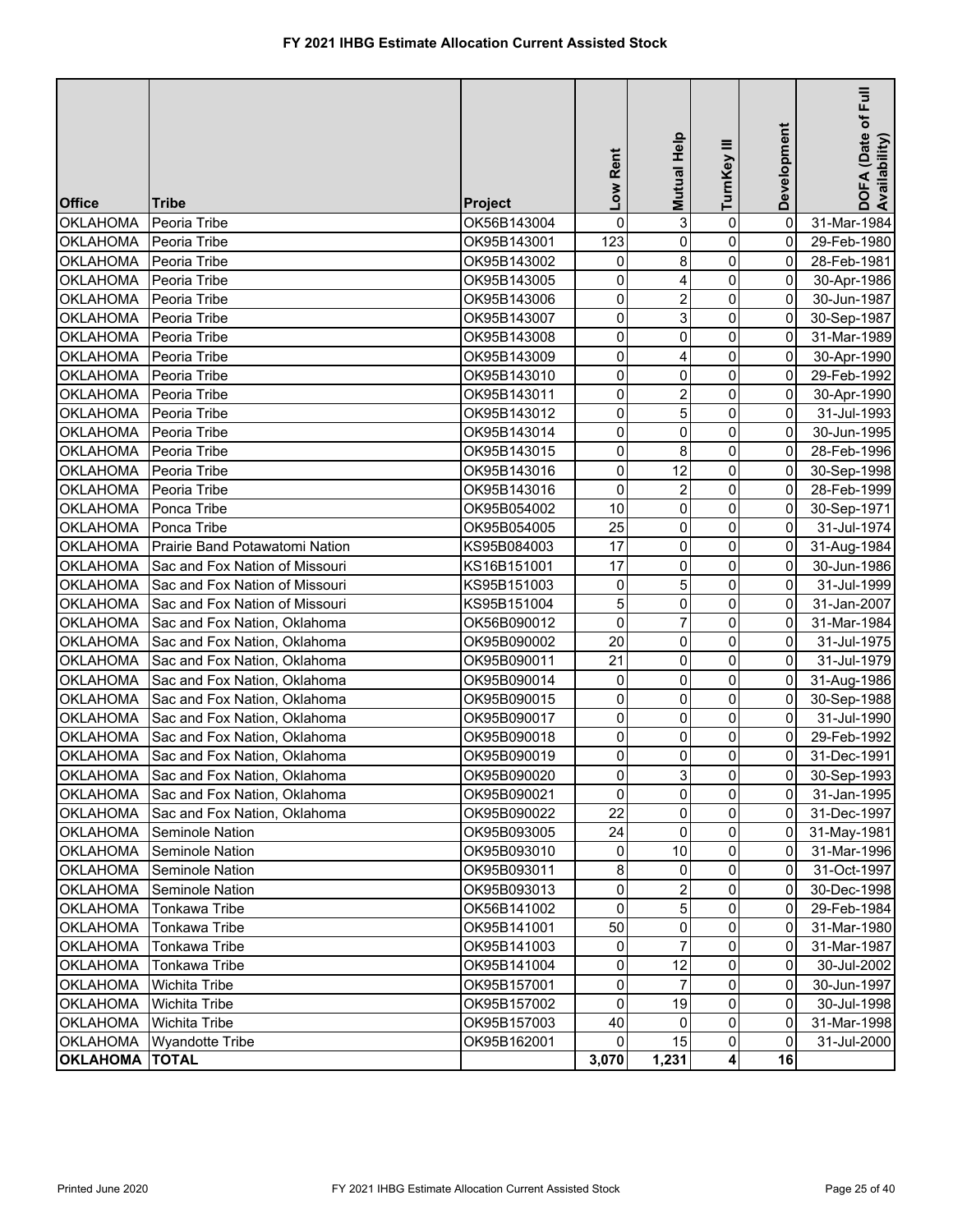|                |                                        |                | Low Rent                | <b>Mutual Help</b> | TurnKey III         | Development    | E<br>DOFA (Date of F<br>Availability) |
|----------------|----------------------------------------|----------------|-------------------------|--------------------|---------------------|----------------|---------------------------------------|
| <b>Office</b>  | Tribe                                  | <b>Project</b> |                         |                    |                     |                |                                       |
| PHOENIX        | Acoma Pueblo                           | NM99B079007    | 0                       | 19                 | $\pmb{0}$           | $\overline{0}$ | 31-Oct-1999                           |
| PHOENIX        | Acoma Pueblo                           | NM99B079008    | 14                      | 0                  | $\pmb{0}$           | 0              | 30-Apr-2002                           |
| PHOENIX        | Acoma Pueblo                           | NM99B079009    | 1                       | 0                  | $\mathbf 0$         | 0              | 30-Nov-2002                           |
| PHOENIX        | Acoma Pueblo                           | NM99B079010    | 0                       | 3                  | $\pmb{0}$           | 0              | 30-Apr-2002                           |
| PHOENIX        | Acoma Pueblo                           | NM99B079011    | 0                       | 4                  | $\mathsf{O}\xspace$ | 0              | 30-Apr-2002                           |
| <b>PHOENIX</b> | Acoma Pueblo                           | NM99B079012    | $\mathbf 0$             | 20                 | $\overline{0}$      | 0              | 30-Apr-2002                           |
| <b>PHOENIX</b> | Acoma Pueblo                           | NM99B079013    | 20                      | 0                  | $\mathsf{O}\xspace$ | 0              | 30-Apr-2002                           |
| <b>PHOENIX</b> | Ak-Chin                                | AZ99B042001    | 19                      | 0                  | $\mathsf{O}\xspace$ | 0              | 29-Feb-1992                           |
| <b>PHOENIX</b> | Ak-Chin                                | AZ99B042002    | 12                      | 0                  | $\pmb{0}$           | 0              | 30-Jun-1992                           |
| <b>PHOENIX</b> | Berry Creek Rancheria                  | CA99B130017    | 9                       | 0                  | $\mathbf 0$         | 0              | 31-Oct-1992                           |
| <b>PHOENIX</b> | Berry Creek Rancheria                  | CA99B130018    | 4                       | 0                  | $\pmb{0}$           | 0              | 31-Oct-1992                           |
| <b>PHOENIX</b> | Berry Creek Rancheria                  | CA99B130021    | 1                       | $\mathbf{1}$       | $\mathsf{O}\xspace$ | 0              | 31-Dec-1995                           |
| <b>PHOENIX</b> | Berry Creek Rancheria                  | CA99B130023    | 5                       | 0                  | $\mathbf 0$         | 0              | 31-Dec-1995                           |
| <b>PHOENIX</b> | <b>Big Pine Paiute Tribe</b>           | CA99B098004    | 4                       | 0                  | $\pmb{0}$           | 0              | 31-Mar-1982                           |
| <b>PHOENIX</b> | <b>Big Pine Paiute Tribe</b>           | CA99B098005    | 4                       | 0                  | $\overline{0}$      | 0              | 31-Mar-1979                           |
| <b>PHOENIX</b> | <b>Big Pine Paiute Tribe</b>           | CA99B098008    | $\overline{\mathbf{c}}$ | 0                  | $\mathbf 0$         | 0              | 29-Feb-1984                           |
| <b>PHOENIX</b> | <b>Big Pine Paiute Tribe</b>           | CA99B098010    | $\overline{\mathbf{c}}$ | 0                  | $\pmb{0}$           | 0              | 30-Nov-1987                           |
| <b>PHOENIX</b> | <b>Big Pine Paiute Tribe</b>           | CA99B098013    | 0                       | 1                  | $\mathbf 0$         | 0              | 30-Apr-1993                           |
| <b>PHOENIX</b> | <b>Big Pine Paiute Tribe</b>           | CA99B098014    | 0                       | 12                 | $\mathbf 0$         | $\overline{0}$ | 31-May-2001                           |
| <b>PHOENIX</b> | <b>Bishop Paiute Tribe</b>             | CA99B098004    | 8                       | 0                  | $\mathbf 0$         | 0              | 31-Mar-1982                           |
| <b>PHOENIX</b> | <b>Bishop Paiute Tribe</b>             | CA99B098005    | 6                       | 0                  | $\mathbf 0$         | 0              | 31-Mar-1979                           |
| <b>PHOENIX</b> | <b>Bishop Paiute Tribe</b>             | CA99B098008    | 3                       | 0                  | 0                   | 0              | 29-Feb-1984                           |
| PHOENIX        | <b>Bishop Paiute Tribe</b>             | CA99B098009    | 0                       | $\mathbf{1}$       | 0                   | 0              | 30-Nov-1987                           |
| <b>PHOENIX</b> | <b>Bishop Paiute Tribe</b>             | CA99B098010    | 3                       | 0                  | $\mathsf{O}\xspace$ | $\overline{0}$ | 30-Nov-1987                           |
| <b>PHOENIX</b> | <b>Bishop Paiute Tribe</b>             | CA99B098011    | 4                       | 0                  | $\mathsf{O}\xspace$ | $\overline{0}$ | 30-Sep-1991                           |
| <b>PHOENIX</b> | <b>Bishop Paiute Tribe</b>             | CA99B098013    | 0                       | 1                  | $\pmb{0}$           | $\overline{0}$ | 30-Apr-1993                           |
| <b>PHOENIX</b> | <b>Bishop Paiute Tribe</b>             | CA99B605001    | 0                       | 4                  | $\overline{0}$      | $\overline{0}$ | 30-Sep-2002                           |
| PHOENIX        | <b>Bishop Paiute Tribe</b>             | CA99B605001    | 0                       | 6                  | $\mathbf 0$         | $\overline{0}$ | 30-Apr-2005                           |
| PHOENIX        | <b>Bridgeport Paiute Indian Colony</b> | CA99B098006    | 20                      | 0                  | $\overline{0}$      | $\overline{0}$ | 31-Oct-1980                           |
| <b>PHOENIX</b> | Cahto Tribe (Laytonville)              | CA99B130001    | 33                      | $\overline{0}$     | $\overline{0}$      | $\overline{0}$ | 31-Jul-1985                           |
| PHOENIX        | Campo Band                             | CA99B150001    | 15                      | $\overline{0}$     | $\overline{0}$      | 0              | 30-Sep-1991                           |
| PHOENIX        | Chemehuevi                             | CA99B133001    | 25                      | 0                  | 0                   | $\overline{0}$ | 30-Nov-1988                           |
| PHOENIX        | Chemehuevi                             | CA99B133003    | $10$                    | 0                  | $\overline{0}$      | 0              | 30-Sep-1980                           |
| PHOENIX        | Chemehuevi                             | CA99B133005    | $10$                    | 0                  | 0                   | 0              | 31-Oct-1988                           |
| PHOENIX        | Chemehuevi                             | CA99B133008    | $10$                    | $\mathbf{0}$       | $\pmb{0}$           | 10             | 31-May-2002                           |
| PHOENIX        | Cochiti Pueblo                         | NM99B084004    | 0                       | 14                 | $\mathbf{0}$        | $\overline{0}$ | 31-May-1998                           |
| <b>PHOENIX</b> | Cochiti Pueblo                         | NM99B084005    | $10$                    | 0                  | 0                   | 0              | 31-May-1998                           |
| <b>PHOENIX</b> | Cochiti Pueblo                         | NM99B084006    | 0                       | 3                  | 0                   | 0              | 31-May-1998                           |
| <b>PHOENIX</b> | Cochiti Pueblo                         | NM99B084007    | 1                       | 0                  | 0                   | 0              | 31-May-1998                           |
| <b>PHOENIX</b> | Cocopah Tribe                          | AZ99B020003    | 32                      | 0                  | 0                   | 0              | 31-Oct-1980                           |
| <b>PHOENIX</b> | Cocopah Tribe                          | AZ99B020004    | 15                      | 0                  | $\overline{0}$      | 0              | 31-Jul-1992                           |
| <b>PHOENIX</b> | Cocopah Tribe                          | AZ99B020005    | 28                      | 0                  | 0                   | 0              | 31-Oct-1998                           |
| <b>PHOENIX</b> | Cold Springs Rancheria                 | CA99B129004    | 11                      | 0                  | 0                   | 0              | 30-Sep-1982                           |
| PHOENIX        | Cold Springs Rancheria                 | CA99B129009    | 8                       | 0                  | $\mathbf 0$         | 0              | 31-Dec-1987                           |
| <b>PHOENIX</b> | Cold Springs Rancheria                 | CA99B129011    | $10$                    | 0                  | 0                   | 0              | 31-Dec-1987                           |
| <b>PHOENIX</b> | Cold Springs Rancheria                 | CA99B129019    | 1                       | 0                  | 0                   | 0              | 30-Sep-1982                           |
| <b>PHOENIX</b> | Cold Springs Rancheria                 | CA99B129021    | 0                       | 12                 | $\mathsf{O}\xspace$ | 0              | 30-Nov-2001                           |
| <b>PHOENIX</b> | Cold Springs Rancheria                 | CA99B129022    | $\overline{c}$          | 0                  | $\overline{0}$      | 18             | 22-Apr-2005                           |
| PHOENIX        | Colorado River Indian Tribes           | AZ99B018005    | 50                      | $\overline{0}$     | $\overline{0}$      | $\overline{0}$ | 31-Aug-1972                           |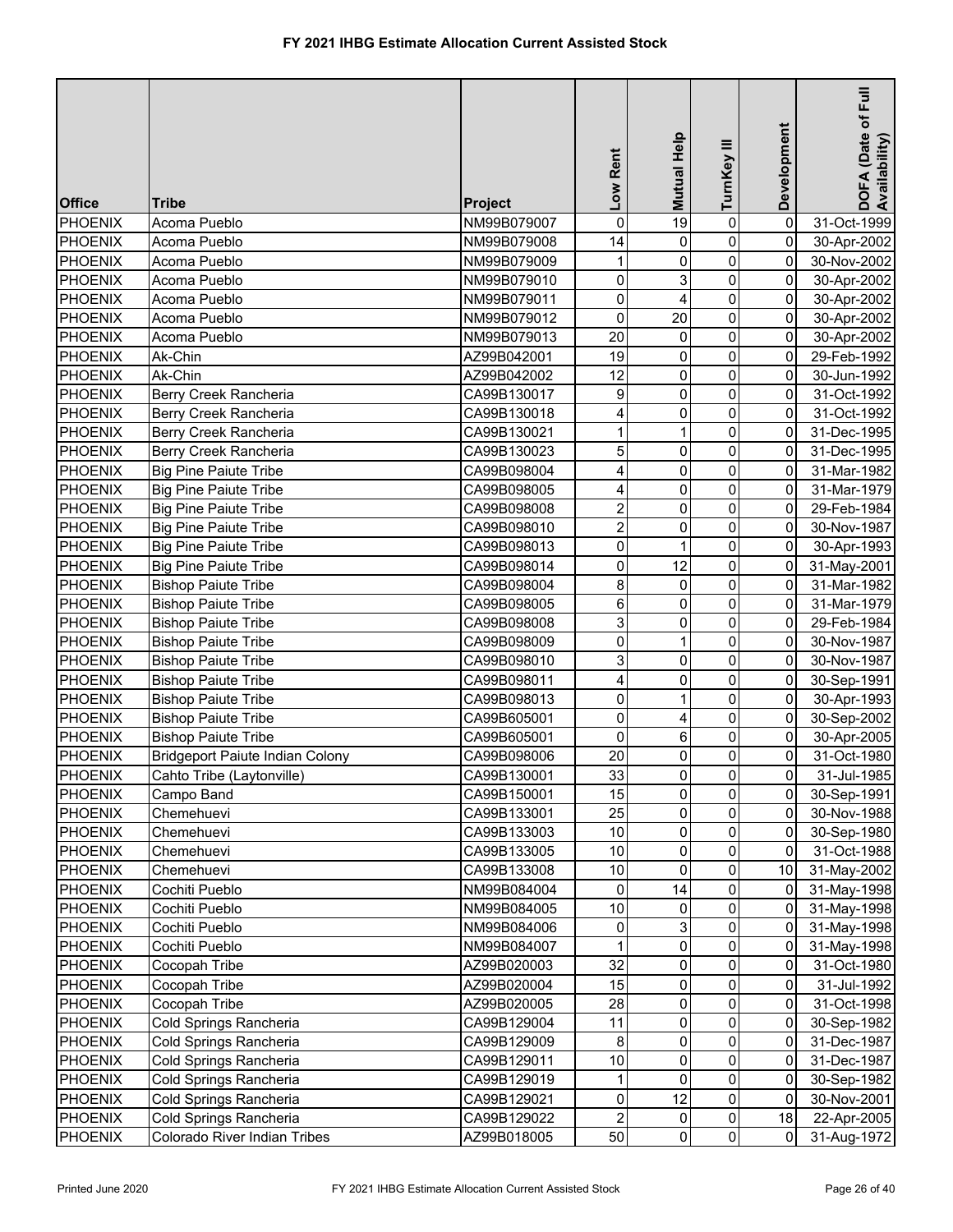| <b>Office</b>      | Tribe                        | <b>Project</b>             | Low Rent                | Mutual Help    | TurnKey III         | Development    | DOFA (Date of Full<br>Availability) |
|--------------------|------------------------------|----------------------------|-------------------------|----------------|---------------------|----------------|-------------------------------------|
| PHOENIX            | Colorado River Indian Tribes | AZ99B018006                | 99                      | 0              | $\pmb{0}$           | 0              | 30-Nov-1973                         |
| PHOENIX            | Colorado River Indian Tribes | AZ99B018007                | 25                      | 0              | $\pmb{0}$           | 0              | 31-Oct-1975                         |
| PHOENIX            | Colorado River Indian Tribes | AZ99B018009                | 0                       | $\overline{2}$ | $\mathbf 0$         | 0              | 30-Jun-1980                         |
| <b>PHOENIX</b>     | Colorado River Indian Tribes | AZ99B018010                | 50                      | 0              | $\pmb{0}$           | 0              | 31-Oct-1982                         |
| <b>PHOENIX</b>     | Colorado River Indian Tribes | AZ99B018011                | 0                       | 3              | $\mathsf{O}\xspace$ | 0              | 28-Feb-1982                         |
| <b>PHOENIX</b>     | Colorado River Indian Tribes | AZ99B018013                | 0                       | 13             | $\mathsf{O}\xspace$ | 0              | 31-Dec-1986                         |
| <b>PHOENIX</b>     | Colorado River Indian Tribes | AZ99B018014                | 0                       | 5              | $\mathsf{O}\xspace$ | 0              | 31-Mar-1990                         |
| <b>PHOENIX</b>     | Colorado River Indian Tribes | AZ99B018015                | 0                       | 6              | $\mathbf 0$         | 0              | 31-Jan-1992                         |
| <b>PHOENIX</b>     | Colorado River Indian Tribes | AZ99B018016                | 0                       | $\mathbf{1}$   | $\mathsf{O}\xspace$ | 0              | 30-Apr-1993                         |
| <b>PHOENIX</b>     | Coyote Valley Band           | CA99B097007                | 15                      | 0              | $\mathbf 0$         | 0              | 28-Feb-1987                         |
| <b>PHOENIX</b>     | Coyote Valley Band           | CA99B097009                | 15                      | 0              | $\pmb{0}$           | 0              | 28-Feb-1987                         |
| <b>PHOENIX</b>     | Duck Valley Shoshone-Paiute  | NV99B006005                | 0                       | $\mathbf{1}$   | $\mathsf{O}\xspace$ | 0              | 28-Feb-1979                         |
| PHOENIX            | Duck Valley Shoshone-Paiute  | NV99B006008                | 20                      | 0              | $\mathbf 0$         | 0              | 30-Sep-1982                         |
| PHOENIX            | Duck Valley Shoshone-Paiute  | NV99B006011                | 19                      | 0              | $\mathbf 0$         | 0              | 01-Jul-1986                         |
| <b>PHOENIX</b>     | Duck Valley Shoshone-Paiute  | NV99B006012                | 0                       | 4              | $\mathbf 0$         | 0              | 01-Jul-1986                         |
| <b>PHOENIX</b>     | Duck Valley Shoshone-Paiute  | NV99B006013                | 25                      | 0              | $\mathbf 0$         | 0              | 18-Mar-1996                         |
| <b>PHOENIX</b>     | Duck Valley Shoshone-Paiute  | NV99B006014                | 0                       | $\overline{2}$ | $\mathbf 0$         | 0              | 09-Jun-1997                         |
| <b>PHOENIX</b>     | Duck Valley Shoshone-Paiute  | NV99B006015                | 12                      | 0              | $\mathbf 0$         | 0              | 02-Dec-1998                         |
| <b>PHOENIX</b>     | Duckwater Shoshone           | NV99B015010                | 8                       | 0              | $\mathbf 0$         | 0              | 31-Dec-1985                         |
| <b>PHOENIX</b>     | Duckwater Shoshone           | NV99B015015                | 9                       | 0              | 0                   | 0              | 31-Dec-1986                         |
| PHOENIX            | Ely Shoshone                 | NV99B015008                | 10                      | 0              | 0                   | 0              | 31-Oct-1985                         |
| <b>PHOENIX</b>     | Ely Shoshone                 | NV99B015014                | 18                      | 0              | $\mathbf 0$         | 0              | 31-Oct-1985                         |
| <b>PHOENIX</b>     | Ely Shoshone                 | NV99B015016                | 1                       | $\mathbf{0}$   | 0                   | 0              | 30-Sep-2000                         |
| <b>PHOENIX</b>     | Enterprise Rancheria         | CA99B160001                | 0                       | 16             | $\mathsf{O}\xspace$ | $\overline{0}$ | 09-Oct-2009                         |
| <b>PHOENIX</b>     | Fallon Paiute-Shoshone       | NV99B011003                | 0                       | 1              | $\mathbf 0$         | 0              | 31-Jul-1980                         |
| <b>PHOENIX</b>     | Fallon Paiute-Shoshone       | NV99B011006                | 18                      | 0              | $\mathbf 0$         | 0              | 30-Apr-1989                         |
| PHOENIX            | Fallon Paiute-Shoshone       | NV99B011007                | 0                       | $\mathbf{1}$   | $\pmb{0}$           | $\overline{0}$ | 30-Sep-1989                         |
| PHOENIX            | Fallon Paiute-Shoshone       | NV99B011009                | 15                      | 0              | $\mathbf 0$         | $\overline{0}$ | 31-May-1992                         |
| <b>PHOENIX</b>     | Fallon Paiute-Shoshone       | NV99B011010                | 0                       | 3              | $\pmb{0}$           | $\overline{0}$ | 31-May-1992                         |
| <b>PHOENIX</b>     | Fallon Paiute-Shoshone       | NV99B011011                | 18                      | $\overline{0}$ | $\overline{0}$      | $\overline{0}$ | 31-Jan-1995                         |
| <b>PHOENIX</b>     | Fallon Paiute-Shoshone       | NV99B011012                | 0                       | $\overline{0}$ | $\overline{0}$      | 0              | 31-Jan-1995                         |
| <b>PHOENIX</b>     |                              |                            | $\overline{\mathbf{c}}$ | 0              | $\overline{0}$      | 0              |                                     |
| PHOENIX            | Fort Bidwell                 | CA99B083001<br>CA99B083005 | 6                       | 0              | 0                   | 0              | 31-Oct-1975                         |
| PHOENIX            | Fort Bidwell<br>Fort Bidwell | CA99B603004                | $10$                    | 0              | $\overline{0}$      | 0              | 31-Oct-1982<br>28-Oct-1999          |
| <b>PHOENIX</b>     | Fort Mojave Tribe            | CA99B100003                | 10                      | 0              | $\mathbf 0$         | 0              | 30-Apr-1982                         |
| PHOENIX            | Fort Mojave Tribe            | CA99B100004                | 49                      | 0              | $\mathbf{0}$        | 0              | 31-May-1987                         |
| PHOENIX            | Fort Mojave Tribe            | CA99B100006                | $\overline{\mathbf{c}}$ | 0              | $\pmb{0}$           | 0              | 30-Jun-1985                         |
| PHOENIX            | Fort Mojave Tribe            | CA99B100007                | 19                      | 0              | $\overline{0}$      | 0              |                                     |
| PHOENIX            | Fort Mojave Tribe            | CA99B100008                | 25                      | 0              | 0                   | 0              | 31-Jul-1987<br>30-Apr-1987          |
| <b>PHOENIX</b>     | Fort Mojave Tribe            | CA99B100009                | 4                       | 0              | $\mathbf{0}$        | 0              | 31-Aug-1978                         |
| <b>PHOENIX</b>     | Gila River                   | AZ99B015005                | 10                      | 0              | $\overline{0}$      | 0              | 30-Jun-1973                         |
| <b>PHOENIX</b>     | Gila River                   | AZ99B015006                | 80                      | 0              | 0                   | 0              |                                     |
| <b>PHOENIX</b>     | Gila River                   | AZ99B015007                | 10                      | 0              | 0                   | 0              | 28-Feb-1974<br>02-Oct-1973          |
|                    |                              | AZ99B015010                | 20                      | 0              | $\mathbf 0$         | 0              |                                     |
| PHOENIX<br>PHOENIX | Gila River<br>Gila River     | AZ99B015011                | 30                      | 0              | 0                   | 0              | 31-Jul-1980<br>30-Sep-1978          |
| PHOENIX            | Gila River                   | AZ99B015013                | 20                      | 0              | $\mathbf 0$         | 0              | 31-Jan-1981                         |
| PHOENIX            | Gila River                   | AZ99B015014                | 30                      | 0              | $\pmb{0}$           | $\overline{0}$ | 31-Jul-1979                         |
| PHOENIX            | Gila River                   | AZ99B015015                | 50                      | 0              | $\overline{0}$      | $\overline{0}$ | 30-Jun-1980                         |
| PHOENIX            | Gila River                   | AZ99B015016                | 30                      | $\overline{0}$ | $\overline{0}$      | $\overline{0}$ | 31-Aug-1980                         |
|                    |                              |                            |                         |                |                     |                |                                     |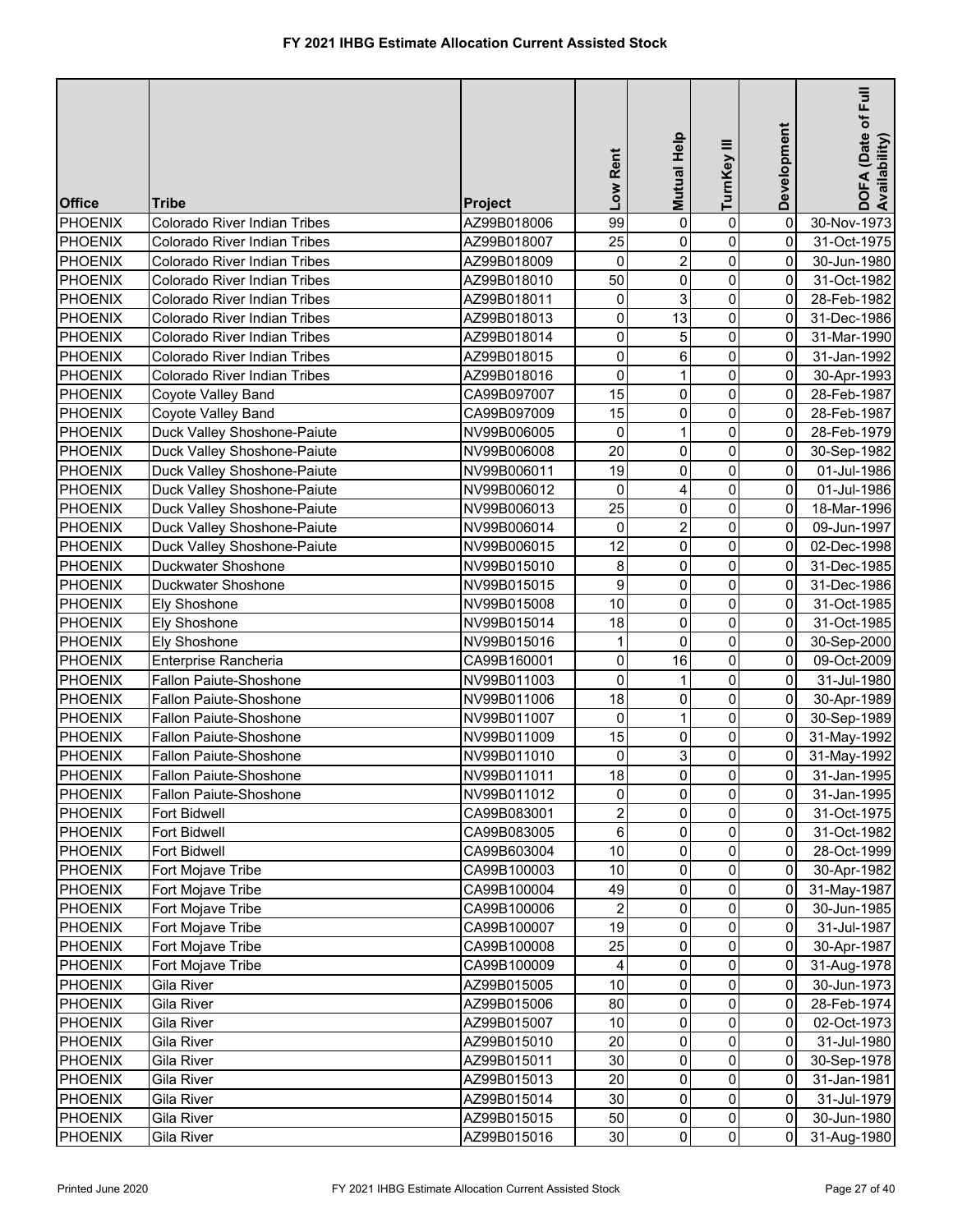|                |                              |             |                         |              |                |                | E                                |
|----------------|------------------------------|-------------|-------------------------|--------------|----------------|----------------|----------------------------------|
|                |                              |             |                         |              |                |                | DOFA (Date of I<br>Availability) |
|                |                              |             |                         | Mutual Help  | TurnKey III    | Development    |                                  |
|                |                              |             | Low Rent                |              |                |                |                                  |
| <b>Office</b>  | Tribe                        | Project     |                         |              |                |                |                                  |
| <b>PHOENIX</b> | <b>Gila River</b>            | AZ99B015017 | 20                      | 0            | $\pmb{0}$      | $\Omega$       | 31-Jan-1980                      |
| PHOENIX        | Gila River                   | AZ99B015019 | 20                      | 0            | $\mathbf 0$    | 0              | 31-Aug-1982                      |
| <b>PHOENIX</b> | Gila River                   | AZ99B015020 | 71                      | 0            | $\mathbf 0$    | 0              | 31-Oct-1986                      |
| <b>PHOENIX</b> | Gila River                   | AZ99B015021 | 35                      | 0            | 0              | 0              | 30-Apr-1987                      |
| <b>PHOENIX</b> | Gila River                   | AZ99B015023 | 9                       | 0            | 0              | 0              | 31-Jan-1987                      |
| PHOENIX        | Gila River                   | AZ99B015024 | 64                      | 0            | 0              | 0              | 31-Dec-1987                      |
| <b>PHOENIX</b> | Gila River                   | AZ99B015030 | 38                      | 0            | 0              | 0              | 31-Mar-1988                      |
| PHOENIX        | Gila River                   | AZ99B015032 | 20                      | 0            | 0              | 0              | 31-Jul-1993                      |
| PHOENIX        | Gila River                   | AZ99B015033 | 94                      | 0            | $\mathsf 0$    | 0              | 31-Jan-1991                      |
| <b>PHOENIX</b> | Gila River                   | AZ99B015034 | 10                      | 0            | $\mathbf 0$    | 0              | 31-Jul-1993                      |
| <b>PHOENIX</b> | Grindstone Rancheria         | CA99B083009 | 12                      | 0            | 0              | 0              | 30-Jun-1995                      |
| <b>PHOENIX</b> | Grindstone Rancheria         | CA99B083013 | 16                      | 0            | 0              | 0              | 31-Mar-1997                      |
| <b>PHOENIX</b> | Grindstone Rancheria         | CA99B083015 | 3                       | 0            | 0              | 0              | 31-Mar-1997                      |
| PHOENIX        | Guidiville Rancheria         | CA99B130026 | 3                       | 0            | 0              | 0              | 01-Jul-2011                      |
| PHOENIX        | Guidiville Rancheria         | CA99B130026 | 14                      | 0            | 0              | 0              | 01-Jan-2001                      |
| <b>PHOENIX</b> | Hoopa Valley                 | CA99B090002 | 30                      | 0            | 0              | 0              | 31-May-1980                      |
| <b>PHOENIX</b> | Hoopa Valley                 | CA99B090004 | 0                       | 0            | 0              | 0              | 31-Oct-1985                      |
| <b>PHOENIX</b> | Hoopa Valley                 | CA99B090008 | 0                       | 0            | 0              | 0              | 31-May-1992                      |
| <b>PHOENIX</b> | Hoopa Valley                 | CA99B090009 | 0                       |              | 0              | 0              | 28-Feb-1993                      |
| <b>PHOENIX</b> | Hoopa Valley                 | CA99B090010 | 0                       | 20           | 0              | 0              | 30-Sep-1994                      |
| PHOENIX        | Hoopa Valley                 | CA99B090011 | $\mathbf 0$             | 27           | 0              | $\mathbf 0$    | 01-Apr-1998                      |
| <b>PHOENIX</b> | Hoopa Valley                 | CA99B090012 | 21                      | $\Omega$     | $\pmb{0}$      | 0              | 30-Sep-1997                      |
| <b>PHOENIX</b> | Hoopa Valley                 | CA99B090013 | 0                       | 20           | 0              | 0              | 30-Sep-1997                      |
| PHOENIX        | Hopi                         | AZ99B027015 | 0                       | 0            | 0              | 0              | 30-Nov-1991                      |
| PHOENIX        | Hopi                         | AZ99B027016 | 20                      | 0            | 0              | 0              | 31-Mar-1993                      |
| <b>PHOENIX</b> | Hopi                         | AZ99B027017 | 0                       | 8            | 0              | $\Omega$       | 31-Mar-1997                      |
| <b>PHOENIX</b> | Hopi                         | AZ99B027018 | 13                      | 0            | 0              | $\overline{0}$ | 31-Dec-1997                      |
| <b>PHOENIX</b> | Hopland Band of Pomo Indians | CA99B130008 | $10$                    | 0            | 0              | $\pmb{0}$      | 31-Mar-1988                      |
| <b>PHOENIX</b> | Hopland Band of Pomo Indians | CA99B130010 | $10$                    | 0            | 0              | 0              | 29-Feb-1988                      |
| <b>PHOENIX</b> | Hualapai                     | AZ99B017002 | $\overline{0}$          | $\mathbf{1}$ | $\mathsf{o}$   | $\overline{0}$ | 30-Sep-1973                      |
| <b>PHOENIX</b> | Hualapai                     | AZ99B017004 | 30                      | 0            | 0              | $\Omega$       | 31-Jul-1981                      |
| <b>PHOENIX</b> | Hualapai                     | AZ99B017007 | 20                      | 0            | 0              | $\overline{0}$ | 30-Apr-1987                      |
| <b>PHOENIX</b> | Hualapai                     | AZ99B017008 | $10$                    | 0            | 0              | 0              | 31-Mar-1988                      |
| <b>PHOENIX</b> | Hualapai                     | AZ99B017010 | 20                      | 0            | 0              | 0              | 31-Jul-1989                      |
| <b>PHOENIX</b> | Hualapai                     | AZ99B017012 | 25                      | 0            | 0              | 0              | 30-Aug-1991                      |
| <b>PHOENIX</b> | Hualapai                     | AZ99B017013 | 30                      | 0            | 0              | 0              | 30-Sep-1994                      |
| PHOENIX        | Hualapai                     | AZ99B017014 | 0                       | 8            | 0              | 0              | 31-Dec-1995                      |
| <b>PHOENIX</b> | Isleta Pueblo                | NM99B081008 | 3                       | 23           | 0              | 0              | 30-Nov-1998                      |
| PHOENIX        | Isleta Pueblo                | NM99B081009 | 24                      | 0            | 0              | 0              | 30-Nov-1998                      |
| <b>PHOENIX</b> | Isleta Pueblo                | NM99B081010 | $\overline{\mathbf{c}}$ | 0            | 0              | 0              | 30-Nov-1998                      |
| <b>PHOENIX</b> | Isleta Pueblo                | NM99B081011 | $\pmb{0}$               | 2            | 0              | 0              | 30-Nov-1998                      |
| <b>PHOENIX</b> | Jemez Pueblo                 | NM99B080003 | 0                       | 23           | 0              | 0              | 31-Oct-1996                      |
| <b>PHOENIX</b> | Jemez Pueblo                 | NM99B080004 | 0                       | 2            | 0              | 0              | 31-Dec-1998                      |
| <b>PHOENIX</b> | Jicarilla Apache Nation      | NM99B014001 | 22                      | 3            | 0              | 0              | 31-Jul-1966                      |
| <b>PHOENIX</b> | Jicarilla Apache Nation      | NM99B014008 | 30                      | 0            | 0              | 0              | 30-Sep-1981                      |
| <b>PHOENIX</b> | Jicarilla Apache Nation      | NM99B014009 | 55                      |              | 0              | 0              | 30-Nov-1981                      |
| <b>PHOENIX</b> | Jicarilla Apache Nation      | NM99B014015 | 32                      | 0            | 0              | 0              | 31-Oct-1996                      |
| <b>PHOENIX</b> | Jicarilla Apache Nation      | NM99B014016 | 0                       | 1            | $\overline{0}$ | 0              | 30-Nov-1986                      |
| PHOENIX        | Kaibab Band of Paiute        | AZ99B024003 | 13                      | $\pmb{0}$    | $\overline{0}$ | $\Omega$       | 30-Sep-1982                      |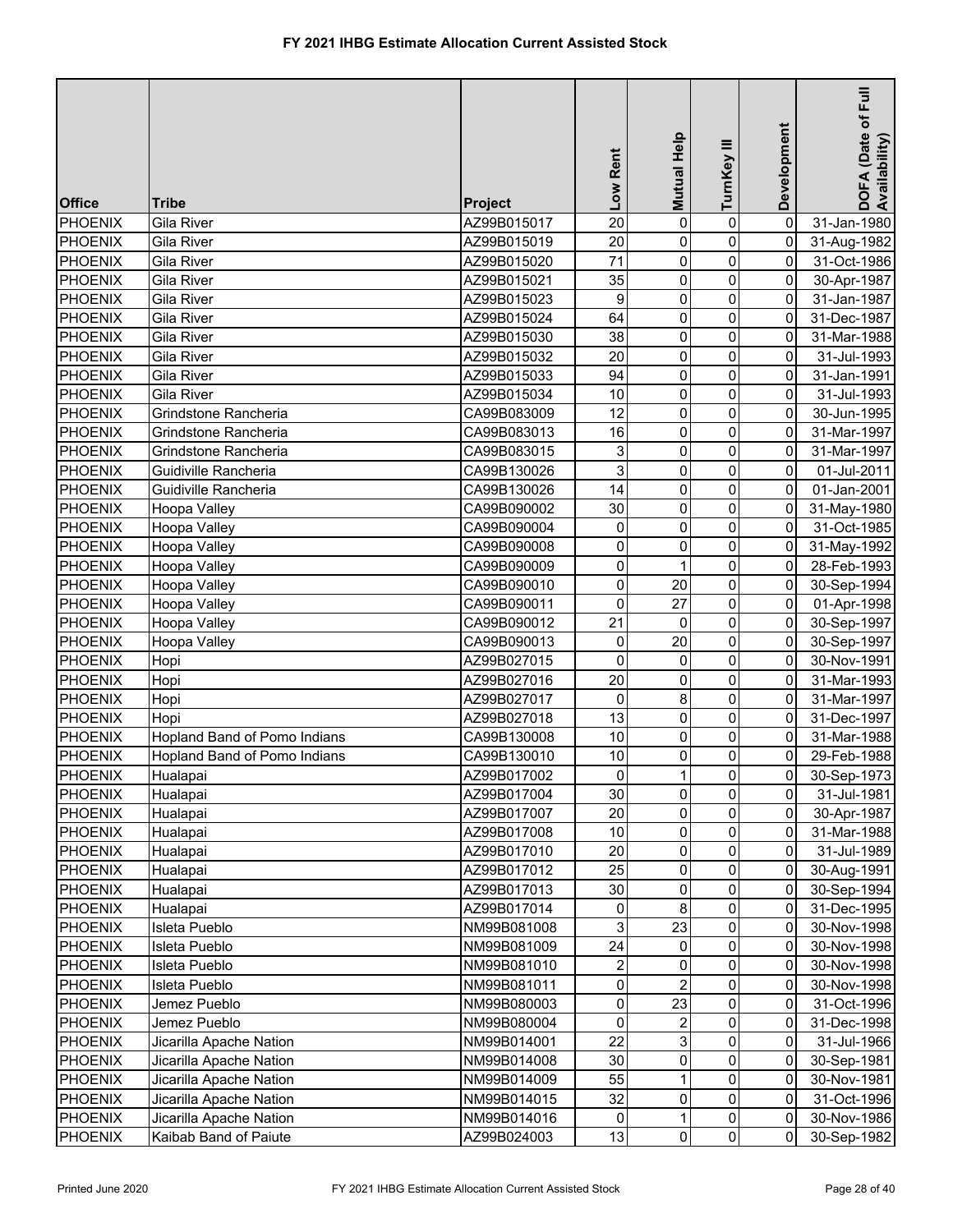| <b>Office</b>  | Tribe                            | <b>Project</b> | Low Rent                | Mutual Help    | TurnKey III         | Development    | DOFA (Date of Full<br>Availability) |
|----------------|----------------------------------|----------------|-------------------------|----------------|---------------------|----------------|-------------------------------------|
| PHOENIX        | Kaibab Band of Paiute            | AZ99B024004    | 8                       | 0              | $\pmb{0}$           | 0              | 31-Jan-1987                         |
| PHOENIX        | Kaibab Band of Paiute            | AZ99B024006    | $\overline{\mathbf{4}}$ | 0              | $\mathsf{O}\xspace$ | 0              | 31-Dec-1986                         |
| <b>PHOENIX</b> | Kaibab Band of Paiute            | AZ99B024008    | 13                      | 0              | $\mathsf{O}\xspace$ | $\overline{0}$ | 30-Sep-1997                         |
| <b>PHOENIX</b> | Karuk                            | CA99B134003    | 63                      | 0              | $\mathsf{O}\xspace$ | $\overline{0}$ | 31-May-1992                         |
| PHOENIX        | Karuk                            | CA99B134004    | 17                      | 0              | $\mathsf{O}\xspace$ | $\overline{0}$ | 31-May-1993                         |
| <b>PHOENIX</b> | Karuk                            | CA99B134005    | 15                      | 0              | $\mathbf 0$         | 0              | 31-Mar-1997                         |
| <b>PHOENIX</b> | Karuk                            | CA99B134006    | 0                       | 5              | $\pmb{0}$           | 0              | 31-Mar-1997                         |
| <b>PHOENIX</b> | Karuk                            | CA99B134007    | 0                       | 16             | $\mathsf{O}\xspace$ | 0              | 31-May-2001                         |
| <b>PHOENIX</b> | Karuk                            | CA99B134008    | $\overline{7}$          | 0              | $\mathbf 0$         | 0              | 30-Sep-2003                         |
| <b>PHOENIX</b> | Karuk                            | CA99B134009    | 18                      | 0              | $\pmb{0}$           | 0              | 31-May-2001                         |
| <b>PHOENIX</b> | Karuk                            | CA99B134010    | 10                      | 0              | $\mathbf 0$         | 0              | 01-Aug-2004                         |
| <b>PHOENIX</b> | Karuk                            | CA99B134010    | 14                      | 0              | $\overline{0}$      | 0              | 01-Sep-2005                         |
| <b>PHOENIX</b> | La Jolla Band                    | CA99B080057    | $\overline{\mathbf{c}}$ | 0              | $\mathbf 0$         | 0              | 31-Oct-1995                         |
| <b>PHOENIX</b> | La Jolla Band                    | CA99B080062    | 0                       | 7              | $\pmb{0}$           | 0              | 31-Oct-1995                         |
| PHOENIX        | La Jolla Band                    | CA99B080071    | 11                      | 0              | $\pmb{0}$           | 0              | 17-Mar-1999                         |
| <b>PHOENIX</b> | Laguna Pueblo                    | NM99B012001    | 10                      | 0              | 0                   | 0              | 28-Feb-1967                         |
| <b>PHOENIX</b> | Laguna Pueblo                    | NM99B012002    | 29                      | 0              | $\mathbf 0$         | 0              | 28-Feb-1967                         |
| <b>PHOENIX</b> | Laguna Pueblo                    | NM99B012009    | 10                      | 0              | $\pmb{0}$           | 0              | 31-Dec-2004                         |
| <b>PHOENIX</b> | Laguna Pueblo                    | NM99B012010    | $\overline{0}$          | 4              | 0                   | 0              | 30-Sep-1999                         |
| <b>PHOENIX</b> | Laguna Pueblo                    | NM99B012011    | 30                      | 0              | $\mathbf 0$         | 0              | 31-Dec-2004                         |
| <b>PHOENIX</b> | Lone Pine Paiute-Shoshone        | CA99B098003    | 5                       | 0              | $\mathbf 0$         | $\overline{0}$ | 30-Sep-1997                         |
| <b>PHOENIX</b> | Lone Pine Paiute-Shoshone        | CA99B098004    | $\overline{5}$          | 0              | $\pmb{0}$           | 0              | 31-Mar-1982                         |
| <b>PHOENIX</b> | Lone Pine Paiute-Shoshone        | CA99B098005    | 3                       | 0              | $\mathbf 0$         | 0              | 31-Mar-1979                         |
| <b>PHOENIX</b> | Lone Pine Paiute-Shoshone        | CA99B098010    | $\overline{2}$          | 0              | $\pmb{0}$           | 0              | 30-Nov-1987                         |
| PHOENIX        | Manchester Point Arena Rancheria | CA99B130004    | 29                      | 0              | $\mathsf{O}\xspace$ | 0              | 29-Feb-1988                         |
| PHOENIX        | Manchester Point Arena Rancheria | CA99B130016    | $\overline{7}$          | 0              | $\mathsf{O}\xspace$ | 0              | 30-Jun-1992                         |
| PHOENIX        | Mesa Grande Band                 | CA99B148001    | 14                      | 0              | $\mathsf{O}\xspace$ | $\overline{0}$ | 01-Mar-1996                         |
| PHOENIX        | Mesa Grande Band                 | CA99B148002    | 8                       | 0              | $\mathsf{O}\xspace$ | $\overline{0}$ | 31-Aug-1999                         |
| PHOENIX        | Mescalero Apache Tribe           | NM99B013003    | 35                      | 0              | $\overline{0}$      | $\overline{0}$ | 31-Mar-1977                         |
| <b>PHOENIX</b> | Mescalero Apache Tribe           | NM99B013004    | 55                      | $\mathbf 0$    | $\overline{0}$      | 0              | 31-Mar-1979                         |
| PHOENIX        | Mescalero Apache Tribe           | NM99B013005    | 1                       | $\Omega$       | $\mathbf 0$         | 0              | 30-Apr-1979                         |
| PHOENIX        | Mescalero Apache Tribe           | NM99B013007    | 25                      | 0              | $\mathbf{0}$        | $\overline{0}$ | 30-Nov-1981                         |
| PHOENIX        | Mescalero Apache Tribe           | NM99B013008    | 25                      | 0              | $\overline{0}$      | $\overline{0}$ | 31-Mar-1984                         |
| <b>PHOENIX</b> | Mescalero Apache Tribe           | NM99B013011    | 25                      | 0              | $\mathsf{O}\xspace$ | 0              | 31-May-1988                         |
| PHOENIX        | Mescalero Apache Tribe           | NM99B013012    | 25                      | 0              | 0                   | 0              | 31-May-1988                         |
| <b>PHOENIX</b> | Mescalero Apache Tribe           | NM99B013014    | 40                      | 0              | 0                   | 0              | 31-May-1993                         |
| <b>PHOENIX</b> | Moapa Band of Paiute             | NV99B014004    | 39                      | 0              | 0                   | 0              | 31-May-1982                         |
| <b>PHOENIX</b> | Mooretown Rancheria              | CA99B130019    | 12                      | 0              | $\overline{0}$      | 0              | 31-Aug-1996                         |
| <b>PHOENIX</b> | Mooretown Rancheria              | CA99B130020    | 3                       | 0              | 0                   | 0              | 31-Aug-1996                         |
| <b>PHOENIX</b> | Mooretown Rancheria              | CA99B130022    | 6                       | 0              | 0                   | 0              | 31-Aug-1996                         |
| <b>PHOENIX</b> | Nambe Pueblo                     | NM99B040027    | 0                       | 0              | $\mathbf 0$         | 0              | 28-Feb-1995                         |
| <b>PHOENIX</b> | Nambe Pueblo                     | NM99B040030    | 20                      | 0              | $\mathsf{O}\xspace$ | 0              | 31-Jul-1999                         |
| <b>PHOENIX</b> | Navajo Nation                    | AZ99B012001    | 60                      | 0              | 0                   | 0              | 31-Dec-1968                         |
| <b>PHOENIX</b> | Navajo Nation                    | AZ99B012002    | 49                      | 0              | 0                   | 0              | 30-Apr-1968                         |
| <b>PHOENIX</b> | Navajo Nation                    | AZ99B012003    | 107                     | 0              | $\mathsf{O}\xspace$ | $\overline{0}$ | 30-Apr-1968                         |
| <b>PHOENIX</b> | Navajo Nation                    | AZ99B012004    | 40                      | 0              | $\mathbf 0$         | 0              | 30-Nov-1967                         |
| <b>PHOENIX</b> | Navajo Nation                    | AZ99B012005    | 50                      | 0              | $\pmb{0}$           | $\overline{0}$ | 31-Jan-1967                         |
| <b>PHOENIX</b> | Navajo Nation                    | AZ99B012012    | 50                      | 0              | $\overline{0}$      | $\overline{0}$ | 31-Jan-1971                         |
| <b>PHOENIX</b> | Navajo Nation                    | AZ99B012038    | 10                      | $\overline{0}$ | $\overline{0}$      | $\overline{0}$ | 30-Dec-1974                         |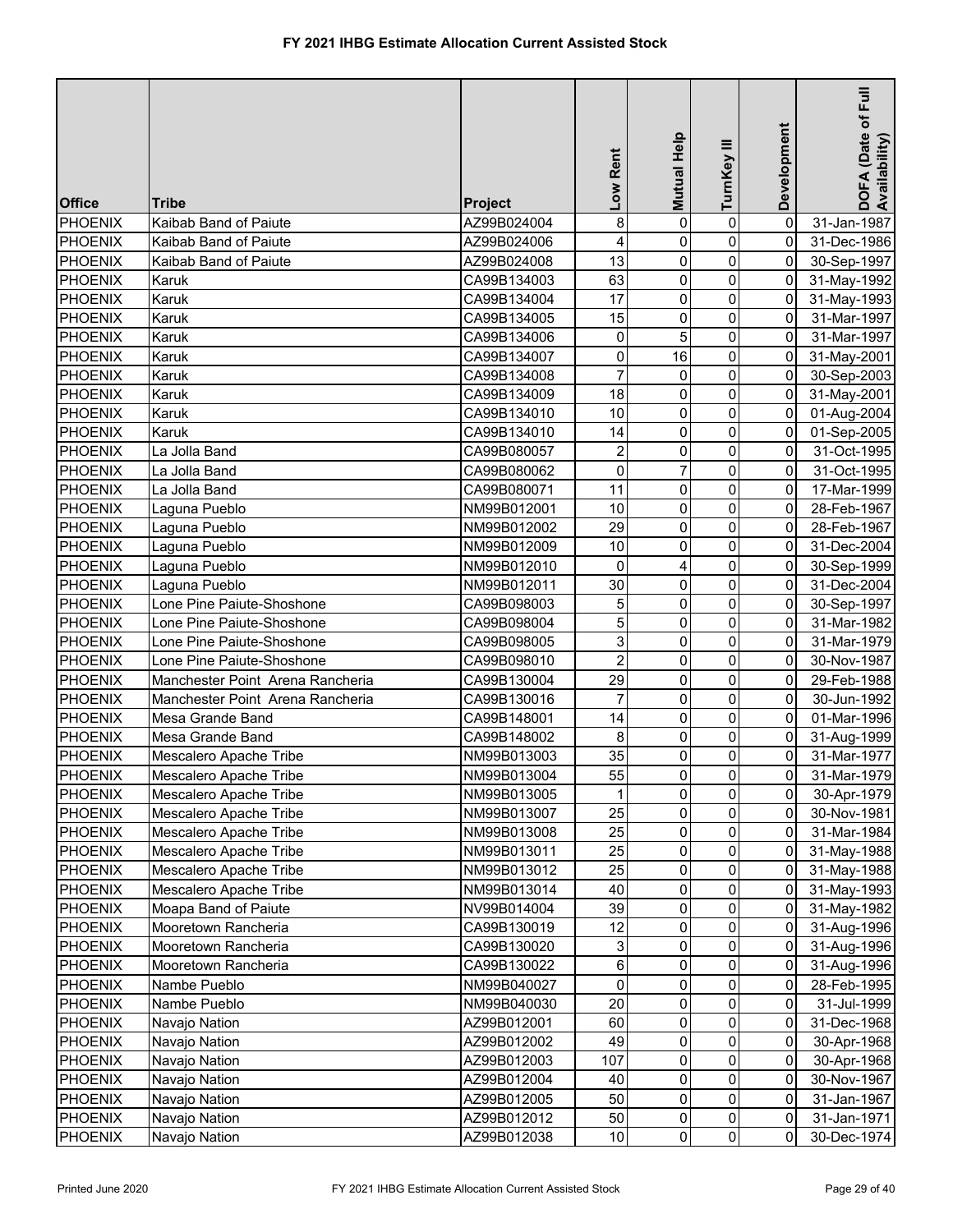| <b>Office</b>  | <b>Tribe</b>  | Project     | Low Rent       | Mutual Help         | TurnKey III    | Development         | E<br>DOFA (Date of F<br>Availability) |
|----------------|---------------|-------------|----------------|---------------------|----------------|---------------------|---------------------------------------|
| PHOENIX        | Navajo Nation | AZ99B012039 | 10             | 0                   | $\pmb{0}$      | 0                   | 31-Dec-1975                           |
| <b>PHOENIX</b> | Navajo Nation | AZ99B012040 | 10             | 0                   | 0              | 0                   | 30-Jun-1976                           |
| <b>PHOENIX</b> | Navajo Nation | AZ99B012043 | 45             | 0                   | 0              | 0                   | 30-Apr-1979                           |
| <b>PHOENIX</b> | Navajo Nation | AZ99B012048 | 10             | 0                   | 0              | $\mathbf 0$         | 31-Oct-1978                           |
| <b>PHOENIX</b> | Navajo Nation | AZ99B012050 | 40             | 0                   | 0              | 0                   | 31-Aug-1983                           |
| <b>PHOENIX</b> | Navajo Nation | AZ99B012057 | 150            | $\mathsf 0$         | $\overline{0}$ | 0                   | 30-Apr-1987                           |
| <b>PHOENIX</b> | Navajo Nation | AZ99B012058 | 37             | 0                   | $\overline{0}$ | 0                   | 31-May-1983                           |
| <b>PHOENIX</b> | Navajo Nation | AZ99B012059 | 30             | 0                   | $\mathbf 0$    | 0                   | 31-Dec-1982                           |
| <b>PHOENIX</b> | Navajo Nation | AZ99B012060 | $10$           | 0                   | $\overline{0}$ | 0                   | 30-Nov-1982                           |
| <b>PHOENIX</b> | Navajo Nation | AZ99B012061 | 6              | 0                   | $\overline{0}$ | 0                   | 31-Aug-1982                           |
| <b>PHOENIX</b> | Navajo Nation | AZ99B012062 | 119            | 0                   | 0              | 0                   | 30-Nov-1983                           |
| <b>PHOENIX</b> | Navajo Nation | AZ99B012063 | 88             | 0                   | 0              | 0                   | 31-Mar-1984                           |
| <b>PHOENIX</b> | Navajo Nation | AZ99B012067 | 65             | 0                   | 0              | 0                   | 30-Nov-1982                           |
| <b>PHOENIX</b> | Navajo Nation | AZ99B012073 | 15             | 0                   | 0              | 0                   | 31-Oct-1983                           |
| <b>PHOENIX</b> | Navajo Nation | AZ99B012082 | 50             | 0                   | 0              | 0                   | 30-Sep-1986                           |
| <b>PHOENIX</b> | Navajo Nation | AZ99B012083 | 70             | 0                   | 0              | 0                   | 31-Aug-1985                           |
| <b>PHOENIX</b> | Navajo Nation | AZ99B012084 | 0              | 0                   | 0              | 0                   | 31-May-1985                           |
| <b>PHOENIX</b> | Navajo Nation | AZ99B012085 | 50             | 0                   | 0              | 0                   | 31-Aug-1986                           |
| <b>PHOENIX</b> | Navajo Nation | AZ99B012086 | 50             | 0                   | 0              | 0                   | 31-Aug-1986                           |
| <b>PHOENIX</b> | Navajo Nation | AZ99B012087 | 50             | 0                   | 0              | 0                   | 30-Sep-1986                           |
| <b>PHOENIX</b> | Navajo Nation | AZ99B012093 | 40             | 0                   | 0              | 0                   | 31-Aug-1985                           |
| <b>PHOENIX</b> | Navajo Nation | AZ99B012098 | 33             | 0                   | 0              | 0                   | 31-Oct-1987                           |
| <b>PHOENIX</b> | Navajo Nation | AZ99B012103 | 65             | 0                   | 0              | $\mathsf{O}\xspace$ | 31-May-1991                           |
| <b>PHOENIX</b> | Navajo Nation | AZ99B012107 | 0              | 1                   | 0              | $\mathsf{O}\xspace$ | 31-May-1991                           |
| <b>PHOENIX</b> | Navajo Nation | AZ99B012113 | 25             | 0                   | 0              | 0                   | 31-May-1992                           |
| <b>PHOENIX</b> | Navajo Nation | AZ99B012118 | 15             | 0                   | 0              | 0                   | 30-Nov-1991                           |
| PHOENIX        | Navajo Nation | AZ99B012122 | 10             | 0                   | 0              | $\pmb{0}$           | 31-Mar-1992                           |
| PHOENIX        | Navajo Nation | AZ99B012124 | 10             | 0                   | 0              | 0                   | 31-Dec-1991                           |
| PHOENIX        | Navajo Nation | AZ99B012126 | 29             | 0                   | 0              | 0                   | 30-Nov-1992                           |
| <b>PHOENIX</b> | Navajo Nation | AZ99B012130 | $\overline{0}$ | $\mathsf{O}\xspace$ | $\overline{0}$ | $\overline{0}$      | 31-May-1995                           |
| <b>PHOENIX</b> | Navajo Nation | AZ99B012132 | 20             | 0                   | $\overline{0}$ | $\mathbf 0$         | 31-May-1995                           |
| <b>PHOENIX</b> | Navajo Nation | AZ99B012133 | 19             | 0                   | $\overline{0}$ | 0                   | 31-Oct-1994                           |
| <b>PHOENIX</b> | Navajo Nation | AZ99B012134 | 19             | 0                   | $\overline{0}$ | 0                   | 31-Jul-1994                           |
| PHOENIX        | Navajo Nation | AZ99B012135 | 19             | 0                   | $\overline{0}$ | 0                   | 31-Jul-1994                           |
| PHOENIX        | Navajo Nation | AZ99B012137 | $\pmb{0}$      |                     | $\overline{0}$ | 0                   | 31-Oct-1996                           |
| <b>PHOENIX</b> | Navajo Nation | AZ99B012138 | 16             | 0                   | $\overline{0}$ | $\mathbf 0$         | 31-Oct-1996                           |
| <b>PHOENIX</b> | Navajo Nation | AZ99B012140 | $\pmb{0}$      |                     | $\Omega$       | 0                   | 30-Sep-1996                           |
| <b>PHOENIX</b> | Navajo Nation | AZ99B012141 | 0              | 10                  | $\overline{0}$ | 0                   | 31-May-1997                           |
| <b>PHOENIX</b> | Navajo Nation | AZ99B012142 | $\mathbf 0$    | 5                   | $\overline{0}$ | $\overline{0}$      | 30-Nov-1998                           |
| <b>PHOENIX</b> | Navajo Nation | AZ99B012144 | 15             | 0                   | 0              | 0                   | 31-May-1997                           |
| <b>PHOENIX</b> | Navajo Nation | AZ99B012145 | 6              | 0                   | 0              | 0                   | 30-Nov-1998                           |
| <b>PHOENIX</b> | Navajo Nation | AZ99B012147 | 15             | 0                   | 0              | 0                   | 31-May-1997                           |
| <b>PHOENIX</b> | Navajo Nation | AZ99B012148 | 0              | 6                   | 0              | 0                   | 31-May-1998                           |
| <b>PHOENIX</b> | Navajo Nation | AZ99B012149 | 20             | 0                   | 0              | 0                   | 31-May-1998                           |
| <b>PHOENIX</b> | Navajo Nation | AZ99B012150 | 40             | 0                   | 0              | 0                   | 31-May-1998                           |
| <b>PHOENIX</b> | Navajo Nation | AZ99B012151 | 40             | 0                   | 0              | $\mathbf 0$         | 30-Sep-1997                           |
| <b>PHOENIX</b> | Navajo Nation | AZ99B012152 | 0              | 4                   | $\overline{0}$ | $\overline{0}$      | 30-Apr-1999                           |
| <b>PHOENIX</b> | Navajo Nation | AZ99B012153 | $\overline{0}$ | 5                   | $\overline{0}$ | $\overline{0}$      | 31-Jan-1999                           |
| <b>PHOENIX</b> | Navajo Nation | AZ99B012154 | $\overline{0}$ | 30                  | $\overline{0}$ | $\overline{0}$      | 31-Mar-1999                           |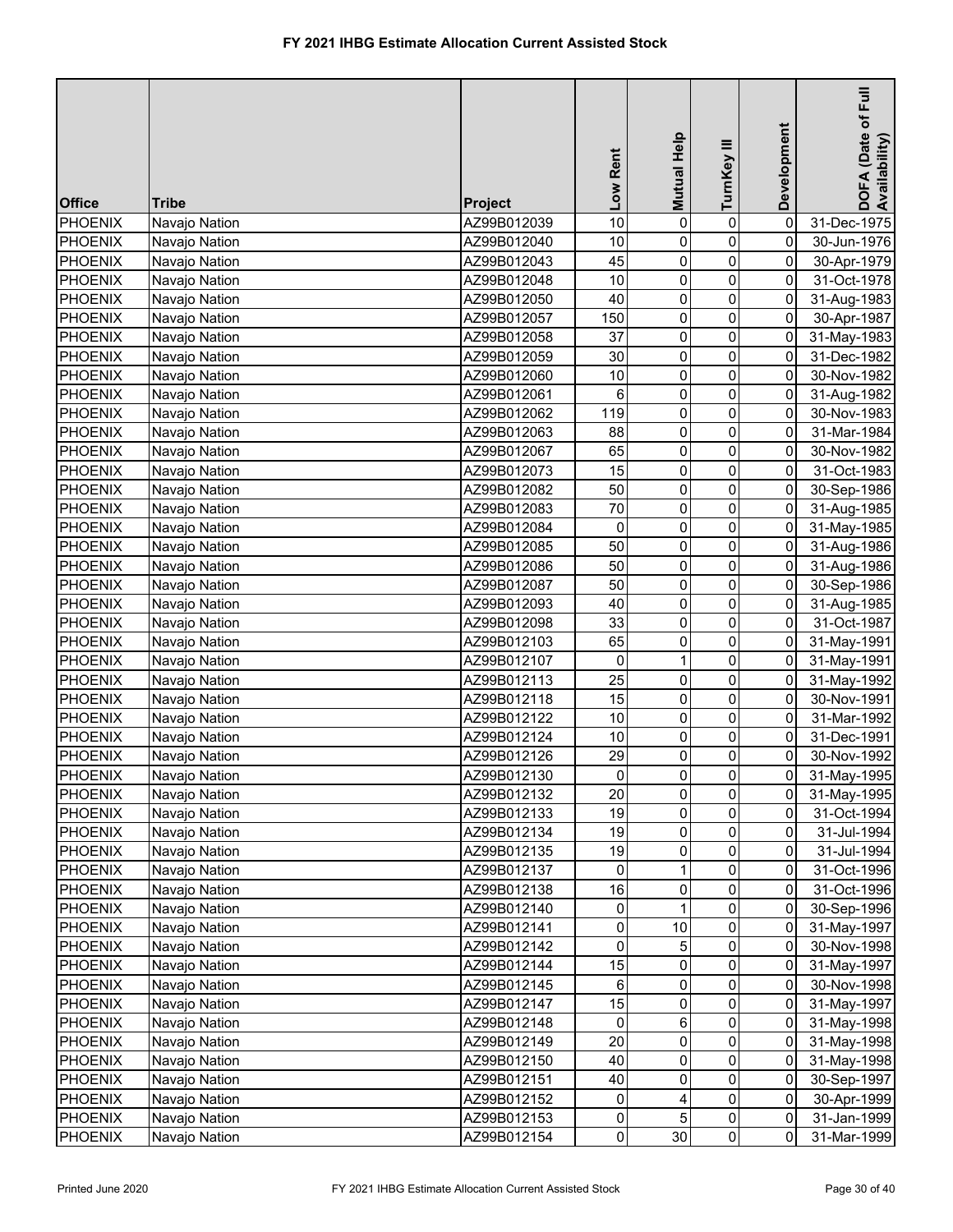| <b>Office</b>  | <b>Tribe</b>  | Project     | Low Rent            | Mutual Help         | TurnKey III    | Development             | E<br>DOFA (Date of F<br>Availability) |
|----------------|---------------|-------------|---------------------|---------------------|----------------|-------------------------|---------------------------------------|
| PHOENIX        | Navajo Nation | AZ99B012155 | 0                   | $\bf 8$             | $\pmb{0}$      | 0                       | 28-Feb-2000                           |
| <b>PHOENIX</b> | Navajo Nation | AZ99B012156 | 0                   | 15                  | 0              | 0                       | 28-Feb-2000                           |
| <b>PHOENIX</b> | Navajo Nation | AZ99B012158 | 0                   | 5                   | 0              | 0                       | 28-Feb-2000                           |
| PHOENIX        | Navajo Nation | AZ99B012160 | 10                  | $\mathbf 0$         | 0              | 0                       | 31-Mar-2001                           |
| <b>PHOENIX</b> | Navajo Nation | AZ99B012161 | 54                  | 0                   | 0              | 0                       | 31-Mar-1997                           |
| <b>PHOENIX</b> | Navajo Nation | AZ99B012162 | 0                   | $\overline{2}$      | 0              | 0                       | 31-Oct-2001                           |
| <b>PHOENIX</b> | Navajo Nation | AZ99B012163 | 0                   | 9                   | $\overline{0}$ | $\overline{\mathbf{c}}$ | 30-Jun-2001                           |
| <b>PHOENIX</b> | Navajo Nation | AZ99B012164 | 0                   | 19                  | 0              | 0                       | 30-Jun-2001                           |
| <b>PHOENIX</b> | Navajo Nation | AZ99B012165 | $\mathsf{O}\xspace$ | 8                   | $\overline{0}$ | 0                       | 30-Jun-2001                           |
| <b>PHOENIX</b> | Navajo Nation | AZ99B012166 | 0                   | 10                  | $\overline{0}$ | 0                       | 30-Nov-1998                           |
| <b>PHOENIX</b> | Navajo Nation | NM99B015001 | 60                  | 0                   | 0              | 0                       | 30-Nov-1965                           |
| <b>PHOENIX</b> | Navajo Nation | NM99B015002 | 59                  | 0                   | 0              | 0                       | 30-Sep-1976                           |
| <b>PHOENIX</b> | Navajo Nation | NM99B015003 | 19                  | 0                   | 0              | 0                       | 31-Oct-1966                           |
| <b>PHOENIX</b> | Navajo Nation | NM99B015004 | 30                  | 0                   | 0              | 0                       | 31-Oct-1966                           |
| <b>PHOENIX</b> | Navajo Nation | NM99B015005 | 19                  | 0                   | 0              | 0                       | 31-Jan-1967                           |
| <b>PHOENIX</b> | Navajo Nation | NM99B015006 | 100                 | 0                   | 0              | 0                       | 30-Apr-1968                           |
| <b>PHOENIX</b> | Navajo Nation | NM99B015012 | 50                  | 0                   | $\mathbf 0$    | 0                       | 30-Apr-1971                           |
| <b>PHOENIX</b> | Navajo Nation | NM99B015013 | 60                  | 0                   | 0              | 0                       | 30-Jun-1973                           |
| <b>PHOENIX</b> | Navajo Nation | NM99B015014 | 20                  | 0                   | 0              | 0                       | 31-Oct-1972                           |
| <b>PHOENIX</b> | Navajo Nation | NM99B015024 | 10                  | 0                   | 0              | 0                       | 28-Feb-1975                           |
| <b>PHOENIX</b> | Navajo Nation | NM99B015028 | 20                  | 0                   | 0              | 0                       | 30-Sep-1975                           |
| <b>PHOENIX</b> | Navajo Nation | NM99B015030 | 30                  | 0                   | 0              | 0                       | 30-Jun-1975                           |
| <b>PHOENIX</b> | Navajo Nation | NM99B015032 | 150                 | 0                   | 0              | 0                       | 31-Jul-1979                           |
| <b>PHOENIX</b> | Navajo Nation | NM99B015036 | 105                 | 0                   | 0              | 0                       | 31-Aug-1979                           |
| <b>PHOENIX</b> | Navajo Nation | NM99B015039 | 90                  | 0                   | 0              | 0                       | 30-Sep-1980                           |
| <b>PHOENIX</b> | Navajo Nation | NM99B015040 | 74                  | 0                   | 0              | 0                       | 30-Apr-1983                           |
| <b>PHOENIX</b> | Navajo Nation | NM99B015041 | 100                 | 0                   | 0              | 0                       | 30-Apr-1984                           |
| PHOENIX        | Navajo Nation | NM99B015042 | 20                  | 0                   | 0              | 0                       | 28-Feb-1983                           |
| <b>PHOENIX</b> | Navajo Nation | NM99B015044 | 20                  | 0                   | 0              | 0                       | 30-Jun-1983                           |
| <b>PHOENIX</b> | Navajo Nation | NM99B015045 | 10                  | $\mathsf{O}\xspace$ | $\overline{0}$ | $\overline{0}$          | 30-Nov-1983                           |
| <b>PHOENIX</b> | Navajo Nation | NM99B015046 | 25                  | 0                   | $\overline{0}$ | 0                       | 31-Jan-1983                           |
| <b>PHOENIX</b> | Navajo Nation | NM99B015047 | 50                  | 0                   | $\overline{0}$ | 0                       | 31-Dec-1983                           |
| PHOENIX        | Navajo Nation | NM99B015048 | 100                 | 0                   | $\overline{0}$ | 0                       | 31-Jan-1984                           |
| PHOENIX        | Navajo Nation | NM99B015049 | 51                  | 0                   | $\overline{0}$ | 0                       | 29-Feb-1984                           |
| <b>PHOENIX</b> | Navajo Nation | NM99B015052 | 4                   | 0                   | $\overline{0}$ | 0                       | 30-Apr-1984                           |
| <b>PHOENIX</b> | Navajo Nation | NM99B015053 | 0                   |                     | $\overline{0}$ | 0                       | 31-Mar-1986                           |
| <b>PHOENIX</b> | Navajo Nation | NM99B015055 | 59                  | 0                   | $\Omega$       | 0                       | 31-Jan-1986                           |
| <b>PHOENIX</b> | Navajo Nation | NM99B015071 | 0                   | 2                   | 0              | 0                       | 31-Oct-1990                           |
| <b>PHOENIX</b> | Navajo Nation | NM99B015073 | $10$                | 0                   | 0              | 0                       | 31-Dec-1991                           |
| <b>PHOENIX</b> | Navajo Nation | NM99B015075 | $10$                | 0                   | 0              | 0                       | 30-Nov-1991                           |
| <b>PHOENIX</b> | Navajo Nation | NM99B015077 | 35                  | 0                   | 0              | 0                       | 31-Dec-1991                           |
| <b>PHOENIX</b> | Navajo Nation | NM99B015079 | 20                  | 0                   | 0              | 0                       | 31-Mar-1992                           |
| <b>PHOENIX</b> | Navajo Nation | NM99B015080 | 20                  | 0                   | 0              | 0                       | 31-Aug-1991                           |
| <b>PHOENIX</b> | Navajo Nation | NM99B015082 | 10                  | 0                   | 0              | 0                       | 30-Nov-1991                           |
| <b>PHOENIX</b> | Navajo Nation | NM99B015085 | 10                  | 0                   | 0              | 0                       | 30-Nov-1991                           |
| <b>PHOENIX</b> | Navajo Nation | NM99B015087 | 20                  | 0                   | 0              | $\overline{0}$          | 31-Dec-1993                           |
| <b>PHOENIX</b> | Navajo Nation | NM99B015089 | 18                  | 0                   | $\overline{0}$ | $\overline{0}$          | 31-Aug-1992                           |
| <b>PHOENIX</b> | Navajo Nation | NM99B015094 | 18                  | 0                   | $\overline{0}$ | $\overline{0}$          | 31-Jan-1994                           |
| <b>PHOENIX</b> | Navajo Nation | NM99B015095 | 17                  | $\pmb{0}$           | $\overline{0}$ | $\overline{0}$          | 31-Mar-1994                           |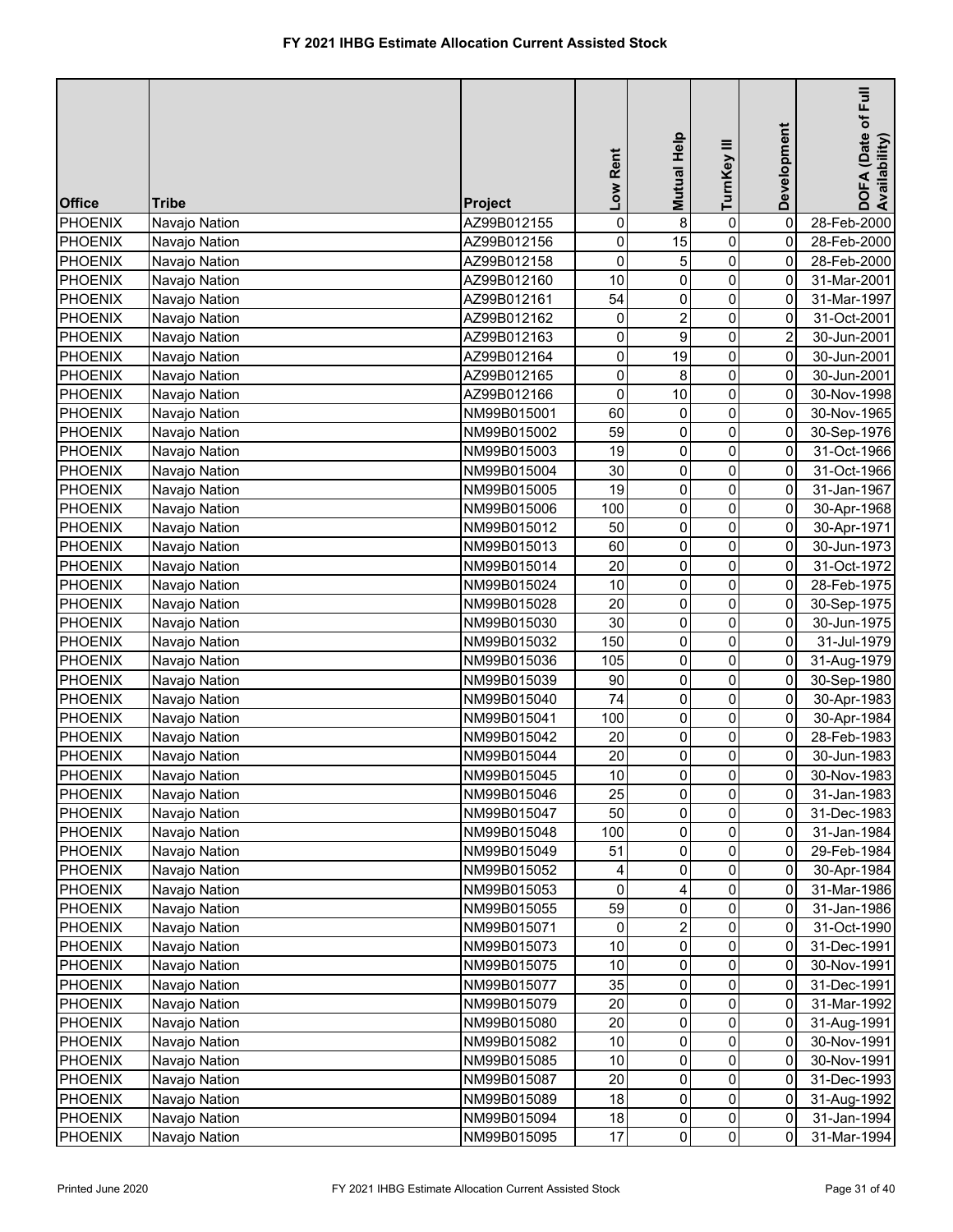| 20<br>0<br><b>PHOENIX</b><br>Navajo Nation<br>0<br>0<br>31-Dec-1993<br>NM99B015096<br>$\overline{\mathbf{c}}$<br>0<br><b>PHOENIX</b><br>NM99B015099<br>0<br>0<br>Navajo Nation<br>28-Feb-1997<br>0<br>$\overline{2}$<br>0<br><b>PHOENIX</b><br>0<br>31-Oct-1996<br>Navajo Nation<br>NM99B015100<br>0<br>0<br>$\overline{\mathbf{c}}$<br>0<br><b>PHOENIX</b><br>NM99B015102<br>31-May-1996<br>Navajo Nation<br>$\pmb{0}$<br>5<br>0<br>0<br>PHOENIX<br>NM99B015103<br>30-Sep-1996<br>Navajo Nation<br>0<br>11<br>0<br>0<br>PHOENIX<br>Navajo Nation<br>NM99B015104<br>31-Oct-1996<br>0<br>9<br>0<br>0<br><b>PHOENIX</b><br>Navajo Nation<br>NM99B015105<br>31-Oct-1996<br>0<br>20<br>0<br>0<br><b>PHOENIX</b><br>Navajo Nation<br>NM99B015106<br>31-May-1996<br>$\overline{0}$<br>14<br>0<br>0<br><b>PHOENIX</b><br>Navajo Nation<br>NM99B015107<br>30-Sep-1996<br>3<br>$\mathbf 0$<br>0<br>PHOENIX<br>0<br>Navajo Nation<br>NM99B015108<br>30-Sep-1996<br>$\overline{0}$<br>14<br>0<br>0<br><b>PHOENIX</b><br>NM99B015109<br>30-Jun-1996<br>Navajo Nation<br>10<br>$\overline{0}$<br>$\mathbf 0$<br><b>PHOENIX</b><br>0<br>Navajo Nation<br>NM99B015110<br>30-Apr-1996<br>$\overline{7}$<br>0<br>0<br>0<br><b>PHOENIX</b><br>Navajo Nation<br>NM99B015112<br>31-May-1998<br>0<br>30<br>0<br>0<br><b>PHOENIX</b><br>Navajo Nation<br>NM99B015113<br>30-Sep-1998<br>17<br>0<br>PHOENIX<br>Navajo Nation<br>NM99B015114<br>0<br>0<br>30-Sep-1980<br>0<br>0<br>8<br>0<br><b>PHOENIX</b><br>Navajo Nation<br>31-Dec-1999<br>NM99B015115<br>0<br>6<br>$\pmb{0}$<br>0<br><b>PHOENIX</b><br>30-Nov-1999<br>Navajo Nation<br>NM99B015116<br>0<br>3<br>$\pmb{0}$<br><b>PHOENIX</b><br>Navajo Nation<br>NM99B015117<br>0<br>30-Nov-1999<br>5<br>0<br>0<br>0<br><b>PHOENIX</b><br>Navajo Nation<br>NM99B015118<br>28-Feb-1999<br>0<br>5<br>0<br>0<br><b>PHOENIX</b><br>Navajo Nation<br>NM99B015119<br>28-Feb-1999<br>0<br>3<br>0<br><b>PHOENIX</b><br>NM99B015120<br>0<br>Navajo Nation<br>30-Sep-2000<br>5<br>0<br>0<br><b>PHOENIX</b><br>0<br>Navajo Nation<br>NM99B015121<br>31-Dec-1999<br>$\mathsf{O}\xspace$<br>0<br><b>PHOENIX</b><br>NM99B015122<br>14<br>0<br>30-Nov-2000<br>Navajo Nation<br>$\mathsf{O}\xspace$<br>0<br>0<br><b>PHOENIX</b><br>16<br>Navajo Nation<br>NM99B015123<br>31-Dec-2000<br>0<br>0<br>9<br>0<br><b>PHOENIX</b><br>30-Nov-2000<br>Navajo Nation<br>NM99B015124<br>20<br>0<br><b>PHOENIX</b><br>NM99B015125<br>0<br>0<br>Navajo Nation<br>31-Mar-2002<br>0<br><b>PHOENIX</b><br>NM99B015127<br>18<br>0<br>0<br>Navajo Nation<br>30-Jun-2001<br>0<br><b>PHOENIX</b><br>Navajo Nation<br>0<br>18<br>0<br>NM99B015128<br>30-Jun-2001<br>Ohkay Owingeh (San Juan Pueblo)<br>0<br>NM99B083008<br>0<br>$\mathbf 0$<br><b>PHOENIX</b><br>31-Jul-1996<br>1<br>22<br>$\overline{\mathbf{0}}$<br><b>PHOENIX</b><br>$\overline{0}$<br>$\overline{0}$<br>Ohkay Owingeh (San Juan Pueblo)<br>31-Dec-1997<br>NM99B083009<br>$\overline{3}$<br>$\overline{0}$<br>$\mathbf{0}$<br>$\overline{0}$<br><b>PHOENIX</b><br>Ohkay Owingeh (San Juan Pueblo)<br>NM99B083010<br>30-Nov-2005<br>$\boldsymbol{9}$<br>0<br>$\overline{0}$<br>0<br><b>PHOENIX</b><br>Pala Band<br>CA99B080053<br>30-Nov-1994<br>Pascua Yaqui Tribe<br>43<br>0<br>0<br>PHOENIX<br>AZ99B040001<br>31-Oct-1981<br>0<br>40<br>$\overline{0}$<br>PHOENIX<br>Pascua Yaqui Tribe<br>AZ99B040003<br>0<br>0<br>30-Apr-1986<br>Pascua Yaqui Tribe<br>50<br>$\overline{0}$<br>PHOENIX<br>0<br>AZ99B040004<br>0<br>31-Dec-1986<br>50<br>$\overline{0}$<br>PHOENIX<br>Pascua Yaqui Tribe<br>0<br>AZ99B040006<br>30-Jun-1987<br>0<br>79<br>$\overline{0}$<br>Pascua Yaqui Tribe<br>0<br>PHOENIX<br>AZ99B040007<br>0<br>31-Dec-1987<br>43<br>0<br><b>PHOENIX</b><br>Pascua Yaqui Tribe<br>0<br>AZ99B040011<br>0<br>30-Apr-1992<br>20<br>$\overline{0}$<br><b>PHOENIX</b><br>Pascua Yaqui Tribe<br>0<br>AZ99B040013<br>0<br>31-Mar-1995<br>39<br>0<br>Pascua Yaqui Tribe<br>0<br><b>PHOENIX</b><br>AZ99B040015<br>0<br>28-Feb-1998<br>0<br>Pauma Band<br>0<br>0<br><b>PHOENIX</b><br>CA99B080063<br>0<br>30-Apr-1995<br>5<br>0<br>0<br><b>PHOENIX</b><br>Picayune Rancheria<br>0<br>26-Mar-2013<br>CA99B159001<br>12<br>0<br>0<br><b>PHOENIX</b><br>Picayune Rancheria<br>CA99B159001<br>0<br>31-Dec-1999<br>$\mathbf{3}$<br>0<br><b>PHOENIX</b><br>Picayune Rancheria<br>0<br>0<br>CA99B159001<br>08-Feb-2003<br>0<br>0<br><b>PHOENIX</b><br>0<br>Picayune Rancheria<br>CA99B159002<br>4<br>01-May-2011<br>5<br>0<br><b>PHOENIX</b><br>Pinoleville Rancheria<br>CA99B130024<br>0<br>14<br>01-Sep-2006<br>12<br>0<br><b>PHOENIX</b><br>Pyramid Lake Paiute<br>NV99B004005<br>0<br>0<br>31-Aug-1980<br>$\overline{0}$<br>36<br>$\overline{0}$<br><b>PHOENIX</b><br>Pyramid Lake Paiute<br>NV99B004006<br>0<br>31-Jul-1981<br>$\overline{0}$<br>$\overline{0}$<br>$\overline{0}$<br>$\overline{0}$<br>PHOENIX<br>Pyramid Lake Paiute<br>NV99B004010<br>31-May-1995 | <b>Office</b> | <b>Tribe</b> | Project | Low Rent | <b>Mutual Help</b> | TurnKey III | Development | Full<br>DOFA (Date of F<br>Availability) |
|---------------------------------------------------------------------------------------------------------------------------------------------------------------------------------------------------------------------------------------------------------------------------------------------------------------------------------------------------------------------------------------------------------------------------------------------------------------------------------------------------------------------------------------------------------------------------------------------------------------------------------------------------------------------------------------------------------------------------------------------------------------------------------------------------------------------------------------------------------------------------------------------------------------------------------------------------------------------------------------------------------------------------------------------------------------------------------------------------------------------------------------------------------------------------------------------------------------------------------------------------------------------------------------------------------------------------------------------------------------------------------------------------------------------------------------------------------------------------------------------------------------------------------------------------------------------------------------------------------------------------------------------------------------------------------------------------------------------------------------------------------------------------------------------------------------------------------------------------------------------------------------------------------------------------------------------------------------------------------------------------------------------------------------------------------------------------------------------------------------------------------------------------------------------------------------------------------------------------------------------------------------------------------------------------------------------------------------------------------------------------------------------------------------------------------------------------------------------------------------------------------------------------------------------------------------------------------------------------------------------------------------------------------------------------------------------------------------------------------------------------------------------------------------------------------------------------------------------------------------------------------------------------------------------------------------------------------------------------------------------------------------------------------------------------------------------------------------------------------------------------------------------------------------------------------------------------------------------------------------------------------------------------------------------------------------------------------------------------------------------------------------------------------------------------------------------------------------------------------------------------------------------------------------------------------------------------------------------------------------------------------------------------------------------------------------------------------------------------------------------------------------------------------------------------------------------------------------------------------------------------------------------------------------------------------------------------------------------------------------------------------------------------------------------------------------------------------------------------------------------------------------------------------------------------------------------------------------------------------------------------------------------------------------------------------------------------------------------------------------------------------------------------------------------------------------------------------------------------------------------------------------------------------------------------------------------------------------------------------------------------------------------------------------------------------------------------------------------------------------------------------------------------------------------------------------------------------------------------------------------------------------------------------------------------|---------------|--------------|---------|----------|--------------------|-------------|-------------|------------------------------------------|
|                                                                                                                                                                                                                                                                                                                                                                                                                                                                                                                                                                                                                                                                                                                                                                                                                                                                                                                                                                                                                                                                                                                                                                                                                                                                                                                                                                                                                                                                                                                                                                                                                                                                                                                                                                                                                                                                                                                                                                                                                                                                                                                                                                                                                                                                                                                                                                                                                                                                                                                                                                                                                                                                                                                                                                                                                                                                                                                                                                                                                                                                                                                                                                                                                                                                                                                                                                                                                                                                                                                                                                                                                                                                                                                                                                                                                                                                                                                                                                                                                                                                                                                                                                                                                                                                                                                                                                                                                                                                                                                                                                                                                                                                                                                                                                                                                                                                                                                           |               |              |         |          |                    |             |             |                                          |
|                                                                                                                                                                                                                                                                                                                                                                                                                                                                                                                                                                                                                                                                                                                                                                                                                                                                                                                                                                                                                                                                                                                                                                                                                                                                                                                                                                                                                                                                                                                                                                                                                                                                                                                                                                                                                                                                                                                                                                                                                                                                                                                                                                                                                                                                                                                                                                                                                                                                                                                                                                                                                                                                                                                                                                                                                                                                                                                                                                                                                                                                                                                                                                                                                                                                                                                                                                                                                                                                                                                                                                                                                                                                                                                                                                                                                                                                                                                                                                                                                                                                                                                                                                                                                                                                                                                                                                                                                                                                                                                                                                                                                                                                                                                                                                                                                                                                                                                           |               |              |         |          |                    |             |             |                                          |
|                                                                                                                                                                                                                                                                                                                                                                                                                                                                                                                                                                                                                                                                                                                                                                                                                                                                                                                                                                                                                                                                                                                                                                                                                                                                                                                                                                                                                                                                                                                                                                                                                                                                                                                                                                                                                                                                                                                                                                                                                                                                                                                                                                                                                                                                                                                                                                                                                                                                                                                                                                                                                                                                                                                                                                                                                                                                                                                                                                                                                                                                                                                                                                                                                                                                                                                                                                                                                                                                                                                                                                                                                                                                                                                                                                                                                                                                                                                                                                                                                                                                                                                                                                                                                                                                                                                                                                                                                                                                                                                                                                                                                                                                                                                                                                                                                                                                                                                           |               |              |         |          |                    |             |             |                                          |
|                                                                                                                                                                                                                                                                                                                                                                                                                                                                                                                                                                                                                                                                                                                                                                                                                                                                                                                                                                                                                                                                                                                                                                                                                                                                                                                                                                                                                                                                                                                                                                                                                                                                                                                                                                                                                                                                                                                                                                                                                                                                                                                                                                                                                                                                                                                                                                                                                                                                                                                                                                                                                                                                                                                                                                                                                                                                                                                                                                                                                                                                                                                                                                                                                                                                                                                                                                                                                                                                                                                                                                                                                                                                                                                                                                                                                                                                                                                                                                                                                                                                                                                                                                                                                                                                                                                                                                                                                                                                                                                                                                                                                                                                                                                                                                                                                                                                                                                           |               |              |         |          |                    |             |             |                                          |
|                                                                                                                                                                                                                                                                                                                                                                                                                                                                                                                                                                                                                                                                                                                                                                                                                                                                                                                                                                                                                                                                                                                                                                                                                                                                                                                                                                                                                                                                                                                                                                                                                                                                                                                                                                                                                                                                                                                                                                                                                                                                                                                                                                                                                                                                                                                                                                                                                                                                                                                                                                                                                                                                                                                                                                                                                                                                                                                                                                                                                                                                                                                                                                                                                                                                                                                                                                                                                                                                                                                                                                                                                                                                                                                                                                                                                                                                                                                                                                                                                                                                                                                                                                                                                                                                                                                                                                                                                                                                                                                                                                                                                                                                                                                                                                                                                                                                                                                           |               |              |         |          |                    |             |             |                                          |
|                                                                                                                                                                                                                                                                                                                                                                                                                                                                                                                                                                                                                                                                                                                                                                                                                                                                                                                                                                                                                                                                                                                                                                                                                                                                                                                                                                                                                                                                                                                                                                                                                                                                                                                                                                                                                                                                                                                                                                                                                                                                                                                                                                                                                                                                                                                                                                                                                                                                                                                                                                                                                                                                                                                                                                                                                                                                                                                                                                                                                                                                                                                                                                                                                                                                                                                                                                                                                                                                                                                                                                                                                                                                                                                                                                                                                                                                                                                                                                                                                                                                                                                                                                                                                                                                                                                                                                                                                                                                                                                                                                                                                                                                                                                                                                                                                                                                                                                           |               |              |         |          |                    |             |             |                                          |
|                                                                                                                                                                                                                                                                                                                                                                                                                                                                                                                                                                                                                                                                                                                                                                                                                                                                                                                                                                                                                                                                                                                                                                                                                                                                                                                                                                                                                                                                                                                                                                                                                                                                                                                                                                                                                                                                                                                                                                                                                                                                                                                                                                                                                                                                                                                                                                                                                                                                                                                                                                                                                                                                                                                                                                                                                                                                                                                                                                                                                                                                                                                                                                                                                                                                                                                                                                                                                                                                                                                                                                                                                                                                                                                                                                                                                                                                                                                                                                                                                                                                                                                                                                                                                                                                                                                                                                                                                                                                                                                                                                                                                                                                                                                                                                                                                                                                                                                           |               |              |         |          |                    |             |             |                                          |
|                                                                                                                                                                                                                                                                                                                                                                                                                                                                                                                                                                                                                                                                                                                                                                                                                                                                                                                                                                                                                                                                                                                                                                                                                                                                                                                                                                                                                                                                                                                                                                                                                                                                                                                                                                                                                                                                                                                                                                                                                                                                                                                                                                                                                                                                                                                                                                                                                                                                                                                                                                                                                                                                                                                                                                                                                                                                                                                                                                                                                                                                                                                                                                                                                                                                                                                                                                                                                                                                                                                                                                                                                                                                                                                                                                                                                                                                                                                                                                                                                                                                                                                                                                                                                                                                                                                                                                                                                                                                                                                                                                                                                                                                                                                                                                                                                                                                                                                           |               |              |         |          |                    |             |             |                                          |
|                                                                                                                                                                                                                                                                                                                                                                                                                                                                                                                                                                                                                                                                                                                                                                                                                                                                                                                                                                                                                                                                                                                                                                                                                                                                                                                                                                                                                                                                                                                                                                                                                                                                                                                                                                                                                                                                                                                                                                                                                                                                                                                                                                                                                                                                                                                                                                                                                                                                                                                                                                                                                                                                                                                                                                                                                                                                                                                                                                                                                                                                                                                                                                                                                                                                                                                                                                                                                                                                                                                                                                                                                                                                                                                                                                                                                                                                                                                                                                                                                                                                                                                                                                                                                                                                                                                                                                                                                                                                                                                                                                                                                                                                                                                                                                                                                                                                                                                           |               |              |         |          |                    |             |             |                                          |
|                                                                                                                                                                                                                                                                                                                                                                                                                                                                                                                                                                                                                                                                                                                                                                                                                                                                                                                                                                                                                                                                                                                                                                                                                                                                                                                                                                                                                                                                                                                                                                                                                                                                                                                                                                                                                                                                                                                                                                                                                                                                                                                                                                                                                                                                                                                                                                                                                                                                                                                                                                                                                                                                                                                                                                                                                                                                                                                                                                                                                                                                                                                                                                                                                                                                                                                                                                                                                                                                                                                                                                                                                                                                                                                                                                                                                                                                                                                                                                                                                                                                                                                                                                                                                                                                                                                                                                                                                                                                                                                                                                                                                                                                                                                                                                                                                                                                                                                           |               |              |         |          |                    |             |             |                                          |
|                                                                                                                                                                                                                                                                                                                                                                                                                                                                                                                                                                                                                                                                                                                                                                                                                                                                                                                                                                                                                                                                                                                                                                                                                                                                                                                                                                                                                                                                                                                                                                                                                                                                                                                                                                                                                                                                                                                                                                                                                                                                                                                                                                                                                                                                                                                                                                                                                                                                                                                                                                                                                                                                                                                                                                                                                                                                                                                                                                                                                                                                                                                                                                                                                                                                                                                                                                                                                                                                                                                                                                                                                                                                                                                                                                                                                                                                                                                                                                                                                                                                                                                                                                                                                                                                                                                                                                                                                                                                                                                                                                                                                                                                                                                                                                                                                                                                                                                           |               |              |         |          |                    |             |             |                                          |
|                                                                                                                                                                                                                                                                                                                                                                                                                                                                                                                                                                                                                                                                                                                                                                                                                                                                                                                                                                                                                                                                                                                                                                                                                                                                                                                                                                                                                                                                                                                                                                                                                                                                                                                                                                                                                                                                                                                                                                                                                                                                                                                                                                                                                                                                                                                                                                                                                                                                                                                                                                                                                                                                                                                                                                                                                                                                                                                                                                                                                                                                                                                                                                                                                                                                                                                                                                                                                                                                                                                                                                                                                                                                                                                                                                                                                                                                                                                                                                                                                                                                                                                                                                                                                                                                                                                                                                                                                                                                                                                                                                                                                                                                                                                                                                                                                                                                                                                           |               |              |         |          |                    |             |             |                                          |
|                                                                                                                                                                                                                                                                                                                                                                                                                                                                                                                                                                                                                                                                                                                                                                                                                                                                                                                                                                                                                                                                                                                                                                                                                                                                                                                                                                                                                                                                                                                                                                                                                                                                                                                                                                                                                                                                                                                                                                                                                                                                                                                                                                                                                                                                                                                                                                                                                                                                                                                                                                                                                                                                                                                                                                                                                                                                                                                                                                                                                                                                                                                                                                                                                                                                                                                                                                                                                                                                                                                                                                                                                                                                                                                                                                                                                                                                                                                                                                                                                                                                                                                                                                                                                                                                                                                                                                                                                                                                                                                                                                                                                                                                                                                                                                                                                                                                                                                           |               |              |         |          |                    |             |             |                                          |
|                                                                                                                                                                                                                                                                                                                                                                                                                                                                                                                                                                                                                                                                                                                                                                                                                                                                                                                                                                                                                                                                                                                                                                                                                                                                                                                                                                                                                                                                                                                                                                                                                                                                                                                                                                                                                                                                                                                                                                                                                                                                                                                                                                                                                                                                                                                                                                                                                                                                                                                                                                                                                                                                                                                                                                                                                                                                                                                                                                                                                                                                                                                                                                                                                                                                                                                                                                                                                                                                                                                                                                                                                                                                                                                                                                                                                                                                                                                                                                                                                                                                                                                                                                                                                                                                                                                                                                                                                                                                                                                                                                                                                                                                                                                                                                                                                                                                                                                           |               |              |         |          |                    |             |             |                                          |
|                                                                                                                                                                                                                                                                                                                                                                                                                                                                                                                                                                                                                                                                                                                                                                                                                                                                                                                                                                                                                                                                                                                                                                                                                                                                                                                                                                                                                                                                                                                                                                                                                                                                                                                                                                                                                                                                                                                                                                                                                                                                                                                                                                                                                                                                                                                                                                                                                                                                                                                                                                                                                                                                                                                                                                                                                                                                                                                                                                                                                                                                                                                                                                                                                                                                                                                                                                                                                                                                                                                                                                                                                                                                                                                                                                                                                                                                                                                                                                                                                                                                                                                                                                                                                                                                                                                                                                                                                                                                                                                                                                                                                                                                                                                                                                                                                                                                                                                           |               |              |         |          |                    |             |             |                                          |
|                                                                                                                                                                                                                                                                                                                                                                                                                                                                                                                                                                                                                                                                                                                                                                                                                                                                                                                                                                                                                                                                                                                                                                                                                                                                                                                                                                                                                                                                                                                                                                                                                                                                                                                                                                                                                                                                                                                                                                                                                                                                                                                                                                                                                                                                                                                                                                                                                                                                                                                                                                                                                                                                                                                                                                                                                                                                                                                                                                                                                                                                                                                                                                                                                                                                                                                                                                                                                                                                                                                                                                                                                                                                                                                                                                                                                                                                                                                                                                                                                                                                                                                                                                                                                                                                                                                                                                                                                                                                                                                                                                                                                                                                                                                                                                                                                                                                                                                           |               |              |         |          |                    |             |             |                                          |
|                                                                                                                                                                                                                                                                                                                                                                                                                                                                                                                                                                                                                                                                                                                                                                                                                                                                                                                                                                                                                                                                                                                                                                                                                                                                                                                                                                                                                                                                                                                                                                                                                                                                                                                                                                                                                                                                                                                                                                                                                                                                                                                                                                                                                                                                                                                                                                                                                                                                                                                                                                                                                                                                                                                                                                                                                                                                                                                                                                                                                                                                                                                                                                                                                                                                                                                                                                                                                                                                                                                                                                                                                                                                                                                                                                                                                                                                                                                                                                                                                                                                                                                                                                                                                                                                                                                                                                                                                                                                                                                                                                                                                                                                                                                                                                                                                                                                                                                           |               |              |         |          |                    |             |             |                                          |
|                                                                                                                                                                                                                                                                                                                                                                                                                                                                                                                                                                                                                                                                                                                                                                                                                                                                                                                                                                                                                                                                                                                                                                                                                                                                                                                                                                                                                                                                                                                                                                                                                                                                                                                                                                                                                                                                                                                                                                                                                                                                                                                                                                                                                                                                                                                                                                                                                                                                                                                                                                                                                                                                                                                                                                                                                                                                                                                                                                                                                                                                                                                                                                                                                                                                                                                                                                                                                                                                                                                                                                                                                                                                                                                                                                                                                                                                                                                                                                                                                                                                                                                                                                                                                                                                                                                                                                                                                                                                                                                                                                                                                                                                                                                                                                                                                                                                                                                           |               |              |         |          |                    |             |             |                                          |
|                                                                                                                                                                                                                                                                                                                                                                                                                                                                                                                                                                                                                                                                                                                                                                                                                                                                                                                                                                                                                                                                                                                                                                                                                                                                                                                                                                                                                                                                                                                                                                                                                                                                                                                                                                                                                                                                                                                                                                                                                                                                                                                                                                                                                                                                                                                                                                                                                                                                                                                                                                                                                                                                                                                                                                                                                                                                                                                                                                                                                                                                                                                                                                                                                                                                                                                                                                                                                                                                                                                                                                                                                                                                                                                                                                                                                                                                                                                                                                                                                                                                                                                                                                                                                                                                                                                                                                                                                                                                                                                                                                                                                                                                                                                                                                                                                                                                                                                           |               |              |         |          |                    |             |             |                                          |
|                                                                                                                                                                                                                                                                                                                                                                                                                                                                                                                                                                                                                                                                                                                                                                                                                                                                                                                                                                                                                                                                                                                                                                                                                                                                                                                                                                                                                                                                                                                                                                                                                                                                                                                                                                                                                                                                                                                                                                                                                                                                                                                                                                                                                                                                                                                                                                                                                                                                                                                                                                                                                                                                                                                                                                                                                                                                                                                                                                                                                                                                                                                                                                                                                                                                                                                                                                                                                                                                                                                                                                                                                                                                                                                                                                                                                                                                                                                                                                                                                                                                                                                                                                                                                                                                                                                                                                                                                                                                                                                                                                                                                                                                                                                                                                                                                                                                                                                           |               |              |         |          |                    |             |             |                                          |
|                                                                                                                                                                                                                                                                                                                                                                                                                                                                                                                                                                                                                                                                                                                                                                                                                                                                                                                                                                                                                                                                                                                                                                                                                                                                                                                                                                                                                                                                                                                                                                                                                                                                                                                                                                                                                                                                                                                                                                                                                                                                                                                                                                                                                                                                                                                                                                                                                                                                                                                                                                                                                                                                                                                                                                                                                                                                                                                                                                                                                                                                                                                                                                                                                                                                                                                                                                                                                                                                                                                                                                                                                                                                                                                                                                                                                                                                                                                                                                                                                                                                                                                                                                                                                                                                                                                                                                                                                                                                                                                                                                                                                                                                                                                                                                                                                                                                                                                           |               |              |         |          |                    |             |             |                                          |
|                                                                                                                                                                                                                                                                                                                                                                                                                                                                                                                                                                                                                                                                                                                                                                                                                                                                                                                                                                                                                                                                                                                                                                                                                                                                                                                                                                                                                                                                                                                                                                                                                                                                                                                                                                                                                                                                                                                                                                                                                                                                                                                                                                                                                                                                                                                                                                                                                                                                                                                                                                                                                                                                                                                                                                                                                                                                                                                                                                                                                                                                                                                                                                                                                                                                                                                                                                                                                                                                                                                                                                                                                                                                                                                                                                                                                                                                                                                                                                                                                                                                                                                                                                                                                                                                                                                                                                                                                                                                                                                                                                                                                                                                                                                                                                                                                                                                                                                           |               |              |         |          |                    |             |             |                                          |
|                                                                                                                                                                                                                                                                                                                                                                                                                                                                                                                                                                                                                                                                                                                                                                                                                                                                                                                                                                                                                                                                                                                                                                                                                                                                                                                                                                                                                                                                                                                                                                                                                                                                                                                                                                                                                                                                                                                                                                                                                                                                                                                                                                                                                                                                                                                                                                                                                                                                                                                                                                                                                                                                                                                                                                                                                                                                                                                                                                                                                                                                                                                                                                                                                                                                                                                                                                                                                                                                                                                                                                                                                                                                                                                                                                                                                                                                                                                                                                                                                                                                                                                                                                                                                                                                                                                                                                                                                                                                                                                                                                                                                                                                                                                                                                                                                                                                                                                           |               |              |         |          |                    |             |             |                                          |
|                                                                                                                                                                                                                                                                                                                                                                                                                                                                                                                                                                                                                                                                                                                                                                                                                                                                                                                                                                                                                                                                                                                                                                                                                                                                                                                                                                                                                                                                                                                                                                                                                                                                                                                                                                                                                                                                                                                                                                                                                                                                                                                                                                                                                                                                                                                                                                                                                                                                                                                                                                                                                                                                                                                                                                                                                                                                                                                                                                                                                                                                                                                                                                                                                                                                                                                                                                                                                                                                                                                                                                                                                                                                                                                                                                                                                                                                                                                                                                                                                                                                                                                                                                                                                                                                                                                                                                                                                                                                                                                                                                                                                                                                                                                                                                                                                                                                                                                           |               |              |         |          |                    |             |             |                                          |
|                                                                                                                                                                                                                                                                                                                                                                                                                                                                                                                                                                                                                                                                                                                                                                                                                                                                                                                                                                                                                                                                                                                                                                                                                                                                                                                                                                                                                                                                                                                                                                                                                                                                                                                                                                                                                                                                                                                                                                                                                                                                                                                                                                                                                                                                                                                                                                                                                                                                                                                                                                                                                                                                                                                                                                                                                                                                                                                                                                                                                                                                                                                                                                                                                                                                                                                                                                                                                                                                                                                                                                                                                                                                                                                                                                                                                                                                                                                                                                                                                                                                                                                                                                                                                                                                                                                                                                                                                                                                                                                                                                                                                                                                                                                                                                                                                                                                                                                           |               |              |         |          |                    |             |             |                                          |
|                                                                                                                                                                                                                                                                                                                                                                                                                                                                                                                                                                                                                                                                                                                                                                                                                                                                                                                                                                                                                                                                                                                                                                                                                                                                                                                                                                                                                                                                                                                                                                                                                                                                                                                                                                                                                                                                                                                                                                                                                                                                                                                                                                                                                                                                                                                                                                                                                                                                                                                                                                                                                                                                                                                                                                                                                                                                                                                                                                                                                                                                                                                                                                                                                                                                                                                                                                                                                                                                                                                                                                                                                                                                                                                                                                                                                                                                                                                                                                                                                                                                                                                                                                                                                                                                                                                                                                                                                                                                                                                                                                                                                                                                                                                                                                                                                                                                                                                           |               |              |         |          |                    |             |             |                                          |
|                                                                                                                                                                                                                                                                                                                                                                                                                                                                                                                                                                                                                                                                                                                                                                                                                                                                                                                                                                                                                                                                                                                                                                                                                                                                                                                                                                                                                                                                                                                                                                                                                                                                                                                                                                                                                                                                                                                                                                                                                                                                                                                                                                                                                                                                                                                                                                                                                                                                                                                                                                                                                                                                                                                                                                                                                                                                                                                                                                                                                                                                                                                                                                                                                                                                                                                                                                                                                                                                                                                                                                                                                                                                                                                                                                                                                                                                                                                                                                                                                                                                                                                                                                                                                                                                                                                                                                                                                                                                                                                                                                                                                                                                                                                                                                                                                                                                                                                           |               |              |         |          |                    |             |             |                                          |
|                                                                                                                                                                                                                                                                                                                                                                                                                                                                                                                                                                                                                                                                                                                                                                                                                                                                                                                                                                                                                                                                                                                                                                                                                                                                                                                                                                                                                                                                                                                                                                                                                                                                                                                                                                                                                                                                                                                                                                                                                                                                                                                                                                                                                                                                                                                                                                                                                                                                                                                                                                                                                                                                                                                                                                                                                                                                                                                                                                                                                                                                                                                                                                                                                                                                                                                                                                                                                                                                                                                                                                                                                                                                                                                                                                                                                                                                                                                                                                                                                                                                                                                                                                                                                                                                                                                                                                                                                                                                                                                                                                                                                                                                                                                                                                                                                                                                                                                           |               |              |         |          |                    |             |             |                                          |
|                                                                                                                                                                                                                                                                                                                                                                                                                                                                                                                                                                                                                                                                                                                                                                                                                                                                                                                                                                                                                                                                                                                                                                                                                                                                                                                                                                                                                                                                                                                                                                                                                                                                                                                                                                                                                                                                                                                                                                                                                                                                                                                                                                                                                                                                                                                                                                                                                                                                                                                                                                                                                                                                                                                                                                                                                                                                                                                                                                                                                                                                                                                                                                                                                                                                                                                                                                                                                                                                                                                                                                                                                                                                                                                                                                                                                                                                                                                                                                                                                                                                                                                                                                                                                                                                                                                                                                                                                                                                                                                                                                                                                                                                                                                                                                                                                                                                                                                           |               |              |         |          |                    |             |             |                                          |
|                                                                                                                                                                                                                                                                                                                                                                                                                                                                                                                                                                                                                                                                                                                                                                                                                                                                                                                                                                                                                                                                                                                                                                                                                                                                                                                                                                                                                                                                                                                                                                                                                                                                                                                                                                                                                                                                                                                                                                                                                                                                                                                                                                                                                                                                                                                                                                                                                                                                                                                                                                                                                                                                                                                                                                                                                                                                                                                                                                                                                                                                                                                                                                                                                                                                                                                                                                                                                                                                                                                                                                                                                                                                                                                                                                                                                                                                                                                                                                                                                                                                                                                                                                                                                                                                                                                                                                                                                                                                                                                                                                                                                                                                                                                                                                                                                                                                                                                           |               |              |         |          |                    |             |             |                                          |
|                                                                                                                                                                                                                                                                                                                                                                                                                                                                                                                                                                                                                                                                                                                                                                                                                                                                                                                                                                                                                                                                                                                                                                                                                                                                                                                                                                                                                                                                                                                                                                                                                                                                                                                                                                                                                                                                                                                                                                                                                                                                                                                                                                                                                                                                                                                                                                                                                                                                                                                                                                                                                                                                                                                                                                                                                                                                                                                                                                                                                                                                                                                                                                                                                                                                                                                                                                                                                                                                                                                                                                                                                                                                                                                                                                                                                                                                                                                                                                                                                                                                                                                                                                                                                                                                                                                                                                                                                                                                                                                                                                                                                                                                                                                                                                                                                                                                                                                           |               |              |         |          |                    |             |             |                                          |
|                                                                                                                                                                                                                                                                                                                                                                                                                                                                                                                                                                                                                                                                                                                                                                                                                                                                                                                                                                                                                                                                                                                                                                                                                                                                                                                                                                                                                                                                                                                                                                                                                                                                                                                                                                                                                                                                                                                                                                                                                                                                                                                                                                                                                                                                                                                                                                                                                                                                                                                                                                                                                                                                                                                                                                                                                                                                                                                                                                                                                                                                                                                                                                                                                                                                                                                                                                                                                                                                                                                                                                                                                                                                                                                                                                                                                                                                                                                                                                                                                                                                                                                                                                                                                                                                                                                                                                                                                                                                                                                                                                                                                                                                                                                                                                                                                                                                                                                           |               |              |         |          |                    |             |             |                                          |
|                                                                                                                                                                                                                                                                                                                                                                                                                                                                                                                                                                                                                                                                                                                                                                                                                                                                                                                                                                                                                                                                                                                                                                                                                                                                                                                                                                                                                                                                                                                                                                                                                                                                                                                                                                                                                                                                                                                                                                                                                                                                                                                                                                                                                                                                                                                                                                                                                                                                                                                                                                                                                                                                                                                                                                                                                                                                                                                                                                                                                                                                                                                                                                                                                                                                                                                                                                                                                                                                                                                                                                                                                                                                                                                                                                                                                                                                                                                                                                                                                                                                                                                                                                                                                                                                                                                                                                                                                                                                                                                                                                                                                                                                                                                                                                                                                                                                                                                           |               |              |         |          |                    |             |             |                                          |
|                                                                                                                                                                                                                                                                                                                                                                                                                                                                                                                                                                                                                                                                                                                                                                                                                                                                                                                                                                                                                                                                                                                                                                                                                                                                                                                                                                                                                                                                                                                                                                                                                                                                                                                                                                                                                                                                                                                                                                                                                                                                                                                                                                                                                                                                                                                                                                                                                                                                                                                                                                                                                                                                                                                                                                                                                                                                                                                                                                                                                                                                                                                                                                                                                                                                                                                                                                                                                                                                                                                                                                                                                                                                                                                                                                                                                                                                                                                                                                                                                                                                                                                                                                                                                                                                                                                                                                                                                                                                                                                                                                                                                                                                                                                                                                                                                                                                                                                           |               |              |         |          |                    |             |             |                                          |
|                                                                                                                                                                                                                                                                                                                                                                                                                                                                                                                                                                                                                                                                                                                                                                                                                                                                                                                                                                                                                                                                                                                                                                                                                                                                                                                                                                                                                                                                                                                                                                                                                                                                                                                                                                                                                                                                                                                                                                                                                                                                                                                                                                                                                                                                                                                                                                                                                                                                                                                                                                                                                                                                                                                                                                                                                                                                                                                                                                                                                                                                                                                                                                                                                                                                                                                                                                                                                                                                                                                                                                                                                                                                                                                                                                                                                                                                                                                                                                                                                                                                                                                                                                                                                                                                                                                                                                                                                                                                                                                                                                                                                                                                                                                                                                                                                                                                                                                           |               |              |         |          |                    |             |             |                                          |
|                                                                                                                                                                                                                                                                                                                                                                                                                                                                                                                                                                                                                                                                                                                                                                                                                                                                                                                                                                                                                                                                                                                                                                                                                                                                                                                                                                                                                                                                                                                                                                                                                                                                                                                                                                                                                                                                                                                                                                                                                                                                                                                                                                                                                                                                                                                                                                                                                                                                                                                                                                                                                                                                                                                                                                                                                                                                                                                                                                                                                                                                                                                                                                                                                                                                                                                                                                                                                                                                                                                                                                                                                                                                                                                                                                                                                                                                                                                                                                                                                                                                                                                                                                                                                                                                                                                                                                                                                                                                                                                                                                                                                                                                                                                                                                                                                                                                                                                           |               |              |         |          |                    |             |             |                                          |
|                                                                                                                                                                                                                                                                                                                                                                                                                                                                                                                                                                                                                                                                                                                                                                                                                                                                                                                                                                                                                                                                                                                                                                                                                                                                                                                                                                                                                                                                                                                                                                                                                                                                                                                                                                                                                                                                                                                                                                                                                                                                                                                                                                                                                                                                                                                                                                                                                                                                                                                                                                                                                                                                                                                                                                                                                                                                                                                                                                                                                                                                                                                                                                                                                                                                                                                                                                                                                                                                                                                                                                                                                                                                                                                                                                                                                                                                                                                                                                                                                                                                                                                                                                                                                                                                                                                                                                                                                                                                                                                                                                                                                                                                                                                                                                                                                                                                                                                           |               |              |         |          |                    |             |             |                                          |
|                                                                                                                                                                                                                                                                                                                                                                                                                                                                                                                                                                                                                                                                                                                                                                                                                                                                                                                                                                                                                                                                                                                                                                                                                                                                                                                                                                                                                                                                                                                                                                                                                                                                                                                                                                                                                                                                                                                                                                                                                                                                                                                                                                                                                                                                                                                                                                                                                                                                                                                                                                                                                                                                                                                                                                                                                                                                                                                                                                                                                                                                                                                                                                                                                                                                                                                                                                                                                                                                                                                                                                                                                                                                                                                                                                                                                                                                                                                                                                                                                                                                                                                                                                                                                                                                                                                                                                                                                                                                                                                                                                                                                                                                                                                                                                                                                                                                                                                           |               |              |         |          |                    |             |             |                                          |
|                                                                                                                                                                                                                                                                                                                                                                                                                                                                                                                                                                                                                                                                                                                                                                                                                                                                                                                                                                                                                                                                                                                                                                                                                                                                                                                                                                                                                                                                                                                                                                                                                                                                                                                                                                                                                                                                                                                                                                                                                                                                                                                                                                                                                                                                                                                                                                                                                                                                                                                                                                                                                                                                                                                                                                                                                                                                                                                                                                                                                                                                                                                                                                                                                                                                                                                                                                                                                                                                                                                                                                                                                                                                                                                                                                                                                                                                                                                                                                                                                                                                                                                                                                                                                                                                                                                                                                                                                                                                                                                                                                                                                                                                                                                                                                                                                                                                                                                           |               |              |         |          |                    |             |             |                                          |
|                                                                                                                                                                                                                                                                                                                                                                                                                                                                                                                                                                                                                                                                                                                                                                                                                                                                                                                                                                                                                                                                                                                                                                                                                                                                                                                                                                                                                                                                                                                                                                                                                                                                                                                                                                                                                                                                                                                                                                                                                                                                                                                                                                                                                                                                                                                                                                                                                                                                                                                                                                                                                                                                                                                                                                                                                                                                                                                                                                                                                                                                                                                                                                                                                                                                                                                                                                                                                                                                                                                                                                                                                                                                                                                                                                                                                                                                                                                                                                                                                                                                                                                                                                                                                                                                                                                                                                                                                                                                                                                                                                                                                                                                                                                                                                                                                                                                                                                           |               |              |         |          |                    |             |             |                                          |
|                                                                                                                                                                                                                                                                                                                                                                                                                                                                                                                                                                                                                                                                                                                                                                                                                                                                                                                                                                                                                                                                                                                                                                                                                                                                                                                                                                                                                                                                                                                                                                                                                                                                                                                                                                                                                                                                                                                                                                                                                                                                                                                                                                                                                                                                                                                                                                                                                                                                                                                                                                                                                                                                                                                                                                                                                                                                                                                                                                                                                                                                                                                                                                                                                                                                                                                                                                                                                                                                                                                                                                                                                                                                                                                                                                                                                                                                                                                                                                                                                                                                                                                                                                                                                                                                                                                                                                                                                                                                                                                                                                                                                                                                                                                                                                                                                                                                                                                           |               |              |         |          |                    |             |             |                                          |
|                                                                                                                                                                                                                                                                                                                                                                                                                                                                                                                                                                                                                                                                                                                                                                                                                                                                                                                                                                                                                                                                                                                                                                                                                                                                                                                                                                                                                                                                                                                                                                                                                                                                                                                                                                                                                                                                                                                                                                                                                                                                                                                                                                                                                                                                                                                                                                                                                                                                                                                                                                                                                                                                                                                                                                                                                                                                                                                                                                                                                                                                                                                                                                                                                                                                                                                                                                                                                                                                                                                                                                                                                                                                                                                                                                                                                                                                                                                                                                                                                                                                                                                                                                                                                                                                                                                                                                                                                                                                                                                                                                                                                                                                                                                                                                                                                                                                                                                           |               |              |         |          |                    |             |             |                                          |
|                                                                                                                                                                                                                                                                                                                                                                                                                                                                                                                                                                                                                                                                                                                                                                                                                                                                                                                                                                                                                                                                                                                                                                                                                                                                                                                                                                                                                                                                                                                                                                                                                                                                                                                                                                                                                                                                                                                                                                                                                                                                                                                                                                                                                                                                                                                                                                                                                                                                                                                                                                                                                                                                                                                                                                                                                                                                                                                                                                                                                                                                                                                                                                                                                                                                                                                                                                                                                                                                                                                                                                                                                                                                                                                                                                                                                                                                                                                                                                                                                                                                                                                                                                                                                                                                                                                                                                                                                                                                                                                                                                                                                                                                                                                                                                                                                                                                                                                           |               |              |         |          |                    |             |             |                                          |
|                                                                                                                                                                                                                                                                                                                                                                                                                                                                                                                                                                                                                                                                                                                                                                                                                                                                                                                                                                                                                                                                                                                                                                                                                                                                                                                                                                                                                                                                                                                                                                                                                                                                                                                                                                                                                                                                                                                                                                                                                                                                                                                                                                                                                                                                                                                                                                                                                                                                                                                                                                                                                                                                                                                                                                                                                                                                                                                                                                                                                                                                                                                                                                                                                                                                                                                                                                                                                                                                                                                                                                                                                                                                                                                                                                                                                                                                                                                                                                                                                                                                                                                                                                                                                                                                                                                                                                                                                                                                                                                                                                                                                                                                                                                                                                                                                                                                                                                           |               |              |         |          |                    |             |             |                                          |
|                                                                                                                                                                                                                                                                                                                                                                                                                                                                                                                                                                                                                                                                                                                                                                                                                                                                                                                                                                                                                                                                                                                                                                                                                                                                                                                                                                                                                                                                                                                                                                                                                                                                                                                                                                                                                                                                                                                                                                                                                                                                                                                                                                                                                                                                                                                                                                                                                                                                                                                                                                                                                                                                                                                                                                                                                                                                                                                                                                                                                                                                                                                                                                                                                                                                                                                                                                                                                                                                                                                                                                                                                                                                                                                                                                                                                                                                                                                                                                                                                                                                                                                                                                                                                                                                                                                                                                                                                                                                                                                                                                                                                                                                                                                                                                                                                                                                                                                           |               |              |         |          |                    |             |             |                                          |
|                                                                                                                                                                                                                                                                                                                                                                                                                                                                                                                                                                                                                                                                                                                                                                                                                                                                                                                                                                                                                                                                                                                                                                                                                                                                                                                                                                                                                                                                                                                                                                                                                                                                                                                                                                                                                                                                                                                                                                                                                                                                                                                                                                                                                                                                                                                                                                                                                                                                                                                                                                                                                                                                                                                                                                                                                                                                                                                                                                                                                                                                                                                                                                                                                                                                                                                                                                                                                                                                                                                                                                                                                                                                                                                                                                                                                                                                                                                                                                                                                                                                                                                                                                                                                                                                                                                                                                                                                                                                                                                                                                                                                                                                                                                                                                                                                                                                                                                           |               |              |         |          |                    |             |             |                                          |
|                                                                                                                                                                                                                                                                                                                                                                                                                                                                                                                                                                                                                                                                                                                                                                                                                                                                                                                                                                                                                                                                                                                                                                                                                                                                                                                                                                                                                                                                                                                                                                                                                                                                                                                                                                                                                                                                                                                                                                                                                                                                                                                                                                                                                                                                                                                                                                                                                                                                                                                                                                                                                                                                                                                                                                                                                                                                                                                                                                                                                                                                                                                                                                                                                                                                                                                                                                                                                                                                                                                                                                                                                                                                                                                                                                                                                                                                                                                                                                                                                                                                                                                                                                                                                                                                                                                                                                                                                                                                                                                                                                                                                                                                                                                                                                                                                                                                                                                           |               |              |         |          |                    |             |             |                                          |
|                                                                                                                                                                                                                                                                                                                                                                                                                                                                                                                                                                                                                                                                                                                                                                                                                                                                                                                                                                                                                                                                                                                                                                                                                                                                                                                                                                                                                                                                                                                                                                                                                                                                                                                                                                                                                                                                                                                                                                                                                                                                                                                                                                                                                                                                                                                                                                                                                                                                                                                                                                                                                                                                                                                                                                                                                                                                                                                                                                                                                                                                                                                                                                                                                                                                                                                                                                                                                                                                                                                                                                                                                                                                                                                                                                                                                                                                                                                                                                                                                                                                                                                                                                                                                                                                                                                                                                                                                                                                                                                                                                                                                                                                                                                                                                                                                                                                                                                           |               |              |         |          |                    |             |             |                                          |
|                                                                                                                                                                                                                                                                                                                                                                                                                                                                                                                                                                                                                                                                                                                                                                                                                                                                                                                                                                                                                                                                                                                                                                                                                                                                                                                                                                                                                                                                                                                                                                                                                                                                                                                                                                                                                                                                                                                                                                                                                                                                                                                                                                                                                                                                                                                                                                                                                                                                                                                                                                                                                                                                                                                                                                                                                                                                                                                                                                                                                                                                                                                                                                                                                                                                                                                                                                                                                                                                                                                                                                                                                                                                                                                                                                                                                                                                                                                                                                                                                                                                                                                                                                                                                                                                                                                                                                                                                                                                                                                                                                                                                                                                                                                                                                                                                                                                                                                           |               |              |         |          |                    |             |             |                                          |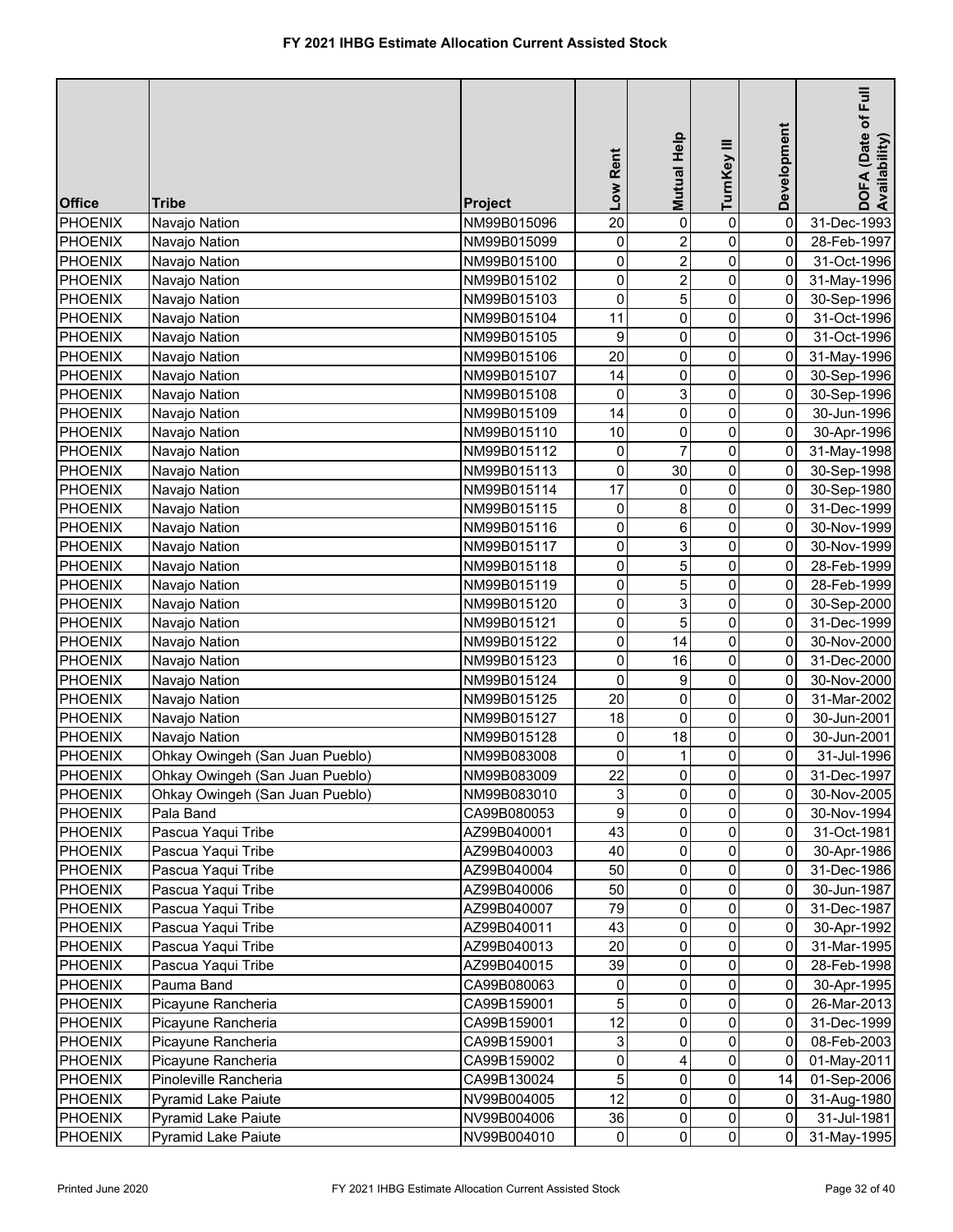| 0<br>$\mathbf 0$<br>0<br>PHOENIX<br>NV99B004011<br>17<br>30-Apr-1997<br><b>Pyramid Lake Paiute</b><br>$\mathbf 0$<br>0<br>0<br><b>PHOENIX</b><br><b>Pyramid Lake Paiute</b><br>NV99B004013<br>1<br>31-Mar-1998<br>$\mathsf{O}\xspace$<br>10<br>$\overline{0}$<br>0<br>04-May-2004<br>PHOENIX<br>Quartz Valley Rancheria<br>CA99B083011<br>5<br>$\mathsf{O}\xspace$<br>$\overline{0}$<br>0<br>Quartz Valley Rancheria<br>PHOENIX<br>CA99B083012<br>04-May-2004<br>$\mathsf{O}\xspace$<br>1<br>$\overline{0}$<br>Quartz Valley Rancheria<br>0<br><b>PHOENIX</b><br>CA99B083014<br>31-Dec-1997<br>$\mathsf{O}\xspace$<br>10<br>0<br>0<br>Quartz Valley Rancheria<br><b>PHOENIX</b><br>CA99B083017<br>30-Nov-2000<br>$\mathsf{O}\xspace$<br>Quechan Tribe<br>0<br>0<br><b>PHOENIX</b><br>CA99B054005<br>4<br>31-Oct-1979<br>$\mathbf 0$<br>39<br><b>PHOENIX</b><br>0<br>31-Jul-1982<br>Quechan Tribe<br>CA99B054006<br>0<br>$\pmb{0}$<br>0<br>$\overline{0}$<br><b>PHOENIX</b><br>Quechan Tribe<br>CA99B054007<br>4<br>31-Aug-1982<br>0<br>$\mathsf{O}\xspace$<br>8<br><b>PHOENIX</b><br>0<br>Quechan Tribe<br>CA99B054012<br>31-Jul-1990<br>$\mathbf 0$<br>$\mathbf 0$<br>8<br>$\overline{0}$<br><b>PHOENIX</b><br>31-Aug-1993<br>Quechan Tribe<br>CA99B054013<br>20<br>$\pmb{0}$<br>0<br>0<br><b>PHOENIX</b><br>Quechan Tribe<br>CA99B054014<br>30-Nov-1994<br>20<br>$\pmb{0}$<br>0<br>0<br><b>PHOENIX</b><br>Quechan Tribe<br>CA99B054015<br>12-Jun-1997<br>22<br>$\pmb{0}$<br>0<br>0<br><b>PHOENIX</b><br>Quechan Tribe<br>CA99B054017<br>30-Jun-1999<br>$\boldsymbol{9}$<br>$\pmb{0}$<br>0<br>0<br><b>PHOENIX</b><br>Redwood Valley Rancheria<br>CA99B130011<br>31-May-1990<br>$\mathsf{O}\xspace$<br>29<br>0<br>0<br><b>PHOENIX</b><br>Reno-Sparks Colony<br>30-Sep-1974<br>NV99B012003<br>20<br>$\mathbf 0$<br>0<br>0<br><b>PHOENIX</b><br>Reno-Sparks Colony<br>NV99B012007<br>31-Jul-1991<br>$\mathbf 0$<br>0<br>8<br>0<br><b>PHOENIX</b><br>Reno-Sparks Colony<br>NV99B012008<br>30-Sep-1991<br>0<br>$\pmb{0}$<br><b>PHOENIX</b><br>Reno-Sparks Colony<br>NV99B012009<br>0<br>0<br>30-Sep-1991<br>0<br>0<br>0<br><b>PHOENIX</b><br>Reno-Sparks Colony<br>NV99B012010<br>0<br>14-Jun-1995<br>29<br>0<br><b>PHOENIX</b><br>NV99B012012<br>0<br>0<br>Reno-Sparks Colony<br>30-Apr-1997<br>$\mathbf 0$<br>0<br><b>PHOENIX</b><br>0<br>0<br>Rincon Band<br>CA99B080010<br>30-Jun-1981<br>$\overline{7}$<br>$\pmb{0}$<br>PHOENIX<br>0<br>0<br>Rincon Band<br>CA99B080054<br>30-Apr-1994<br>$\mathsf{O}\xspace$<br>0<br>0<br><b>PHOENIX</b><br>$\mathbf{1}$<br>Rincon Band<br>CA99B080065<br>31-Jan-1996<br>5<br>$\mathsf{O}\xspace$<br>0<br>0<br><b>PHOENIX</b><br>Rincon Band<br>CA99B080066<br>31-Jan-1996<br>$\mathsf{O}\xspace$<br>0<br>PHOENIX<br>Robinson Rancheria<br>11<br>0<br>CA99B130005<br>30-Apr-1988<br>$\mathsf{O}\xspace$<br>$\overline{0}$<br>0<br>PHOENIX<br>26<br>Round Valley Indian Tribe<br>CA99B097002<br>31-Aug-1978<br>$\overline{0}$<br>22<br>$\pmb{0}$<br>Round Valley Indian Tribe<br>0<br>PHOENIX<br>CA99B097005<br>31-Aug-1981<br>$\overline{0}$<br>PHOENIX<br>0<br>$\overline{0}$<br>Salt River Plma-Maricopa<br>25<br>AZ99B014007<br>30-Jun-1980<br>59<br>$\overline{\mathbf{0}}$<br>PHOENIX<br>$\overline{0}$<br>$\overline{0}$<br>Salt River PIma-Maricopa<br>AZ99B014009<br>30-Sep-1980<br>$\overline{0}$<br>$\overline{0}$<br>28<br>0<br>PHOENIX<br>Salt River PIma-Maricopa<br>AZ99B014011<br>31-Jan-1986<br>40<br>0<br>PHOENIX<br>Salt River Plma-Maricopa<br>AZ99B014017<br>0<br>0<br>31-Oct-1995<br>20<br>$\mathsf{O}\xspace$<br>Salt River Plma-Maricopa<br>0<br><b>PHOENIX</b><br>AZ99B014018<br>0<br>09-Feb-1999<br>99<br>0<br><b>PHOENIX</b><br>San Carlos Apache<br>0<br>AZ99B011016<br>01<br>30-Jul-1980<br>20<br>0<br>0<br><b>PHOENIX</b><br>31-Dec-1981<br>San Carlos Apache<br>AZ99B011017<br>0<br>50<br>$\pmb{0}$<br>0<br><b>PHOENIX</b><br>San Carlos Apache<br>AZ99B011020<br>0<br>30-Nov-1987<br>50<br>0<br><b>PHOENIX</b><br>0<br>San Carlos Apache<br>AZ99B011021<br>0<br>30-Nov-1987<br>60<br>0<br><b>PHOENIX</b><br>0<br>San Carlos Apache<br>AZ99B011022<br>0<br>30-Nov-1987<br>20<br>0<br><b>PHOENIX</b><br>0<br>0<br>San Carlos Apache<br>AZ99B011023<br>30-Nov-1987<br>73<br>0<br>0<br><b>PHOENIX</b><br>San Carlos Apache<br>AZ99B011025<br>0<br>30-Nov-1992<br>38<br>0<br>0<br><b>PHOENIX</b><br>San Carlos Apache<br>AZ99B011027<br>0<br>30-Nov-1994<br>0<br>3<br>$\overline{0}$<br>0<br><b>PHOENIX</b><br>San Carlos Apache<br>AZ99B011029<br>01-Jan-2000<br>$\overline{\mathbf{c}}$<br>0<br><b>PHOENIX</b><br>0<br>0<br>San Carlos Apache<br>AZ99B011030<br>01-Jan-2000<br>0<br>0<br><b>PHOENIX</b><br>San Ildefonso Pueblo<br>NM99B040022<br>0<br>0<br>20-Dec-1994<br>0<br>0<br><b>PHOENIX</b><br>San Ildefonso Pueblo<br>0<br>0<br>NM99B040026<br>31-Dec-1994<br>20<br>0<br>0<br>0<br><b>PHOENIX</b><br>San Ildefonso Pueblo<br>NM99B040029<br>31-Jan-2000<br>$\mathsf{O}\xspace$<br>$10$<br>0<br><b>PHOENIX</b><br>San Pasqual Band<br>CA99B080055<br>$\overline{0}$<br>31-May-1993<br>$\overline{0}$<br>$\overline{0}$<br><b>PHOENIX</b><br>0<br>1<br>San Pasqual Band<br>CA99B080059<br>31-Oct-1995<br>$\overline{0}$<br>$\overline{0}$<br>San Pasqual Band<br>10<br>$\overline{0}$<br>28-Nov-1995<br>PHOENIX<br>CA99B080072 | <b>Office</b> | Tribe | Project | Low Rent | Mutual Help | TurnKey III | Development | Full<br>DOFA (Date of F<br>Availability) |
|-----------------------------------------------------------------------------------------------------------------------------------------------------------------------------------------------------------------------------------------------------------------------------------------------------------------------------------------------------------------------------------------------------------------------------------------------------------------------------------------------------------------------------------------------------------------------------------------------------------------------------------------------------------------------------------------------------------------------------------------------------------------------------------------------------------------------------------------------------------------------------------------------------------------------------------------------------------------------------------------------------------------------------------------------------------------------------------------------------------------------------------------------------------------------------------------------------------------------------------------------------------------------------------------------------------------------------------------------------------------------------------------------------------------------------------------------------------------------------------------------------------------------------------------------------------------------------------------------------------------------------------------------------------------------------------------------------------------------------------------------------------------------------------------------------------------------------------------------------------------------------------------------------------------------------------------------------------------------------------------------------------------------------------------------------------------------------------------------------------------------------------------------------------------------------------------------------------------------------------------------------------------------------------------------------------------------------------------------------------------------------------------------------------------------------------------------------------------------------------------------------------------------------------------------------------------------------------------------------------------------------------------------------------------------------------------------------------------------------------------------------------------------------------------------------------------------------------------------------------------------------------------------------------------------------------------------------------------------------------------------------------------------------------------------------------------------------------------------------------------------------------------------------------------------------------------------------------------------------------------------------------------------------------------------------------------------------------------------------------------------------------------------------------------------------------------------------------------------------------------------------------------------------------------------------------------------------------------------------------------------------------------------------------------------------------------------------------------------------------------------------------------------------------------------------------------------------------------------------------------------------------------------------------------------------------------------------------------------------------------------------------------------------------------------------------------------------------------------------------------------------------------------------------------------------------------------------------------------------------------------------------------------------------------------------------------------------------------------------------------------------------------------------------------------------------------------------------------------------------------------------------------------------------------------------------------------------------------------------------------------------------------------------------------------------------------------------------------------------------------------------------------------------------------------------------------------------------------------------------------------------------------------------------------------------------------------------------------------------------------------------------------------------------------------------------------------------------------------------------------------------------------------------------------------------------------------------------------------------------------------------------------------------------------------------|---------------|-------|---------|----------|-------------|-------------|-------------|------------------------------------------|
|                                                                                                                                                                                                                                                                                                                                                                                                                                                                                                                                                                                                                                                                                                                                                                                                                                                                                                                                                                                                                                                                                                                                                                                                                                                                                                                                                                                                                                                                                                                                                                                                                                                                                                                                                                                                                                                                                                                                                                                                                                                                                                                                                                                                                                                                                                                                                                                                                                                                                                                                                                                                                                                                                                                                                                                                                                                                                                                                                                                                                                                                                                                                                                                                                                                                                                                                                                                                                                                                                                                                                                                                                                                                                                                                                                                                                                                                                                                                                                                                                                                                                                                                                                                                                                                                                                                                                                                                                                                                                                                                                                                                                                                                                                                                                                                                                                                                                                                                                                                                                                                                                                                                                                                                                                                                                                     |               |       |         |          |             |             |             |                                          |
|                                                                                                                                                                                                                                                                                                                                                                                                                                                                                                                                                                                                                                                                                                                                                                                                                                                                                                                                                                                                                                                                                                                                                                                                                                                                                                                                                                                                                                                                                                                                                                                                                                                                                                                                                                                                                                                                                                                                                                                                                                                                                                                                                                                                                                                                                                                                                                                                                                                                                                                                                                                                                                                                                                                                                                                                                                                                                                                                                                                                                                                                                                                                                                                                                                                                                                                                                                                                                                                                                                                                                                                                                                                                                                                                                                                                                                                                                                                                                                                                                                                                                                                                                                                                                                                                                                                                                                                                                                                                                                                                                                                                                                                                                                                                                                                                                                                                                                                                                                                                                                                                                                                                                                                                                                                                                                     |               |       |         |          |             |             |             |                                          |
|                                                                                                                                                                                                                                                                                                                                                                                                                                                                                                                                                                                                                                                                                                                                                                                                                                                                                                                                                                                                                                                                                                                                                                                                                                                                                                                                                                                                                                                                                                                                                                                                                                                                                                                                                                                                                                                                                                                                                                                                                                                                                                                                                                                                                                                                                                                                                                                                                                                                                                                                                                                                                                                                                                                                                                                                                                                                                                                                                                                                                                                                                                                                                                                                                                                                                                                                                                                                                                                                                                                                                                                                                                                                                                                                                                                                                                                                                                                                                                                                                                                                                                                                                                                                                                                                                                                                                                                                                                                                                                                                                                                                                                                                                                                                                                                                                                                                                                                                                                                                                                                                                                                                                                                                                                                                                                     |               |       |         |          |             |             |             |                                          |
|                                                                                                                                                                                                                                                                                                                                                                                                                                                                                                                                                                                                                                                                                                                                                                                                                                                                                                                                                                                                                                                                                                                                                                                                                                                                                                                                                                                                                                                                                                                                                                                                                                                                                                                                                                                                                                                                                                                                                                                                                                                                                                                                                                                                                                                                                                                                                                                                                                                                                                                                                                                                                                                                                                                                                                                                                                                                                                                                                                                                                                                                                                                                                                                                                                                                                                                                                                                                                                                                                                                                                                                                                                                                                                                                                                                                                                                                                                                                                                                                                                                                                                                                                                                                                                                                                                                                                                                                                                                                                                                                                                                                                                                                                                                                                                                                                                                                                                                                                                                                                                                                                                                                                                                                                                                                                                     |               |       |         |          |             |             |             |                                          |
|                                                                                                                                                                                                                                                                                                                                                                                                                                                                                                                                                                                                                                                                                                                                                                                                                                                                                                                                                                                                                                                                                                                                                                                                                                                                                                                                                                                                                                                                                                                                                                                                                                                                                                                                                                                                                                                                                                                                                                                                                                                                                                                                                                                                                                                                                                                                                                                                                                                                                                                                                                                                                                                                                                                                                                                                                                                                                                                                                                                                                                                                                                                                                                                                                                                                                                                                                                                                                                                                                                                                                                                                                                                                                                                                                                                                                                                                                                                                                                                                                                                                                                                                                                                                                                                                                                                                                                                                                                                                                                                                                                                                                                                                                                                                                                                                                                                                                                                                                                                                                                                                                                                                                                                                                                                                                                     |               |       |         |          |             |             |             |                                          |
|                                                                                                                                                                                                                                                                                                                                                                                                                                                                                                                                                                                                                                                                                                                                                                                                                                                                                                                                                                                                                                                                                                                                                                                                                                                                                                                                                                                                                                                                                                                                                                                                                                                                                                                                                                                                                                                                                                                                                                                                                                                                                                                                                                                                                                                                                                                                                                                                                                                                                                                                                                                                                                                                                                                                                                                                                                                                                                                                                                                                                                                                                                                                                                                                                                                                                                                                                                                                                                                                                                                                                                                                                                                                                                                                                                                                                                                                                                                                                                                                                                                                                                                                                                                                                                                                                                                                                                                                                                                                                                                                                                                                                                                                                                                                                                                                                                                                                                                                                                                                                                                                                                                                                                                                                                                                                                     |               |       |         |          |             |             |             |                                          |
|                                                                                                                                                                                                                                                                                                                                                                                                                                                                                                                                                                                                                                                                                                                                                                                                                                                                                                                                                                                                                                                                                                                                                                                                                                                                                                                                                                                                                                                                                                                                                                                                                                                                                                                                                                                                                                                                                                                                                                                                                                                                                                                                                                                                                                                                                                                                                                                                                                                                                                                                                                                                                                                                                                                                                                                                                                                                                                                                                                                                                                                                                                                                                                                                                                                                                                                                                                                                                                                                                                                                                                                                                                                                                                                                                                                                                                                                                                                                                                                                                                                                                                                                                                                                                                                                                                                                                                                                                                                                                                                                                                                                                                                                                                                                                                                                                                                                                                                                                                                                                                                                                                                                                                                                                                                                                                     |               |       |         |          |             |             |             |                                          |
|                                                                                                                                                                                                                                                                                                                                                                                                                                                                                                                                                                                                                                                                                                                                                                                                                                                                                                                                                                                                                                                                                                                                                                                                                                                                                                                                                                                                                                                                                                                                                                                                                                                                                                                                                                                                                                                                                                                                                                                                                                                                                                                                                                                                                                                                                                                                                                                                                                                                                                                                                                                                                                                                                                                                                                                                                                                                                                                                                                                                                                                                                                                                                                                                                                                                                                                                                                                                                                                                                                                                                                                                                                                                                                                                                                                                                                                                                                                                                                                                                                                                                                                                                                                                                                                                                                                                                                                                                                                                                                                                                                                                                                                                                                                                                                                                                                                                                                                                                                                                                                                                                                                                                                                                                                                                                                     |               |       |         |          |             |             |             |                                          |
|                                                                                                                                                                                                                                                                                                                                                                                                                                                                                                                                                                                                                                                                                                                                                                                                                                                                                                                                                                                                                                                                                                                                                                                                                                                                                                                                                                                                                                                                                                                                                                                                                                                                                                                                                                                                                                                                                                                                                                                                                                                                                                                                                                                                                                                                                                                                                                                                                                                                                                                                                                                                                                                                                                                                                                                                                                                                                                                                                                                                                                                                                                                                                                                                                                                                                                                                                                                                                                                                                                                                                                                                                                                                                                                                                                                                                                                                                                                                                                                                                                                                                                                                                                                                                                                                                                                                                                                                                                                                                                                                                                                                                                                                                                                                                                                                                                                                                                                                                                                                                                                                                                                                                                                                                                                                                                     |               |       |         |          |             |             |             |                                          |
|                                                                                                                                                                                                                                                                                                                                                                                                                                                                                                                                                                                                                                                                                                                                                                                                                                                                                                                                                                                                                                                                                                                                                                                                                                                                                                                                                                                                                                                                                                                                                                                                                                                                                                                                                                                                                                                                                                                                                                                                                                                                                                                                                                                                                                                                                                                                                                                                                                                                                                                                                                                                                                                                                                                                                                                                                                                                                                                                                                                                                                                                                                                                                                                                                                                                                                                                                                                                                                                                                                                                                                                                                                                                                                                                                                                                                                                                                                                                                                                                                                                                                                                                                                                                                                                                                                                                                                                                                                                                                                                                                                                                                                                                                                                                                                                                                                                                                                                                                                                                                                                                                                                                                                                                                                                                                                     |               |       |         |          |             |             |             |                                          |
|                                                                                                                                                                                                                                                                                                                                                                                                                                                                                                                                                                                                                                                                                                                                                                                                                                                                                                                                                                                                                                                                                                                                                                                                                                                                                                                                                                                                                                                                                                                                                                                                                                                                                                                                                                                                                                                                                                                                                                                                                                                                                                                                                                                                                                                                                                                                                                                                                                                                                                                                                                                                                                                                                                                                                                                                                                                                                                                                                                                                                                                                                                                                                                                                                                                                                                                                                                                                                                                                                                                                                                                                                                                                                                                                                                                                                                                                                                                                                                                                                                                                                                                                                                                                                                                                                                                                                                                                                                                                                                                                                                                                                                                                                                                                                                                                                                                                                                                                                                                                                                                                                                                                                                                                                                                                                                     |               |       |         |          |             |             |             |                                          |
|                                                                                                                                                                                                                                                                                                                                                                                                                                                                                                                                                                                                                                                                                                                                                                                                                                                                                                                                                                                                                                                                                                                                                                                                                                                                                                                                                                                                                                                                                                                                                                                                                                                                                                                                                                                                                                                                                                                                                                                                                                                                                                                                                                                                                                                                                                                                                                                                                                                                                                                                                                                                                                                                                                                                                                                                                                                                                                                                                                                                                                                                                                                                                                                                                                                                                                                                                                                                                                                                                                                                                                                                                                                                                                                                                                                                                                                                                                                                                                                                                                                                                                                                                                                                                                                                                                                                                                                                                                                                                                                                                                                                                                                                                                                                                                                                                                                                                                                                                                                                                                                                                                                                                                                                                                                                                                     |               |       |         |          |             |             |             |                                          |
|                                                                                                                                                                                                                                                                                                                                                                                                                                                                                                                                                                                                                                                                                                                                                                                                                                                                                                                                                                                                                                                                                                                                                                                                                                                                                                                                                                                                                                                                                                                                                                                                                                                                                                                                                                                                                                                                                                                                                                                                                                                                                                                                                                                                                                                                                                                                                                                                                                                                                                                                                                                                                                                                                                                                                                                                                                                                                                                                                                                                                                                                                                                                                                                                                                                                                                                                                                                                                                                                                                                                                                                                                                                                                                                                                                                                                                                                                                                                                                                                                                                                                                                                                                                                                                                                                                                                                                                                                                                                                                                                                                                                                                                                                                                                                                                                                                                                                                                                                                                                                                                                                                                                                                                                                                                                                                     |               |       |         |          |             |             |             |                                          |
|                                                                                                                                                                                                                                                                                                                                                                                                                                                                                                                                                                                                                                                                                                                                                                                                                                                                                                                                                                                                                                                                                                                                                                                                                                                                                                                                                                                                                                                                                                                                                                                                                                                                                                                                                                                                                                                                                                                                                                                                                                                                                                                                                                                                                                                                                                                                                                                                                                                                                                                                                                                                                                                                                                                                                                                                                                                                                                                                                                                                                                                                                                                                                                                                                                                                                                                                                                                                                                                                                                                                                                                                                                                                                                                                                                                                                                                                                                                                                                                                                                                                                                                                                                                                                                                                                                                                                                                                                                                                                                                                                                                                                                                                                                                                                                                                                                                                                                                                                                                                                                                                                                                                                                                                                                                                                                     |               |       |         |          |             |             |             |                                          |
|                                                                                                                                                                                                                                                                                                                                                                                                                                                                                                                                                                                                                                                                                                                                                                                                                                                                                                                                                                                                                                                                                                                                                                                                                                                                                                                                                                                                                                                                                                                                                                                                                                                                                                                                                                                                                                                                                                                                                                                                                                                                                                                                                                                                                                                                                                                                                                                                                                                                                                                                                                                                                                                                                                                                                                                                                                                                                                                                                                                                                                                                                                                                                                                                                                                                                                                                                                                                                                                                                                                                                                                                                                                                                                                                                                                                                                                                                                                                                                                                                                                                                                                                                                                                                                                                                                                                                                                                                                                                                                                                                                                                                                                                                                                                                                                                                                                                                                                                                                                                                                                                                                                                                                                                                                                                                                     |               |       |         |          |             |             |             |                                          |
|                                                                                                                                                                                                                                                                                                                                                                                                                                                                                                                                                                                                                                                                                                                                                                                                                                                                                                                                                                                                                                                                                                                                                                                                                                                                                                                                                                                                                                                                                                                                                                                                                                                                                                                                                                                                                                                                                                                                                                                                                                                                                                                                                                                                                                                                                                                                                                                                                                                                                                                                                                                                                                                                                                                                                                                                                                                                                                                                                                                                                                                                                                                                                                                                                                                                                                                                                                                                                                                                                                                                                                                                                                                                                                                                                                                                                                                                                                                                                                                                                                                                                                                                                                                                                                                                                                                                                                                                                                                                                                                                                                                                                                                                                                                                                                                                                                                                                                                                                                                                                                                                                                                                                                                                                                                                                                     |               |       |         |          |             |             |             |                                          |
|                                                                                                                                                                                                                                                                                                                                                                                                                                                                                                                                                                                                                                                                                                                                                                                                                                                                                                                                                                                                                                                                                                                                                                                                                                                                                                                                                                                                                                                                                                                                                                                                                                                                                                                                                                                                                                                                                                                                                                                                                                                                                                                                                                                                                                                                                                                                                                                                                                                                                                                                                                                                                                                                                                                                                                                                                                                                                                                                                                                                                                                                                                                                                                                                                                                                                                                                                                                                                                                                                                                                                                                                                                                                                                                                                                                                                                                                                                                                                                                                                                                                                                                                                                                                                                                                                                                                                                                                                                                                                                                                                                                                                                                                                                                                                                                                                                                                                                                                                                                                                                                                                                                                                                                                                                                                                                     |               |       |         |          |             |             |             |                                          |
|                                                                                                                                                                                                                                                                                                                                                                                                                                                                                                                                                                                                                                                                                                                                                                                                                                                                                                                                                                                                                                                                                                                                                                                                                                                                                                                                                                                                                                                                                                                                                                                                                                                                                                                                                                                                                                                                                                                                                                                                                                                                                                                                                                                                                                                                                                                                                                                                                                                                                                                                                                                                                                                                                                                                                                                                                                                                                                                                                                                                                                                                                                                                                                                                                                                                                                                                                                                                                                                                                                                                                                                                                                                                                                                                                                                                                                                                                                                                                                                                                                                                                                                                                                                                                                                                                                                                                                                                                                                                                                                                                                                                                                                                                                                                                                                                                                                                                                                                                                                                                                                                                                                                                                                                                                                                                                     |               |       |         |          |             |             |             |                                          |
|                                                                                                                                                                                                                                                                                                                                                                                                                                                                                                                                                                                                                                                                                                                                                                                                                                                                                                                                                                                                                                                                                                                                                                                                                                                                                                                                                                                                                                                                                                                                                                                                                                                                                                                                                                                                                                                                                                                                                                                                                                                                                                                                                                                                                                                                                                                                                                                                                                                                                                                                                                                                                                                                                                                                                                                                                                                                                                                                                                                                                                                                                                                                                                                                                                                                                                                                                                                                                                                                                                                                                                                                                                                                                                                                                                                                                                                                                                                                                                                                                                                                                                                                                                                                                                                                                                                                                                                                                                                                                                                                                                                                                                                                                                                                                                                                                                                                                                                                                                                                                                                                                                                                                                                                                                                                                                     |               |       |         |          |             |             |             |                                          |
|                                                                                                                                                                                                                                                                                                                                                                                                                                                                                                                                                                                                                                                                                                                                                                                                                                                                                                                                                                                                                                                                                                                                                                                                                                                                                                                                                                                                                                                                                                                                                                                                                                                                                                                                                                                                                                                                                                                                                                                                                                                                                                                                                                                                                                                                                                                                                                                                                                                                                                                                                                                                                                                                                                                                                                                                                                                                                                                                                                                                                                                                                                                                                                                                                                                                                                                                                                                                                                                                                                                                                                                                                                                                                                                                                                                                                                                                                                                                                                                                                                                                                                                                                                                                                                                                                                                                                                                                                                                                                                                                                                                                                                                                                                                                                                                                                                                                                                                                                                                                                                                                                                                                                                                                                                                                                                     |               |       |         |          |             |             |             |                                          |
|                                                                                                                                                                                                                                                                                                                                                                                                                                                                                                                                                                                                                                                                                                                                                                                                                                                                                                                                                                                                                                                                                                                                                                                                                                                                                                                                                                                                                                                                                                                                                                                                                                                                                                                                                                                                                                                                                                                                                                                                                                                                                                                                                                                                                                                                                                                                                                                                                                                                                                                                                                                                                                                                                                                                                                                                                                                                                                                                                                                                                                                                                                                                                                                                                                                                                                                                                                                                                                                                                                                                                                                                                                                                                                                                                                                                                                                                                                                                                                                                                                                                                                                                                                                                                                                                                                                                                                                                                                                                                                                                                                                                                                                                                                                                                                                                                                                                                                                                                                                                                                                                                                                                                                                                                                                                                                     |               |       |         |          |             |             |             |                                          |
|                                                                                                                                                                                                                                                                                                                                                                                                                                                                                                                                                                                                                                                                                                                                                                                                                                                                                                                                                                                                                                                                                                                                                                                                                                                                                                                                                                                                                                                                                                                                                                                                                                                                                                                                                                                                                                                                                                                                                                                                                                                                                                                                                                                                                                                                                                                                                                                                                                                                                                                                                                                                                                                                                                                                                                                                                                                                                                                                                                                                                                                                                                                                                                                                                                                                                                                                                                                                                                                                                                                                                                                                                                                                                                                                                                                                                                                                                                                                                                                                                                                                                                                                                                                                                                                                                                                                                                                                                                                                                                                                                                                                                                                                                                                                                                                                                                                                                                                                                                                                                                                                                                                                                                                                                                                                                                     |               |       |         |          |             |             |             |                                          |
|                                                                                                                                                                                                                                                                                                                                                                                                                                                                                                                                                                                                                                                                                                                                                                                                                                                                                                                                                                                                                                                                                                                                                                                                                                                                                                                                                                                                                                                                                                                                                                                                                                                                                                                                                                                                                                                                                                                                                                                                                                                                                                                                                                                                                                                                                                                                                                                                                                                                                                                                                                                                                                                                                                                                                                                                                                                                                                                                                                                                                                                                                                                                                                                                                                                                                                                                                                                                                                                                                                                                                                                                                                                                                                                                                                                                                                                                                                                                                                                                                                                                                                                                                                                                                                                                                                                                                                                                                                                                                                                                                                                                                                                                                                                                                                                                                                                                                                                                                                                                                                                                                                                                                                                                                                                                                                     |               |       |         |          |             |             |             |                                          |
|                                                                                                                                                                                                                                                                                                                                                                                                                                                                                                                                                                                                                                                                                                                                                                                                                                                                                                                                                                                                                                                                                                                                                                                                                                                                                                                                                                                                                                                                                                                                                                                                                                                                                                                                                                                                                                                                                                                                                                                                                                                                                                                                                                                                                                                                                                                                                                                                                                                                                                                                                                                                                                                                                                                                                                                                                                                                                                                                                                                                                                                                                                                                                                                                                                                                                                                                                                                                                                                                                                                                                                                                                                                                                                                                                                                                                                                                                                                                                                                                                                                                                                                                                                                                                                                                                                                                                                                                                                                                                                                                                                                                                                                                                                                                                                                                                                                                                                                                                                                                                                                                                                                                                                                                                                                                                                     |               |       |         |          |             |             |             |                                          |
|                                                                                                                                                                                                                                                                                                                                                                                                                                                                                                                                                                                                                                                                                                                                                                                                                                                                                                                                                                                                                                                                                                                                                                                                                                                                                                                                                                                                                                                                                                                                                                                                                                                                                                                                                                                                                                                                                                                                                                                                                                                                                                                                                                                                                                                                                                                                                                                                                                                                                                                                                                                                                                                                                                                                                                                                                                                                                                                                                                                                                                                                                                                                                                                                                                                                                                                                                                                                                                                                                                                                                                                                                                                                                                                                                                                                                                                                                                                                                                                                                                                                                                                                                                                                                                                                                                                                                                                                                                                                                                                                                                                                                                                                                                                                                                                                                                                                                                                                                                                                                                                                                                                                                                                                                                                                                                     |               |       |         |          |             |             |             |                                          |
|                                                                                                                                                                                                                                                                                                                                                                                                                                                                                                                                                                                                                                                                                                                                                                                                                                                                                                                                                                                                                                                                                                                                                                                                                                                                                                                                                                                                                                                                                                                                                                                                                                                                                                                                                                                                                                                                                                                                                                                                                                                                                                                                                                                                                                                                                                                                                                                                                                                                                                                                                                                                                                                                                                                                                                                                                                                                                                                                                                                                                                                                                                                                                                                                                                                                                                                                                                                                                                                                                                                                                                                                                                                                                                                                                                                                                                                                                                                                                                                                                                                                                                                                                                                                                                                                                                                                                                                                                                                                                                                                                                                                                                                                                                                                                                                                                                                                                                                                                                                                                                                                                                                                                                                                                                                                                                     |               |       |         |          |             |             |             |                                          |
|                                                                                                                                                                                                                                                                                                                                                                                                                                                                                                                                                                                                                                                                                                                                                                                                                                                                                                                                                                                                                                                                                                                                                                                                                                                                                                                                                                                                                                                                                                                                                                                                                                                                                                                                                                                                                                                                                                                                                                                                                                                                                                                                                                                                                                                                                                                                                                                                                                                                                                                                                                                                                                                                                                                                                                                                                                                                                                                                                                                                                                                                                                                                                                                                                                                                                                                                                                                                                                                                                                                                                                                                                                                                                                                                                                                                                                                                                                                                                                                                                                                                                                                                                                                                                                                                                                                                                                                                                                                                                                                                                                                                                                                                                                                                                                                                                                                                                                                                                                                                                                                                                                                                                                                                                                                                                                     |               |       |         |          |             |             |             |                                          |
|                                                                                                                                                                                                                                                                                                                                                                                                                                                                                                                                                                                                                                                                                                                                                                                                                                                                                                                                                                                                                                                                                                                                                                                                                                                                                                                                                                                                                                                                                                                                                                                                                                                                                                                                                                                                                                                                                                                                                                                                                                                                                                                                                                                                                                                                                                                                                                                                                                                                                                                                                                                                                                                                                                                                                                                                                                                                                                                                                                                                                                                                                                                                                                                                                                                                                                                                                                                                                                                                                                                                                                                                                                                                                                                                                                                                                                                                                                                                                                                                                                                                                                                                                                                                                                                                                                                                                                                                                                                                                                                                                                                                                                                                                                                                                                                                                                                                                                                                                                                                                                                                                                                                                                                                                                                                                                     |               |       |         |          |             |             |             |                                          |
|                                                                                                                                                                                                                                                                                                                                                                                                                                                                                                                                                                                                                                                                                                                                                                                                                                                                                                                                                                                                                                                                                                                                                                                                                                                                                                                                                                                                                                                                                                                                                                                                                                                                                                                                                                                                                                                                                                                                                                                                                                                                                                                                                                                                                                                                                                                                                                                                                                                                                                                                                                                                                                                                                                                                                                                                                                                                                                                                                                                                                                                                                                                                                                                                                                                                                                                                                                                                                                                                                                                                                                                                                                                                                                                                                                                                                                                                                                                                                                                                                                                                                                                                                                                                                                                                                                                                                                                                                                                                                                                                                                                                                                                                                                                                                                                                                                                                                                                                                                                                                                                                                                                                                                                                                                                                                                     |               |       |         |          |             |             |             |                                          |
|                                                                                                                                                                                                                                                                                                                                                                                                                                                                                                                                                                                                                                                                                                                                                                                                                                                                                                                                                                                                                                                                                                                                                                                                                                                                                                                                                                                                                                                                                                                                                                                                                                                                                                                                                                                                                                                                                                                                                                                                                                                                                                                                                                                                                                                                                                                                                                                                                                                                                                                                                                                                                                                                                                                                                                                                                                                                                                                                                                                                                                                                                                                                                                                                                                                                                                                                                                                                                                                                                                                                                                                                                                                                                                                                                                                                                                                                                                                                                                                                                                                                                                                                                                                                                                                                                                                                                                                                                                                                                                                                                                                                                                                                                                                                                                                                                                                                                                                                                                                                                                                                                                                                                                                                                                                                                                     |               |       |         |          |             |             |             |                                          |
|                                                                                                                                                                                                                                                                                                                                                                                                                                                                                                                                                                                                                                                                                                                                                                                                                                                                                                                                                                                                                                                                                                                                                                                                                                                                                                                                                                                                                                                                                                                                                                                                                                                                                                                                                                                                                                                                                                                                                                                                                                                                                                                                                                                                                                                                                                                                                                                                                                                                                                                                                                                                                                                                                                                                                                                                                                                                                                                                                                                                                                                                                                                                                                                                                                                                                                                                                                                                                                                                                                                                                                                                                                                                                                                                                                                                                                                                                                                                                                                                                                                                                                                                                                                                                                                                                                                                                                                                                                                                                                                                                                                                                                                                                                                                                                                                                                                                                                                                                                                                                                                                                                                                                                                                                                                                                                     |               |       |         |          |             |             |             |                                          |
|                                                                                                                                                                                                                                                                                                                                                                                                                                                                                                                                                                                                                                                                                                                                                                                                                                                                                                                                                                                                                                                                                                                                                                                                                                                                                                                                                                                                                                                                                                                                                                                                                                                                                                                                                                                                                                                                                                                                                                                                                                                                                                                                                                                                                                                                                                                                                                                                                                                                                                                                                                                                                                                                                                                                                                                                                                                                                                                                                                                                                                                                                                                                                                                                                                                                                                                                                                                                                                                                                                                                                                                                                                                                                                                                                                                                                                                                                                                                                                                                                                                                                                                                                                                                                                                                                                                                                                                                                                                                                                                                                                                                                                                                                                                                                                                                                                                                                                                                                                                                                                                                                                                                                                                                                                                                                                     |               |       |         |          |             |             |             |                                          |
|                                                                                                                                                                                                                                                                                                                                                                                                                                                                                                                                                                                                                                                                                                                                                                                                                                                                                                                                                                                                                                                                                                                                                                                                                                                                                                                                                                                                                                                                                                                                                                                                                                                                                                                                                                                                                                                                                                                                                                                                                                                                                                                                                                                                                                                                                                                                                                                                                                                                                                                                                                                                                                                                                                                                                                                                                                                                                                                                                                                                                                                                                                                                                                                                                                                                                                                                                                                                                                                                                                                                                                                                                                                                                                                                                                                                                                                                                                                                                                                                                                                                                                                                                                                                                                                                                                                                                                                                                                                                                                                                                                                                                                                                                                                                                                                                                                                                                                                                                                                                                                                                                                                                                                                                                                                                                                     |               |       |         |          |             |             |             |                                          |
|                                                                                                                                                                                                                                                                                                                                                                                                                                                                                                                                                                                                                                                                                                                                                                                                                                                                                                                                                                                                                                                                                                                                                                                                                                                                                                                                                                                                                                                                                                                                                                                                                                                                                                                                                                                                                                                                                                                                                                                                                                                                                                                                                                                                                                                                                                                                                                                                                                                                                                                                                                                                                                                                                                                                                                                                                                                                                                                                                                                                                                                                                                                                                                                                                                                                                                                                                                                                                                                                                                                                                                                                                                                                                                                                                                                                                                                                                                                                                                                                                                                                                                                                                                                                                                                                                                                                                                                                                                                                                                                                                                                                                                                                                                                                                                                                                                                                                                                                                                                                                                                                                                                                                                                                                                                                                                     |               |       |         |          |             |             |             |                                          |
|                                                                                                                                                                                                                                                                                                                                                                                                                                                                                                                                                                                                                                                                                                                                                                                                                                                                                                                                                                                                                                                                                                                                                                                                                                                                                                                                                                                                                                                                                                                                                                                                                                                                                                                                                                                                                                                                                                                                                                                                                                                                                                                                                                                                                                                                                                                                                                                                                                                                                                                                                                                                                                                                                                                                                                                                                                                                                                                                                                                                                                                                                                                                                                                                                                                                                                                                                                                                                                                                                                                                                                                                                                                                                                                                                                                                                                                                                                                                                                                                                                                                                                                                                                                                                                                                                                                                                                                                                                                                                                                                                                                                                                                                                                                                                                                                                                                                                                                                                                                                                                                                                                                                                                                                                                                                                                     |               |       |         |          |             |             |             |                                          |
|                                                                                                                                                                                                                                                                                                                                                                                                                                                                                                                                                                                                                                                                                                                                                                                                                                                                                                                                                                                                                                                                                                                                                                                                                                                                                                                                                                                                                                                                                                                                                                                                                                                                                                                                                                                                                                                                                                                                                                                                                                                                                                                                                                                                                                                                                                                                                                                                                                                                                                                                                                                                                                                                                                                                                                                                                                                                                                                                                                                                                                                                                                                                                                                                                                                                                                                                                                                                                                                                                                                                                                                                                                                                                                                                                                                                                                                                                                                                                                                                                                                                                                                                                                                                                                                                                                                                                                                                                                                                                                                                                                                                                                                                                                                                                                                                                                                                                                                                                                                                                                                                                                                                                                                                                                                                                                     |               |       |         |          |             |             |             |                                          |
|                                                                                                                                                                                                                                                                                                                                                                                                                                                                                                                                                                                                                                                                                                                                                                                                                                                                                                                                                                                                                                                                                                                                                                                                                                                                                                                                                                                                                                                                                                                                                                                                                                                                                                                                                                                                                                                                                                                                                                                                                                                                                                                                                                                                                                                                                                                                                                                                                                                                                                                                                                                                                                                                                                                                                                                                                                                                                                                                                                                                                                                                                                                                                                                                                                                                                                                                                                                                                                                                                                                                                                                                                                                                                                                                                                                                                                                                                                                                                                                                                                                                                                                                                                                                                                                                                                                                                                                                                                                                                                                                                                                                                                                                                                                                                                                                                                                                                                                                                                                                                                                                                                                                                                                                                                                                                                     |               |       |         |          |             |             |             |                                          |
|                                                                                                                                                                                                                                                                                                                                                                                                                                                                                                                                                                                                                                                                                                                                                                                                                                                                                                                                                                                                                                                                                                                                                                                                                                                                                                                                                                                                                                                                                                                                                                                                                                                                                                                                                                                                                                                                                                                                                                                                                                                                                                                                                                                                                                                                                                                                                                                                                                                                                                                                                                                                                                                                                                                                                                                                                                                                                                                                                                                                                                                                                                                                                                                                                                                                                                                                                                                                                                                                                                                                                                                                                                                                                                                                                                                                                                                                                                                                                                                                                                                                                                                                                                                                                                                                                                                                                                                                                                                                                                                                                                                                                                                                                                                                                                                                                                                                                                                                                                                                                                                                                                                                                                                                                                                                                                     |               |       |         |          |             |             |             |                                          |
|                                                                                                                                                                                                                                                                                                                                                                                                                                                                                                                                                                                                                                                                                                                                                                                                                                                                                                                                                                                                                                                                                                                                                                                                                                                                                                                                                                                                                                                                                                                                                                                                                                                                                                                                                                                                                                                                                                                                                                                                                                                                                                                                                                                                                                                                                                                                                                                                                                                                                                                                                                                                                                                                                                                                                                                                                                                                                                                                                                                                                                                                                                                                                                                                                                                                                                                                                                                                                                                                                                                                                                                                                                                                                                                                                                                                                                                                                                                                                                                                                                                                                                                                                                                                                                                                                                                                                                                                                                                                                                                                                                                                                                                                                                                                                                                                                                                                                                                                                                                                                                                                                                                                                                                                                                                                                                     |               |       |         |          |             |             |             |                                          |
|                                                                                                                                                                                                                                                                                                                                                                                                                                                                                                                                                                                                                                                                                                                                                                                                                                                                                                                                                                                                                                                                                                                                                                                                                                                                                                                                                                                                                                                                                                                                                                                                                                                                                                                                                                                                                                                                                                                                                                                                                                                                                                                                                                                                                                                                                                                                                                                                                                                                                                                                                                                                                                                                                                                                                                                                                                                                                                                                                                                                                                                                                                                                                                                                                                                                                                                                                                                                                                                                                                                                                                                                                                                                                                                                                                                                                                                                                                                                                                                                                                                                                                                                                                                                                                                                                                                                                                                                                                                                                                                                                                                                                                                                                                                                                                                                                                                                                                                                                                                                                                                                                                                                                                                                                                                                                                     |               |       |         |          |             |             |             |                                          |
|                                                                                                                                                                                                                                                                                                                                                                                                                                                                                                                                                                                                                                                                                                                                                                                                                                                                                                                                                                                                                                                                                                                                                                                                                                                                                                                                                                                                                                                                                                                                                                                                                                                                                                                                                                                                                                                                                                                                                                                                                                                                                                                                                                                                                                                                                                                                                                                                                                                                                                                                                                                                                                                                                                                                                                                                                                                                                                                                                                                                                                                                                                                                                                                                                                                                                                                                                                                                                                                                                                                                                                                                                                                                                                                                                                                                                                                                                                                                                                                                                                                                                                                                                                                                                                                                                                                                                                                                                                                                                                                                                                                                                                                                                                                                                                                                                                                                                                                                                                                                                                                                                                                                                                                                                                                                                                     |               |       |         |          |             |             |             |                                          |
|                                                                                                                                                                                                                                                                                                                                                                                                                                                                                                                                                                                                                                                                                                                                                                                                                                                                                                                                                                                                                                                                                                                                                                                                                                                                                                                                                                                                                                                                                                                                                                                                                                                                                                                                                                                                                                                                                                                                                                                                                                                                                                                                                                                                                                                                                                                                                                                                                                                                                                                                                                                                                                                                                                                                                                                                                                                                                                                                                                                                                                                                                                                                                                                                                                                                                                                                                                                                                                                                                                                                                                                                                                                                                                                                                                                                                                                                                                                                                                                                                                                                                                                                                                                                                                                                                                                                                                                                                                                                                                                                                                                                                                                                                                                                                                                                                                                                                                                                                                                                                                                                                                                                                                                                                                                                                                     |               |       |         |          |             |             |             |                                          |
|                                                                                                                                                                                                                                                                                                                                                                                                                                                                                                                                                                                                                                                                                                                                                                                                                                                                                                                                                                                                                                                                                                                                                                                                                                                                                                                                                                                                                                                                                                                                                                                                                                                                                                                                                                                                                                                                                                                                                                                                                                                                                                                                                                                                                                                                                                                                                                                                                                                                                                                                                                                                                                                                                                                                                                                                                                                                                                                                                                                                                                                                                                                                                                                                                                                                                                                                                                                                                                                                                                                                                                                                                                                                                                                                                                                                                                                                                                                                                                                                                                                                                                                                                                                                                                                                                                                                                                                                                                                                                                                                                                                                                                                                                                                                                                                                                                                                                                                                                                                                                                                                                                                                                                                                                                                                                                     |               |       |         |          |             |             |             |                                          |
|                                                                                                                                                                                                                                                                                                                                                                                                                                                                                                                                                                                                                                                                                                                                                                                                                                                                                                                                                                                                                                                                                                                                                                                                                                                                                                                                                                                                                                                                                                                                                                                                                                                                                                                                                                                                                                                                                                                                                                                                                                                                                                                                                                                                                                                                                                                                                                                                                                                                                                                                                                                                                                                                                                                                                                                                                                                                                                                                                                                                                                                                                                                                                                                                                                                                                                                                                                                                                                                                                                                                                                                                                                                                                                                                                                                                                                                                                                                                                                                                                                                                                                                                                                                                                                                                                                                                                                                                                                                                                                                                                                                                                                                                                                                                                                                                                                                                                                                                                                                                                                                                                                                                                                                                                                                                                                     |               |       |         |          |             |             |             |                                          |
|                                                                                                                                                                                                                                                                                                                                                                                                                                                                                                                                                                                                                                                                                                                                                                                                                                                                                                                                                                                                                                                                                                                                                                                                                                                                                                                                                                                                                                                                                                                                                                                                                                                                                                                                                                                                                                                                                                                                                                                                                                                                                                                                                                                                                                                                                                                                                                                                                                                                                                                                                                                                                                                                                                                                                                                                                                                                                                                                                                                                                                                                                                                                                                                                                                                                                                                                                                                                                                                                                                                                                                                                                                                                                                                                                                                                                                                                                                                                                                                                                                                                                                                                                                                                                                                                                                                                                                                                                                                                                                                                                                                                                                                                                                                                                                                                                                                                                                                                                                                                                                                                                                                                                                                                                                                                                                     |               |       |         |          |             |             |             |                                          |
|                                                                                                                                                                                                                                                                                                                                                                                                                                                                                                                                                                                                                                                                                                                                                                                                                                                                                                                                                                                                                                                                                                                                                                                                                                                                                                                                                                                                                                                                                                                                                                                                                                                                                                                                                                                                                                                                                                                                                                                                                                                                                                                                                                                                                                                                                                                                                                                                                                                                                                                                                                                                                                                                                                                                                                                                                                                                                                                                                                                                                                                                                                                                                                                                                                                                                                                                                                                                                                                                                                                                                                                                                                                                                                                                                                                                                                                                                                                                                                                                                                                                                                                                                                                                                                                                                                                                                                                                                                                                                                                                                                                                                                                                                                                                                                                                                                                                                                                                                                                                                                                                                                                                                                                                                                                                                                     |               |       |         |          |             |             |             |                                          |
|                                                                                                                                                                                                                                                                                                                                                                                                                                                                                                                                                                                                                                                                                                                                                                                                                                                                                                                                                                                                                                                                                                                                                                                                                                                                                                                                                                                                                                                                                                                                                                                                                                                                                                                                                                                                                                                                                                                                                                                                                                                                                                                                                                                                                                                                                                                                                                                                                                                                                                                                                                                                                                                                                                                                                                                                                                                                                                                                                                                                                                                                                                                                                                                                                                                                                                                                                                                                                                                                                                                                                                                                                                                                                                                                                                                                                                                                                                                                                                                                                                                                                                                                                                                                                                                                                                                                                                                                                                                                                                                                                                                                                                                                                                                                                                                                                                                                                                                                                                                                                                                                                                                                                                                                                                                                                                     |               |       |         |          |             |             |             |                                          |
|                                                                                                                                                                                                                                                                                                                                                                                                                                                                                                                                                                                                                                                                                                                                                                                                                                                                                                                                                                                                                                                                                                                                                                                                                                                                                                                                                                                                                                                                                                                                                                                                                                                                                                                                                                                                                                                                                                                                                                                                                                                                                                                                                                                                                                                                                                                                                                                                                                                                                                                                                                                                                                                                                                                                                                                                                                                                                                                                                                                                                                                                                                                                                                                                                                                                                                                                                                                                                                                                                                                                                                                                                                                                                                                                                                                                                                                                                                                                                                                                                                                                                                                                                                                                                                                                                                                                                                                                                                                                                                                                                                                                                                                                                                                                                                                                                                                                                                                                                                                                                                                                                                                                                                                                                                                                                                     |               |       |         |          |             |             |             |                                          |
|                                                                                                                                                                                                                                                                                                                                                                                                                                                                                                                                                                                                                                                                                                                                                                                                                                                                                                                                                                                                                                                                                                                                                                                                                                                                                                                                                                                                                                                                                                                                                                                                                                                                                                                                                                                                                                                                                                                                                                                                                                                                                                                                                                                                                                                                                                                                                                                                                                                                                                                                                                                                                                                                                                                                                                                                                                                                                                                                                                                                                                                                                                                                                                                                                                                                                                                                                                                                                                                                                                                                                                                                                                                                                                                                                                                                                                                                                                                                                                                                                                                                                                                                                                                                                                                                                                                                                                                                                                                                                                                                                                                                                                                                                                                                                                                                                                                                                                                                                                                                                                                                                                                                                                                                                                                                                                     |               |       |         |          |             |             |             |                                          |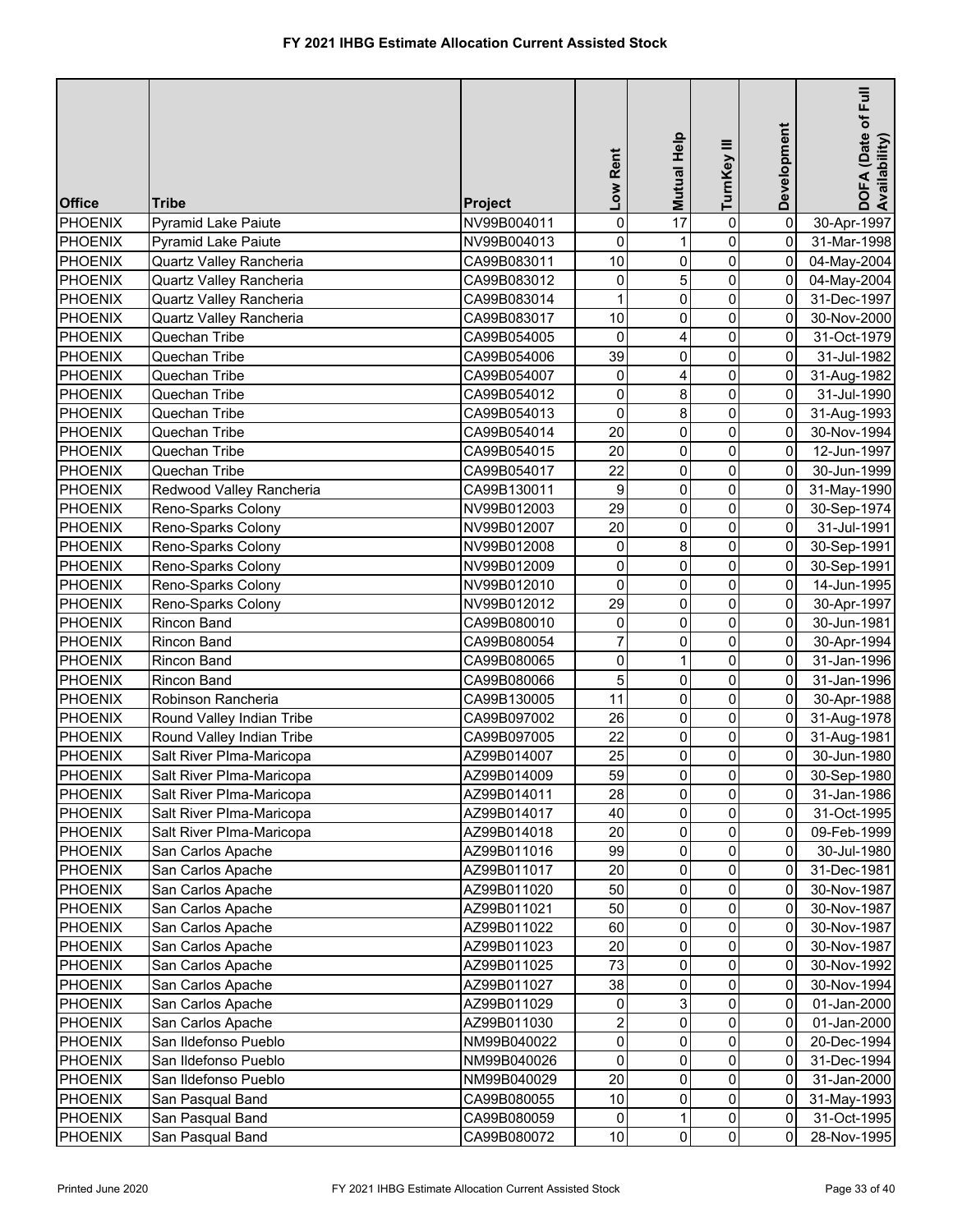|                |                                  |                | Low Rent                | <b>Mutual Help</b> | TurnKey III         | Development    | DOFA (Date of Full<br>Availability) |
|----------------|----------------------------------|----------------|-------------------------|--------------------|---------------------|----------------|-------------------------------------|
| <b>Office</b>  | Tribe                            | <b>Project</b> |                         |                    |                     |                |                                     |
| PHOENIX        | Sandia Pueblo                    | NM99B031067    | 0                       | 0                  | $\pmb{0}$           | $\overline{0}$ | 30-Sep-1995                         |
| <b>PHOENIX</b> | Santa Ana Pueblo                 | NM99B087013    | 5                       | 0                  | $\mathsf{O}\xspace$ | 0              | 30-Nov-1999                         |
| PHOENIX        | Santa Clara Pueblo               | NM99B082007    | 0                       | 0                  | $\mathbf 0$         | 0              | 31-Mar-1992                         |
| <b>PHOENIX</b> | Santa Clara Pueblo               | NM99B082008    | 0                       | 13                 | $\mathsf{O}\xspace$ | 0              | 31-Dec-2004                         |
| <b>PHOENIX</b> | Santa Clara Pueblo               | NM99B082009    | 22                      | 0                  | $\mathsf{O}\xspace$ | 0              | 31-Dec-2004                         |
| <b>PHOENIX</b> | Santa Rosa Band of Cahuilla      | CA99B080069    | 0                       | 0                  | $\mathsf{O}\xspace$ | $\overline{0}$ | 30-May-1995                         |
| <b>PHOENIX</b> | Santa Rosa Band of Cahuilla      | CA99B080070    | 0                       | $\mathbf{1}$       | $\mathsf{O}\xspace$ | $\overline{0}$ | 18-May-1998                         |
| <b>PHOENIX</b> | Santa Rosa Rancheria             | CA99B129001    | 23                      | 0                  | $\mathbf 0$         | 0              | 31-Jul-1982                         |
| <b>PHOENIX</b> | Santa Rosa Rancheria             | CA99B129007    | 20                      | 0                  | $\mathsf{O}\xspace$ | 0              | 31-Dec-1987                         |
| <b>PHOENIX</b> | Santo Domingo Pueblo             | NM99B078001    | 29                      | 0                  | $\mathbf 0$         | 0              | 30-Sep-1998                         |
| <b>PHOENIX</b> | Santo Domingo Pueblo             | NM99B078002    | 0                       | 6                  | $\pmb{0}$           | 10             | 30-Sep-1998                         |
| <b>PHOENIX</b> | Santo Domingo Pueblo             | NM99B078003    | 0                       | $\overline{2}$     | $\mathsf{O}\xspace$ | 0              | 30-Nov-2004                         |
| <b>PHOENIX</b> | Sherwood Valley Rancheria        | CA99B130014    | 9                       | 0                  | $\mathbf 0$         | 0              | 30-Apr-1993                         |
| <b>PHOENIX</b> | Sherwood Valley Rancheria        | CA99B130015    | 4                       | 0                  | $\pmb{0}$           | 0              | 30-Apr-1993                         |
| <b>PHOENIX</b> | Sherwood Valley Rancheria        | CA99B130027    | 12                      | 0                  | $\mathbf 0$         | 3              | 28-Sep-2012                         |
| <b>PHOENIX</b> | Soboba Band                      | CA99B080068    | $\overline{\mathbf{c}}$ | 0                  | $\mathbf 0$         | 0              | 30-May-1995                         |
| <b>PHOENIX</b> | Soboba Band                      | CA99B080073    | $\overline{c}$          | 0                  | $\pmb{0}$           | 0              | 30-Jun-1998                         |
| <b>PHOENIX</b> | Susanville Rancheria             | CA99B083008    | 25                      | 0                  | $\mathsf{O}\xspace$ | 0              | 30-Sep-1993                         |
| <b>PHOENIX</b> | Susanville Rancheria             | CA99B083010    | 6                       | 0                  | $\mathbf 0$         | 0              | 31-Dec-1995                         |
| <b>PHOENIX</b> | Te-Moak                          | NV99B016003    | 0                       | $\overline{2}$     | 0                   | 0              | 31-Dec-1980                         |
| <b>PHOENIX</b> | Te-Moak                          | NV99B016004    | 10                      | 0                  | 0                   | 0              | 30-Nov-1980                         |
| <b>PHOENIX</b> | Te-Moak                          | NV99B016005    | 23                      | 5                  | $\mathbf 0$         | 0              | 28-Feb-1982                         |
| <b>PHOENIX</b> | Te-Moak                          | NV99B016006    | 3                       | 3                  | 0                   | 0              | 28-Feb-1982                         |
| <b>PHOENIX</b> | Te-Moak                          | NV99B016008    | 0                       | 5                  | $\mathsf{O}\xspace$ | $\overline{0}$ | 31-Aug-1986                         |
| <b>PHOENIX</b> | Te-Moak                          | NV99B016009    | 0                       | 3                  | $\pmb{0}$           | $\overline{0}$ | 31-Aug-1988                         |
| <b>PHOENIX</b> | Te-Moak                          | NV99B016010    | 33                      | 0                  | $\mathsf{O}\xspace$ | 0              | 28-Feb-1989                         |
| <b>PHOENIX</b> | Te-Moak                          | NV99B016011    | 9                       | $\mathbf{1}$       | $\mathsf{O}\xspace$ | 0              | 28-Feb-1998                         |
| PHOENIX        | Tesuque Pueblo                   | NM99B040028    | 0                       | 0                  | $\mathbf 0$         | 0              | 28-Feb-1995                         |
| PHOENIX        | Tohono O'Odham Nation            | AZ99B026008    | 10                      | 0                  | $\pmb{0}$           | $\overline{0}$ | 30-Sep-1978                         |
| <b>PHOENIX</b> | Tohono O'Odham Nation            | AZ99B026012    | 50                      | $\overline{0}$     | $\overline{0}$      | $\overline{0}$ | 31-May-1974                         |
| <b>PHOENIX</b> | Tohono O'Odham Nation            | AZ99B026020    | 12                      | $\overline{0}$     | $\overline{0}$      | $\overline{0}$ | 28-Feb-1983                         |
| PHOENIX        | Tohono O'Odham Nation            | AZ99B026022    | 50                      | 0                  | 0                   | 0              | 30-Jun-1986                         |
| PHOENIX        | Tohono O'Odham Nation            | AZ99B026029    | 0                       |                    | $\pmb{0}$           | 0              | 31-Dec-1991                         |
| PHOENIX        | Tohono O'Odham Nation            | AZ99B026030    | 0                       | 1                  | 0                   | 0              | 30-Apr-1992                         |
| PHOENIX        | Tohono O'Odham Nation            | AZ99B026032    | 0                       | 72                 | $\mathbf 0$         | 0              | 30-Jan-1999                         |
| PHOENIX        | Torres-Martinez Band of Cahuilla | CA99B080035    | 9                       | 0                  | 0                   | 0              | 29-Feb-1988                         |
| <b>PHOENIX</b> | Torres-Martinez Band of Cahuilla | CA99B080045    | 1                       | 0                  | $\pmb{0}$           | 0              | 30-Apr-1989                         |
| <b>PHOENIX</b> | Tule River Indian Tribe          | CA99B099003    | 7                       | 0                  | 0                   | 0              | 30-Jun-1988                         |
| <b>PHOENIX</b> | Tule River Indian Tribe          | CA99B099006    | 18                      | 0                  | 0                   | 0              | 29-Mar-1996                         |
| <b>PHOENIX</b> | Tule River Indian Tribe          | CA99B099007    | 0                       | 3                  | $\overline{0}$      | 0              | 29-Mar-1996                         |
| <b>PHOENIX</b> | Tule River Indian Tribe          | CA99B099009    | 35                      | 0                  | $\overline{0}$      | 0              | 10-Feb-2004                         |
| <b>PHOENIX</b> | Tuolumne Band of Me-Wuk Indians  | CA99B129006    | 5                       | 0                  | 0                   | 0              | 31-Jul-1982                         |
| <b>PHOENIX</b> | Tuolumne Band of Me-Wuk Indians  | CA99B129012    | 3                       | 0                  | 0                   | 0              | 31-May-1999                         |
| PHOENIX        | Tuolumne Band of Me-Wuk Indians  | CA99B129013    | 0                       | 10                 | $\overline{0}$      | $\overline{0}$ | 31-May-1999                         |
| <b>PHOENIX</b> | Viejas Group of Capitan Grande   | CA99B080056    | 1                       | 0                  | 0                   | 0              | 30-Nov-1993                         |
| <b>PHOENIX</b> | <b>Walker River Paiute Tribe</b> | NV99B008006    | 10                      | 0                  | 0                   | 0              | 31-Mar-1982                         |
| PHOENIX        | <b>Walker River Paiute Tribe</b> | NV99B008009    | $10$                    | 0                  | $\pmb{0}$           | $\overline{0}$ | 31-Oct-1986                         |
| <b>PHOENIX</b> | <b>Walker River Paiute Tribe</b> | NV99B008011    | 0                       | 8 <sup>1</sup>     | $\overline{0}$      | $\overline{0}$ | 31-Dec-1992                         |
| <b>PHOENIX</b> | <b>Walker River Paiute Tribe</b> | NV99B008012    | $\overline{0}$          | $\vert 4 \vert$    | $\overline{0}$      | $\overline{0}$ | 31-Dec-1992                         |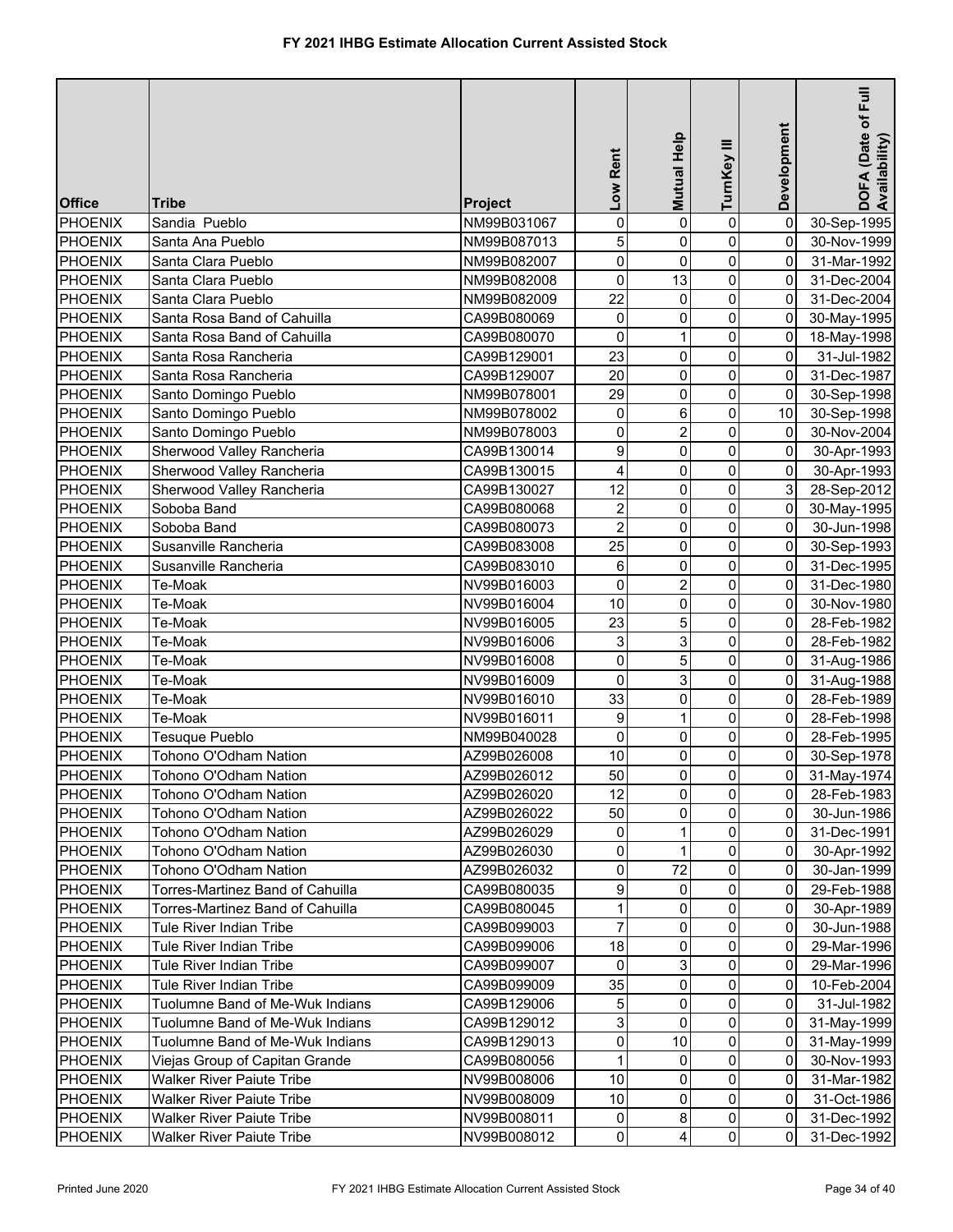| <b>Office</b>  | Tribe                               | <b>Project</b> | Low Rent            | <b>Mutual Help</b> | TurnKey III             | Development    | Full<br>DOFA (Date of F<br>Availability) |
|----------------|-------------------------------------|----------------|---------------------|--------------------|-------------------------|----------------|------------------------------------------|
| PHOENIX        | <b>Walker River Paiute Tribe</b>    | NV99B008013    | 13                  | 0                  | $\pmb{0}$               | 0              | 30-Sep-1994                              |
| PHOENIX        | <b>Walker River Paiute Tribe</b>    | NV99B008014    | 13                  | 0                  | $\pmb{0}$               | 0              | 30-Sep-1994                              |
| PHOENIX        | <b>Walker River Paiute Tribe</b>    | NV99B008015    | 22                  | 0                  | $\pmb{0}$               | 0              | 30-Nov-2001                              |
| <b>PHOENIX</b> | <b>Washoe Tribe</b>                 | NV99B003007    | 15                  | 0                  | $\pmb{0}$               | 0              | 31-Jul-1980                              |
| <b>PHOENIX</b> | <b>Washoe Tribe</b>                 | NV99B003009    | 25                  | 0                  | $\mathsf{O}\xspace$     | 0              | 30-Jun-1984                              |
| <b>PHOENIX</b> | <b>Washoe Tribe</b>                 | NV99B003010    | 40                  | 0                  | $\mathsf{O}\xspace$     | 0              | 31-Jul-1989                              |
| <b>PHOENIX</b> | <b>Washoe Tribe</b>                 | NV99B003013    | 0                   | 0                  | $\mathsf{O}\xspace$     | 0              | 30-Sep-1995                              |
| <b>PHOENIX</b> | White Mountain Apache (Fort Apache) | AZ99B016007    | 35                  | 0                  | $\mathsf{O}\xspace$     | 0              | 30-Jun-1971                              |
| <b>PHOENIX</b> | White Mountain Apache (Fort Apache) | AZ99B016017    | 65                  | 0                  | $\mathsf{O}\xspace$     | 0              | 31-Dec-1972                              |
| <b>PHOENIX</b> | White Mountain Apache (Fort Apache) | AZ99B016026    | 45                  | 0                  | $\mathbf 0$             | 0              | 31-Dec-1979                              |
| <b>PHOENIX</b> | White Mountain Apache (Fort Apache) | AZ99B016027    | 48                  | 0                  | $\pmb{0}$               | $\overline{0}$ | 31-Aug-1980                              |
| <b>PHOENIX</b> | White Mountain Apache (Fort Apache) | AZ99B016029    | 50                  | 0                  | $\mathsf{O}\xspace$     | 0              | 28-Feb-1981                              |
| <b>PHOENIX</b> | White Mountain Apache (Fort Apache) | AZ99B016030    | 0                   | $\overline{2}$     | $\mathbf 0$             | 0              | 31-Jul-1986                              |
| <b>PHOENIX</b> | White Mountain Apache (Fort Apache) | AZ99B016031    | 5                   | 0                  | $\mathbf 0$             | 0              | 31-May-1986                              |
| <b>PHOENIX</b> | White Mountain Apache (Fort Apache) | AZ99B016034    | 40                  | 0                  | $\mathbf 0$             | 0              | 31-Oct-1987                              |
| <b>PHOENIX</b> | White Mountain Apache (Fort Apache) | AZ99B016036    | 50                  | 0                  | $\mathbf 0$             | 0              | 31-Jan-1988                              |
| <b>PHOENIX</b> | White Mountain Apache (Fort Apache) | AZ99B016037    | 0                   | $\overline{c}$     | $\pmb{0}$               | 0              | 31-Oct-1987                              |
| <b>PHOENIX</b> | White Mountain Apache (Fort Apache) | AZ99B016038    | 50                  | 0                  | $\mathbf 0$             | 0              | 31-Jan-1988                              |
| <b>PHOENIX</b> | White Mountain Apache (Fort Apache) | AZ99B016039    | 0                   | 1                  | $\mathbf 0$             | 0              | 30-Jun-1988                              |
| <b>PHOENIX</b> | White Mountain Apache (Fort Apache) | AZ99B016040    | 0                   | 1                  | 0                       | 0              | 31-Oct-1988                              |
| <b>PHOENIX</b> | White Mountain Apache (Fort Apache) | AZ99B016042    | 0                   | 3                  | 0                       | 0              | 31-Oct-1988                              |
| <b>PHOENIX</b> | White Mountain Apache (Fort Apache) | AZ99B016043    | 0                   | $\overline{2}$     | $\mathbf 0$             | 0              | 31-Oct-1991                              |
| PHOENIX        | White Mountain Apache (Fort Apache) | AZ99B016045    | 0                   | $\mathbf{1}$       | 0                       | 0              | 31-Oct-1991                              |
| <b>PHOENIX</b> | White Mountain Apache (Fort Apache) | AZ99B016046    | 20                  | 0                  | $\mathsf{O}\xspace$     | $\overline{0}$ | 30-Apr-1993                              |
| <b>PHOENIX</b> | White Mountain Apache (Fort Apache) | AZ99B016048    | 75                  | 0                  | $\mathsf{O}\xspace$     | 0              | 31-Jul-1994                              |
| <b>PHOENIX</b> | White Mountain Apache (Fort Apache) | AZ99B016049    | 0                   | $\overline{2}$     | $\pmb{0}$               | 0              | 31-Jul-1994                              |
| <b>PHOENIX</b> | White Mountain Apache (Fort Apache) | AZ99B016050    | 75                  | 0                  | $\pmb{0}$               | $\overline{0}$ | 31-May-1997                              |
| PHOENIX        | White Mountain Apache (Fort Apache) | AZ99B016051    | 0                   | 37                 | $\pmb{0}$               | $\overline{0}$ | 30-Apr-1998                              |
| PHOENIX        | Yavapai-Apache (Camp Verde)         | AZ99B022004    | 1                   | 0                  | $\pmb{0}$               | $\overline{0}$ | 28-Feb-1983                              |
| <b>PHOENIX</b> | Yavapai-Apache (Camp Verde)         | AZ99B022006    | 10                  | 0                  | $\overline{\mathbf{0}}$ | $\overline{0}$ | 31-Jul-1986                              |
| <b>PHOENIX</b> | Yavapai-Apache (Camp Verde)         | AZ99B022007    | 13                  | $\overline{0}$     | $\overline{0}$          | $\overline{0}$ | 30-Jun-1986                              |
| PHOENIX        | Yavapai-Apache (Camp Verde)         | AZ99B022010    | 14                  | 0                  | $\overline{0}$          | $\overline{0}$ | 31-May-1991                              |
| PHOENIX        | Yavapai-Apache (Camp Verde)         | AZ99B022012    | $\overline{7}$      | 0                  | $\overline{0}$          | 0              | 30-Sep-1997                              |
| PHOENIX        | Yavapai-Apache (Camp Verde)         | AZ99B022013    | 1                   | 0                  | $\overline{0}$          | 0              | 31-May-1997                              |
| PHOENIX        | Yerington Paiute Tribe              | NV99B010005    | 14                  | 0                  | $\mathbf 0$             | 0              | 30-Jun-1980                              |
| PHOENIX        | Yomba Shoshone Tribe                | NV99B020001    | 22                  | 0                  | $\mathbf{0}$            | 0              | 30-Jun-1981                              |
| <b>PHOENIX</b> | Ysleta Del Sur                      | TX99B429003    | 0                   | 13                 | 0                       | 0              | 04-Jan-1999                              |
| <b>PHOENIX</b> | Yurok Tribe                         | CA99B158001    | 11                  | 0                  | $\overline{0}$          | 3              | 31-Dec-2001                              |
| <b>PHOENIX</b> | Yurok Tribe                         | CA99B158001    | 1                   | 0                  | 0                       | 0              | 05-Jul-2007                              |
| <b>PHOENIX</b> | Yurok Tribe                         | CA99B158002    | 7                   | 0                  | $\mathbf{0}$            | 0              | 30-Sep-2004                              |
| <b>PHOENIX</b> | Yurok Tribe                         | CA99B158002    | 25                  | 0                  | $\overline{0}$          | 0              | 19-Jun-2009                              |
| <b>PHOENIX</b> | Yurok Tribe                         | CA99B158003    | 0                   | 18                 | 0                       | 0              | 30-Sep-2009                              |
| <b>PHOENIX</b> | Yurok Tribe                         | CA99B158003    | 0                   |                    | 0                       | 0              | 18-Mar-2004                              |
| PHOENIX        | Yurok Tribe                         | CA99B158003    | 0                   |                    | $\mathbf 0$             | 0              | 04-May-2004                              |
| PHOENIX        | Yurok Tribe                         | CA99B158003    | 0                   | 2                  | $\mathbf 0$             | 0              | 30-Sep-2005                              |
| PHOENIX        | Yurok Tribe                         | CA99B158003    | 0                   | 1                  | $\mathbf 0$             | $\overline{0}$ | 16-Apr-2001                              |
| PHOENIX        | Yurok Tribe                         | CA99B158003    | 0                   | 2                  | $\pmb{0}$               | $\overline{0}$ | 12-Jun-2001                              |
| PHOENIX        | <b>Yurok Tribe</b>                  | CA99B158003    | $\mathsf{O}\xspace$ |                    | $\overline{0}$          | $\overline{0}$ | 31-Dec-2001                              |
| PHOENIX        | Yurok Tribe                         | CA99B158003    | $\overline{0}$      | 1                  | $\overline{0}$          | $\overline{0}$ | 31-Aug-2002                              |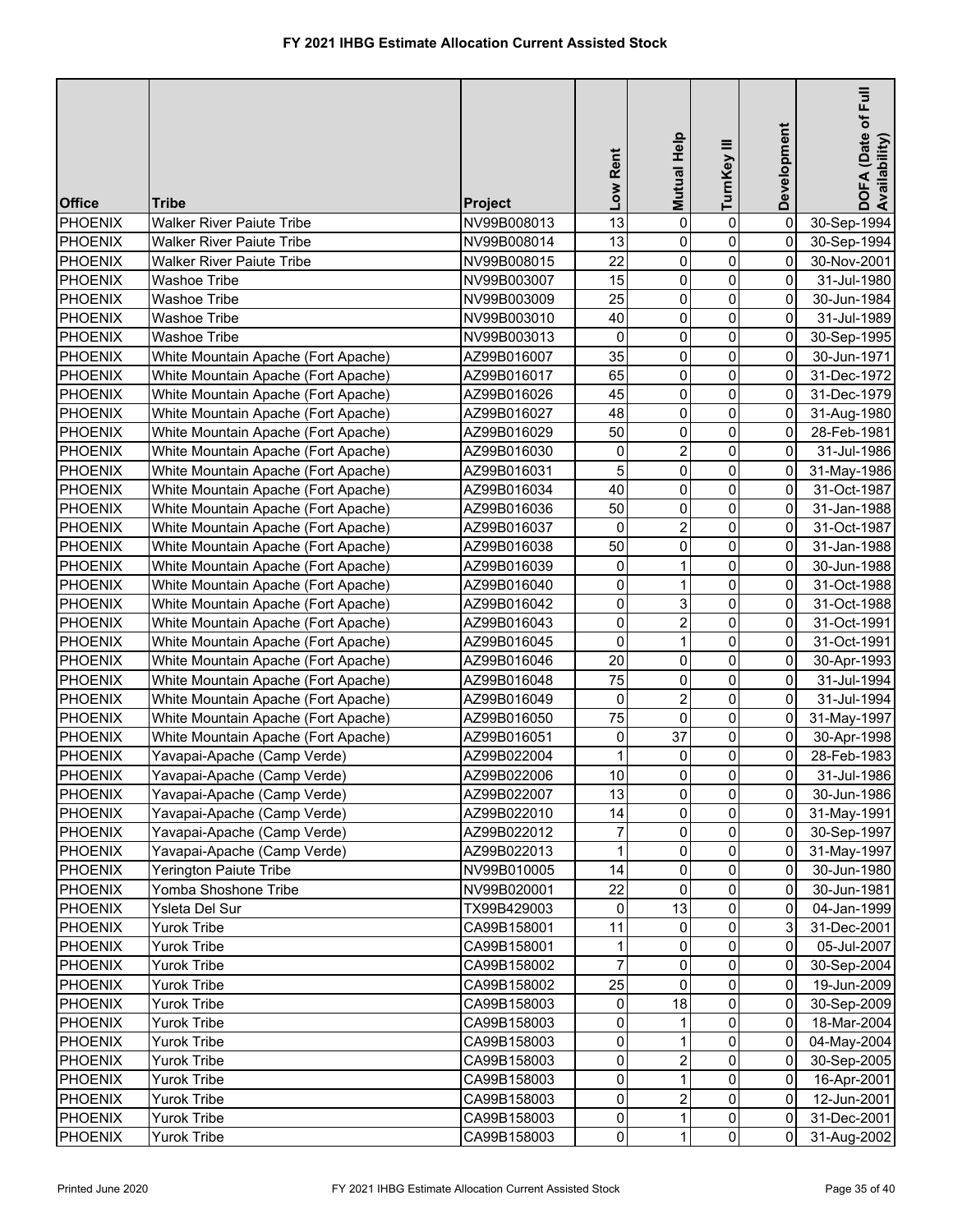## **FY 2021 IHBG Estimate Allocation Current Assisted Stock**

| <b>Office</b>   | <b>Tribe</b>       | Project     | <b>Rei</b><br><b>NOT</b> | <b>Help</b><br>Mutual | ≡<br>Key       | ᄇ<br>velopme<br>ق | of Full<br>(Date<br>vailability)<br>DOF,<br>Avail |
|-----------------|--------------------|-------------|--------------------------|-----------------------|----------------|-------------------|---------------------------------------------------|
| <b>PHOENIX</b>  | <b>Yurok Tribe</b> | CA99B158003 | $\overline{0}$           | 2۱                    | 0              | $\Omega$          | 30-Sep-2002                                       |
| <b>PHOENIX</b>  | Zia Pueblo         | NM99B031068 | $\overline{0}$           | 18                    | 0              | 01                | 30-Jun-1996                                       |
| <b>PHOENIX</b>  | Zuni Tribe         | NM99B019005 | $\overline{2}$           | 0                     | 0              | 0I                | 31-Oct-1972                                       |
| <b>PHOENIX</b>  | Zuni Tribe         | NM99B019008 | 50                       | $\overline{0}$        | 0              | $\overline{0}$    | 31-Mar-1977                                       |
| <b>PHOENIX</b>  | Zuni Tribe         | NM99B019009 | 74                       | 0                     | 0              | $\overline{0}$    | 28-Feb-1982                                       |
| <b>IPHOENIX</b> | Zuni Tribe         | NM99B019011 |                          | 0                     | 0              | $\overline{0}$    | 30-Sep-1982                                       |
| <b>PHOENIX</b>  | Zuni Tribe         | NM99B019013 | 40                       | 0                     | $\overline{0}$ | ΟI                | 31-Jul-1986                                       |
| <b>IPHOENIX</b> | Zuni Tribe         | NM99B019015 | 22                       | $\Omega$              | $\Omega$       | $\Omega$          | 31-Dec-1997                                       |
| <b>IPHOENIX</b> | Zuni Tribe         | NM99B019016 | $\overline{0}$           | 51                    | 0              | $\overline{0}$    | 30-Apr-2007                                       |
| <b>PHOENIX</b>  | Zuni Tribe         | NM99B019017 | 5                        | 0                     | 0              | 0                 | 30-Apr-2007                                       |
| <b>PHOENIX</b>  | <b>TOTAL</b>       |             | 8,996                    | 940                   | 0              | 60                |                                                   |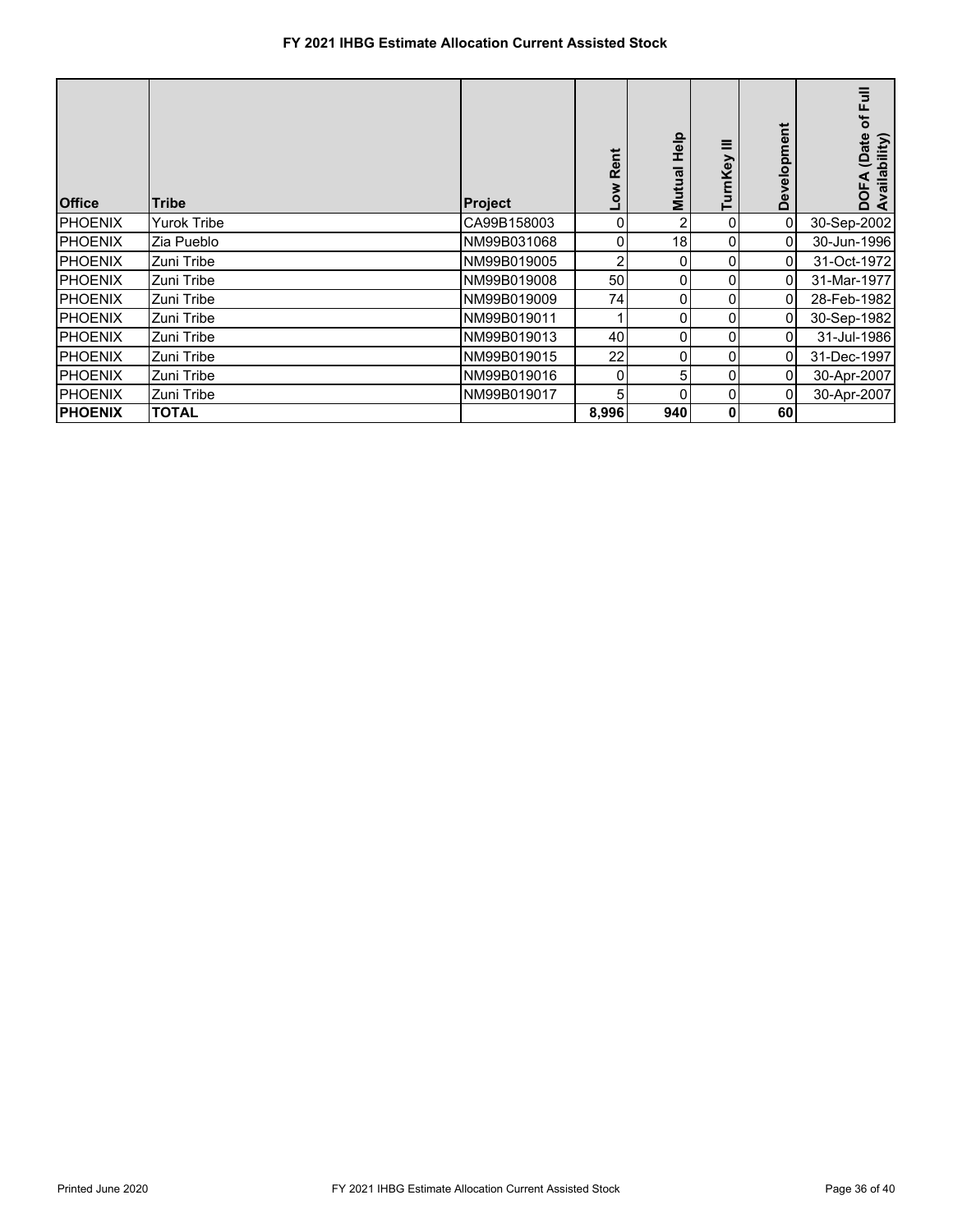| <b>Office</b>  | Tribe                                 | <b>Project</b> | Low Rent        | Mutual Help    | TurnKey III         | Development    | DOFA (Date of Full<br>Availability) |
|----------------|---------------------------------------|----------------|-----------------|----------------|---------------------|----------------|-------------------------------------|
| <b>SEATTLE</b> | <b>Burns-Paiute Tribe</b>             | OR97B039001    | $\mathbf 0$     | 16             | $\pmb{0}$           | $\overline{0}$ | 31-Mar-1999                         |
| <b>SEATTLE</b> | <b>Chehalis Confederated Tribes</b>   | WA19B048002    | 29              | 0              | $\pmb{0}$           | 0              | 30-Nov-1983                         |
| <b>SEATTLE</b> | <b>Chehalis Confederated Tribes</b>   | WA97B048003    | 21              | 0              | $\mathbf 0$         | 0              | 30-Jun-1987                         |
| <b>SEATTLE</b> | <b>Chehalis Confederated Tribes</b>   | WA97B048005    | 0               | 3              | $\pmb{0}$           | 0              | 25-Nov-1997                         |
| <b>SEATTLE</b> | <b>Chehalis Confederated Tribes</b>   | WA97B048007    | 0               | $\mathbf{1}$   | $\mathsf{O}\xspace$ | 0              | 31-Jan-2000                         |
| <b>SEATTLE</b> | <b>Chehalis Confederated Tribes</b>   | WA97B048008    | 5               | 0              | $\mathbf 0$         | 0              | 29-Feb-2008                         |
| <b>SEATTLE</b> | Coeur D'Alene Tribe                   | ID16B007009    | 16              | 0              | $\mathsf{O}\xspace$ | 0              | 30-Apr-1984                         |
| <b>SEATTLE</b> | Coeur D'Alene Tribe                   | ID16B007010    | 0               | $\overline{2}$ | $\mathbf 0$         | $\overline{0}$ | 31-Aug-1984                         |
| <b>SEATTLE</b> | Coeur D'Alene Tribe                   | ID97B007006    | 45              | 0              | $\mathsf{O}\xspace$ | $\overline{0}$ | 30-Sep-1981                         |
| <b>SEATTLE</b> | Coeur D'Alene Tribe                   | ID97B007013    | 0               | 1              | $\mathbf 0$         | $\overline{0}$ | 31-Aug-1984                         |
| <b>SEATTLE</b> | Coeur D'Alene Tribe                   | ID97B007015    | 11              | 0              | $\pmb{0}$           | $\overline{0}$ | 31-Mar-1990                         |
| <b>SEATTLE</b> | Coeur D'Alene Tribe                   | ID97B007018    | 0               | $\overline{2}$ | $\mathsf{O}\xspace$ | $\overline{0}$ | 31-Aug-1994                         |
| <b>SEATTLE</b> | Coeur D'Alene Tribe                   | ID97B007021    | 9               | 0              | $\mathbf 0$         | 1              | 31-Dec-1998                         |
| <b>SEATTLE</b> | Coeur D'Alene Tribe                   | ID97B007022    | 0               | 5              | $\mathbf 0$         | 1              | 31-Dec-1998                         |
| <b>SEATTLE</b> | Coeur D'Alene Tribe                   | ID97B007025    | 5               | 0              | $\mathbf 0$         | 0              | 31-Dec-1998                         |
| <b>SEATTLE</b> | <b>Colville Confederated Tribes</b>   | WA19B043007    | 43              | 1              | $\mathbf 0$         | 0              | 31-Dec-1980                         |
| <b>SEATTLE</b> | <b>Colville Confederated Tribes</b>   | WA19B043008    | 0               | 1              | $\mathbf 0$         | 0              | 30-Apr-1981                         |
| <b>SEATTLE</b> | <b>Colville Confederated Tribes</b>   | WA19B043009    | 50              | 1              | $\mathbf 0$         | 0              | 30-Jun-1982                         |
| <b>SEATTLE</b> | <b>Colville Confederated Tribes</b>   | WA97B043002    | 39              | 0              | $\mathbf 0$         | 0              | 30-Jun-1977                         |
| <b>SEATTLE</b> | <b>Colville Confederated Tribes</b>   | WA97B043003    | 29              | 0              | $\mathbf 0$         | 0              | 31-Aug-1978                         |
| <b>SEATTLE</b> | <b>Colville Confederated Tribes</b>   | WA97B043004    | 0               | 2              | 0                   | 0              | 31-Jan-1979                         |
| <b>SEATTLE</b> | <b>Colville Confederated Tribes</b>   | WA97B043005    | $\overline{35}$ | 0              | $\mathbf 0$         | 0              | 31-Jan-1980                         |
| <b>SEATTLE</b> | <b>Colville Confederated Tribes</b>   | WA97B043012    | 58              | 0              | 0                   | 0              | 30-Jun-1983                         |
| <b>SEATTLE</b> | <b>Colville Confederated Tribes</b>   | WA97B043014    | 0               | 4              | $\mathbf 0$         | $\overline{0}$ | 31-May-1986                         |
| <b>SEATTLE</b> | <b>Colville Confederated Tribes</b>   | WA97B043017    | 0               | $\overline{2}$ | $\mathbf 0$         | $\overline{0}$ | 31-Mar-1999                         |
| <b>SEATTLE</b> | Coos, Lower Umpqua and Siuslaw Tribes | OR97B036001    | 15              | 0              | $\mathbf 0$         | 0              | 28-Feb-2001                         |
| <b>SEATTLE</b> | Coquille Indian Tribe                 | OR97B038001    | 51              | 0              | $\pmb{0}$           | 0              | 30-Jun-1997                         |
| <b>SEATTLE</b> | Coquille Indian Tribe                 | OR97B038002    | 0               | $\overline{7}$ | $\mathbf 0$         | $\overline{0}$ | 30-Jun-1997                         |
| <b>SEATTLE</b> | <b>Grand Ronde</b>                    | OR97B040001    | 15              | 0              | $\pmb{0}$           | $\overline{0}$ | 31-Aug-2000                         |
| <b>SEATTLE</b> | Grand Ronde                           | OR97B040002    | $\overline{5}$  | $\overline{0}$ | $\overline{0}$      | $\overline{0}$ | 31-Aug-2000                         |
| <b>SEATTLE</b> | Hoh Indian Tribe                      | WA97B052032    | $\overline{4}$  | $\overline{0}$ | $\overline{0}$      | $\overline{0}$ | 01-Feb-1997                         |
| <b>SEATTLE</b> | Kalispel Indian Community             | WA97B037012    | 0               | 3              | $\overline{0}$      | $\overline{0}$ | 31-Dec-1996                         |
| <b>SEATTLE</b> | Kalispel Indian Community             | WA97B600371    | 3               | 0              | 0                   | 0              | 30-Sep-2000                         |
| <b>SEATTLE</b> | Kalispel Indian Community             | WA97B600372    | 0               |                | $\overline{0}$      | 0              | 30-Sep-2000                         |
| <b>SEATTLE</b> | Klamath Indian Tribe                  | OR97B037004    | 0               | 5              | $\overline{0}$      | 0              | 28-Feb-1999                         |
| <b>SEATTLE</b> | Klamath Indian Tribe                  | OR97B037005    | 6               | 0              | $\mathbf{0}$        | 0              | 28-Feb-1999                         |
| <b>SEATTLE</b> | Kootenai Tribe                        | ID97B022001    | 0               | 3              | $\pmb{0}$           | 0              | 28-Feb-1986                         |
| <b>SEATTLE</b> | Lower Elwha Tribal Community          | WA97B050009    | 0               | 11             | $\overline{0}$      | 0              | 31-Aug-1996                         |
| <b>SEATTLE</b> | Lower Elwha Tribal Community          | WA97B050011    | 3               | 0              | $\mathbf{0}$        | 0              | 31-Jul-1999                         |
| <b>SEATTLE</b> | Lower Elwha Tribal Community          | WA97B050012    | 0               | 3              | $\overline{0}$      | 0              | 31-Jul-1999                         |
| <b>SEATTLE</b> | Lummi Tribe                           | WA97B028004    | 19              | 0              | $\overline{0}$      | 0              | 30-Apr-1975                         |
| <b>SEATTLE</b> | Lummi Tribe                           | WA97B028007    | 29              | 0              | 0                   | 0              | 30-Jun-1989                         |
| <b>SEATTLE</b> | Lummi Tribe                           | WA97B028011    | 0               | 0              | $\overline{0}$      | 0              | 31-Aug-1995                         |
| <b>SEATTLE</b> | Lummi Tribe                           | WA97B028012    | 15              | 0              | $\overline{0}$      | 0              | 31-Mar-1996                         |
| <b>SEATTLE</b> | Lummi Tribe                           | WA97B028013    | 0               | 7              | 0                   | $\overline{0}$ | 30-Sep-1996                         |
| <b>SEATTLE</b> | Lummi Tribe                           | WA97B028014    | 20              | 0              | 0                   | 0              | 30-Mar-1997                         |
| <b>SEATTLE</b> | Lummi Tribe                           | WA97B028015    | 0               | 17             | $\mathbf 0$         | $\overline{0}$ | 30-Sep-1998                         |
| <b>SEATTLE</b> | Lummi Tribe                           | WA97B028023    | 0               | 4              | $\overline{0}$      | $\overline{0}$ | 31-Dec-1998                         |
| <b>SEATTLE</b> | Makah Indian Tribe                    | WA19B029004    | 22              | $\overline{0}$ | $\overline{0}$      | $\overline{0}$ | 31-Mar-1982                         |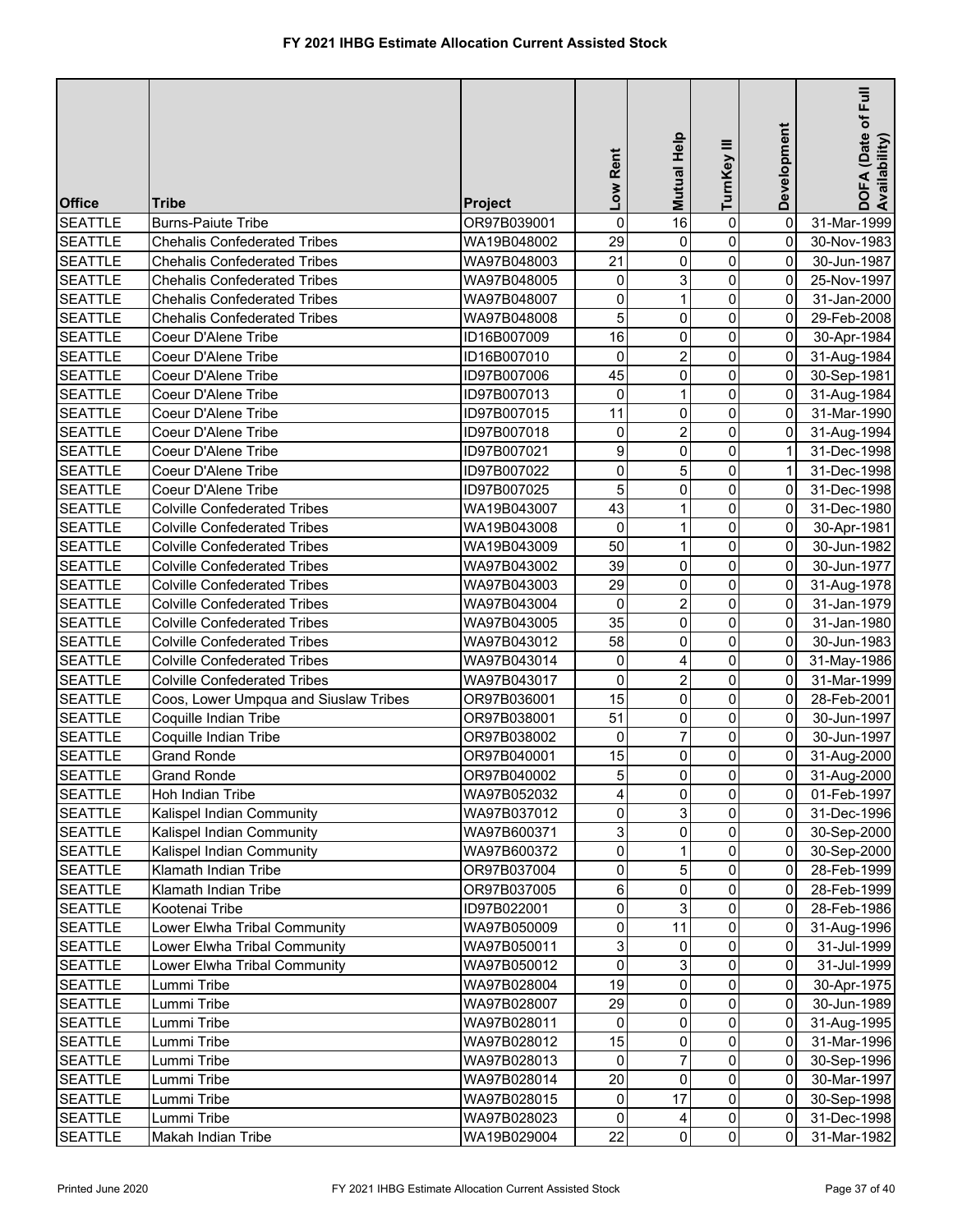| <b>SEATTLE</b><br>$\mathbf 0$<br>$\pmb{0}$<br>WA97B029010<br>0<br>0<br>31-Jan-1995<br>Makah Indian Tribe<br>0<br>18<br><b>SEATTLE</b><br>0<br>0<br>Makah Indian Tribe<br>WA97B029013<br>31-Dec-1996<br>5<br>$\pmb{0}$<br><b>SEATTLE</b><br>0<br>0<br>30-Nov-1999<br>Makah Indian Tribe<br>WA97B029014<br>0<br>40<br>0<br>0<br><b>SEATTLE</b><br>Muckleshoot Indian Tribe<br>WA97B040001<br>31-Dec-1980<br>$\mathsf 0$<br>0<br>0<br>24<br><b>SEATTLE</b><br>Muckleshoot Indian Tribe<br>WA97B040003<br>30-Sep-1998<br>0<br>0<br>$\mathsf 0$<br><b>SEATTLE</b><br>40<br>Muckleshoot Indian Tribe<br>WA97B040004<br>28-Sep-2007<br>$\overline{0}$<br><b>SEATTLE</b><br>Nez Perce Tribe<br>60<br>0<br>0<br>ID97B008007<br>30-Sep-1977<br>$\mathbf 0$<br>0<br><b>SEATTLE</b><br>ID97B008011<br>0<br>Nez Perce Tribe<br>30-Apr-1984<br>8<br>$\overline{0}$<br>$\mathsf{O}\xspace$<br>0<br><b>SEATTLE</b><br>Nez Perce Tribe<br>ID97B008014<br>31-Aug-1991<br>$\overline{0}$<br>29<br><b>SEATTLE</b><br>Nez Perce Tribe<br>0<br>$\pmb{0}$<br>ID97B008015<br>30-Sep-1993<br>$\mathbf 0$<br>0<br><b>SEATTLE</b><br>Nez Perce Tribe<br>0<br>0<br>31-Dec-1994<br>ID97B008017<br>$\overline{\mathbf{c}}$<br>Nez Perce Tribe<br>0<br>0<br><b>SEATTLE</b><br>ID97B008021<br>0<br>30-Sep-1996<br>5<br>0<br>0<br><b>SEATTLE</b><br>Nisqually Indian Community<br>WA97B052032<br>0<br>30-Sep-2000<br>5<br>0<br><b>SEATTLE</b><br>0<br>0<br>Nisqually Indian Community<br>WA97B052035<br>31-Mar-1999<br>0<br>2<br>0<br><b>SEATTLE</b><br>0<br>Nisqually Indian Community<br>WA97B052040<br>31-Jul-1998<br>$\pmb{0}$<br>0<br>$\mathsf 0$<br>Nooksack Tribe<br><b>SEATTLE</b><br>WA19B056002<br>0<br>31-Dec-1980<br>$\mathbf 0$<br>0<br>0<br><b>SEATTLE</b><br>Nooksack Tribe<br>0<br>31-Dec-1979<br>WA97B056001<br>0<br>0<br>0<br>0<br><b>SEATTLE</b><br>Nooksack Tribe<br>WA97B056003<br>31-Aug-1984<br>0<br>0<br><b>SEATTLE</b><br>0<br>$\mathbf 0$<br>Nooksack Tribe<br>WA97B056005<br>31-Jan-1992<br><b>SEATTLE</b><br>0<br>10<br>0<br>Nooksack Tribe<br>WA97B056006<br>0<br>31-Jul-1994<br><b>SEATTLE</b><br>0<br>0<br>Nooksack Tribe<br>WA97B056007<br>$\Omega$<br>31-Jul-1994<br>4<br>$\overline{7}$<br>0<br><b>SEATTLE</b><br>Nooksack Tribe<br>0<br>$\mathbf 0$<br>WA97B056008<br>30-Sep-1999<br>$\mathbf 0$<br><b>SEATTLE</b><br>10<br>0<br>0<br>Port Gamble Indian Community<br>WA19B044004<br>31-Mar-1983<br><b>SEATTLE</b><br>5<br>0<br>0<br>Port Gamble Indian Community<br>WA97B044001<br>0<br>30-May-1974<br>0<br>0<br><b>SEATTLE</b><br>Port Gamble Indian Community<br>20<br>0<br>WA97B044003<br>31-Oct-1977<br>3<br>0<br>0<br><b>SEATTLE</b><br>Port Gamble Indian Community<br>WA97B044010<br>0<br>30-Apr-1998<br>0<br>6<br>0<br>$\pmb{0}$<br><b>SEATTLE</b><br>Port Gamble Indian Community<br>WA97B044011<br>30-Apr-1998<br>27<br>$\pmb{0}$<br>$\overline{0}$<br><b>SEATTLE</b><br>0<br>WA97B063002<br>31-Jul-1990<br><b>Puyallup Tribe</b><br>5<br>0<br>$\mathsf{O}\xspace$<br><b>SEATTLE</b><br>0<br><b>Puyallup Tribe</b><br>WA97B063006<br>04-Aug-2006<br>$\pmb{0}$<br>$\overline{5}$<br>$\overline{0}$<br>$\overline{0}$<br><b>SEATTLE</b><br>Puyallup Tribe<br>WA97B063007<br>04-Aug-2006<br>$\mathbf 0$<br>$\overline{0}$<br>20<br>$\Omega$<br><b>SEATTLE</b><br>Quileute Tribe<br>WA97B047002<br>31-Mar-1996<br>0<br>$\overline{0}$<br><b>SEATTLE</b><br>Quileute Tribe<br>WA97B047003<br>0<br>30-Sep-1997<br>3<br>$\overline{0}$<br>0<br><b>SEATTLE</b><br>Quileute Tribe<br>WA97B047004<br>30-Sep-1997<br>0<br>3<br>3<br>$\overline{0}$<br><b>SEATTLE</b><br>Quileute Tribe<br>WA97B047005<br>0<br>31-Dec-1998<br>40<br>0<br>$\overline{0}$<br><b>SEATTLE</b><br><b>Quinault Tribe</b><br>WA97B027003<br>$\mathbf 0$<br>30-Jul-1974<br>10<br>0<br>0<br><b>SEATTLE</b><br><b>Quinault Tribe</b><br>WA97B027007<br>0<br>31-Jul-1981<br><b>SEATTLE</b><br><b>Quinault Tribe</b><br>WA97B027010<br>0<br>0<br>$\Omega$<br>30-Sep-1995<br>0<br>5<br>0<br><b>SEATTLE</b><br><b>Quinault Tribe</b><br>WA97B027011<br>0<br>0<br>02-Feb-2005<br>$\pmb{0}$<br>5<br>0<br><b>SEATTLE</b><br><b>Quinault Tribe</b><br>WA97B027012<br>0<br>02-Feb-2005<br>0<br>7<br>0<br><b>SEATTLE</b><br>0<br>Sauk-Suiattle Indian Tribe<br>WA97B062003<br>31-Jul-1984<br>0<br>0<br><b>SEATTLE</b><br>Shoalwater Bay Tribe<br>0<br>0<br>WA97B052008<br>30-Apr-1986<br>1<br>0<br><b>SEATTLE</b><br>0<br>0<br>Shoalwater Bay Tribe<br>WA97B052021<br>28-Feb-2000<br>3<br>0<br><b>SEATTLE</b><br>Shoalwater Bay Tribe<br>0<br>0<br>WA97B052046<br>30-Apr-2003<br>0<br>3<br>0<br><b>SEATTLE</b><br>Shoalwater Bay Tribe<br>WA97B052051<br>$\overline{0}$<br>31-Jul-2000<br>0<br>0<br><b>SEATTLE</b><br>Shoshone-Bannock Tribes, Ft. Hall Res.<br>ID16B009005<br>$\overline{0}$<br>31-Jan-1984<br>19<br>0<br><b>SEATTLE</b><br>$\mathbf 0$<br>Shoshone-Bannock Tribes, Ft. Hall Res.<br>ID16B009006<br>0<br>31-Mar-1983<br>$\overline{0}$<br>60<br>0<br>$\overline{0}$<br><b>SEATTLE</b><br>Shoshone-Bannock Tribes, Ft. Hall Res.<br>ID97B009003<br>31-Oct-1975<br>$\overline{0}$<br>$\overline{0}$<br><b>SEATTLE</b><br>Shoshone-Bannock Tribes, Ft. Hall Res.<br>0<br>0<br>ID97B009009<br>31-Aug-1992<br>$\overline{0}$<br>$\mathbf 0$<br><b>SEATTLE</b><br>15<br>0<br>Shoshone-Bannock Tribes, Ft. Hall Res.<br>ID97B009010<br>30-Sep-1991 | <b>Office</b> | Tribe | Project | Low Rent | Mutual Help | TurnKey III | Development | E<br>DOFA (Date of F<br>Availability) |
|---------------------------------------------------------------------------------------------------------------------------------------------------------------------------------------------------------------------------------------------------------------------------------------------------------------------------------------------------------------------------------------------------------------------------------------------------------------------------------------------------------------------------------------------------------------------------------------------------------------------------------------------------------------------------------------------------------------------------------------------------------------------------------------------------------------------------------------------------------------------------------------------------------------------------------------------------------------------------------------------------------------------------------------------------------------------------------------------------------------------------------------------------------------------------------------------------------------------------------------------------------------------------------------------------------------------------------------------------------------------------------------------------------------------------------------------------------------------------------------------------------------------------------------------------------------------------------------------------------------------------------------------------------------------------------------------------------------------------------------------------------------------------------------------------------------------------------------------------------------------------------------------------------------------------------------------------------------------------------------------------------------------------------------------------------------------------------------------------------------------------------------------------------------------------------------------------------------------------------------------------------------------------------------------------------------------------------------------------------------------------------------------------------------------------------------------------------------------------------------------------------------------------------------------------------------------------------------------------------------------------------------------------------------------------------------------------------------------------------------------------------------------------------------------------------------------------------------------------------------------------------------------------------------------------------------------------------------------------------------------------------------------------------------------------------------------------------------------------------------------------------------------------------------------------------------------------------------------------------------------------------------------------------------------------------------------------------------------------------------------------------------------------------------------------------------------------------------------------------------------------------------------------------------------------------------------------------------------------------------------------------------------------------------------------------------------------------------------------------------------------------------------------------------------------------------------------------------------------------------------------------------------------------------------------------------------------------------------------------------------------------------------------------------------------------------------------------------------------------------------------------------------------------------------------------------------------------------------------------------------------------------------------------------------------------------------------------------------------------------------------------------------------------------------------------------------------------------------------------------------------------------------------------------------------------------------------------------------------------------------------------------------------------------------------------------------------------------------------------------------------------------------------------------------------------------------------------------------------------------------------------------------------------------------------------------------------------------------------------------------------------------------------------------------------------------------------------------------------------------------------------------------------------------------------------------------------------------------------------------------------------------------------------------------------------------------------|---------------|-------|---------|----------|-------------|-------------|-------------|---------------------------------------|
|                                                                                                                                                                                                                                                                                                                                                                                                                                                                                                                                                                                                                                                                                                                                                                                                                                                                                                                                                                                                                                                                                                                                                                                                                                                                                                                                                                                                                                                                                                                                                                                                                                                                                                                                                                                                                                                                                                                                                                                                                                                                                                                                                                                                                                                                                                                                                                                                                                                                                                                                                                                                                                                                                                                                                                                                                                                                                                                                                                                                                                                                                                                                                                                                                                                                                                                                                                                                                                                                                                                                                                                                                                                                                                                                                                                                                                                                                                                                                                                                                                                                                                                                                                                                                                                                                                                                                                                                                                                                                                                                                                                                                                                                                                                                                                                                                                                                                                                                                                                                                                                                                                                                                                                                                                                                                                                           |               |       |         |          |             |             |             |                                       |
|                                                                                                                                                                                                                                                                                                                                                                                                                                                                                                                                                                                                                                                                                                                                                                                                                                                                                                                                                                                                                                                                                                                                                                                                                                                                                                                                                                                                                                                                                                                                                                                                                                                                                                                                                                                                                                                                                                                                                                                                                                                                                                                                                                                                                                                                                                                                                                                                                                                                                                                                                                                                                                                                                                                                                                                                                                                                                                                                                                                                                                                                                                                                                                                                                                                                                                                                                                                                                                                                                                                                                                                                                                                                                                                                                                                                                                                                                                                                                                                                                                                                                                                                                                                                                                                                                                                                                                                                                                                                                                                                                                                                                                                                                                                                                                                                                                                                                                                                                                                                                                                                                                                                                                                                                                                                                                                           |               |       |         |          |             |             |             |                                       |
|                                                                                                                                                                                                                                                                                                                                                                                                                                                                                                                                                                                                                                                                                                                                                                                                                                                                                                                                                                                                                                                                                                                                                                                                                                                                                                                                                                                                                                                                                                                                                                                                                                                                                                                                                                                                                                                                                                                                                                                                                                                                                                                                                                                                                                                                                                                                                                                                                                                                                                                                                                                                                                                                                                                                                                                                                                                                                                                                                                                                                                                                                                                                                                                                                                                                                                                                                                                                                                                                                                                                                                                                                                                                                                                                                                                                                                                                                                                                                                                                                                                                                                                                                                                                                                                                                                                                                                                                                                                                                                                                                                                                                                                                                                                                                                                                                                                                                                                                                                                                                                                                                                                                                                                                                                                                                                                           |               |       |         |          |             |             |             |                                       |
|                                                                                                                                                                                                                                                                                                                                                                                                                                                                                                                                                                                                                                                                                                                                                                                                                                                                                                                                                                                                                                                                                                                                                                                                                                                                                                                                                                                                                                                                                                                                                                                                                                                                                                                                                                                                                                                                                                                                                                                                                                                                                                                                                                                                                                                                                                                                                                                                                                                                                                                                                                                                                                                                                                                                                                                                                                                                                                                                                                                                                                                                                                                                                                                                                                                                                                                                                                                                                                                                                                                                                                                                                                                                                                                                                                                                                                                                                                                                                                                                                                                                                                                                                                                                                                                                                                                                                                                                                                                                                                                                                                                                                                                                                                                                                                                                                                                                                                                                                                                                                                                                                                                                                                                                                                                                                                                           |               |       |         |          |             |             |             |                                       |
|                                                                                                                                                                                                                                                                                                                                                                                                                                                                                                                                                                                                                                                                                                                                                                                                                                                                                                                                                                                                                                                                                                                                                                                                                                                                                                                                                                                                                                                                                                                                                                                                                                                                                                                                                                                                                                                                                                                                                                                                                                                                                                                                                                                                                                                                                                                                                                                                                                                                                                                                                                                                                                                                                                                                                                                                                                                                                                                                                                                                                                                                                                                                                                                                                                                                                                                                                                                                                                                                                                                                                                                                                                                                                                                                                                                                                                                                                                                                                                                                                                                                                                                                                                                                                                                                                                                                                                                                                                                                                                                                                                                                                                                                                                                                                                                                                                                                                                                                                                                                                                                                                                                                                                                                                                                                                                                           |               |       |         |          |             |             |             |                                       |
|                                                                                                                                                                                                                                                                                                                                                                                                                                                                                                                                                                                                                                                                                                                                                                                                                                                                                                                                                                                                                                                                                                                                                                                                                                                                                                                                                                                                                                                                                                                                                                                                                                                                                                                                                                                                                                                                                                                                                                                                                                                                                                                                                                                                                                                                                                                                                                                                                                                                                                                                                                                                                                                                                                                                                                                                                                                                                                                                                                                                                                                                                                                                                                                                                                                                                                                                                                                                                                                                                                                                                                                                                                                                                                                                                                                                                                                                                                                                                                                                                                                                                                                                                                                                                                                                                                                                                                                                                                                                                                                                                                                                                                                                                                                                                                                                                                                                                                                                                                                                                                                                                                                                                                                                                                                                                                                           |               |       |         |          |             |             |             |                                       |
|                                                                                                                                                                                                                                                                                                                                                                                                                                                                                                                                                                                                                                                                                                                                                                                                                                                                                                                                                                                                                                                                                                                                                                                                                                                                                                                                                                                                                                                                                                                                                                                                                                                                                                                                                                                                                                                                                                                                                                                                                                                                                                                                                                                                                                                                                                                                                                                                                                                                                                                                                                                                                                                                                                                                                                                                                                                                                                                                                                                                                                                                                                                                                                                                                                                                                                                                                                                                                                                                                                                                                                                                                                                                                                                                                                                                                                                                                                                                                                                                                                                                                                                                                                                                                                                                                                                                                                                                                                                                                                                                                                                                                                                                                                                                                                                                                                                                                                                                                                                                                                                                                                                                                                                                                                                                                                                           |               |       |         |          |             |             |             |                                       |
|                                                                                                                                                                                                                                                                                                                                                                                                                                                                                                                                                                                                                                                                                                                                                                                                                                                                                                                                                                                                                                                                                                                                                                                                                                                                                                                                                                                                                                                                                                                                                                                                                                                                                                                                                                                                                                                                                                                                                                                                                                                                                                                                                                                                                                                                                                                                                                                                                                                                                                                                                                                                                                                                                                                                                                                                                                                                                                                                                                                                                                                                                                                                                                                                                                                                                                                                                                                                                                                                                                                                                                                                                                                                                                                                                                                                                                                                                                                                                                                                                                                                                                                                                                                                                                                                                                                                                                                                                                                                                                                                                                                                                                                                                                                                                                                                                                                                                                                                                                                                                                                                                                                                                                                                                                                                                                                           |               |       |         |          |             |             |             |                                       |
|                                                                                                                                                                                                                                                                                                                                                                                                                                                                                                                                                                                                                                                                                                                                                                                                                                                                                                                                                                                                                                                                                                                                                                                                                                                                                                                                                                                                                                                                                                                                                                                                                                                                                                                                                                                                                                                                                                                                                                                                                                                                                                                                                                                                                                                                                                                                                                                                                                                                                                                                                                                                                                                                                                                                                                                                                                                                                                                                                                                                                                                                                                                                                                                                                                                                                                                                                                                                                                                                                                                                                                                                                                                                                                                                                                                                                                                                                                                                                                                                                                                                                                                                                                                                                                                                                                                                                                                                                                                                                                                                                                                                                                                                                                                                                                                                                                                                                                                                                                                                                                                                                                                                                                                                                                                                                                                           |               |       |         |          |             |             |             |                                       |
|                                                                                                                                                                                                                                                                                                                                                                                                                                                                                                                                                                                                                                                                                                                                                                                                                                                                                                                                                                                                                                                                                                                                                                                                                                                                                                                                                                                                                                                                                                                                                                                                                                                                                                                                                                                                                                                                                                                                                                                                                                                                                                                                                                                                                                                                                                                                                                                                                                                                                                                                                                                                                                                                                                                                                                                                                                                                                                                                                                                                                                                                                                                                                                                                                                                                                                                                                                                                                                                                                                                                                                                                                                                                                                                                                                                                                                                                                                                                                                                                                                                                                                                                                                                                                                                                                                                                                                                                                                                                                                                                                                                                                                                                                                                                                                                                                                                                                                                                                                                                                                                                                                                                                                                                                                                                                                                           |               |       |         |          |             |             |             |                                       |
|                                                                                                                                                                                                                                                                                                                                                                                                                                                                                                                                                                                                                                                                                                                                                                                                                                                                                                                                                                                                                                                                                                                                                                                                                                                                                                                                                                                                                                                                                                                                                                                                                                                                                                                                                                                                                                                                                                                                                                                                                                                                                                                                                                                                                                                                                                                                                                                                                                                                                                                                                                                                                                                                                                                                                                                                                                                                                                                                                                                                                                                                                                                                                                                                                                                                                                                                                                                                                                                                                                                                                                                                                                                                                                                                                                                                                                                                                                                                                                                                                                                                                                                                                                                                                                                                                                                                                                                                                                                                                                                                                                                                                                                                                                                                                                                                                                                                                                                                                                                                                                                                                                                                                                                                                                                                                                                           |               |       |         |          |             |             |             |                                       |
|                                                                                                                                                                                                                                                                                                                                                                                                                                                                                                                                                                                                                                                                                                                                                                                                                                                                                                                                                                                                                                                                                                                                                                                                                                                                                                                                                                                                                                                                                                                                                                                                                                                                                                                                                                                                                                                                                                                                                                                                                                                                                                                                                                                                                                                                                                                                                                                                                                                                                                                                                                                                                                                                                                                                                                                                                                                                                                                                                                                                                                                                                                                                                                                                                                                                                                                                                                                                                                                                                                                                                                                                                                                                                                                                                                                                                                                                                                                                                                                                                                                                                                                                                                                                                                                                                                                                                                                                                                                                                                                                                                                                                                                                                                                                                                                                                                                                                                                                                                                                                                                                                                                                                                                                                                                                                                                           |               |       |         |          |             |             |             |                                       |
|                                                                                                                                                                                                                                                                                                                                                                                                                                                                                                                                                                                                                                                                                                                                                                                                                                                                                                                                                                                                                                                                                                                                                                                                                                                                                                                                                                                                                                                                                                                                                                                                                                                                                                                                                                                                                                                                                                                                                                                                                                                                                                                                                                                                                                                                                                                                                                                                                                                                                                                                                                                                                                                                                                                                                                                                                                                                                                                                                                                                                                                                                                                                                                                                                                                                                                                                                                                                                                                                                                                                                                                                                                                                                                                                                                                                                                                                                                                                                                                                                                                                                                                                                                                                                                                                                                                                                                                                                                                                                                                                                                                                                                                                                                                                                                                                                                                                                                                                                                                                                                                                                                                                                                                                                                                                                                                           |               |       |         |          |             |             |             |                                       |
|                                                                                                                                                                                                                                                                                                                                                                                                                                                                                                                                                                                                                                                                                                                                                                                                                                                                                                                                                                                                                                                                                                                                                                                                                                                                                                                                                                                                                                                                                                                                                                                                                                                                                                                                                                                                                                                                                                                                                                                                                                                                                                                                                                                                                                                                                                                                                                                                                                                                                                                                                                                                                                                                                                                                                                                                                                                                                                                                                                                                                                                                                                                                                                                                                                                                                                                                                                                                                                                                                                                                                                                                                                                                                                                                                                                                                                                                                                                                                                                                                                                                                                                                                                                                                                                                                                                                                                                                                                                                                                                                                                                                                                                                                                                                                                                                                                                                                                                                                                                                                                                                                                                                                                                                                                                                                                                           |               |       |         |          |             |             |             |                                       |
|                                                                                                                                                                                                                                                                                                                                                                                                                                                                                                                                                                                                                                                                                                                                                                                                                                                                                                                                                                                                                                                                                                                                                                                                                                                                                                                                                                                                                                                                                                                                                                                                                                                                                                                                                                                                                                                                                                                                                                                                                                                                                                                                                                                                                                                                                                                                                                                                                                                                                                                                                                                                                                                                                                                                                                                                                                                                                                                                                                                                                                                                                                                                                                                                                                                                                                                                                                                                                                                                                                                                                                                                                                                                                                                                                                                                                                                                                                                                                                                                                                                                                                                                                                                                                                                                                                                                                                                                                                                                                                                                                                                                                                                                                                                                                                                                                                                                                                                                                                                                                                                                                                                                                                                                                                                                                                                           |               |       |         |          |             |             |             |                                       |
|                                                                                                                                                                                                                                                                                                                                                                                                                                                                                                                                                                                                                                                                                                                                                                                                                                                                                                                                                                                                                                                                                                                                                                                                                                                                                                                                                                                                                                                                                                                                                                                                                                                                                                                                                                                                                                                                                                                                                                                                                                                                                                                                                                                                                                                                                                                                                                                                                                                                                                                                                                                                                                                                                                                                                                                                                                                                                                                                                                                                                                                                                                                                                                                                                                                                                                                                                                                                                                                                                                                                                                                                                                                                                                                                                                                                                                                                                                                                                                                                                                                                                                                                                                                                                                                                                                                                                                                                                                                                                                                                                                                                                                                                                                                                                                                                                                                                                                                                                                                                                                                                                                                                                                                                                                                                                                                           |               |       |         |          |             |             |             |                                       |
|                                                                                                                                                                                                                                                                                                                                                                                                                                                                                                                                                                                                                                                                                                                                                                                                                                                                                                                                                                                                                                                                                                                                                                                                                                                                                                                                                                                                                                                                                                                                                                                                                                                                                                                                                                                                                                                                                                                                                                                                                                                                                                                                                                                                                                                                                                                                                                                                                                                                                                                                                                                                                                                                                                                                                                                                                                                                                                                                                                                                                                                                                                                                                                                                                                                                                                                                                                                                                                                                                                                                                                                                                                                                                                                                                                                                                                                                                                                                                                                                                                                                                                                                                                                                                                                                                                                                                                                                                                                                                                                                                                                                                                                                                                                                                                                                                                                                                                                                                                                                                                                                                                                                                                                                                                                                                                                           |               |       |         |          |             |             |             |                                       |
|                                                                                                                                                                                                                                                                                                                                                                                                                                                                                                                                                                                                                                                                                                                                                                                                                                                                                                                                                                                                                                                                                                                                                                                                                                                                                                                                                                                                                                                                                                                                                                                                                                                                                                                                                                                                                                                                                                                                                                                                                                                                                                                                                                                                                                                                                                                                                                                                                                                                                                                                                                                                                                                                                                                                                                                                                                                                                                                                                                                                                                                                                                                                                                                                                                                                                                                                                                                                                                                                                                                                                                                                                                                                                                                                                                                                                                                                                                                                                                                                                                                                                                                                                                                                                                                                                                                                                                                                                                                                                                                                                                                                                                                                                                                                                                                                                                                                                                                                                                                                                                                                                                                                                                                                                                                                                                                           |               |       |         |          |             |             |             |                                       |
|                                                                                                                                                                                                                                                                                                                                                                                                                                                                                                                                                                                                                                                                                                                                                                                                                                                                                                                                                                                                                                                                                                                                                                                                                                                                                                                                                                                                                                                                                                                                                                                                                                                                                                                                                                                                                                                                                                                                                                                                                                                                                                                                                                                                                                                                                                                                                                                                                                                                                                                                                                                                                                                                                                                                                                                                                                                                                                                                                                                                                                                                                                                                                                                                                                                                                                                                                                                                                                                                                                                                                                                                                                                                                                                                                                                                                                                                                                                                                                                                                                                                                                                                                                                                                                                                                                                                                                                                                                                                                                                                                                                                                                                                                                                                                                                                                                                                                                                                                                                                                                                                                                                                                                                                                                                                                                                           |               |       |         |          |             |             |             |                                       |
|                                                                                                                                                                                                                                                                                                                                                                                                                                                                                                                                                                                                                                                                                                                                                                                                                                                                                                                                                                                                                                                                                                                                                                                                                                                                                                                                                                                                                                                                                                                                                                                                                                                                                                                                                                                                                                                                                                                                                                                                                                                                                                                                                                                                                                                                                                                                                                                                                                                                                                                                                                                                                                                                                                                                                                                                                                                                                                                                                                                                                                                                                                                                                                                                                                                                                                                                                                                                                                                                                                                                                                                                                                                                                                                                                                                                                                                                                                                                                                                                                                                                                                                                                                                                                                                                                                                                                                                                                                                                                                                                                                                                                                                                                                                                                                                                                                                                                                                                                                                                                                                                                                                                                                                                                                                                                                                           |               |       |         |          |             |             |             |                                       |
|                                                                                                                                                                                                                                                                                                                                                                                                                                                                                                                                                                                                                                                                                                                                                                                                                                                                                                                                                                                                                                                                                                                                                                                                                                                                                                                                                                                                                                                                                                                                                                                                                                                                                                                                                                                                                                                                                                                                                                                                                                                                                                                                                                                                                                                                                                                                                                                                                                                                                                                                                                                                                                                                                                                                                                                                                                                                                                                                                                                                                                                                                                                                                                                                                                                                                                                                                                                                                                                                                                                                                                                                                                                                                                                                                                                                                                                                                                                                                                                                                                                                                                                                                                                                                                                                                                                                                                                                                                                                                                                                                                                                                                                                                                                                                                                                                                                                                                                                                                                                                                                                                                                                                                                                                                                                                                                           |               |       |         |          |             |             |             |                                       |
|                                                                                                                                                                                                                                                                                                                                                                                                                                                                                                                                                                                                                                                                                                                                                                                                                                                                                                                                                                                                                                                                                                                                                                                                                                                                                                                                                                                                                                                                                                                                                                                                                                                                                                                                                                                                                                                                                                                                                                                                                                                                                                                                                                                                                                                                                                                                                                                                                                                                                                                                                                                                                                                                                                                                                                                                                                                                                                                                                                                                                                                                                                                                                                                                                                                                                                                                                                                                                                                                                                                                                                                                                                                                                                                                                                                                                                                                                                                                                                                                                                                                                                                                                                                                                                                                                                                                                                                                                                                                                                                                                                                                                                                                                                                                                                                                                                                                                                                                                                                                                                                                                                                                                                                                                                                                                                                           |               |       |         |          |             |             |             |                                       |
|                                                                                                                                                                                                                                                                                                                                                                                                                                                                                                                                                                                                                                                                                                                                                                                                                                                                                                                                                                                                                                                                                                                                                                                                                                                                                                                                                                                                                                                                                                                                                                                                                                                                                                                                                                                                                                                                                                                                                                                                                                                                                                                                                                                                                                                                                                                                                                                                                                                                                                                                                                                                                                                                                                                                                                                                                                                                                                                                                                                                                                                                                                                                                                                                                                                                                                                                                                                                                                                                                                                                                                                                                                                                                                                                                                                                                                                                                                                                                                                                                                                                                                                                                                                                                                                                                                                                                                                                                                                                                                                                                                                                                                                                                                                                                                                                                                                                                                                                                                                                                                                                                                                                                                                                                                                                                                                           |               |       |         |          |             |             |             |                                       |
|                                                                                                                                                                                                                                                                                                                                                                                                                                                                                                                                                                                                                                                                                                                                                                                                                                                                                                                                                                                                                                                                                                                                                                                                                                                                                                                                                                                                                                                                                                                                                                                                                                                                                                                                                                                                                                                                                                                                                                                                                                                                                                                                                                                                                                                                                                                                                                                                                                                                                                                                                                                                                                                                                                                                                                                                                                                                                                                                                                                                                                                                                                                                                                                                                                                                                                                                                                                                                                                                                                                                                                                                                                                                                                                                                                                                                                                                                                                                                                                                                                                                                                                                                                                                                                                                                                                                                                                                                                                                                                                                                                                                                                                                                                                                                                                                                                                                                                                                                                                                                                                                                                                                                                                                                                                                                                                           |               |       |         |          |             |             |             |                                       |
|                                                                                                                                                                                                                                                                                                                                                                                                                                                                                                                                                                                                                                                                                                                                                                                                                                                                                                                                                                                                                                                                                                                                                                                                                                                                                                                                                                                                                                                                                                                                                                                                                                                                                                                                                                                                                                                                                                                                                                                                                                                                                                                                                                                                                                                                                                                                                                                                                                                                                                                                                                                                                                                                                                                                                                                                                                                                                                                                                                                                                                                                                                                                                                                                                                                                                                                                                                                                                                                                                                                                                                                                                                                                                                                                                                                                                                                                                                                                                                                                                                                                                                                                                                                                                                                                                                                                                                                                                                                                                                                                                                                                                                                                                                                                                                                                                                                                                                                                                                                                                                                                                                                                                                                                                                                                                                                           |               |       |         |          |             |             |             |                                       |
|                                                                                                                                                                                                                                                                                                                                                                                                                                                                                                                                                                                                                                                                                                                                                                                                                                                                                                                                                                                                                                                                                                                                                                                                                                                                                                                                                                                                                                                                                                                                                                                                                                                                                                                                                                                                                                                                                                                                                                                                                                                                                                                                                                                                                                                                                                                                                                                                                                                                                                                                                                                                                                                                                                                                                                                                                                                                                                                                                                                                                                                                                                                                                                                                                                                                                                                                                                                                                                                                                                                                                                                                                                                                                                                                                                                                                                                                                                                                                                                                                                                                                                                                                                                                                                                                                                                                                                                                                                                                                                                                                                                                                                                                                                                                                                                                                                                                                                                                                                                                                                                                                                                                                                                                                                                                                                                           |               |       |         |          |             |             |             |                                       |
|                                                                                                                                                                                                                                                                                                                                                                                                                                                                                                                                                                                                                                                                                                                                                                                                                                                                                                                                                                                                                                                                                                                                                                                                                                                                                                                                                                                                                                                                                                                                                                                                                                                                                                                                                                                                                                                                                                                                                                                                                                                                                                                                                                                                                                                                                                                                                                                                                                                                                                                                                                                                                                                                                                                                                                                                                                                                                                                                                                                                                                                                                                                                                                                                                                                                                                                                                                                                                                                                                                                                                                                                                                                                                                                                                                                                                                                                                                                                                                                                                                                                                                                                                                                                                                                                                                                                                                                                                                                                                                                                                                                                                                                                                                                                                                                                                                                                                                                                                                                                                                                                                                                                                                                                                                                                                                                           |               |       |         |          |             |             |             |                                       |
|                                                                                                                                                                                                                                                                                                                                                                                                                                                                                                                                                                                                                                                                                                                                                                                                                                                                                                                                                                                                                                                                                                                                                                                                                                                                                                                                                                                                                                                                                                                                                                                                                                                                                                                                                                                                                                                                                                                                                                                                                                                                                                                                                                                                                                                                                                                                                                                                                                                                                                                                                                                                                                                                                                                                                                                                                                                                                                                                                                                                                                                                                                                                                                                                                                                                                                                                                                                                                                                                                                                                                                                                                                                                                                                                                                                                                                                                                                                                                                                                                                                                                                                                                                                                                                                                                                                                                                                                                                                                                                                                                                                                                                                                                                                                                                                                                                                                                                                                                                                                                                                                                                                                                                                                                                                                                                                           |               |       |         |          |             |             |             |                                       |
|                                                                                                                                                                                                                                                                                                                                                                                                                                                                                                                                                                                                                                                                                                                                                                                                                                                                                                                                                                                                                                                                                                                                                                                                                                                                                                                                                                                                                                                                                                                                                                                                                                                                                                                                                                                                                                                                                                                                                                                                                                                                                                                                                                                                                                                                                                                                                                                                                                                                                                                                                                                                                                                                                                                                                                                                                                                                                                                                                                                                                                                                                                                                                                                                                                                                                                                                                                                                                                                                                                                                                                                                                                                                                                                                                                                                                                                                                                                                                                                                                                                                                                                                                                                                                                                                                                                                                                                                                                                                                                                                                                                                                                                                                                                                                                                                                                                                                                                                                                                                                                                                                                                                                                                                                                                                                                                           |               |       |         |          |             |             |             |                                       |
|                                                                                                                                                                                                                                                                                                                                                                                                                                                                                                                                                                                                                                                                                                                                                                                                                                                                                                                                                                                                                                                                                                                                                                                                                                                                                                                                                                                                                                                                                                                                                                                                                                                                                                                                                                                                                                                                                                                                                                                                                                                                                                                                                                                                                                                                                                                                                                                                                                                                                                                                                                                                                                                                                                                                                                                                                                                                                                                                                                                                                                                                                                                                                                                                                                                                                                                                                                                                                                                                                                                                                                                                                                                                                                                                                                                                                                                                                                                                                                                                                                                                                                                                                                                                                                                                                                                                                                                                                                                                                                                                                                                                                                                                                                                                                                                                                                                                                                                                                                                                                                                                                                                                                                                                                                                                                                                           |               |       |         |          |             |             |             |                                       |
|                                                                                                                                                                                                                                                                                                                                                                                                                                                                                                                                                                                                                                                                                                                                                                                                                                                                                                                                                                                                                                                                                                                                                                                                                                                                                                                                                                                                                                                                                                                                                                                                                                                                                                                                                                                                                                                                                                                                                                                                                                                                                                                                                                                                                                                                                                                                                                                                                                                                                                                                                                                                                                                                                                                                                                                                                                                                                                                                                                                                                                                                                                                                                                                                                                                                                                                                                                                                                                                                                                                                                                                                                                                                                                                                                                                                                                                                                                                                                                                                                                                                                                                                                                                                                                                                                                                                                                                                                                                                                                                                                                                                                                                                                                                                                                                                                                                                                                                                                                                                                                                                                                                                                                                                                                                                                                                           |               |       |         |          |             |             |             |                                       |
|                                                                                                                                                                                                                                                                                                                                                                                                                                                                                                                                                                                                                                                                                                                                                                                                                                                                                                                                                                                                                                                                                                                                                                                                                                                                                                                                                                                                                                                                                                                                                                                                                                                                                                                                                                                                                                                                                                                                                                                                                                                                                                                                                                                                                                                                                                                                                                                                                                                                                                                                                                                                                                                                                                                                                                                                                                                                                                                                                                                                                                                                                                                                                                                                                                                                                                                                                                                                                                                                                                                                                                                                                                                                                                                                                                                                                                                                                                                                                                                                                                                                                                                                                                                                                                                                                                                                                                                                                                                                                                                                                                                                                                                                                                                                                                                                                                                                                                                                                                                                                                                                                                                                                                                                                                                                                                                           |               |       |         |          |             |             |             |                                       |
|                                                                                                                                                                                                                                                                                                                                                                                                                                                                                                                                                                                                                                                                                                                                                                                                                                                                                                                                                                                                                                                                                                                                                                                                                                                                                                                                                                                                                                                                                                                                                                                                                                                                                                                                                                                                                                                                                                                                                                                                                                                                                                                                                                                                                                                                                                                                                                                                                                                                                                                                                                                                                                                                                                                                                                                                                                                                                                                                                                                                                                                                                                                                                                                                                                                                                                                                                                                                                                                                                                                                                                                                                                                                                                                                                                                                                                                                                                                                                                                                                                                                                                                                                                                                                                                                                                                                                                                                                                                                                                                                                                                                                                                                                                                                                                                                                                                                                                                                                                                                                                                                                                                                                                                                                                                                                                                           |               |       |         |          |             |             |             |                                       |
|                                                                                                                                                                                                                                                                                                                                                                                                                                                                                                                                                                                                                                                                                                                                                                                                                                                                                                                                                                                                                                                                                                                                                                                                                                                                                                                                                                                                                                                                                                                                                                                                                                                                                                                                                                                                                                                                                                                                                                                                                                                                                                                                                                                                                                                                                                                                                                                                                                                                                                                                                                                                                                                                                                                                                                                                                                                                                                                                                                                                                                                                                                                                                                                                                                                                                                                                                                                                                                                                                                                                                                                                                                                                                                                                                                                                                                                                                                                                                                                                                                                                                                                                                                                                                                                                                                                                                                                                                                                                                                                                                                                                                                                                                                                                                                                                                                                                                                                                                                                                                                                                                                                                                                                                                                                                                                                           |               |       |         |          |             |             |             |                                       |
|                                                                                                                                                                                                                                                                                                                                                                                                                                                                                                                                                                                                                                                                                                                                                                                                                                                                                                                                                                                                                                                                                                                                                                                                                                                                                                                                                                                                                                                                                                                                                                                                                                                                                                                                                                                                                                                                                                                                                                                                                                                                                                                                                                                                                                                                                                                                                                                                                                                                                                                                                                                                                                                                                                                                                                                                                                                                                                                                                                                                                                                                                                                                                                                                                                                                                                                                                                                                                                                                                                                                                                                                                                                                                                                                                                                                                                                                                                                                                                                                                                                                                                                                                                                                                                                                                                                                                                                                                                                                                                                                                                                                                                                                                                                                                                                                                                                                                                                                                                                                                                                                                                                                                                                                                                                                                                                           |               |       |         |          |             |             |             |                                       |
|                                                                                                                                                                                                                                                                                                                                                                                                                                                                                                                                                                                                                                                                                                                                                                                                                                                                                                                                                                                                                                                                                                                                                                                                                                                                                                                                                                                                                                                                                                                                                                                                                                                                                                                                                                                                                                                                                                                                                                                                                                                                                                                                                                                                                                                                                                                                                                                                                                                                                                                                                                                                                                                                                                                                                                                                                                                                                                                                                                                                                                                                                                                                                                                                                                                                                                                                                                                                                                                                                                                                                                                                                                                                                                                                                                                                                                                                                                                                                                                                                                                                                                                                                                                                                                                                                                                                                                                                                                                                                                                                                                                                                                                                                                                                                                                                                                                                                                                                                                                                                                                                                                                                                                                                                                                                                                                           |               |       |         |          |             |             |             |                                       |
|                                                                                                                                                                                                                                                                                                                                                                                                                                                                                                                                                                                                                                                                                                                                                                                                                                                                                                                                                                                                                                                                                                                                                                                                                                                                                                                                                                                                                                                                                                                                                                                                                                                                                                                                                                                                                                                                                                                                                                                                                                                                                                                                                                                                                                                                                                                                                                                                                                                                                                                                                                                                                                                                                                                                                                                                                                                                                                                                                                                                                                                                                                                                                                                                                                                                                                                                                                                                                                                                                                                                                                                                                                                                                                                                                                                                                                                                                                                                                                                                                                                                                                                                                                                                                                                                                                                                                                                                                                                                                                                                                                                                                                                                                                                                                                                                                                                                                                                                                                                                                                                                                                                                                                                                                                                                                                                           |               |       |         |          |             |             |             |                                       |
|                                                                                                                                                                                                                                                                                                                                                                                                                                                                                                                                                                                                                                                                                                                                                                                                                                                                                                                                                                                                                                                                                                                                                                                                                                                                                                                                                                                                                                                                                                                                                                                                                                                                                                                                                                                                                                                                                                                                                                                                                                                                                                                                                                                                                                                                                                                                                                                                                                                                                                                                                                                                                                                                                                                                                                                                                                                                                                                                                                                                                                                                                                                                                                                                                                                                                                                                                                                                                                                                                                                                                                                                                                                                                                                                                                                                                                                                                                                                                                                                                                                                                                                                                                                                                                                                                                                                                                                                                                                                                                                                                                                                                                                                                                                                                                                                                                                                                                                                                                                                                                                                                                                                                                                                                                                                                                                           |               |       |         |          |             |             |             |                                       |
|                                                                                                                                                                                                                                                                                                                                                                                                                                                                                                                                                                                                                                                                                                                                                                                                                                                                                                                                                                                                                                                                                                                                                                                                                                                                                                                                                                                                                                                                                                                                                                                                                                                                                                                                                                                                                                                                                                                                                                                                                                                                                                                                                                                                                                                                                                                                                                                                                                                                                                                                                                                                                                                                                                                                                                                                                                                                                                                                                                                                                                                                                                                                                                                                                                                                                                                                                                                                                                                                                                                                                                                                                                                                                                                                                                                                                                                                                                                                                                                                                                                                                                                                                                                                                                                                                                                                                                                                                                                                                                                                                                                                                                                                                                                                                                                                                                                                                                                                                                                                                                                                                                                                                                                                                                                                                                                           |               |       |         |          |             |             |             |                                       |
|                                                                                                                                                                                                                                                                                                                                                                                                                                                                                                                                                                                                                                                                                                                                                                                                                                                                                                                                                                                                                                                                                                                                                                                                                                                                                                                                                                                                                                                                                                                                                                                                                                                                                                                                                                                                                                                                                                                                                                                                                                                                                                                                                                                                                                                                                                                                                                                                                                                                                                                                                                                                                                                                                                                                                                                                                                                                                                                                                                                                                                                                                                                                                                                                                                                                                                                                                                                                                                                                                                                                                                                                                                                                                                                                                                                                                                                                                                                                                                                                                                                                                                                                                                                                                                                                                                                                                                                                                                                                                                                                                                                                                                                                                                                                                                                                                                                                                                                                                                                                                                                                                                                                                                                                                                                                                                                           |               |       |         |          |             |             |             |                                       |
|                                                                                                                                                                                                                                                                                                                                                                                                                                                                                                                                                                                                                                                                                                                                                                                                                                                                                                                                                                                                                                                                                                                                                                                                                                                                                                                                                                                                                                                                                                                                                                                                                                                                                                                                                                                                                                                                                                                                                                                                                                                                                                                                                                                                                                                                                                                                                                                                                                                                                                                                                                                                                                                                                                                                                                                                                                                                                                                                                                                                                                                                                                                                                                                                                                                                                                                                                                                                                                                                                                                                                                                                                                                                                                                                                                                                                                                                                                                                                                                                                                                                                                                                                                                                                                                                                                                                                                                                                                                                                                                                                                                                                                                                                                                                                                                                                                                                                                                                                                                                                                                                                                                                                                                                                                                                                                                           |               |       |         |          |             |             |             |                                       |
|                                                                                                                                                                                                                                                                                                                                                                                                                                                                                                                                                                                                                                                                                                                                                                                                                                                                                                                                                                                                                                                                                                                                                                                                                                                                                                                                                                                                                                                                                                                                                                                                                                                                                                                                                                                                                                                                                                                                                                                                                                                                                                                                                                                                                                                                                                                                                                                                                                                                                                                                                                                                                                                                                                                                                                                                                                                                                                                                                                                                                                                                                                                                                                                                                                                                                                                                                                                                                                                                                                                                                                                                                                                                                                                                                                                                                                                                                                                                                                                                                                                                                                                                                                                                                                                                                                                                                                                                                                                                                                                                                                                                                                                                                                                                                                                                                                                                                                                                                                                                                                                                                                                                                                                                                                                                                                                           |               |       |         |          |             |             |             |                                       |
|                                                                                                                                                                                                                                                                                                                                                                                                                                                                                                                                                                                                                                                                                                                                                                                                                                                                                                                                                                                                                                                                                                                                                                                                                                                                                                                                                                                                                                                                                                                                                                                                                                                                                                                                                                                                                                                                                                                                                                                                                                                                                                                                                                                                                                                                                                                                                                                                                                                                                                                                                                                                                                                                                                                                                                                                                                                                                                                                                                                                                                                                                                                                                                                                                                                                                                                                                                                                                                                                                                                                                                                                                                                                                                                                                                                                                                                                                                                                                                                                                                                                                                                                                                                                                                                                                                                                                                                                                                                                                                                                                                                                                                                                                                                                                                                                                                                                                                                                                                                                                                                                                                                                                                                                                                                                                                                           |               |       |         |          |             |             |             |                                       |
|                                                                                                                                                                                                                                                                                                                                                                                                                                                                                                                                                                                                                                                                                                                                                                                                                                                                                                                                                                                                                                                                                                                                                                                                                                                                                                                                                                                                                                                                                                                                                                                                                                                                                                                                                                                                                                                                                                                                                                                                                                                                                                                                                                                                                                                                                                                                                                                                                                                                                                                                                                                                                                                                                                                                                                                                                                                                                                                                                                                                                                                                                                                                                                                                                                                                                                                                                                                                                                                                                                                                                                                                                                                                                                                                                                                                                                                                                                                                                                                                                                                                                                                                                                                                                                                                                                                                                                                                                                                                                                                                                                                                                                                                                                                                                                                                                                                                                                                                                                                                                                                                                                                                                                                                                                                                                                                           |               |       |         |          |             |             |             |                                       |
|                                                                                                                                                                                                                                                                                                                                                                                                                                                                                                                                                                                                                                                                                                                                                                                                                                                                                                                                                                                                                                                                                                                                                                                                                                                                                                                                                                                                                                                                                                                                                                                                                                                                                                                                                                                                                                                                                                                                                                                                                                                                                                                                                                                                                                                                                                                                                                                                                                                                                                                                                                                                                                                                                                                                                                                                                                                                                                                                                                                                                                                                                                                                                                                                                                                                                                                                                                                                                                                                                                                                                                                                                                                                                                                                                                                                                                                                                                                                                                                                                                                                                                                                                                                                                                                                                                                                                                                                                                                                                                                                                                                                                                                                                                                                                                                                                                                                                                                                                                                                                                                                                                                                                                                                                                                                                                                           |               |       |         |          |             |             |             |                                       |
|                                                                                                                                                                                                                                                                                                                                                                                                                                                                                                                                                                                                                                                                                                                                                                                                                                                                                                                                                                                                                                                                                                                                                                                                                                                                                                                                                                                                                                                                                                                                                                                                                                                                                                                                                                                                                                                                                                                                                                                                                                                                                                                                                                                                                                                                                                                                                                                                                                                                                                                                                                                                                                                                                                                                                                                                                                                                                                                                                                                                                                                                                                                                                                                                                                                                                                                                                                                                                                                                                                                                                                                                                                                                                                                                                                                                                                                                                                                                                                                                                                                                                                                                                                                                                                                                                                                                                                                                                                                                                                                                                                                                                                                                                                                                                                                                                                                                                                                                                                                                                                                                                                                                                                                                                                                                                                                           |               |       |         |          |             |             |             |                                       |
|                                                                                                                                                                                                                                                                                                                                                                                                                                                                                                                                                                                                                                                                                                                                                                                                                                                                                                                                                                                                                                                                                                                                                                                                                                                                                                                                                                                                                                                                                                                                                                                                                                                                                                                                                                                                                                                                                                                                                                                                                                                                                                                                                                                                                                                                                                                                                                                                                                                                                                                                                                                                                                                                                                                                                                                                                                                                                                                                                                                                                                                                                                                                                                                                                                                                                                                                                                                                                                                                                                                                                                                                                                                                                                                                                                                                                                                                                                                                                                                                                                                                                                                                                                                                                                                                                                                                                                                                                                                                                                                                                                                                                                                                                                                                                                                                                                                                                                                                                                                                                                                                                                                                                                                                                                                                                                                           |               |       |         |          |             |             |             |                                       |
|                                                                                                                                                                                                                                                                                                                                                                                                                                                                                                                                                                                                                                                                                                                                                                                                                                                                                                                                                                                                                                                                                                                                                                                                                                                                                                                                                                                                                                                                                                                                                                                                                                                                                                                                                                                                                                                                                                                                                                                                                                                                                                                                                                                                                                                                                                                                                                                                                                                                                                                                                                                                                                                                                                                                                                                                                                                                                                                                                                                                                                                                                                                                                                                                                                                                                                                                                                                                                                                                                                                                                                                                                                                                                                                                                                                                                                                                                                                                                                                                                                                                                                                                                                                                                                                                                                                                                                                                                                                                                                                                                                                                                                                                                                                                                                                                                                                                                                                                                                                                                                                                                                                                                                                                                                                                                                                           |               |       |         |          |             |             |             |                                       |
|                                                                                                                                                                                                                                                                                                                                                                                                                                                                                                                                                                                                                                                                                                                                                                                                                                                                                                                                                                                                                                                                                                                                                                                                                                                                                                                                                                                                                                                                                                                                                                                                                                                                                                                                                                                                                                                                                                                                                                                                                                                                                                                                                                                                                                                                                                                                                                                                                                                                                                                                                                                                                                                                                                                                                                                                                                                                                                                                                                                                                                                                                                                                                                                                                                                                                                                                                                                                                                                                                                                                                                                                                                                                                                                                                                                                                                                                                                                                                                                                                                                                                                                                                                                                                                                                                                                                                                                                                                                                                                                                                                                                                                                                                                                                                                                                                                                                                                                                                                                                                                                                                                                                                                                                                                                                                                                           |               |       |         |          |             |             |             |                                       |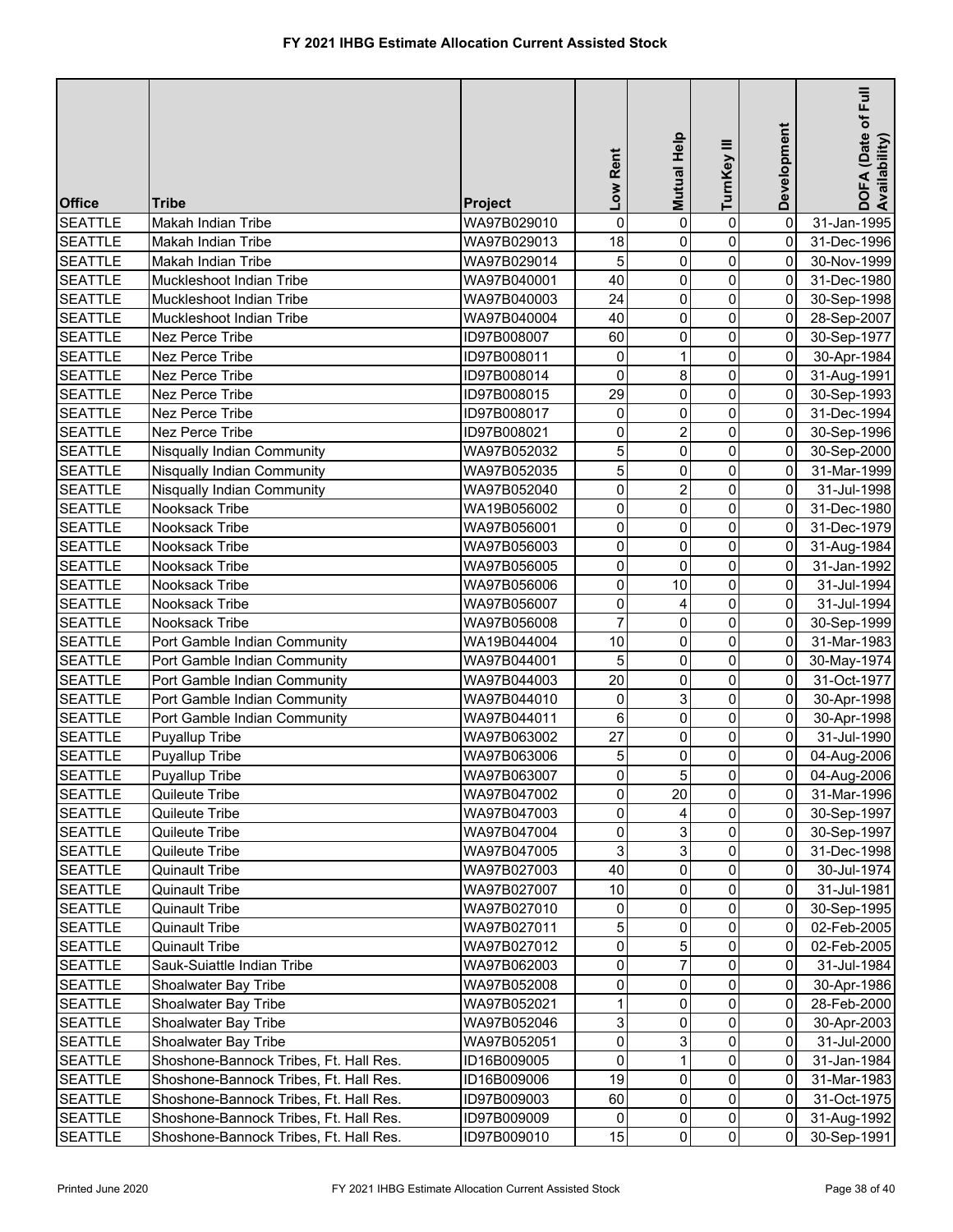| <b>Office</b><br><b>Tribe</b><br><b>Project</b><br>5<br>0<br>31-Oct-2000<br><b>SEATTLE</b><br>Shoshone-Bannock Tribes, Ft. Hall Res.<br>0<br>0<br>ID97B009014<br>5<br>0<br><b>SEATTLE</b><br>Shoshone-Bannock Tribes, Ft. Hall Res.<br>ID97B009015<br>0<br>$\mathbf 0$<br>31-May-2001<br>0<br>5<br>0<br><b>SEATTLE</b><br>$\overline{0}$<br>Shoshone-Bannock Tribes, Ft. Hall Res.<br>ID97B009016<br>31-May-2001<br>$\overline{7}$<br>0<br>0<br>$\pmb{0}$<br><b>SEATTLE</b><br><b>Siletz Confederated Tribes</b><br>OR97B035001<br>31-Mar-1989<br>0<br>26<br>0<br>0<br><b>SEATTLE</b><br><b>Siletz Confederated Tribes</b><br>OR97B035004<br>30-Apr-1996<br>0<br>$\mathbf 0$<br>25<br>0<br><b>SEATTLE</b><br><b>Siletz Confederated Tribes</b><br>OR97B035007<br>30-Sep-1997<br>0<br>0<br>0<br>$\mathbf{1}$<br><b>SEATTLE</b><br><b>Siletz Confederated Tribes</b><br>OR97B035010<br>28-Feb-2001<br>5<br>0<br>0<br>0<br><b>SEATTLE</b><br><b>Siletz Confederated Tribes</b><br>OR97B035012<br>28-Feb-2001<br>$\pmb{0}$<br>$\overline{0}$<br>0<br><b>SEATTLE</b><br>Skokomish Indian Tribe<br>WA97B052008<br>4<br>30-Apr-1986<br>$\mathbf 0$<br>$\mathsf{O}\xspace$<br>9<br>Skokomish Indian Tribe<br>0<br><b>SEATTLE</b><br>WA97B052019<br>31-Mar-1992<br>$\boldsymbol{9}$<br>$\overline{0}$<br>0<br><b>SEATTLE</b><br>Skokomish Indian Tribe<br>WA97B052021<br>0<br>28-Feb-1999<br>5<br>$\overline{0}$<br>0<br>Skokomish Indian Tribe<br>31-Mar-2000<br><b>SEATTLE</b><br>WA97B052038<br>0<br>36<br>0<br>0<br><b>SEATTLE</b><br>Spokane Tribe<br>WA19B037004<br>0<br>31-Dec-1981<br>0<br>0<br><b>SEATTLE</b><br>Spokane Tribe<br>WA97B037003<br>0<br>30-Jun-1981<br>1<br>52<br>0<br><b>SEATTLE</b><br>0<br>Spokane Tribe<br>WA97B037005<br>0<br>29-Feb-1984<br>$\overline{7}$<br>0<br>2<br>0<br><b>SEATTLE</b><br>Spokane Tribe<br>30-Nov-1987<br>WA97B037008<br>$\mathbf{1}$<br>0<br>11<br>0<br><b>SEATTLE</b><br>30-Nov-1990<br>Spokane Tribe<br>WA97B037009<br>0<br>0<br>3<br><b>SEATTLE</b><br>Spokane Tribe<br>WA97B037013<br>0<br>31-Jan-1997<br>15<br>0<br>0<br>$\mathbf 0$<br><b>SEATTLE</b><br>Spokane Tribe<br>WA97B037014<br>31-Aug-1997<br>0<br>0<br>$\mathbf 0$<br><b>SEATTLE</b><br>Spokane Tribe<br>WA97B037024<br>1<br>31-Aug-2000<br>6<br>0<br><b>SEATTLE</b><br>$\mathbf 0$<br>Spokane Tribe<br>WA97B037025<br>0<br>31-Mar-2000<br>0<br>0<br><b>SEATTLE</b><br>0<br>Squaxin Island Tribe<br>WA97B052001<br>1<br>31-Dec-1977<br>$\mathsf{O}\xspace$<br>3<br>0<br><b>SEATTLE</b><br>0<br>Squaxin Island Tribe<br>WA97B052003<br>28-Feb-1982<br>$\mathsf{O}\xspace$<br>0<br><b>SEATTLE</b><br>11<br>$\mathbf 0$<br>Squaxin Island Tribe<br>WA97B052017<br>29-Feb-1992<br>6<br>$\mathbf 0$<br>$\pmb{0}$<br><b>SEATTLE</b><br>Squaxin Island Tribe<br>WA97B052021<br>1<br>23-Oct-1997<br>$\overline{7}$<br>0<br><b>SEATTLE</b><br>0<br>01-Jun-1998<br>Squaxin Island Tribe<br>WA97B052032<br>0<br>$\mathbf{2}$<br>0<br><b>SEATTLE</b><br>0<br>0<br>Squaxin Island Tribe<br>WA97B052036<br>01-Jun-1998<br>$\overline{a}$<br>0<br><b>SEATTLE</b><br>0<br>0<br>Squaxin Island Tribe<br>WA97B052042<br>31-Jan-2002<br>2<br>0<br>0<br><b>SEATTLE</b><br>WA97B052052<br>0<br>Squaxin Island Tribe<br>31-Jan-2002<br>$\overline{0}$<br>$\overline{\phantom{a}}$<br>$\overline{0}$<br><b>SEATTLE</b><br>$\overline{0}$<br>Suquamish Tribe<br>31-Dec-1980<br>WA97B052002<br>$\overline{0}$<br>$\Omega$<br>$\mathbf{0}$<br>$\mathbf{0}$<br><b>SEATTLE</b><br>Suquamish Tribe<br>WA97B052008<br>30-Apr-1986<br>0<br>0<br>$\overline{0}$<br>$\mathbf 0$<br><b>SEATTLE</b><br>Suquamish Tribe<br>WA97B052014<br>31-Mar-1992<br>4<br>0<br>0<br><b>SEATTLE</b><br>Suquamish Tribe<br>WA97B052020<br>0<br>30-Sep-1993<br>5<br>0<br>$\overline{0}$<br><b>SEATTLE</b><br>Suquamish Tribe<br>WA97B052034<br>0<br>28-Feb-1999<br>5<br>$\mathbf 0$<br>$\overline{0}$<br><b>SEATTLE</b><br>Suquamish Tribe<br>WA97B052041<br>0<br>31-Aug-1998<br>16<br>0<br>$\overline{0}$<br><b>SEATTLE</b><br>Swinomish Indians<br>WA97B023003<br>0<br>31-Dec-1972<br>15<br>$\overline{0}$<br>0<br><b>SEATTLE</b><br>Swinomish Indians<br>WA97B023004<br>$\mathbf 0$<br>30-Apr-1980<br>36<br>0<br><b>SEATTLE</b><br>Swinomish Indians<br>WA97B023006<br>0<br>0<br>31-Aug-1985<br>10<br>$\overline{0}$<br><b>SEATTLE</b><br>Swinomish Indians<br>WA97B023007<br>0<br>0<br>31-Dec-1993<br>$\overline{2}$<br>0<br><b>SEATTLE</b><br>Swinomish Indians<br>WA97B023008<br>0<br>0<br>30-Jun-1998<br>18<br>0<br>0<br><b>SEATTLE</b><br>$\mathbf 0$<br><b>Tulalip Tribes</b><br>WA19B051003<br>31-Jan-1982<br>$\boldsymbol{9}$<br>0<br>0<br>$\overline{0}$<br><b>SEATTLE</b><br><b>Tulalip Tribes</b><br>WA19B051005<br>31-May-1986<br>38<br>0<br><b>SEATTLE</b><br>0<br>0<br><b>Tulalip Tribes</b><br>WA97B051001<br>31-May-1978<br>15<br>0<br>0<br>0<br><b>SEATTLE</b><br><b>Tulalip Tribes</b><br>WA97B051007<br>31-Oct-1991<br>3<br>0<br><b>SEATTLE</b><br>WA97B051009<br>0<br>$\overline{0}$<br><b>Tulalip Tribes</b><br>31-Oct-1991<br>16<br>0<br>0<br>$\mathbf 0$<br><b>SEATTLE</b><br><b>Tulalip Tribes</b><br>WA97B051011<br>31-Oct-1991<br>0<br>17<br>0<br>$\mathbf 0$<br><b>SEATTLE</b><br><b>Tulalip Tribes</b><br>WA97B051018<br>30-Nov-1994<br>$\overline{0}$<br><b>SEATTLE</b><br>$\overline{0}$<br><b>Tulalip Tribes</b><br>WA97B051019<br>$\overline{0}$<br>0<br>30-Nov-1994<br>$\overline{0}$ |                |                                     |             | Low Rent | Mutual Help | TurnKey III | Development    | $E$ ull<br>DOFA (Date of F<br>Availability) |
|-----------------------------------------------------------------------------------------------------------------------------------------------------------------------------------------------------------------------------------------------------------------------------------------------------------------------------------------------------------------------------------------------------------------------------------------------------------------------------------------------------------------------------------------------------------------------------------------------------------------------------------------------------------------------------------------------------------------------------------------------------------------------------------------------------------------------------------------------------------------------------------------------------------------------------------------------------------------------------------------------------------------------------------------------------------------------------------------------------------------------------------------------------------------------------------------------------------------------------------------------------------------------------------------------------------------------------------------------------------------------------------------------------------------------------------------------------------------------------------------------------------------------------------------------------------------------------------------------------------------------------------------------------------------------------------------------------------------------------------------------------------------------------------------------------------------------------------------------------------------------------------------------------------------------------------------------------------------------------------------------------------------------------------------------------------------------------------------------------------------------------------------------------------------------------------------------------------------------------------------------------------------------------------------------------------------------------------------------------------------------------------------------------------------------------------------------------------------------------------------------------------------------------------------------------------------------------------------------------------------------------------------------------------------------------------------------------------------------------------------------------------------------------------------------------------------------------------------------------------------------------------------------------------------------------------------------------------------------------------------------------------------------------------------------------------------------------------------------------------------------------------------------------------------------------------------------------------------------------------------------------------------------------------------------------------------------------------------------------------------------------------------------------------------------------------------------------------------------------------------------------------------------------------------------------------------------------------------------------------------------------------------------------------------------------------------------------------------------------------------------------------------------------------------------------------------------------------------------------------------------------------------------------------------------------------------------------------------------------------------------------------------------------------------------------------------------------------------------------------------------------------------------------------------------------------------------------------------------------------------------------------------------------------------------------------------------------------------------------------------------------------------------------------------------------------------------------------------------------------------------------------------------------------------------------------------------------------------------------------------------------------------------------------------------------------------------------------------------------------------------------------------------------------------------------------------------------------------------------------------------------------------------------------------------------------------------------------------------------------------------------------------------------------------------------------------------------------------------------------------------------------------------------------------------------------------------------------------------------------------------------------------------------------------------------------------------------------------------------------------------------------|----------------|-------------------------------------|-------------|----------|-------------|-------------|----------------|---------------------------------------------|
|                                                                                                                                                                                                                                                                                                                                                                                                                                                                                                                                                                                                                                                                                                                                                                                                                                                                                                                                                                                                                                                                                                                                                                                                                                                                                                                                                                                                                                                                                                                                                                                                                                                                                                                                                                                                                                                                                                                                                                                                                                                                                                                                                                                                                                                                                                                                                                                                                                                                                                                                                                                                                                                                                                                                                                                                                                                                                                                                                                                                                                                                                                                                                                                                                                                                                                                                                                                                                                                                                                                                                                                                                                                                                                                                                                                                                                                                                                                                                                                                                                                                                                                                                                                                                                                                                                                                                                                                                                                                                                                                                                                                                                                                                                                                                                                                                                                                                                                                                                                                                                                                                                                                                                                                                                                                                                                                                                                   |                |                                     |             |          |             |             |                |                                             |
|                                                                                                                                                                                                                                                                                                                                                                                                                                                                                                                                                                                                                                                                                                                                                                                                                                                                                                                                                                                                                                                                                                                                                                                                                                                                                                                                                                                                                                                                                                                                                                                                                                                                                                                                                                                                                                                                                                                                                                                                                                                                                                                                                                                                                                                                                                                                                                                                                                                                                                                                                                                                                                                                                                                                                                                                                                                                                                                                                                                                                                                                                                                                                                                                                                                                                                                                                                                                                                                                                                                                                                                                                                                                                                                                                                                                                                                                                                                                                                                                                                                                                                                                                                                                                                                                                                                                                                                                                                                                                                                                                                                                                                                                                                                                                                                                                                                                                                                                                                                                                                                                                                                                                                                                                                                                                                                                                                                   |                |                                     |             |          |             |             |                |                                             |
|                                                                                                                                                                                                                                                                                                                                                                                                                                                                                                                                                                                                                                                                                                                                                                                                                                                                                                                                                                                                                                                                                                                                                                                                                                                                                                                                                                                                                                                                                                                                                                                                                                                                                                                                                                                                                                                                                                                                                                                                                                                                                                                                                                                                                                                                                                                                                                                                                                                                                                                                                                                                                                                                                                                                                                                                                                                                                                                                                                                                                                                                                                                                                                                                                                                                                                                                                                                                                                                                                                                                                                                                                                                                                                                                                                                                                                                                                                                                                                                                                                                                                                                                                                                                                                                                                                                                                                                                                                                                                                                                                                                                                                                                                                                                                                                                                                                                                                                                                                                                                                                                                                                                                                                                                                                                                                                                                                                   |                |                                     |             |          |             |             |                |                                             |
|                                                                                                                                                                                                                                                                                                                                                                                                                                                                                                                                                                                                                                                                                                                                                                                                                                                                                                                                                                                                                                                                                                                                                                                                                                                                                                                                                                                                                                                                                                                                                                                                                                                                                                                                                                                                                                                                                                                                                                                                                                                                                                                                                                                                                                                                                                                                                                                                                                                                                                                                                                                                                                                                                                                                                                                                                                                                                                                                                                                                                                                                                                                                                                                                                                                                                                                                                                                                                                                                                                                                                                                                                                                                                                                                                                                                                                                                                                                                                                                                                                                                                                                                                                                                                                                                                                                                                                                                                                                                                                                                                                                                                                                                                                                                                                                                                                                                                                                                                                                                                                                                                                                                                                                                                                                                                                                                                                                   |                |                                     |             |          |             |             |                |                                             |
|                                                                                                                                                                                                                                                                                                                                                                                                                                                                                                                                                                                                                                                                                                                                                                                                                                                                                                                                                                                                                                                                                                                                                                                                                                                                                                                                                                                                                                                                                                                                                                                                                                                                                                                                                                                                                                                                                                                                                                                                                                                                                                                                                                                                                                                                                                                                                                                                                                                                                                                                                                                                                                                                                                                                                                                                                                                                                                                                                                                                                                                                                                                                                                                                                                                                                                                                                                                                                                                                                                                                                                                                                                                                                                                                                                                                                                                                                                                                                                                                                                                                                                                                                                                                                                                                                                                                                                                                                                                                                                                                                                                                                                                                                                                                                                                                                                                                                                                                                                                                                                                                                                                                                                                                                                                                                                                                                                                   |                |                                     |             |          |             |             |                |                                             |
|                                                                                                                                                                                                                                                                                                                                                                                                                                                                                                                                                                                                                                                                                                                                                                                                                                                                                                                                                                                                                                                                                                                                                                                                                                                                                                                                                                                                                                                                                                                                                                                                                                                                                                                                                                                                                                                                                                                                                                                                                                                                                                                                                                                                                                                                                                                                                                                                                                                                                                                                                                                                                                                                                                                                                                                                                                                                                                                                                                                                                                                                                                                                                                                                                                                                                                                                                                                                                                                                                                                                                                                                                                                                                                                                                                                                                                                                                                                                                                                                                                                                                                                                                                                                                                                                                                                                                                                                                                                                                                                                                                                                                                                                                                                                                                                                                                                                                                                                                                                                                                                                                                                                                                                                                                                                                                                                                                                   |                |                                     |             |          |             |             |                |                                             |
|                                                                                                                                                                                                                                                                                                                                                                                                                                                                                                                                                                                                                                                                                                                                                                                                                                                                                                                                                                                                                                                                                                                                                                                                                                                                                                                                                                                                                                                                                                                                                                                                                                                                                                                                                                                                                                                                                                                                                                                                                                                                                                                                                                                                                                                                                                                                                                                                                                                                                                                                                                                                                                                                                                                                                                                                                                                                                                                                                                                                                                                                                                                                                                                                                                                                                                                                                                                                                                                                                                                                                                                                                                                                                                                                                                                                                                                                                                                                                                                                                                                                                                                                                                                                                                                                                                                                                                                                                                                                                                                                                                                                                                                                                                                                                                                                                                                                                                                                                                                                                                                                                                                                                                                                                                                                                                                                                                                   |                |                                     |             |          |             |             |                |                                             |
|                                                                                                                                                                                                                                                                                                                                                                                                                                                                                                                                                                                                                                                                                                                                                                                                                                                                                                                                                                                                                                                                                                                                                                                                                                                                                                                                                                                                                                                                                                                                                                                                                                                                                                                                                                                                                                                                                                                                                                                                                                                                                                                                                                                                                                                                                                                                                                                                                                                                                                                                                                                                                                                                                                                                                                                                                                                                                                                                                                                                                                                                                                                                                                                                                                                                                                                                                                                                                                                                                                                                                                                                                                                                                                                                                                                                                                                                                                                                                                                                                                                                                                                                                                                                                                                                                                                                                                                                                                                                                                                                                                                                                                                                                                                                                                                                                                                                                                                                                                                                                                                                                                                                                                                                                                                                                                                                                                                   |                |                                     |             |          |             |             |                |                                             |
|                                                                                                                                                                                                                                                                                                                                                                                                                                                                                                                                                                                                                                                                                                                                                                                                                                                                                                                                                                                                                                                                                                                                                                                                                                                                                                                                                                                                                                                                                                                                                                                                                                                                                                                                                                                                                                                                                                                                                                                                                                                                                                                                                                                                                                                                                                                                                                                                                                                                                                                                                                                                                                                                                                                                                                                                                                                                                                                                                                                                                                                                                                                                                                                                                                                                                                                                                                                                                                                                                                                                                                                                                                                                                                                                                                                                                                                                                                                                                                                                                                                                                                                                                                                                                                                                                                                                                                                                                                                                                                                                                                                                                                                                                                                                                                                                                                                                                                                                                                                                                                                                                                                                                                                                                                                                                                                                                                                   |                |                                     |             |          |             |             |                |                                             |
|                                                                                                                                                                                                                                                                                                                                                                                                                                                                                                                                                                                                                                                                                                                                                                                                                                                                                                                                                                                                                                                                                                                                                                                                                                                                                                                                                                                                                                                                                                                                                                                                                                                                                                                                                                                                                                                                                                                                                                                                                                                                                                                                                                                                                                                                                                                                                                                                                                                                                                                                                                                                                                                                                                                                                                                                                                                                                                                                                                                                                                                                                                                                                                                                                                                                                                                                                                                                                                                                                                                                                                                                                                                                                                                                                                                                                                                                                                                                                                                                                                                                                                                                                                                                                                                                                                                                                                                                                                                                                                                                                                                                                                                                                                                                                                                                                                                                                                                                                                                                                                                                                                                                                                                                                                                                                                                                                                                   |                |                                     |             |          |             |             |                |                                             |
|                                                                                                                                                                                                                                                                                                                                                                                                                                                                                                                                                                                                                                                                                                                                                                                                                                                                                                                                                                                                                                                                                                                                                                                                                                                                                                                                                                                                                                                                                                                                                                                                                                                                                                                                                                                                                                                                                                                                                                                                                                                                                                                                                                                                                                                                                                                                                                                                                                                                                                                                                                                                                                                                                                                                                                                                                                                                                                                                                                                                                                                                                                                                                                                                                                                                                                                                                                                                                                                                                                                                                                                                                                                                                                                                                                                                                                                                                                                                                                                                                                                                                                                                                                                                                                                                                                                                                                                                                                                                                                                                                                                                                                                                                                                                                                                                                                                                                                                                                                                                                                                                                                                                                                                                                                                                                                                                                                                   |                |                                     |             |          |             |             |                |                                             |
|                                                                                                                                                                                                                                                                                                                                                                                                                                                                                                                                                                                                                                                                                                                                                                                                                                                                                                                                                                                                                                                                                                                                                                                                                                                                                                                                                                                                                                                                                                                                                                                                                                                                                                                                                                                                                                                                                                                                                                                                                                                                                                                                                                                                                                                                                                                                                                                                                                                                                                                                                                                                                                                                                                                                                                                                                                                                                                                                                                                                                                                                                                                                                                                                                                                                                                                                                                                                                                                                                                                                                                                                                                                                                                                                                                                                                                                                                                                                                                                                                                                                                                                                                                                                                                                                                                                                                                                                                                                                                                                                                                                                                                                                                                                                                                                                                                                                                                                                                                                                                                                                                                                                                                                                                                                                                                                                                                                   |                |                                     |             |          |             |             |                |                                             |
|                                                                                                                                                                                                                                                                                                                                                                                                                                                                                                                                                                                                                                                                                                                                                                                                                                                                                                                                                                                                                                                                                                                                                                                                                                                                                                                                                                                                                                                                                                                                                                                                                                                                                                                                                                                                                                                                                                                                                                                                                                                                                                                                                                                                                                                                                                                                                                                                                                                                                                                                                                                                                                                                                                                                                                                                                                                                                                                                                                                                                                                                                                                                                                                                                                                                                                                                                                                                                                                                                                                                                                                                                                                                                                                                                                                                                                                                                                                                                                                                                                                                                                                                                                                                                                                                                                                                                                                                                                                                                                                                                                                                                                                                                                                                                                                                                                                                                                                                                                                                                                                                                                                                                                                                                                                                                                                                                                                   |                |                                     |             |          |             |             |                |                                             |
|                                                                                                                                                                                                                                                                                                                                                                                                                                                                                                                                                                                                                                                                                                                                                                                                                                                                                                                                                                                                                                                                                                                                                                                                                                                                                                                                                                                                                                                                                                                                                                                                                                                                                                                                                                                                                                                                                                                                                                                                                                                                                                                                                                                                                                                                                                                                                                                                                                                                                                                                                                                                                                                                                                                                                                                                                                                                                                                                                                                                                                                                                                                                                                                                                                                                                                                                                                                                                                                                                                                                                                                                                                                                                                                                                                                                                                                                                                                                                                                                                                                                                                                                                                                                                                                                                                                                                                                                                                                                                                                                                                                                                                                                                                                                                                                                                                                                                                                                                                                                                                                                                                                                                                                                                                                                                                                                                                                   |                |                                     |             |          |             |             |                |                                             |
|                                                                                                                                                                                                                                                                                                                                                                                                                                                                                                                                                                                                                                                                                                                                                                                                                                                                                                                                                                                                                                                                                                                                                                                                                                                                                                                                                                                                                                                                                                                                                                                                                                                                                                                                                                                                                                                                                                                                                                                                                                                                                                                                                                                                                                                                                                                                                                                                                                                                                                                                                                                                                                                                                                                                                                                                                                                                                                                                                                                                                                                                                                                                                                                                                                                                                                                                                                                                                                                                                                                                                                                                                                                                                                                                                                                                                                                                                                                                                                                                                                                                                                                                                                                                                                                                                                                                                                                                                                                                                                                                                                                                                                                                                                                                                                                                                                                                                                                                                                                                                                                                                                                                                                                                                                                                                                                                                                                   |                |                                     |             |          |             |             |                |                                             |
|                                                                                                                                                                                                                                                                                                                                                                                                                                                                                                                                                                                                                                                                                                                                                                                                                                                                                                                                                                                                                                                                                                                                                                                                                                                                                                                                                                                                                                                                                                                                                                                                                                                                                                                                                                                                                                                                                                                                                                                                                                                                                                                                                                                                                                                                                                                                                                                                                                                                                                                                                                                                                                                                                                                                                                                                                                                                                                                                                                                                                                                                                                                                                                                                                                                                                                                                                                                                                                                                                                                                                                                                                                                                                                                                                                                                                                                                                                                                                                                                                                                                                                                                                                                                                                                                                                                                                                                                                                                                                                                                                                                                                                                                                                                                                                                                                                                                                                                                                                                                                                                                                                                                                                                                                                                                                                                                                                                   |                |                                     |             |          |             |             |                |                                             |
|                                                                                                                                                                                                                                                                                                                                                                                                                                                                                                                                                                                                                                                                                                                                                                                                                                                                                                                                                                                                                                                                                                                                                                                                                                                                                                                                                                                                                                                                                                                                                                                                                                                                                                                                                                                                                                                                                                                                                                                                                                                                                                                                                                                                                                                                                                                                                                                                                                                                                                                                                                                                                                                                                                                                                                                                                                                                                                                                                                                                                                                                                                                                                                                                                                                                                                                                                                                                                                                                                                                                                                                                                                                                                                                                                                                                                                                                                                                                                                                                                                                                                                                                                                                                                                                                                                                                                                                                                                                                                                                                                                                                                                                                                                                                                                                                                                                                                                                                                                                                                                                                                                                                                                                                                                                                                                                                                                                   |                |                                     |             |          |             |             |                |                                             |
|                                                                                                                                                                                                                                                                                                                                                                                                                                                                                                                                                                                                                                                                                                                                                                                                                                                                                                                                                                                                                                                                                                                                                                                                                                                                                                                                                                                                                                                                                                                                                                                                                                                                                                                                                                                                                                                                                                                                                                                                                                                                                                                                                                                                                                                                                                                                                                                                                                                                                                                                                                                                                                                                                                                                                                                                                                                                                                                                                                                                                                                                                                                                                                                                                                                                                                                                                                                                                                                                                                                                                                                                                                                                                                                                                                                                                                                                                                                                                                                                                                                                                                                                                                                                                                                                                                                                                                                                                                                                                                                                                                                                                                                                                                                                                                                                                                                                                                                                                                                                                                                                                                                                                                                                                                                                                                                                                                                   |                |                                     |             |          |             |             |                |                                             |
|                                                                                                                                                                                                                                                                                                                                                                                                                                                                                                                                                                                                                                                                                                                                                                                                                                                                                                                                                                                                                                                                                                                                                                                                                                                                                                                                                                                                                                                                                                                                                                                                                                                                                                                                                                                                                                                                                                                                                                                                                                                                                                                                                                                                                                                                                                                                                                                                                                                                                                                                                                                                                                                                                                                                                                                                                                                                                                                                                                                                                                                                                                                                                                                                                                                                                                                                                                                                                                                                                                                                                                                                                                                                                                                                                                                                                                                                                                                                                                                                                                                                                                                                                                                                                                                                                                                                                                                                                                                                                                                                                                                                                                                                                                                                                                                                                                                                                                                                                                                                                                                                                                                                                                                                                                                                                                                                                                                   |                |                                     |             |          |             |             |                |                                             |
|                                                                                                                                                                                                                                                                                                                                                                                                                                                                                                                                                                                                                                                                                                                                                                                                                                                                                                                                                                                                                                                                                                                                                                                                                                                                                                                                                                                                                                                                                                                                                                                                                                                                                                                                                                                                                                                                                                                                                                                                                                                                                                                                                                                                                                                                                                                                                                                                                                                                                                                                                                                                                                                                                                                                                                                                                                                                                                                                                                                                                                                                                                                                                                                                                                                                                                                                                                                                                                                                                                                                                                                                                                                                                                                                                                                                                                                                                                                                                                                                                                                                                                                                                                                                                                                                                                                                                                                                                                                                                                                                                                                                                                                                                                                                                                                                                                                                                                                                                                                                                                                                                                                                                                                                                                                                                                                                                                                   |                |                                     |             |          |             |             |                |                                             |
|                                                                                                                                                                                                                                                                                                                                                                                                                                                                                                                                                                                                                                                                                                                                                                                                                                                                                                                                                                                                                                                                                                                                                                                                                                                                                                                                                                                                                                                                                                                                                                                                                                                                                                                                                                                                                                                                                                                                                                                                                                                                                                                                                                                                                                                                                                                                                                                                                                                                                                                                                                                                                                                                                                                                                                                                                                                                                                                                                                                                                                                                                                                                                                                                                                                                                                                                                                                                                                                                                                                                                                                                                                                                                                                                                                                                                                                                                                                                                                                                                                                                                                                                                                                                                                                                                                                                                                                                                                                                                                                                                                                                                                                                                                                                                                                                                                                                                                                                                                                                                                                                                                                                                                                                                                                                                                                                                                                   |                |                                     |             |          |             |             |                |                                             |
|                                                                                                                                                                                                                                                                                                                                                                                                                                                                                                                                                                                                                                                                                                                                                                                                                                                                                                                                                                                                                                                                                                                                                                                                                                                                                                                                                                                                                                                                                                                                                                                                                                                                                                                                                                                                                                                                                                                                                                                                                                                                                                                                                                                                                                                                                                                                                                                                                                                                                                                                                                                                                                                                                                                                                                                                                                                                                                                                                                                                                                                                                                                                                                                                                                                                                                                                                                                                                                                                                                                                                                                                                                                                                                                                                                                                                                                                                                                                                                                                                                                                                                                                                                                                                                                                                                                                                                                                                                                                                                                                                                                                                                                                                                                                                                                                                                                                                                                                                                                                                                                                                                                                                                                                                                                                                                                                                                                   |                |                                     |             |          |             |             |                |                                             |
|                                                                                                                                                                                                                                                                                                                                                                                                                                                                                                                                                                                                                                                                                                                                                                                                                                                                                                                                                                                                                                                                                                                                                                                                                                                                                                                                                                                                                                                                                                                                                                                                                                                                                                                                                                                                                                                                                                                                                                                                                                                                                                                                                                                                                                                                                                                                                                                                                                                                                                                                                                                                                                                                                                                                                                                                                                                                                                                                                                                                                                                                                                                                                                                                                                                                                                                                                                                                                                                                                                                                                                                                                                                                                                                                                                                                                                                                                                                                                                                                                                                                                                                                                                                                                                                                                                                                                                                                                                                                                                                                                                                                                                                                                                                                                                                                                                                                                                                                                                                                                                                                                                                                                                                                                                                                                                                                                                                   |                |                                     |             |          |             |             |                |                                             |
|                                                                                                                                                                                                                                                                                                                                                                                                                                                                                                                                                                                                                                                                                                                                                                                                                                                                                                                                                                                                                                                                                                                                                                                                                                                                                                                                                                                                                                                                                                                                                                                                                                                                                                                                                                                                                                                                                                                                                                                                                                                                                                                                                                                                                                                                                                                                                                                                                                                                                                                                                                                                                                                                                                                                                                                                                                                                                                                                                                                                                                                                                                                                                                                                                                                                                                                                                                                                                                                                                                                                                                                                                                                                                                                                                                                                                                                                                                                                                                                                                                                                                                                                                                                                                                                                                                                                                                                                                                                                                                                                                                                                                                                                                                                                                                                                                                                                                                                                                                                                                                                                                                                                                                                                                                                                                                                                                                                   |                |                                     |             |          |             |             |                |                                             |
|                                                                                                                                                                                                                                                                                                                                                                                                                                                                                                                                                                                                                                                                                                                                                                                                                                                                                                                                                                                                                                                                                                                                                                                                                                                                                                                                                                                                                                                                                                                                                                                                                                                                                                                                                                                                                                                                                                                                                                                                                                                                                                                                                                                                                                                                                                                                                                                                                                                                                                                                                                                                                                                                                                                                                                                                                                                                                                                                                                                                                                                                                                                                                                                                                                                                                                                                                                                                                                                                                                                                                                                                                                                                                                                                                                                                                                                                                                                                                                                                                                                                                                                                                                                                                                                                                                                                                                                                                                                                                                                                                                                                                                                                                                                                                                                                                                                                                                                                                                                                                                                                                                                                                                                                                                                                                                                                                                                   |                |                                     |             |          |             |             |                |                                             |
|                                                                                                                                                                                                                                                                                                                                                                                                                                                                                                                                                                                                                                                                                                                                                                                                                                                                                                                                                                                                                                                                                                                                                                                                                                                                                                                                                                                                                                                                                                                                                                                                                                                                                                                                                                                                                                                                                                                                                                                                                                                                                                                                                                                                                                                                                                                                                                                                                                                                                                                                                                                                                                                                                                                                                                                                                                                                                                                                                                                                                                                                                                                                                                                                                                                                                                                                                                                                                                                                                                                                                                                                                                                                                                                                                                                                                                                                                                                                                                                                                                                                                                                                                                                                                                                                                                                                                                                                                                                                                                                                                                                                                                                                                                                                                                                                                                                                                                                                                                                                                                                                                                                                                                                                                                                                                                                                                                                   |                |                                     |             |          |             |             |                |                                             |
|                                                                                                                                                                                                                                                                                                                                                                                                                                                                                                                                                                                                                                                                                                                                                                                                                                                                                                                                                                                                                                                                                                                                                                                                                                                                                                                                                                                                                                                                                                                                                                                                                                                                                                                                                                                                                                                                                                                                                                                                                                                                                                                                                                                                                                                                                                                                                                                                                                                                                                                                                                                                                                                                                                                                                                                                                                                                                                                                                                                                                                                                                                                                                                                                                                                                                                                                                                                                                                                                                                                                                                                                                                                                                                                                                                                                                                                                                                                                                                                                                                                                                                                                                                                                                                                                                                                                                                                                                                                                                                                                                                                                                                                                                                                                                                                                                                                                                                                                                                                                                                                                                                                                                                                                                                                                                                                                                                                   |                |                                     |             |          |             |             |                |                                             |
|                                                                                                                                                                                                                                                                                                                                                                                                                                                                                                                                                                                                                                                                                                                                                                                                                                                                                                                                                                                                                                                                                                                                                                                                                                                                                                                                                                                                                                                                                                                                                                                                                                                                                                                                                                                                                                                                                                                                                                                                                                                                                                                                                                                                                                                                                                                                                                                                                                                                                                                                                                                                                                                                                                                                                                                                                                                                                                                                                                                                                                                                                                                                                                                                                                                                                                                                                                                                                                                                                                                                                                                                                                                                                                                                                                                                                                                                                                                                                                                                                                                                                                                                                                                                                                                                                                                                                                                                                                                                                                                                                                                                                                                                                                                                                                                                                                                                                                                                                                                                                                                                                                                                                                                                                                                                                                                                                                                   |                |                                     |             |          |             |             |                |                                             |
|                                                                                                                                                                                                                                                                                                                                                                                                                                                                                                                                                                                                                                                                                                                                                                                                                                                                                                                                                                                                                                                                                                                                                                                                                                                                                                                                                                                                                                                                                                                                                                                                                                                                                                                                                                                                                                                                                                                                                                                                                                                                                                                                                                                                                                                                                                                                                                                                                                                                                                                                                                                                                                                                                                                                                                                                                                                                                                                                                                                                                                                                                                                                                                                                                                                                                                                                                                                                                                                                                                                                                                                                                                                                                                                                                                                                                                                                                                                                                                                                                                                                                                                                                                                                                                                                                                                                                                                                                                                                                                                                                                                                                                                                                                                                                                                                                                                                                                                                                                                                                                                                                                                                                                                                                                                                                                                                                                                   |                |                                     |             |          |             |             |                |                                             |
|                                                                                                                                                                                                                                                                                                                                                                                                                                                                                                                                                                                                                                                                                                                                                                                                                                                                                                                                                                                                                                                                                                                                                                                                                                                                                                                                                                                                                                                                                                                                                                                                                                                                                                                                                                                                                                                                                                                                                                                                                                                                                                                                                                                                                                                                                                                                                                                                                                                                                                                                                                                                                                                                                                                                                                                                                                                                                                                                                                                                                                                                                                                                                                                                                                                                                                                                                                                                                                                                                                                                                                                                                                                                                                                                                                                                                                                                                                                                                                                                                                                                                                                                                                                                                                                                                                                                                                                                                                                                                                                                                                                                                                                                                                                                                                                                                                                                                                                                                                                                                                                                                                                                                                                                                                                                                                                                                                                   |                |                                     |             |          |             |             |                |                                             |
|                                                                                                                                                                                                                                                                                                                                                                                                                                                                                                                                                                                                                                                                                                                                                                                                                                                                                                                                                                                                                                                                                                                                                                                                                                                                                                                                                                                                                                                                                                                                                                                                                                                                                                                                                                                                                                                                                                                                                                                                                                                                                                                                                                                                                                                                                                                                                                                                                                                                                                                                                                                                                                                                                                                                                                                                                                                                                                                                                                                                                                                                                                                                                                                                                                                                                                                                                                                                                                                                                                                                                                                                                                                                                                                                                                                                                                                                                                                                                                                                                                                                                                                                                                                                                                                                                                                                                                                                                                                                                                                                                                                                                                                                                                                                                                                                                                                                                                                                                                                                                                                                                                                                                                                                                                                                                                                                                                                   |                |                                     |             |          |             |             |                |                                             |
|                                                                                                                                                                                                                                                                                                                                                                                                                                                                                                                                                                                                                                                                                                                                                                                                                                                                                                                                                                                                                                                                                                                                                                                                                                                                                                                                                                                                                                                                                                                                                                                                                                                                                                                                                                                                                                                                                                                                                                                                                                                                                                                                                                                                                                                                                                                                                                                                                                                                                                                                                                                                                                                                                                                                                                                                                                                                                                                                                                                                                                                                                                                                                                                                                                                                                                                                                                                                                                                                                                                                                                                                                                                                                                                                                                                                                                                                                                                                                                                                                                                                                                                                                                                                                                                                                                                                                                                                                                                                                                                                                                                                                                                                                                                                                                                                                                                                                                                                                                                                                                                                                                                                                                                                                                                                                                                                                                                   |                |                                     |             |          |             |             |                |                                             |
|                                                                                                                                                                                                                                                                                                                                                                                                                                                                                                                                                                                                                                                                                                                                                                                                                                                                                                                                                                                                                                                                                                                                                                                                                                                                                                                                                                                                                                                                                                                                                                                                                                                                                                                                                                                                                                                                                                                                                                                                                                                                                                                                                                                                                                                                                                                                                                                                                                                                                                                                                                                                                                                                                                                                                                                                                                                                                                                                                                                                                                                                                                                                                                                                                                                                                                                                                                                                                                                                                                                                                                                                                                                                                                                                                                                                                                                                                                                                                                                                                                                                                                                                                                                                                                                                                                                                                                                                                                                                                                                                                                                                                                                                                                                                                                                                                                                                                                                                                                                                                                                                                                                                                                                                                                                                                                                                                                                   |                |                                     |             |          |             |             |                |                                             |
|                                                                                                                                                                                                                                                                                                                                                                                                                                                                                                                                                                                                                                                                                                                                                                                                                                                                                                                                                                                                                                                                                                                                                                                                                                                                                                                                                                                                                                                                                                                                                                                                                                                                                                                                                                                                                                                                                                                                                                                                                                                                                                                                                                                                                                                                                                                                                                                                                                                                                                                                                                                                                                                                                                                                                                                                                                                                                                                                                                                                                                                                                                                                                                                                                                                                                                                                                                                                                                                                                                                                                                                                                                                                                                                                                                                                                                                                                                                                                                                                                                                                                                                                                                                                                                                                                                                                                                                                                                                                                                                                                                                                                                                                                                                                                                                                                                                                                                                                                                                                                                                                                                                                                                                                                                                                                                                                                                                   |                |                                     |             |          |             |             |                |                                             |
|                                                                                                                                                                                                                                                                                                                                                                                                                                                                                                                                                                                                                                                                                                                                                                                                                                                                                                                                                                                                                                                                                                                                                                                                                                                                                                                                                                                                                                                                                                                                                                                                                                                                                                                                                                                                                                                                                                                                                                                                                                                                                                                                                                                                                                                                                                                                                                                                                                                                                                                                                                                                                                                                                                                                                                                                                                                                                                                                                                                                                                                                                                                                                                                                                                                                                                                                                                                                                                                                                                                                                                                                                                                                                                                                                                                                                                                                                                                                                                                                                                                                                                                                                                                                                                                                                                                                                                                                                                                                                                                                                                                                                                                                                                                                                                                                                                                                                                                                                                                                                                                                                                                                                                                                                                                                                                                                                                                   |                |                                     |             |          |             |             |                |                                             |
|                                                                                                                                                                                                                                                                                                                                                                                                                                                                                                                                                                                                                                                                                                                                                                                                                                                                                                                                                                                                                                                                                                                                                                                                                                                                                                                                                                                                                                                                                                                                                                                                                                                                                                                                                                                                                                                                                                                                                                                                                                                                                                                                                                                                                                                                                                                                                                                                                                                                                                                                                                                                                                                                                                                                                                                                                                                                                                                                                                                                                                                                                                                                                                                                                                                                                                                                                                                                                                                                                                                                                                                                                                                                                                                                                                                                                                                                                                                                                                                                                                                                                                                                                                                                                                                                                                                                                                                                                                                                                                                                                                                                                                                                                                                                                                                                                                                                                                                                                                                                                                                                                                                                                                                                                                                                                                                                                                                   |                |                                     |             |          |             |             |                |                                             |
|                                                                                                                                                                                                                                                                                                                                                                                                                                                                                                                                                                                                                                                                                                                                                                                                                                                                                                                                                                                                                                                                                                                                                                                                                                                                                                                                                                                                                                                                                                                                                                                                                                                                                                                                                                                                                                                                                                                                                                                                                                                                                                                                                                                                                                                                                                                                                                                                                                                                                                                                                                                                                                                                                                                                                                                                                                                                                                                                                                                                                                                                                                                                                                                                                                                                                                                                                                                                                                                                                                                                                                                                                                                                                                                                                                                                                                                                                                                                                                                                                                                                                                                                                                                                                                                                                                                                                                                                                                                                                                                                                                                                                                                                                                                                                                                                                                                                                                                                                                                                                                                                                                                                                                                                                                                                                                                                                                                   |                |                                     |             |          |             |             |                |                                             |
|                                                                                                                                                                                                                                                                                                                                                                                                                                                                                                                                                                                                                                                                                                                                                                                                                                                                                                                                                                                                                                                                                                                                                                                                                                                                                                                                                                                                                                                                                                                                                                                                                                                                                                                                                                                                                                                                                                                                                                                                                                                                                                                                                                                                                                                                                                                                                                                                                                                                                                                                                                                                                                                                                                                                                                                                                                                                                                                                                                                                                                                                                                                                                                                                                                                                                                                                                                                                                                                                                                                                                                                                                                                                                                                                                                                                                                                                                                                                                                                                                                                                                                                                                                                                                                                                                                                                                                                                                                                                                                                                                                                                                                                                                                                                                                                                                                                                                                                                                                                                                                                                                                                                                                                                                                                                                                                                                                                   |                |                                     |             |          |             |             |                |                                             |
|                                                                                                                                                                                                                                                                                                                                                                                                                                                                                                                                                                                                                                                                                                                                                                                                                                                                                                                                                                                                                                                                                                                                                                                                                                                                                                                                                                                                                                                                                                                                                                                                                                                                                                                                                                                                                                                                                                                                                                                                                                                                                                                                                                                                                                                                                                                                                                                                                                                                                                                                                                                                                                                                                                                                                                                                                                                                                                                                                                                                                                                                                                                                                                                                                                                                                                                                                                                                                                                                                                                                                                                                                                                                                                                                                                                                                                                                                                                                                                                                                                                                                                                                                                                                                                                                                                                                                                                                                                                                                                                                                                                                                                                                                                                                                                                                                                                                                                                                                                                                                                                                                                                                                                                                                                                                                                                                                                                   |                |                                     |             |          |             |             |                |                                             |
|                                                                                                                                                                                                                                                                                                                                                                                                                                                                                                                                                                                                                                                                                                                                                                                                                                                                                                                                                                                                                                                                                                                                                                                                                                                                                                                                                                                                                                                                                                                                                                                                                                                                                                                                                                                                                                                                                                                                                                                                                                                                                                                                                                                                                                                                                                                                                                                                                                                                                                                                                                                                                                                                                                                                                                                                                                                                                                                                                                                                                                                                                                                                                                                                                                                                                                                                                                                                                                                                                                                                                                                                                                                                                                                                                                                                                                                                                                                                                                                                                                                                                                                                                                                                                                                                                                                                                                                                                                                                                                                                                                                                                                                                                                                                                                                                                                                                                                                                                                                                                                                                                                                                                                                                                                                                                                                                                                                   |                |                                     |             |          |             |             |                |                                             |
|                                                                                                                                                                                                                                                                                                                                                                                                                                                                                                                                                                                                                                                                                                                                                                                                                                                                                                                                                                                                                                                                                                                                                                                                                                                                                                                                                                                                                                                                                                                                                                                                                                                                                                                                                                                                                                                                                                                                                                                                                                                                                                                                                                                                                                                                                                                                                                                                                                                                                                                                                                                                                                                                                                                                                                                                                                                                                                                                                                                                                                                                                                                                                                                                                                                                                                                                                                                                                                                                                                                                                                                                                                                                                                                                                                                                                                                                                                                                                                                                                                                                                                                                                                                                                                                                                                                                                                                                                                                                                                                                                                                                                                                                                                                                                                                                                                                                                                                                                                                                                                                                                                                                                                                                                                                                                                                                                                                   |                |                                     |             |          |             |             |                |                                             |
|                                                                                                                                                                                                                                                                                                                                                                                                                                                                                                                                                                                                                                                                                                                                                                                                                                                                                                                                                                                                                                                                                                                                                                                                                                                                                                                                                                                                                                                                                                                                                                                                                                                                                                                                                                                                                                                                                                                                                                                                                                                                                                                                                                                                                                                                                                                                                                                                                                                                                                                                                                                                                                                                                                                                                                                                                                                                                                                                                                                                                                                                                                                                                                                                                                                                                                                                                                                                                                                                                                                                                                                                                                                                                                                                                                                                                                                                                                                                                                                                                                                                                                                                                                                                                                                                                                                                                                                                                                                                                                                                                                                                                                                                                                                                                                                                                                                                                                                                                                                                                                                                                                                                                                                                                                                                                                                                                                                   |                |                                     |             |          |             |             |                |                                             |
|                                                                                                                                                                                                                                                                                                                                                                                                                                                                                                                                                                                                                                                                                                                                                                                                                                                                                                                                                                                                                                                                                                                                                                                                                                                                                                                                                                                                                                                                                                                                                                                                                                                                                                                                                                                                                                                                                                                                                                                                                                                                                                                                                                                                                                                                                                                                                                                                                                                                                                                                                                                                                                                                                                                                                                                                                                                                                                                                                                                                                                                                                                                                                                                                                                                                                                                                                                                                                                                                                                                                                                                                                                                                                                                                                                                                                                                                                                                                                                                                                                                                                                                                                                                                                                                                                                                                                                                                                                                                                                                                                                                                                                                                                                                                                                                                                                                                                                                                                                                                                                                                                                                                                                                                                                                                                                                                                                                   |                |                                     |             |          |             |             |                |                                             |
|                                                                                                                                                                                                                                                                                                                                                                                                                                                                                                                                                                                                                                                                                                                                                                                                                                                                                                                                                                                                                                                                                                                                                                                                                                                                                                                                                                                                                                                                                                                                                                                                                                                                                                                                                                                                                                                                                                                                                                                                                                                                                                                                                                                                                                                                                                                                                                                                                                                                                                                                                                                                                                                                                                                                                                                                                                                                                                                                                                                                                                                                                                                                                                                                                                                                                                                                                                                                                                                                                                                                                                                                                                                                                                                                                                                                                                                                                                                                                                                                                                                                                                                                                                                                                                                                                                                                                                                                                                                                                                                                                                                                                                                                                                                                                                                                                                                                                                                                                                                                                                                                                                                                                                                                                                                                                                                                                                                   |                |                                     |             |          |             |             |                |                                             |
|                                                                                                                                                                                                                                                                                                                                                                                                                                                                                                                                                                                                                                                                                                                                                                                                                                                                                                                                                                                                                                                                                                                                                                                                                                                                                                                                                                                                                                                                                                                                                                                                                                                                                                                                                                                                                                                                                                                                                                                                                                                                                                                                                                                                                                                                                                                                                                                                                                                                                                                                                                                                                                                                                                                                                                                                                                                                                                                                                                                                                                                                                                                                                                                                                                                                                                                                                                                                                                                                                                                                                                                                                                                                                                                                                                                                                                                                                                                                                                                                                                                                                                                                                                                                                                                                                                                                                                                                                                                                                                                                                                                                                                                                                                                                                                                                                                                                                                                                                                                                                                                                                                                                                                                                                                                                                                                                                                                   |                |                                     |             |          |             |             |                |                                             |
|                                                                                                                                                                                                                                                                                                                                                                                                                                                                                                                                                                                                                                                                                                                                                                                                                                                                                                                                                                                                                                                                                                                                                                                                                                                                                                                                                                                                                                                                                                                                                                                                                                                                                                                                                                                                                                                                                                                                                                                                                                                                                                                                                                                                                                                                                                                                                                                                                                                                                                                                                                                                                                                                                                                                                                                                                                                                                                                                                                                                                                                                                                                                                                                                                                                                                                                                                                                                                                                                                                                                                                                                                                                                                                                                                                                                                                                                                                                                                                                                                                                                                                                                                                                                                                                                                                                                                                                                                                                                                                                                                                                                                                                                                                                                                                                                                                                                                                                                                                                                                                                                                                                                                                                                                                                                                                                                                                                   |                |                                     |             |          |             |             |                |                                             |
|                                                                                                                                                                                                                                                                                                                                                                                                                                                                                                                                                                                                                                                                                                                                                                                                                                                                                                                                                                                                                                                                                                                                                                                                                                                                                                                                                                                                                                                                                                                                                                                                                                                                                                                                                                                                                                                                                                                                                                                                                                                                                                                                                                                                                                                                                                                                                                                                                                                                                                                                                                                                                                                                                                                                                                                                                                                                                                                                                                                                                                                                                                                                                                                                                                                                                                                                                                                                                                                                                                                                                                                                                                                                                                                                                                                                                                                                                                                                                                                                                                                                                                                                                                                                                                                                                                                                                                                                                                                                                                                                                                                                                                                                                                                                                                                                                                                                                                                                                                                                                                                                                                                                                                                                                                                                                                                                                                                   |                |                                     |             |          |             |             |                |                                             |
|                                                                                                                                                                                                                                                                                                                                                                                                                                                                                                                                                                                                                                                                                                                                                                                                                                                                                                                                                                                                                                                                                                                                                                                                                                                                                                                                                                                                                                                                                                                                                                                                                                                                                                                                                                                                                                                                                                                                                                                                                                                                                                                                                                                                                                                                                                                                                                                                                                                                                                                                                                                                                                                                                                                                                                                                                                                                                                                                                                                                                                                                                                                                                                                                                                                                                                                                                                                                                                                                                                                                                                                                                                                                                                                                                                                                                                                                                                                                                                                                                                                                                                                                                                                                                                                                                                                                                                                                                                                                                                                                                                                                                                                                                                                                                                                                                                                                                                                                                                                                                                                                                                                                                                                                                                                                                                                                                                                   |                |                                     |             |          |             |             |                |                                             |
|                                                                                                                                                                                                                                                                                                                                                                                                                                                                                                                                                                                                                                                                                                                                                                                                                                                                                                                                                                                                                                                                                                                                                                                                                                                                                                                                                                                                                                                                                                                                                                                                                                                                                                                                                                                                                                                                                                                                                                                                                                                                                                                                                                                                                                                                                                                                                                                                                                                                                                                                                                                                                                                                                                                                                                                                                                                                                                                                                                                                                                                                                                                                                                                                                                                                                                                                                                                                                                                                                                                                                                                                                                                                                                                                                                                                                                                                                                                                                                                                                                                                                                                                                                                                                                                                                                                                                                                                                                                                                                                                                                                                                                                                                                                                                                                                                                                                                                                                                                                                                                                                                                                                                                                                                                                                                                                                                                                   | <b>SEATTLE</b> | <b>Umatilla Confederated Tribes</b> | OR97B012002 | 50       | $\pmb{0}$   |             | $\overline{0}$ | 28-Feb-1974                                 |